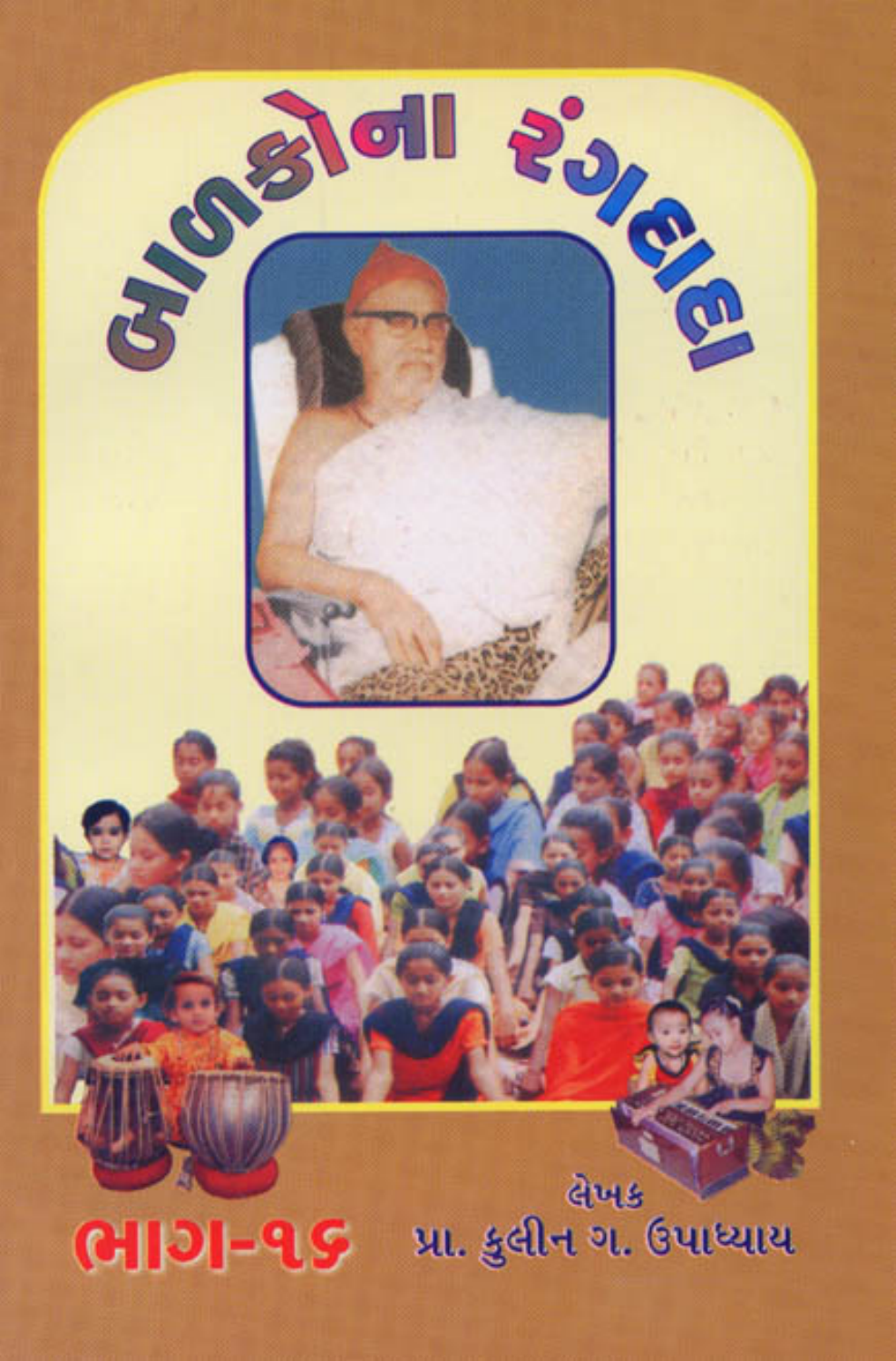

'હરિદ્વારમાસાઘ કો વા વિમુઢઃ પરાવર્તતે જ્ઞાનદીપેન ગઢઃ ।'

#### ઇતિ પ્રાગવોચત સ્વકીયાન સકતઃ પ્રયાતો ધરાયાઃ સ રંગાવધૂતઃ ॥

[હરિદ્વારને પ્રાપ્ત કરીને (હરિદ્વાર જઇને) જ્ઞાનરૂપી દીપક વડે ગુઢ એવા વિમુઢ (મુઢતા વિહોણા) શું પાછા કરે ખરા? એવો અભિપ્રાય જેમણે ભક્તોને પહેલાં આપી દીધો હતો તે (ભગવાન) રંગાવધુત ધરા પરથી પ્રયાણ પામ્યા.]

> કદા જાહનવી વારિવિચિષ્વદભ્રં નિજાનન્દમેકં ભજિષ્યે નિરભ્રમ I ઇતિ વેક્ષમાણ: ક્ષણ તે પ્રયુત: પ્રયાતો ધરાયાઃ સ રંગાવધુતઃ ॥

હિંક્યારે ગંગાજળના તરંગોમાં અનંત આકાશસ્વરૂપ એવા તે એકમાત્ર નિજાનંદનું સેવન કરીશ ? તેજ ક્ષણે પ્રતીક્ષા કરી રહેલા, પ્રકૃષ્ટપણે પવિત્ર એવા તે (ભગવાન) રંગાવધૂત પૃથ્વી પરથી પ્રયાણ પામ્યા] (પ્રયાણગીતમાંથી અંશતઃ)

> વિદ્યાભાસ્કર શ્રીમણિશંકર વ. ઉપાધ્યાય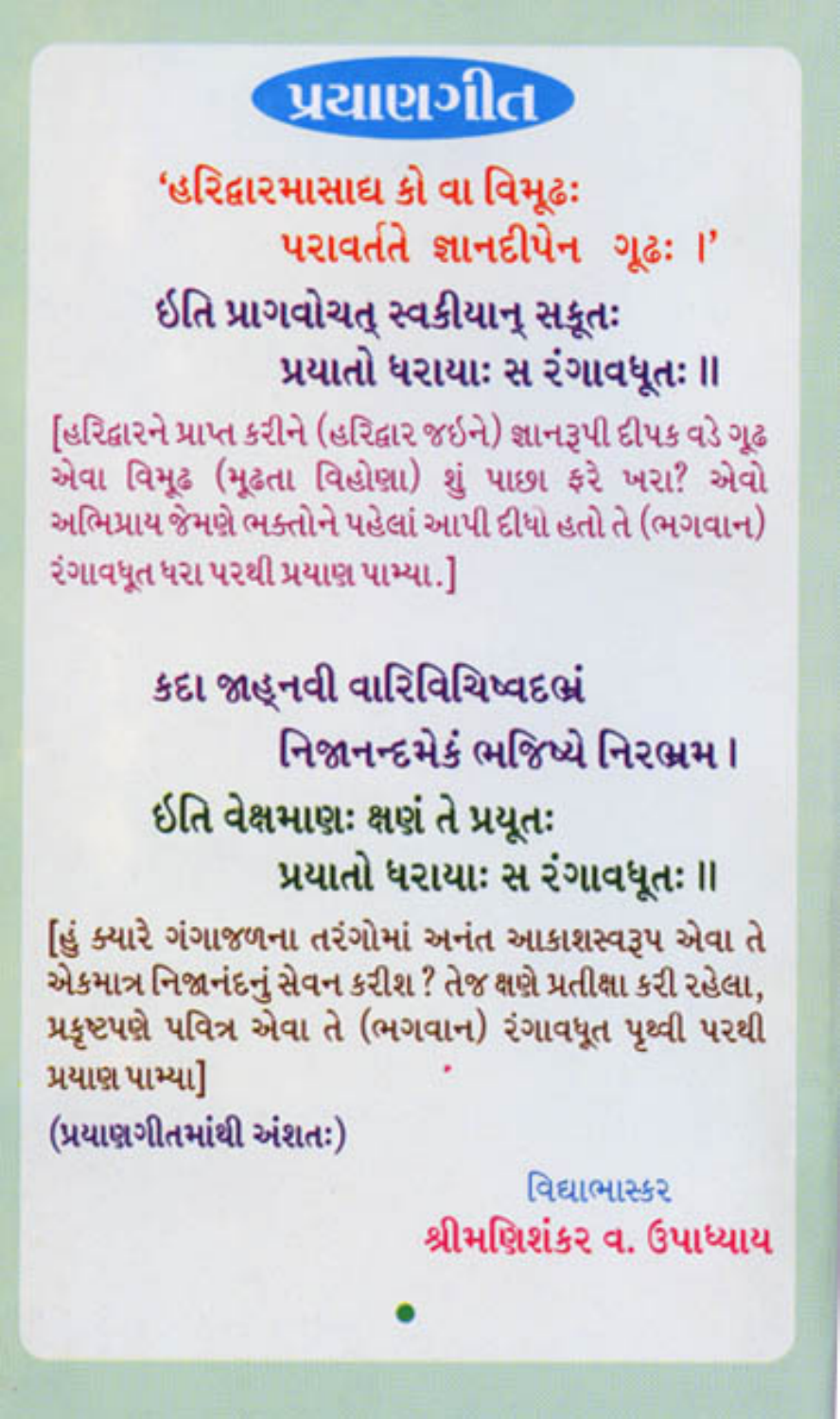

## પ.પૂ. શ્રી રંગઅવધૂત મહારાજની પુણ્યતિથિ

film : 1000 film : 1000<br>The 1000 film : 1000 film : 1000 film : 1000 film : 1000 film : 1000 film : 1000 film : 1000 film : 1000 film<br>The 1000 film : 1000 film : 1000 film : 1000 film : 1000 film : 1000 film : 1000 film :

| <u>USRIS : .</u> | प्रभारता सामात                                              |
|------------------|-------------------------------------------------------------|
|                  | અમદાવાદ.                                                    |
|                  | મો. ૯૮૨૪૫ ૦૪૨૦૬.                                            |
| આવૃત્તિ :        | <u>ଏଥ୍ୟ</u><br>કારતકી અમાસ, ૨૦૬૪.<br>રવિવાર, તા. ૯-૧૨-૨૦૦૭. |

 $600 - 21$  (079-25453904) ગ્રાફિક્સ : શ્રી રવીશ રાજેન્દ્ર ઉપાધ્યાય **'રાહ-રંગપ્રેમની'**<br>આણંદ- ૩૮૮ ૦૦૧.  $(0996 - 3861)$  $\sqrt{2}$ 

અંબિકા પ્રિન્ટર્સ

i⁄ સુદ્રક : અંબિકા પ્રિ<br>.અમદાવાદ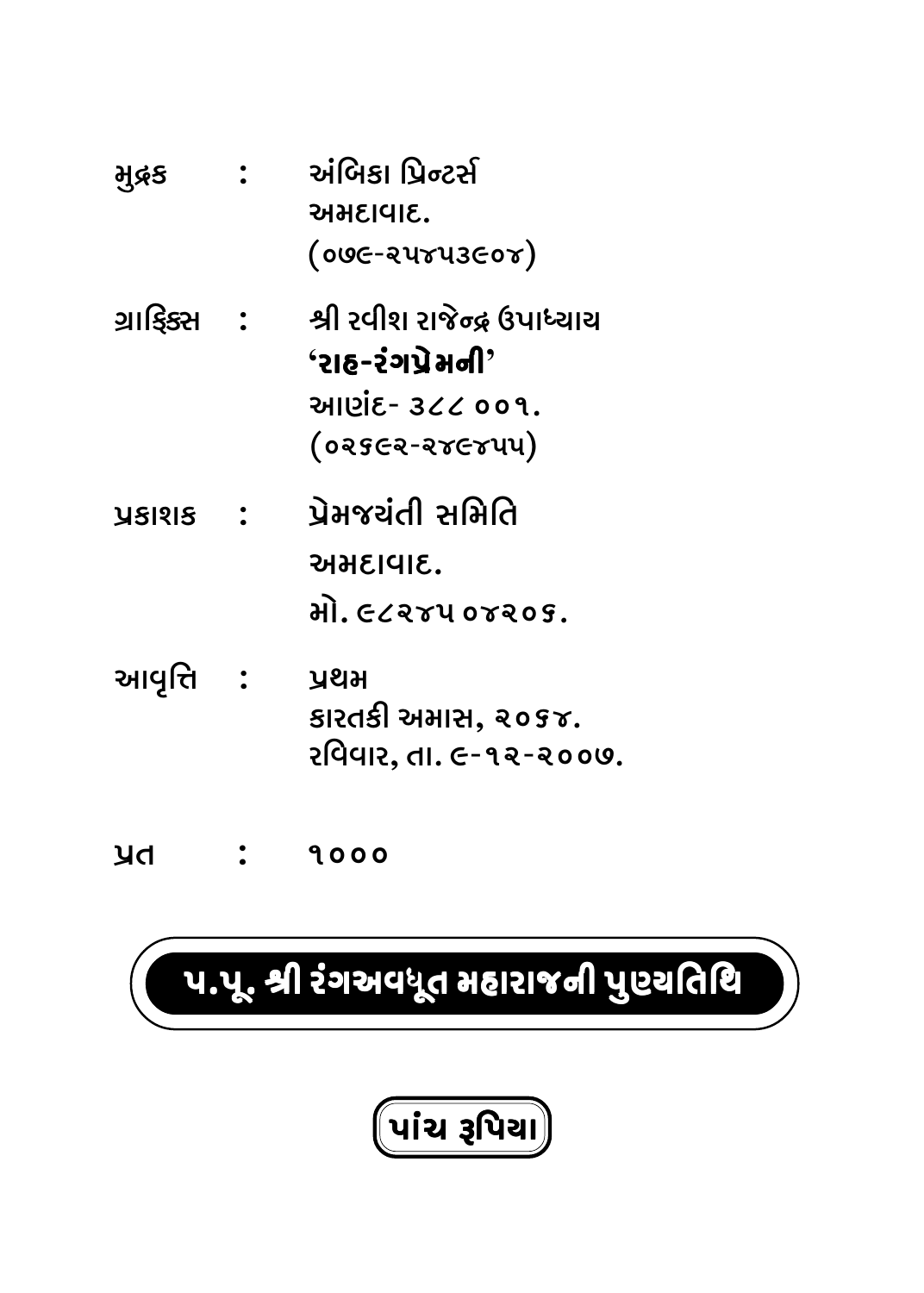

pO∑@xO IÛ∆ÛfiÛ√ µÛ¥YÛw˜'}…⁄√ fi˜b\_ Õ\_—xOÛ∑Û}⁄√ ©Â@. મુતેલા બાળકને દાદા-દાદી દ્વારા વાર્તા સાંભળવાની મળતી. &ં પાંચ વર્ષની ઉંમરનો હતો ત્યારે મારા માતુશ્રીના ખોળામાં ˜⁄√ fÛ√{ \_∆™…— &‡fi∑…Û@ ˜EÛ@ '}Û∑@ fiÛ∑Û fiÛE⁄C—…Û «Û@¥ÛfiÛ√ Y\EÛ Y\EÛ E@fi…Û fi⁄«@Z— IxOE A⁄V\_…— \_ÛEÛ™ YÛ√I¥EÛ@. એના ફળ સ્વરૂપે 'બાળકોના રંગદાદા'નું બાળ સાહિત્ય પ્રાપ્ત<br>થયું છે એવું મને લાગે છે. હવે આવા ભાગ્ચશાળી પરિવારોની  $\bm{a}$  and when we not be the solution of  $\bm{b}$ પૂ. બાપજીની વાતો કહીને એમનામાં પૂ.શ્રીની ભક્તિના અમી घूंटडा पापानुं डाम परिपारमां सलानपणे थपुं *भे*धએ. n\√ŸO¤OÛ fÛ\_Û…⁄√ xOÛfi fw∑\_Û∑fiÛ√ YIÛ…fo@ Z\_⁄√ @\$#@. f\.C—…— I»®E…Û@ w\_ÕEÛ∑ \_A@ #…@ #@ I»®E…Û@ \_Û∑YÛ@ પરિવારમાં જળવાઈ રહે એ આશચથી 'બાળકોના રંગદાદા<mark>'</mark><br>પુસ્તક શ્રેણીનું આચોજન થયું છે. એ શ્રેણીમાં પંદર પુસ્તકો તો પકાશિત થઈ પણ ગયા છે.

બાળકોને વાંચવાનું ગમે અને છતાં જાણતાં-અજાણતાં એના મનમાં સંસ્કારો દઢ થતા જાય એ રીતે તૈયાર થતું લખાણ પ્રશંસનીચ છે, અનુકરણીચ છે.

 $\frac{1}{2}$ **'**µÛ¥xOÛ@…Û ∑√"pOÛpOÛ**'** IÛ"-16…@ ˜÷√ #Û\_xOÛ∑⁄√ ©⁄Â√ #…@ પ.પૂ. સદ્ગુરૂ શ્રી રંગ અવધૂત મહારાજને પ્રાર્થના કરૂં છું કે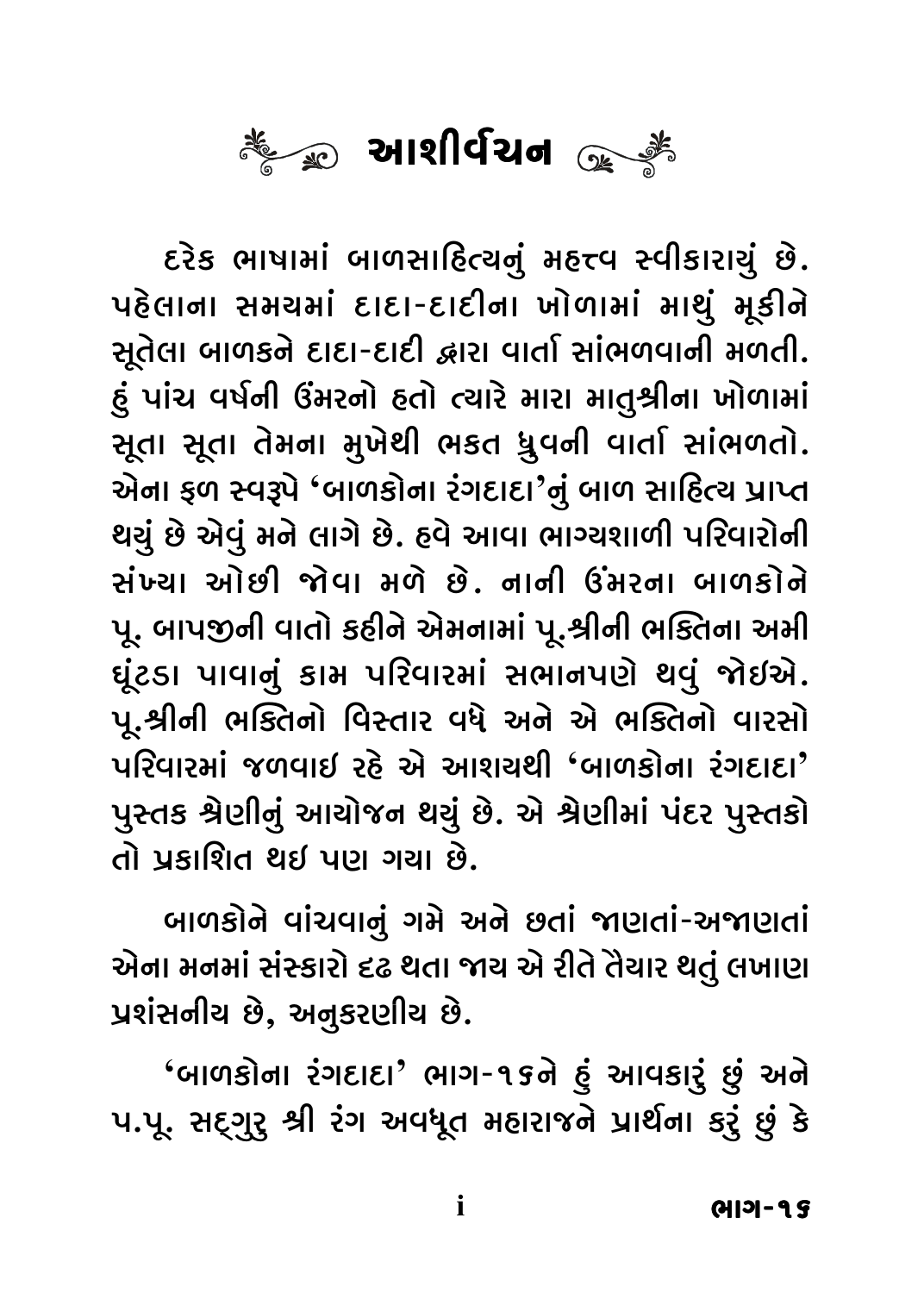આવું બાળ સાહિત્ચ શ્રી કુલીનભાઈ વધુ ને વધુ પરિવારના<br>બાળકોને પીરસતા રહે.

બાળકોના રંગદાદા શ્રેણીના આ છેલ્લા પુસ્તકમાં પૂ.શ્રીના નારેશ્વરથી હરિદ્વારના પ્રવાસની કડીબદ્ધ વિગતો આપીને .<br>એમની લીલાનું કથામૃત પીરસ્યું છે એ બધાને ઉપયોગી થશે<br>એમ માનું છું. આ બધી વાતો બાળકોને ઉપયોગી થશે એવી એમ માનું છું. આ બધી વાતો બાળકોને ઉપચોગી થશે એવી<br>મનીષા.

. આપણે બાળકોને સાચવીશું તો બાળકો આપણને<br>સાચવશે. બાળપણ એ ભગવાનની ભેટ છે. આ કીમતી ભેટનું આપણે જતન કરીએ અને આવા વધુ પુસ્તકોનું નિર્માણ<br>કગ્રેએ xO∑—#@.

|              | IG.   |
|--------------|-------|
| કોઠિયાખાડ,   | చం    |
| તા.૨-૧૨-૨૦૦૭ | ਪ੍ਰੇਮ |
|              |       |

 $\sim$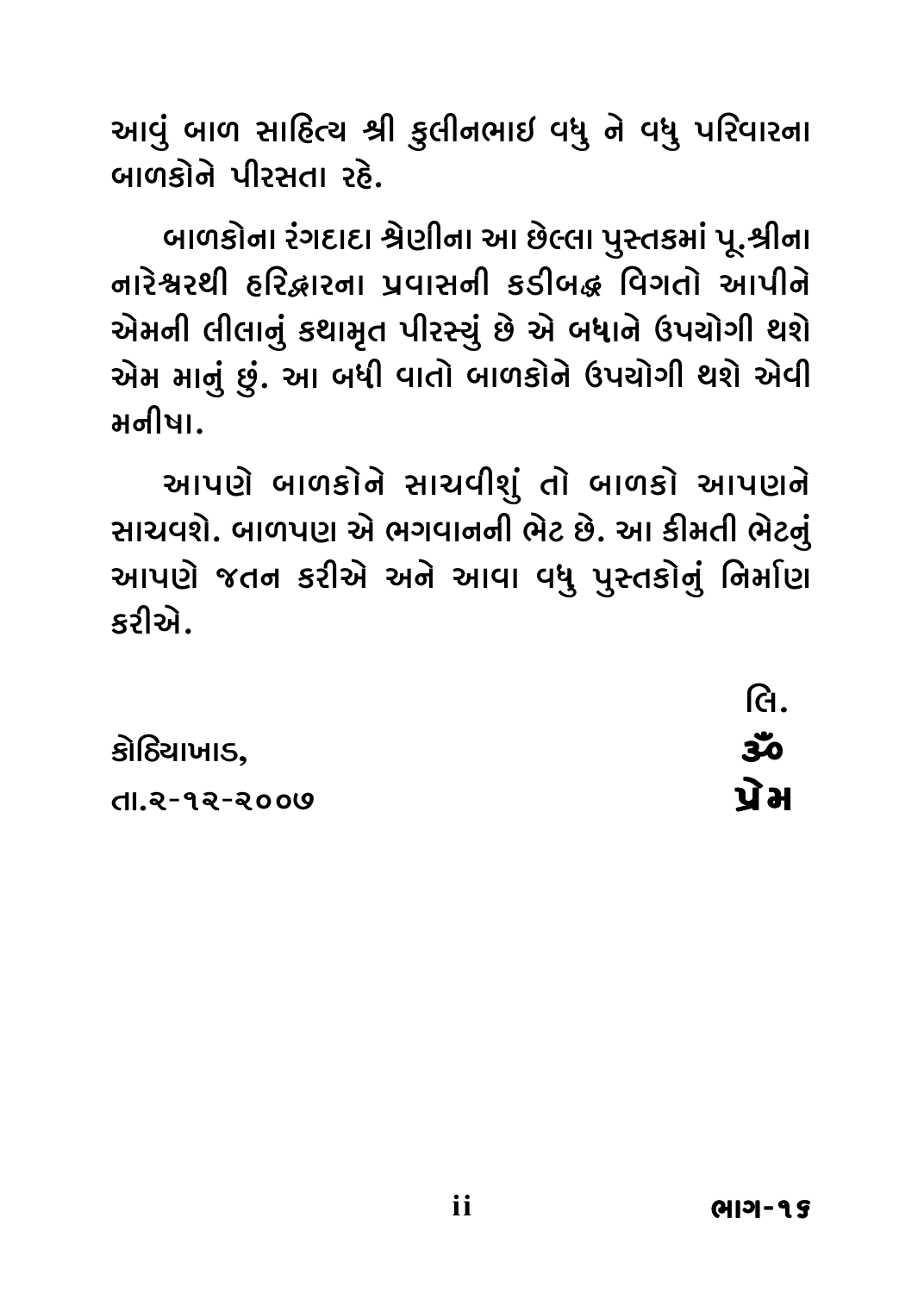

fVÛ. x⁄OË—… &fÛ◊}Û} wËw«E **'**µÛ¥xOÛ@…Û ∑√"pOÛpOÛ**'**…Û@ છે કે રંગદાદા વિશે તેણે પોતાના દાદા પાસેથી બાલ ભોગ્ય વાતો સાંભળી અને પરિવારના અન્ય બાળકો પણ એ નિમિત્તે  $\boldsymbol{\omega}$  . itse mode in

પ્રા. કુલીનભાઈએ પ્રા. સુભાષ દવેના સહજ સુચનને સહજ રીતે જ ન લેતા એ દિશામાં વિચારીને લખવા માંડ્યું. જેને પૂ. ભાઈના આશિર્વાદ સાંપડ્યા અને બાળકોના રંગદાદા દત્તના સોળ આવિર્ભાવોની માકક સોળ ભાગમાં બહાર આવ્યા. એ જ શ્રેણીને ભગવાન દત્તાત્રેચના ચોવીસ ગુરૂઓની માફક ચોવીસ ભાગમાં પણ લંબાવી શકાચ. રંગલીલાનો કચાં પાર આવે તેમ છે.

એનું કારણ છે. શ્રીકુલીનભાઈએ પૂ.શ્રી વિશે પૂ.ભાઈ પાસેથી, મુ. સુમનભાઈ લિખિત રંગલીલામૃતના પ્રસંગોને ઘ્યાનથી વાંચી વાગોળ્યા છે અને એજ ચિ. નિર્જરીને સંભળાવ્યા<br>હ

એમની શૈલીમાં બાળકની નિર્દોષતા છે. સાથે સાથે બાળકની કુતુહલવૃત્તિને પોષક ભાથું છે. નાની મોટી સો ઉપરાંત ફ્રતિઓના લેખક સંપાદક તરીકે કુલીનભાઈ પરિવારમાં હાસ્ચ xOÈwE#Û@…Û Ë@«xO Y√fÛpOxO E∑—x@O x⁄OË—…IÛ\$ fw∑\_Û∑fiÛ√ ˜ÛÕ} ∑Y wf∑Y…Û∑ x⁄OË—…IÛ\$ fÛY@Z— fw∑\_Û∑ no⁄√ µA⁄√ fi@¥\_—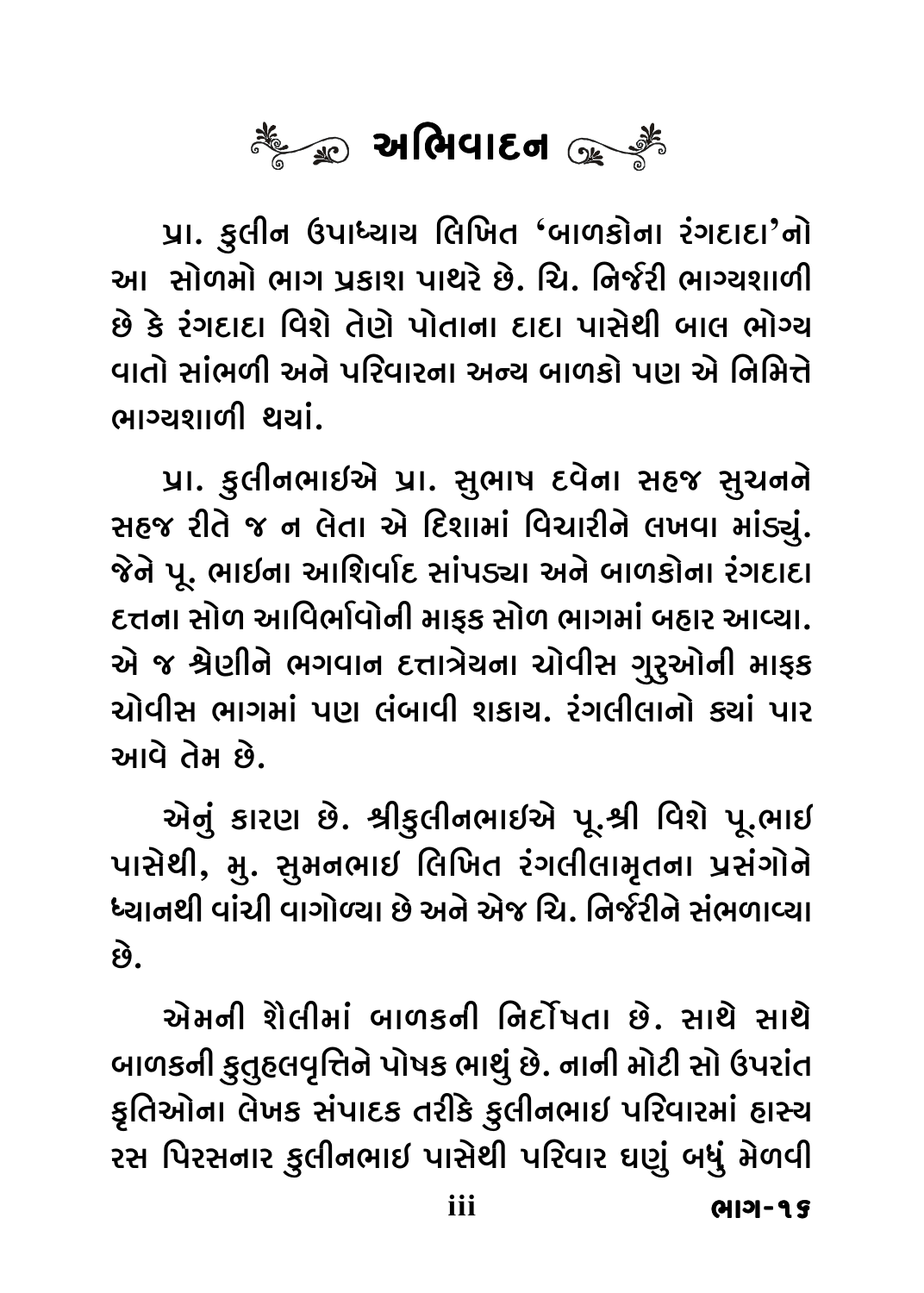શકે તેમ છે. પરિવાર માટે એ સુદિન જલદી આવે એવી મનીષા<br>પૂ. બાપજી પાસે રજૂ કરી પ્રાર્થના કર્ છું અને એ સર્વ માટે f\. µÛfu fÛY@ ∑Q\ xO∑— fVÛZ™…Û xO∑⁄ ©⁄Â√ #…@ #@ Y\_™ fiÛŸ@O  $\mathcal{L}^{\circ}$ 

> સાહિત્ય સંગીત કલા પવીણ: .<br>પ્રેમાવધૂતસ્ય પદે સુલગ્ન**:|**<br>સેદેવ પ્રાપ્નોતુ ચશશ્વ વિશ્વે  $\mathbf{S}$  of  $\mathbf{S}$  and  $\mathbf{S}$  $\sim$  for  $\sim$

સાહિત્ય સંગીત કલા પ્રવીણ: YÛw˜'} Y√"—E xOËÛ fV\_—o; fV@fiÛ\_A\E {∑o@ Y⁄Ë—…; ب<br>اµصلهء نددند ≨نبحند ندد  $\overline{z}$  find for  $\overline{z}$ 

તા.૧૯-૧૧-૨૦૦૭ **· િ. હોં. ધીરુભાઇ જોષી.**<br>મેનેજિંગ ટ્સ્ટી, નારેશ્વર  $\lambda$ <sup>\*</sup>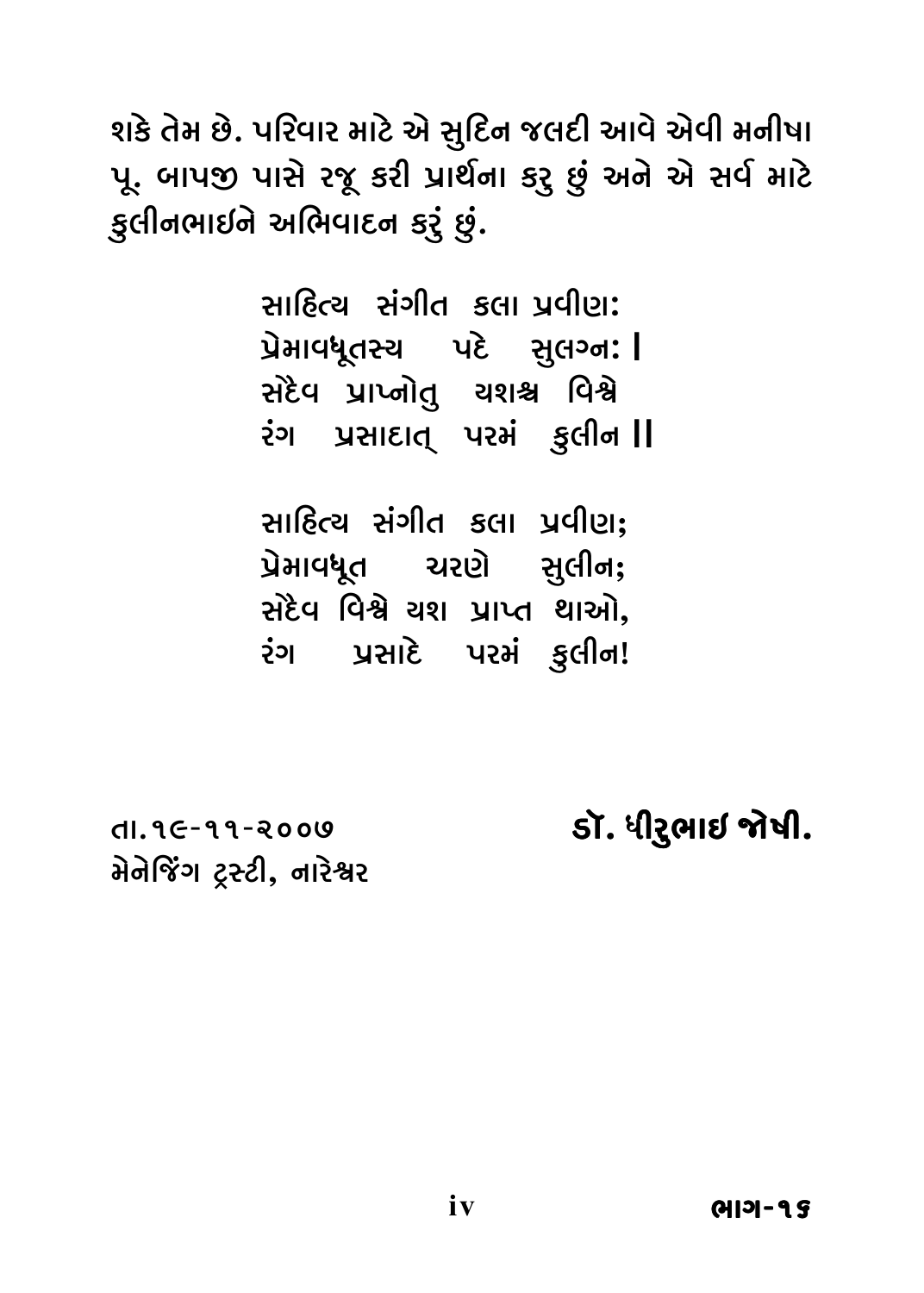

જયારે બાળકોનું મન કોરી સ્લેટ જેવું હોચ ત્યારે જ આપણે<br>એના ઉપર સંસ્કારી વાતોનું રેખાંકન કરી દઈએ તો સારું. .<br>وي الله الكركبي الكركبي يوم الله المركبي المركبي المركبي المركبي بين الله المركبي.<br>الفراد المركبي المركبي المركبي بين المركبي بين المركبي بين الله بين الله بين الله بين الله بين الله بين الله بي<br>المركبي الله الله الله પૂ.શ્રી વિશેની વાતો જાણવા મળે તો સારું એવા વિચારમાંથી<br>આ પુસ્તિકાનું પ્રકાશન થઈ રહ્યું છે.

મારા પુત્ર હર્ષલની નિર્જરીને આ સંસ્કારોથી મઢવાની <u>વૃત્તિથી વાતો કરતાં કરતાં આવી પુસ્તિકાની શ્રેણી</u> \_<br>૨ચવાની ઇચ્છા જાગી. એમાં 'બાળકોના મોટા' એવી પુસ્તિકા<br>હાથમાં આવી. શ્રી મકલ કલાશીંની આ પસ્તિકાની વાત હાથમાં આવી. શ્રી મુકુલ કલાર્થીની આ પુસ્તિકાની વાત<br>શ્રી સુભાષભાઈ દવેને કરી તો એમણે મને પ્રોત્સાહિત કર્યો કે રંગ પરિવારના મુકુલભાઈ તમે બનો એ માટે એમનો આભારી છું.

 $\ddot{\mathcal{O}}$ આવકાર લખી આપવા બદલ શ્રી ધીરુભાઈ જોષીનો<br>મારી છું. ભાગ-૧૬નું પક તપાસી આપવા લદલ ા<br>તેમજ સુધારા સૂચવવા બદલ મુ.શ્રી ધીરુભાઈ જોષીનો તથા<br>મારા ધર્મપત્ની સો. અંજનીનો આભાગી છં

મારા ધર્મપત્ની સોે. અંજનીનો આભારી છું.<br>પૂ.શ્રી બ્રહ્મલીન થયા પછીના હરિદ્વારના તથા અતિંમચાત્રાના ફોટાની સેવા આપવા બદલ સ્નેહી શ્રી બિપીનભાઈ અમૃતલાલ પંડ્યાનો તથા સોે. દક્ષાબેન પંડ્યાનો (ડૉ. રતિલાલ પંડ્યાની દીકરી)નો આભારી છું.  $\sqrt{2}$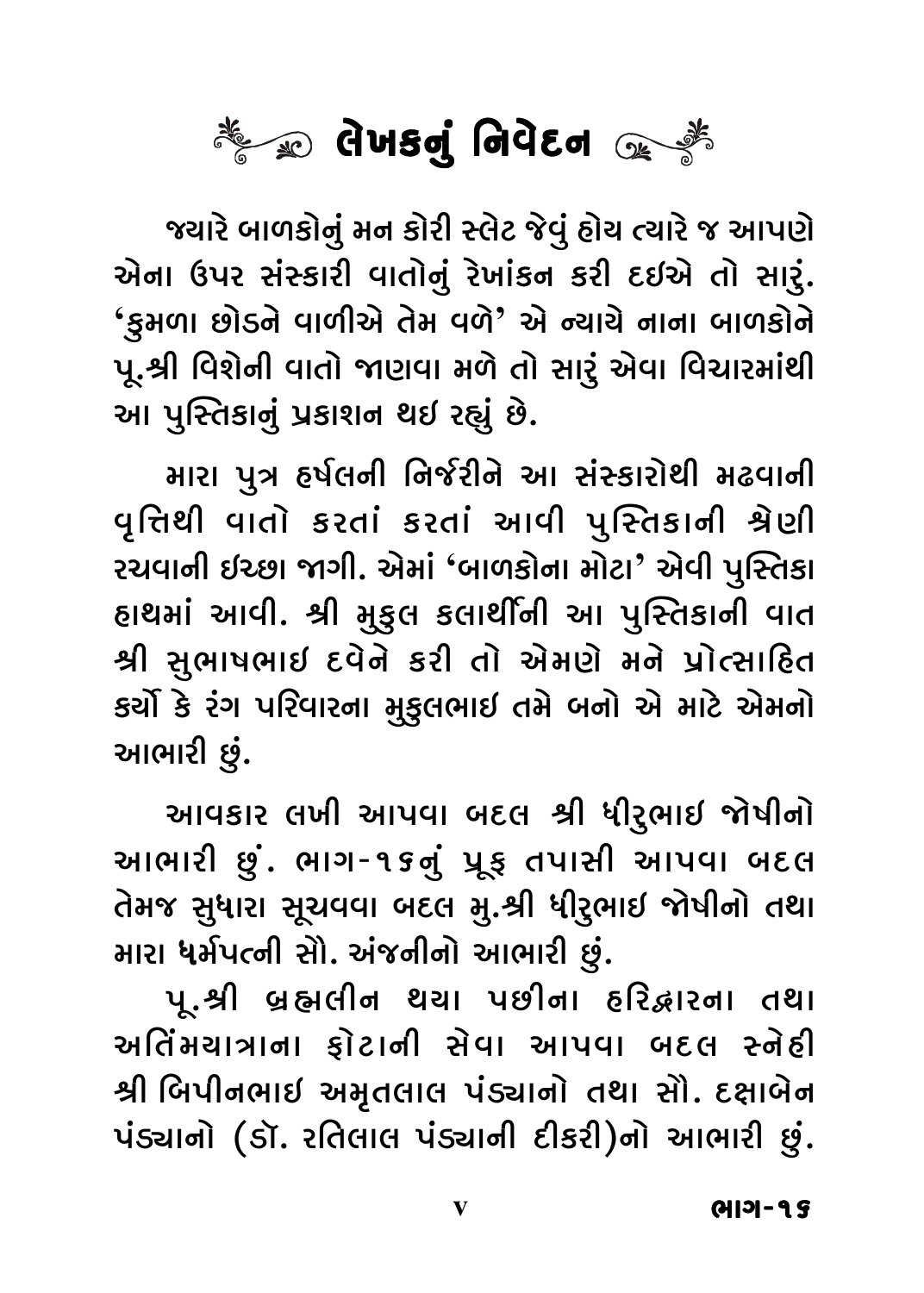રંગમંદિર, નારેશ્વરના ફોટા માટે મુ. શ્રી અનિલભાઈ શ્રોફનો<br>આભારી છું.

<u>બાળકોના રંગદાદાની શ્રેણીનો આ છેલ્લો ભાગ છે જે</u>  $\tilde{\omega}$  where Prinasipology

 $\sum_{i=1}^{n}$ .<br>હિમાધ્યાય, પ્રિન્ટર્સ શ્રી ઈન્દ્રવદનભાઈ પટેલ, પુસ્તકોના<br>હિંગાણમાં મદદ કરતાર મ શ્રી ધીરભાઈ મહેતા અને વેચાણમાં મદદ કરનાર મુ.શ્રી ધીરુભાઈ મહેતા અને<br>મુ.શ્રી કાન્તિભાઈ દવેનો તેમજ અન્યરીતે મદદરૂપ બનનારા i⁄.<br>Z— xONGU >hUMIQI & UIDIBJ<sup>u</sup>I ziDIBI >hICIBI2 &<br>Z  $\frac{3}{\pi}$ 

y. પ્રેમ અવધૂતજીનો આભાર માની હું અંગતપણાનો ભાવ<br>ટીણ થવા નહિ દઉં. એ પ્રેરકબળ પણ છે અને ચાલક બળ .<br>પણ છે. પ.પૂ.શ્રી રંગ અવધૂત મહારાજના ચરણોમાં અનેકાનેક<br>વંદન અને ૫. પેમ અવધતજને સાદર વંદન હો! .<br>વંદન અને પૂ. પ્રેમ અવધૂતજીને સાદર વંદન હો!

અમદાવાદ

 $\frac{1}{2}$ EÛ. 5-12-2007. x⁄OË—… &fÛ x⁄OË—… &fÛ◊}Û}  $\sqrt{9}$ 

તિ.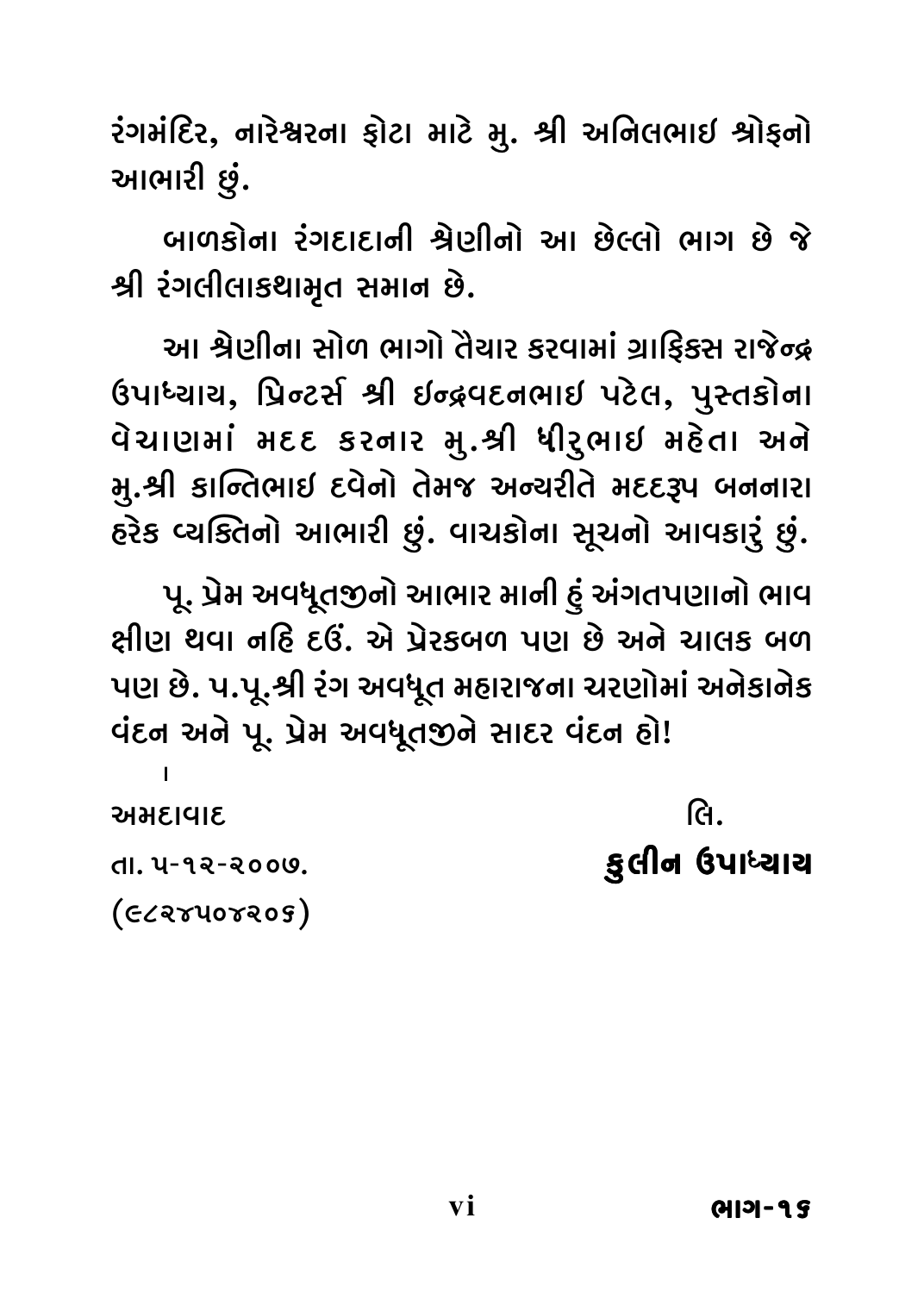## $\frac{2}{3}$  બાળકોના રંગદાદા

## ۹)<br>ﷺ <sub>۞</sub> जर्भेंट हरथी हरहर अंगे ﷺ  $\frac{1}{2}$   $\frac{1}{2}$   $\frac{1}{2}$   $\frac{1}{2}$   $\frac{1}{2}$   $\frac{1}{2}$   $\frac{1}{2}$   $\frac{1}{2}$   $\frac{1}{2}$   $\frac{1}{2}$

પ.પૂ. ૨ંગ અવધૂત બાપજી સને ૧૯૨૫માં<br>'માૂ નર્મદા'ને કિનારે આવીને વસ્ત્રા **'**fiÛ …fi™pOÛ**'**…@ wxO…Û∑@ #Û\_—…@ \_Õ}Û.

તપશ્ચર્યા- યોગ માટે નર્મદાનો કિનારો ખૂબ અનુકૂળ<br>ગણાય.

''રેવા તટે તપ**:** કુર્યાત્ મરણં જાહ્નવિ તટે**।**'' એ ઉક્તિ અનુસાર માણસે રેવાકિનારે તપશ્ચર્યા કરવી જોઈએ અને ગંગા કિનારે દેહ ત્યાગ કરવો જોઈએ.

તપશ્ચર્યાર્થે પૂ.શ્રી ૧૯૨૫માં આવ્યા ત્યારથી .<br>સને ૧૯૬૮ સુધી રેવા તટે જ વસ્ચા.<br>નર્મદાને 'માતા' માની અને પોતાની 'માતા'ને

નર્મદાને 'માતા' માની અને પોતાની 'માતા'ને<br>ભગવાનમાન્યા.

નારેશ્વરના નાથ તરીકે બધે ખ્યાતી પામ્યા.<br>એમના પદરજશી ધરતી માતા પણ પાલન એમના પદરજથી ધરતી માતા પણ પાવન થઈ.<br>૪૩ વર્ષનો સમય નર્મદાકાંઠે ગાળ્યો મા નર્મદા તો રાજી રાજી થઈ ગઈ.  $f(x) = \sum_{i=1}^{n} f(x_i)$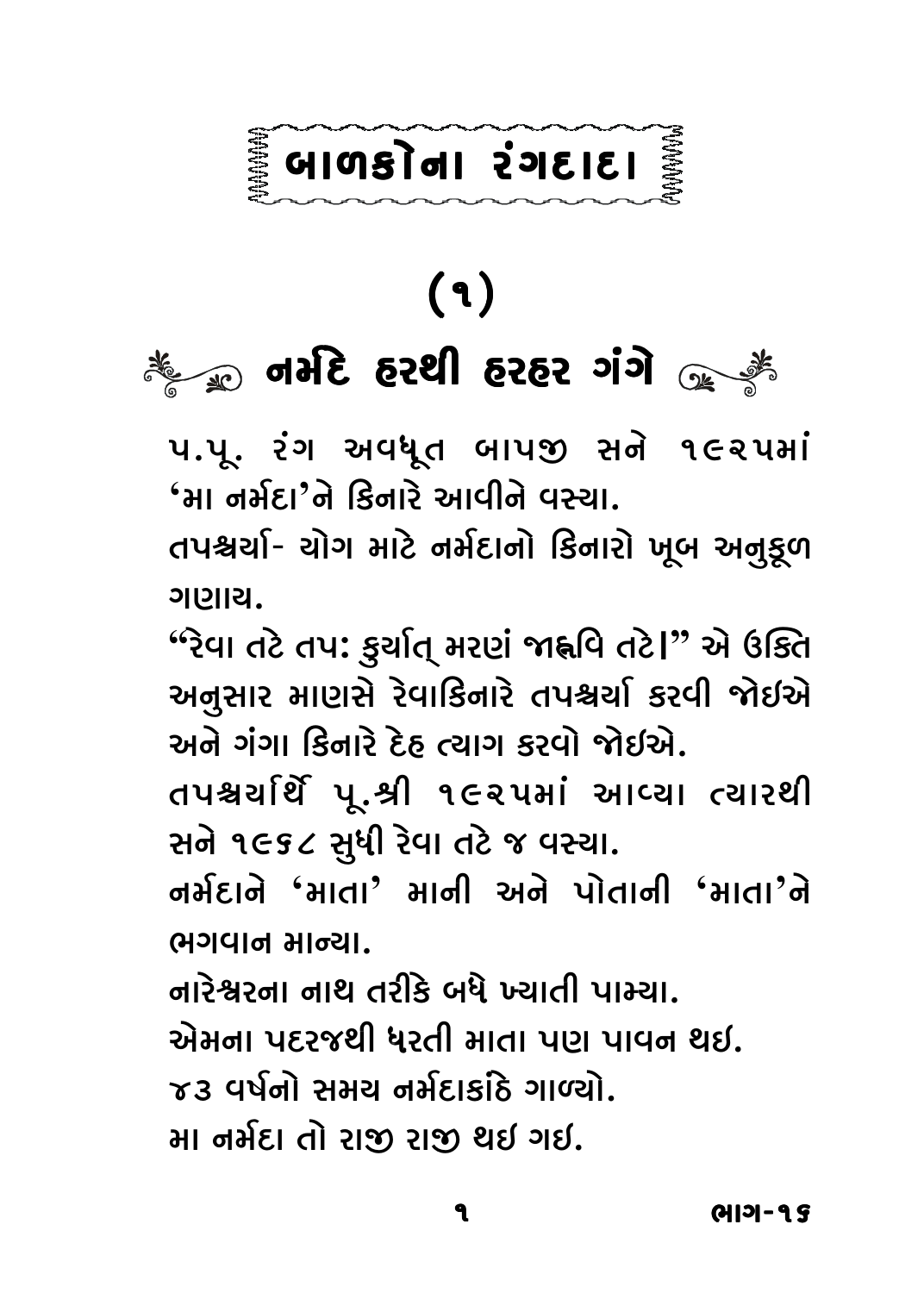આવો દત્તાવતારી ચોગીપુરુષ પોતાને કાંઠે વસ્ચો એટલે<br>સૌને પાવન કરનારી મા નર્મદાને પણ એમ થતું કે @ પણ પાવન થઈ ગઈ.

જેનો હરેક કાંકરો- હર કંકર- શંકર ગણાય એવી મા નર્મદાનું મન પ્રકૃલ્લિત હતું.

ુ<br>આંગા પાર્નુ ઘમના સ્નાને ર "√"Û fÛ…@, }fi⁄…Û Õ…Û…@ #…@ ∑@\_Û pOB™…fiÛL@ fÛ\_…

ગંગાજીના જળનું પાન કરવાથી વ્યક્તિ પવિત્ર થાય, ચમુનાજીમાં સ્નાન કરવાથી વ્યક્તિ પવિત્ર થાચ જ્યારે <u>રેવાના તો દર્શન માત્રથી વ્યક્તિ પવિત્ર થઈ જાય.</u>

પૂ. અવધૂતજીના ગુરુ સ્વામી વાસુદેવાનંદ સરસ્વતી<br>સ્વામી મહારાજ ગંગાતરે વિકરતા કતા

<u>ગંગાજી ખુશ હતા.</u>

મા નર્મદાની પ્રાર્થના સાંભળી ભગવાને સ્વામી મઠારાજને નર્મદા કિનારે જવાની આજ્ઞા કરી.

સ્વામી મહારાજ ભગવાનની આજ્ઞાવશ નર્મદા કિનારે Õ\_Ûfi— fi˜Û∑ÛQÂ I"\_Û……— #ÛGÛ\_B …fi™pOÛ wxO…Û∑@ #Û[}Û #…@ µA@ l}Û™.

છેવટે ગરુડેશ્વરમાં દેહલીલા સંકેલી લીધી.<br>મા ગંગાએ ભગવાનને પ્રાર્થના કરી.

fiÛ "√"Û#@ I"\_Û……@ fVÛZ™…Û xO∑—. E⁄√ #\_A\E…@ fiÛ∑@ wxO…Û∑@ fiÛ@xOË.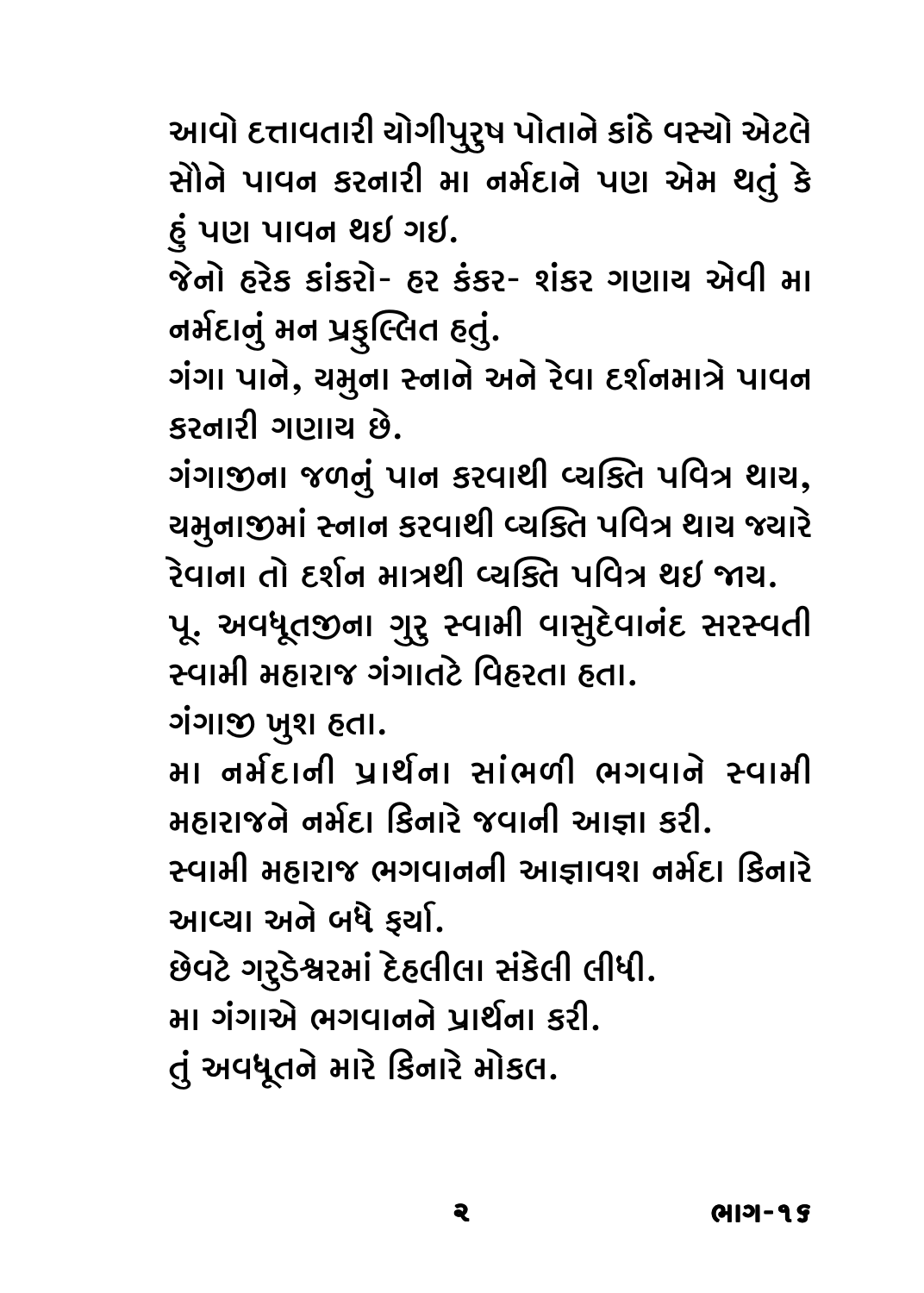.<br>અવધૂતજી ગંગાકાંઠે હરિદ્વારમાં આવ્યા.<br>આર્ગેશ્વર છોડ્યાં ત્યારે ઠરિહાર જવાની ગોજના ન ઠતી

…Û∑@U∑ ©ÂÛ@g⁄√ '}Û∑@ ˜w∑›Û∑ QÂ\_Û…— }Û@QÂ…Û … ˜E—. fÛ@EÛ…Û "⁄∑⁄µ√A⁄ "Û√¤OÛ fi˜Û∑ÛQÂ…Û YfiÛwAÕZ¥ "⁄√QÂ

.<br>પણ ધાર્ચું હરિનું થાચ તેમ પૂ.શ્રી મા ગંગાને રાજી રાખવા,<br>સંતોષ આપવા માટે ગંજને બદલે ગંગા નાર- ઠકિનાર સંતોષ આપવા માટે ગુંજને બદલે ગંગાદ્વાર- હરિદ્વાર<br>ગચા.

હવે પછીના પ્રસંગો નારેશ્વરથી હરિદ્વારની આખરી <u>ચાત્રાને લગતા પસંગો છે.</u> }ÛLÛ…@ Ë"EÛ fVY√"Û@ ©Â@.

### $\left( \infty \right)$  $\frac{1}{2}$ …Û∑@U∑Z— fV}Ûo

સંવત ૨૦૨૪ની આસો સુદી પૂનમ.<br>આ પૂનમને શરદપૂનમ પણ કહેવાય. ઘણાં એને માણેકઠારી પૂનમ પણ કહે. સંવત ૨૦૨૪ની શરદપૂર્ણિમા ને તા. છજી ઓકટોબર, Y√\_E 2024…— B∑pOf\wo™fiÛ …@ EÛ. ©ÂyO— #Û@®ŸOÛ@µ∑, nde û û ∑ware û û û û û wedî.<br>Godine QÂ\_Û…Û ˜EÛ.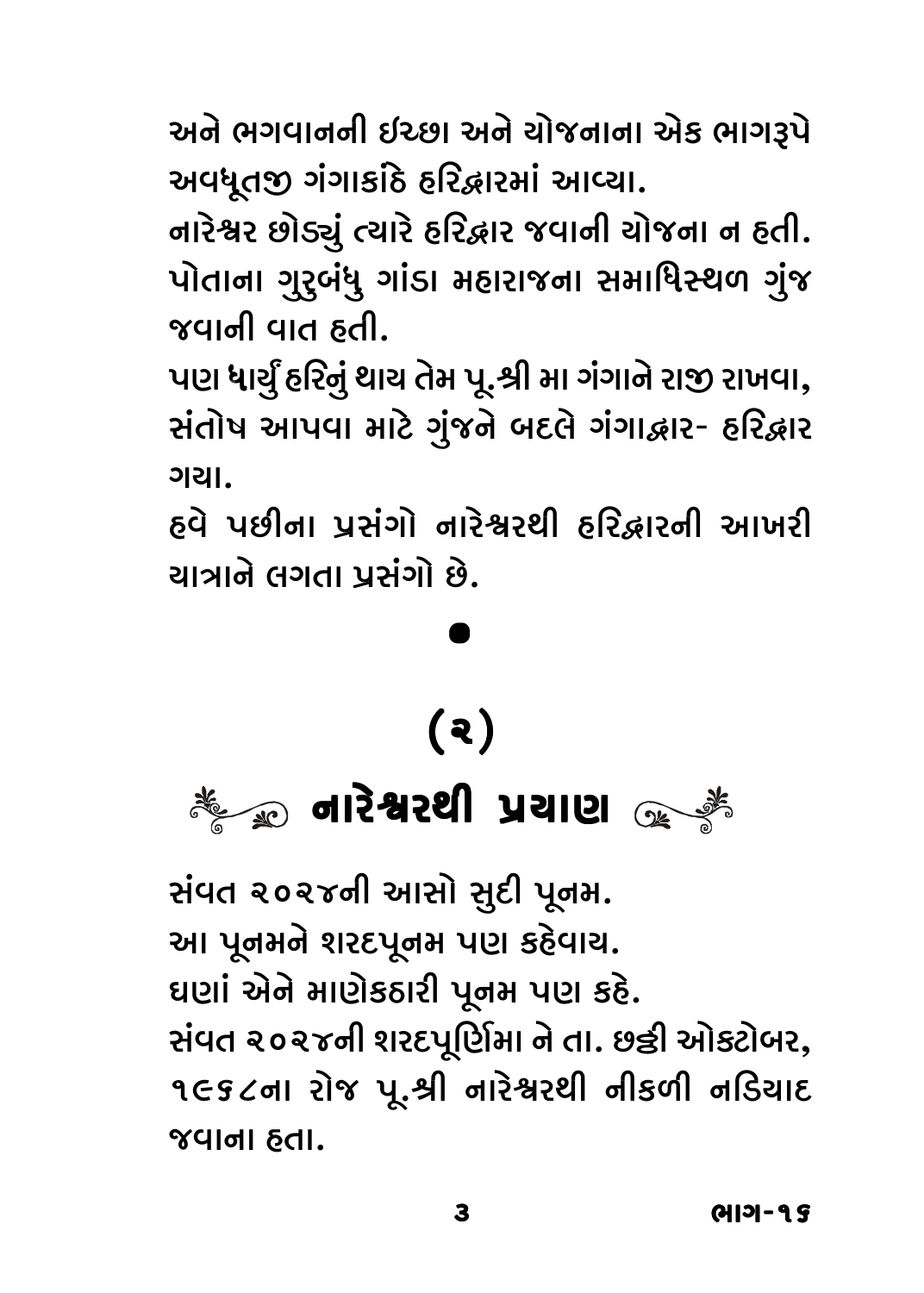પરંતુ સર્વધર્મકર્મના આચાર્ચ, રાજપીપળાના પરમ<br>રંગભકત મૃ. શિવપ્રસાદ જોષીએ પૂ.શ્રીને પ્રાર્થના કરી કે શરદપૂર્ણિમાના રોજ ચંદ્રગ્રહણ છે એટલે આપ શરદપૂર્ણિમાના ગ્રહણ પછી નીકળો તો સારૂં.

પૂ.શ્રીએ એમની પ્રાર્થના સ્વીકારી.

પૂ.શ્રીની તબિચત નાદુરસ્ત હતી એટલે પ્રવાસ ખૂબ જ કાળજીપૂર્વક કરાવવાનો હતો.

આસો વદ પડવો ને સોમવાર તા. ૭-૧૦-૧૯૬૮ના રોજ નારેશ્વરથી નીકળવાનું નક્કી થયું.

શરદપૂનમના રોજ ચંદ્રગ્રહણ હતું.

ચંદ્રગ્રહણને કારણે ઘણાં લોકો પૂ.શ્રીના દર્શને આવેલાં. গ্ৰচ্ছা પૂર્યું થયા પછી પૂ.શ્રીને નર્મદાજળથી સ્નાન "V˜o f\∑Â⁄√ Z}Û f©Â— f\.C—…@ …fi™pOÛQÂ¥Z— Õ…Û… કરાવ્યું.<br>રાત્રે ૧૧ વાગે સામાન ગોઠવ્યો.

પૂ.શ્રીએ સૂચના આપી હતી એ પ્રમાણે ઓછામાં ઓછો <u>સામાન રાખ્યો હતો.</u>

પૂ.શ્રી નારેશ્વરથી નીકળીને નડિચાદ જવાના હતા. નડિચાદમાં શિવાભાઈ વેદ્યને ત્યાં મુકામ રાખવાનો હતો. યાદગાદ થી છેોળોઓ પર જાળવી છે. આ આ જેમાં આવેલા જેમાં આવેલા જેમાં આવેલા આ જેમાં આવેલા આ જેમાં આવેલા આ જેમાં જેમા<br>આ જેમાં આ જેમાં જેમાં જેમાં જેમાં આ જેમાં આ જેમાં જેમાં જેમાં જેમાં જેમાં જેમાં જેમાં જેમાં જેમાં જેમાં જેમાં  $\sim$   $\sim$ ˜EÛ.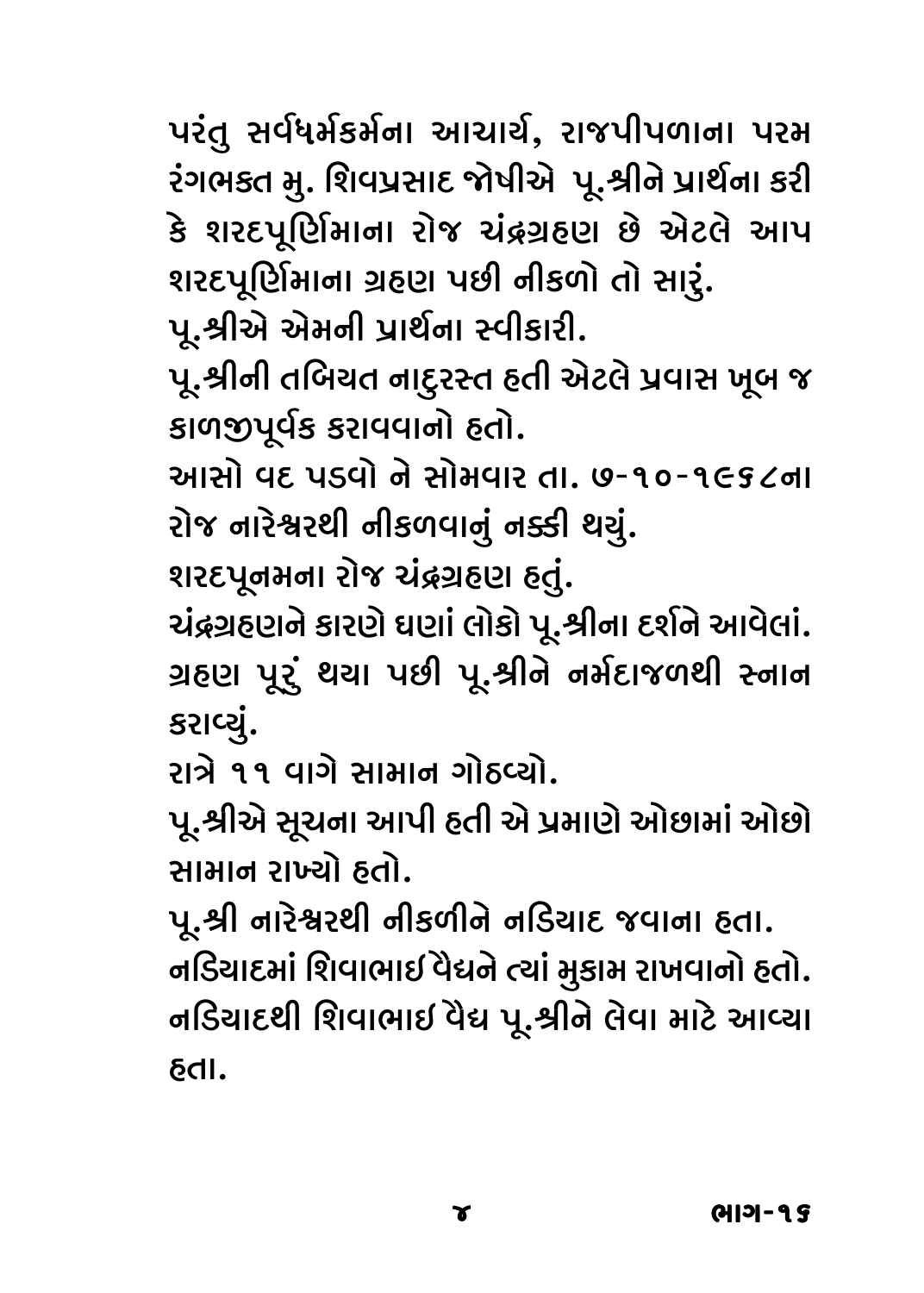આ શિવાભાઈ વૈદ્યના પિતા શ્રી જગન્નાથભાઈ વૈદ્ય ,ભાલસાથી, <sup>વામુ</sup>થી ભાત્રકોથી દત્તાજ્ઞી ખૂંબ ત્રખ્ત્રાવી<br>તેમકાર હવા એડવું ,ભાલસાંશીવાળા, પગુક આળખાવા પામ્ચા હતા એટલે 'બાલસાથીવાળા' તરીકે ઓળખાતા<br>હતાં.

આસો વદી પડવો ને સોમવાર તા. ૭-૧૦-૧૯૬૮. રાત્રે બે વાગે પૂ.શ્રી ઊઠ્યા.

પૂ.શ્રીને ભકતોએ સ્નાન કરાવ્યું.

નારેશ્વરથી મળસ્કે ચાર વાગે નીકળવાનું હતું.

પૂ.શ્રી સમયપાલનના ચૂસ્ત આગ્રહી હતા.

નારેશ્વરથી નાની ગાડીમાં બેસી મિચાંગામ જવાનું હતું અને મિચાંગામથી લોકલ દ્વારા નડિયાદ જવાનું હતું. પૂ.શ્રી નારેશ્વરથી નારેશ્વરરોડ સુધી વાહન દ્વારા જવાના<br>હતા

સામાન્ચત: પૂ.શ્રી મોટી કોરલ થઈને જ ગાડીમાં બેસતા. ્<br>નારેશ્વરથી નારેશ્વરરોડ સુધી જવા માટે વાહનનો<br><sup>લિપગોગ ફરતા નકિ</sup>

જવું પડે તો પગે ચાલીને જ જતા.

નાદુરસ્ત તબિચતને કારણે રબર ટાચરની ગાડીમાં <u>નારેશ્વરરોડ સ્ટેશને જવાના હતા.</u>

પૂ.શ્રી મળસ્કે ચાર વાગે નવી ગુફામાંથી બહાર નીકળ્યા. <u>શ્રીપાદ શ્રીવલ્લભ ભગવાનનાં દર્શન કર્યાં.</u> C—fÛpO C—\_ºËI I"\_Û……Û√ pOB™… xO}Ûq.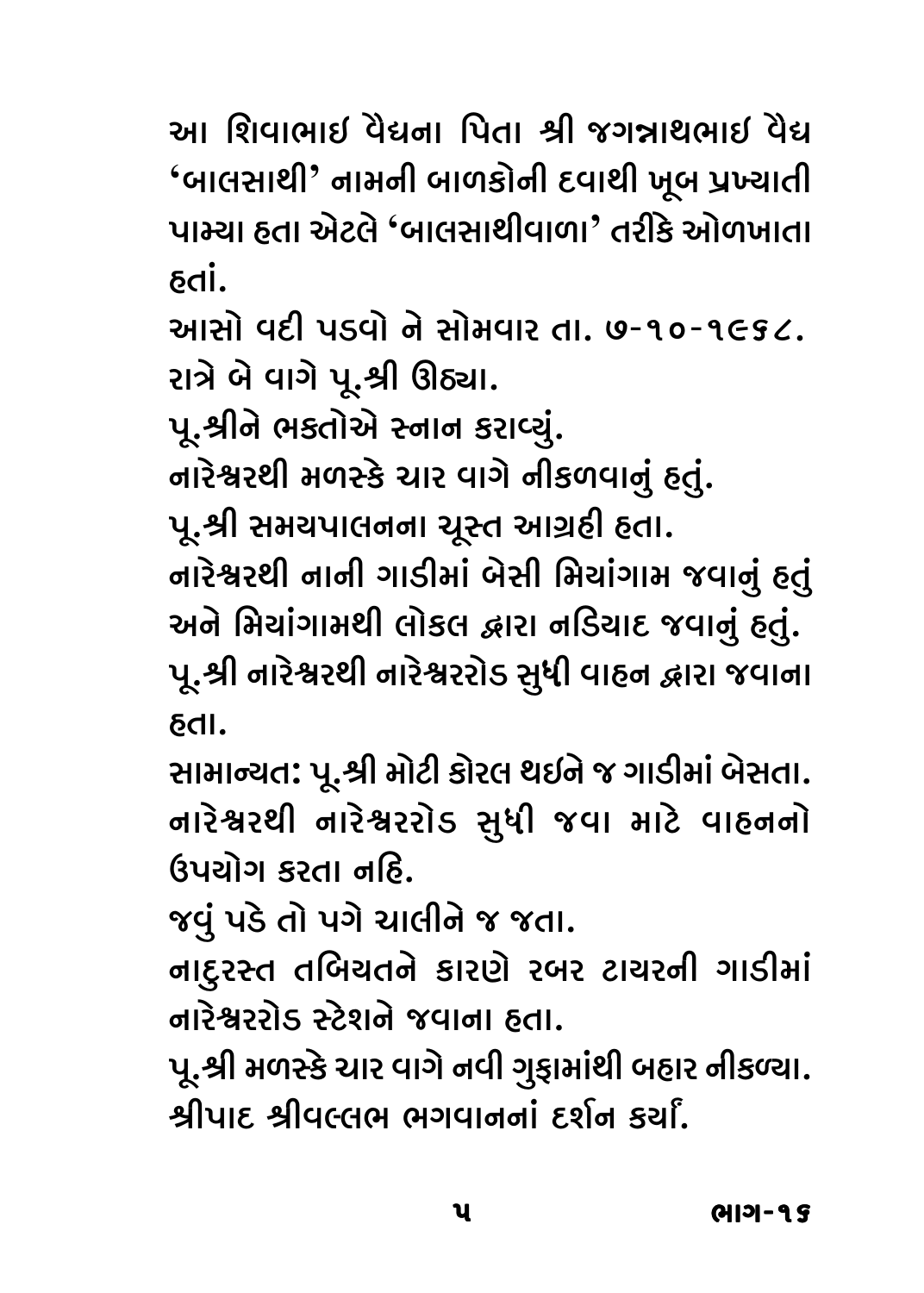માતૃસ્મૃતિ શૈલના દર્શન કર્યાં.<br>નારેશ્વરના મહાદેવના દર્શન કર્યા અને શાગગારેલી ાાડીમાં બેઠા

નારેશ્વરથી નીકળતા નીકળતા મજાકમાં મુ. મોદીકાકાને .<br>કહ્યું: "જો મોદી, આ ખલતામાં કશું લઈ જતો નથી.<br>આ ખલતો ખાલી જ છે " આ ખલતો ખાલી જ છે."<br>નારેશ્વરના ભકતો વિદાચ આપવા સાથે આવ્યા.

પૂ.શ્રીએ ગુરૂમહારાજનું સ્મરણ કર્યું અને સરસ <u>શાગગારેલી રબર ટાચરવાળી ગાડીમાં બેઠા.</u> Bo"Û∑@Ë— ∑µ∑ ŸOÛ}∑\_Û¥— "Û¤O—fiÛ√ µ@sOÛ.

## $(3)$  $\frac{1}{2}$

…Û∑@U∑Z— …w¤O}ÛpO …Û∑@U∑Z— …w¤O}ÛpO …Û∑@U∑Z— …w¤O}ÛpO પૂ.શ્રીને સરસ શણગારેલી રબર ટાચરની ગાડીમાં<br>બેસાડ્યા

૨બર ટાચરની ગાડીમાં ખુરશી મૂકવામાં આવી.

પૂ.શ્રીની તબિચત સારી ન હતી એટલે એમને ભક્તોએ સંભાળપૂર્વક ખુરશીમાં બેસાડ્યા.

વાતાવરણ ગંભીર હતું.

\_ÛEÛ\_∑o "√I—∑ ˜E⁄√. f\.C—…@ w\_pOÛ} #Ûf\_Û…⁄√ xOÛ@…@ "fi@?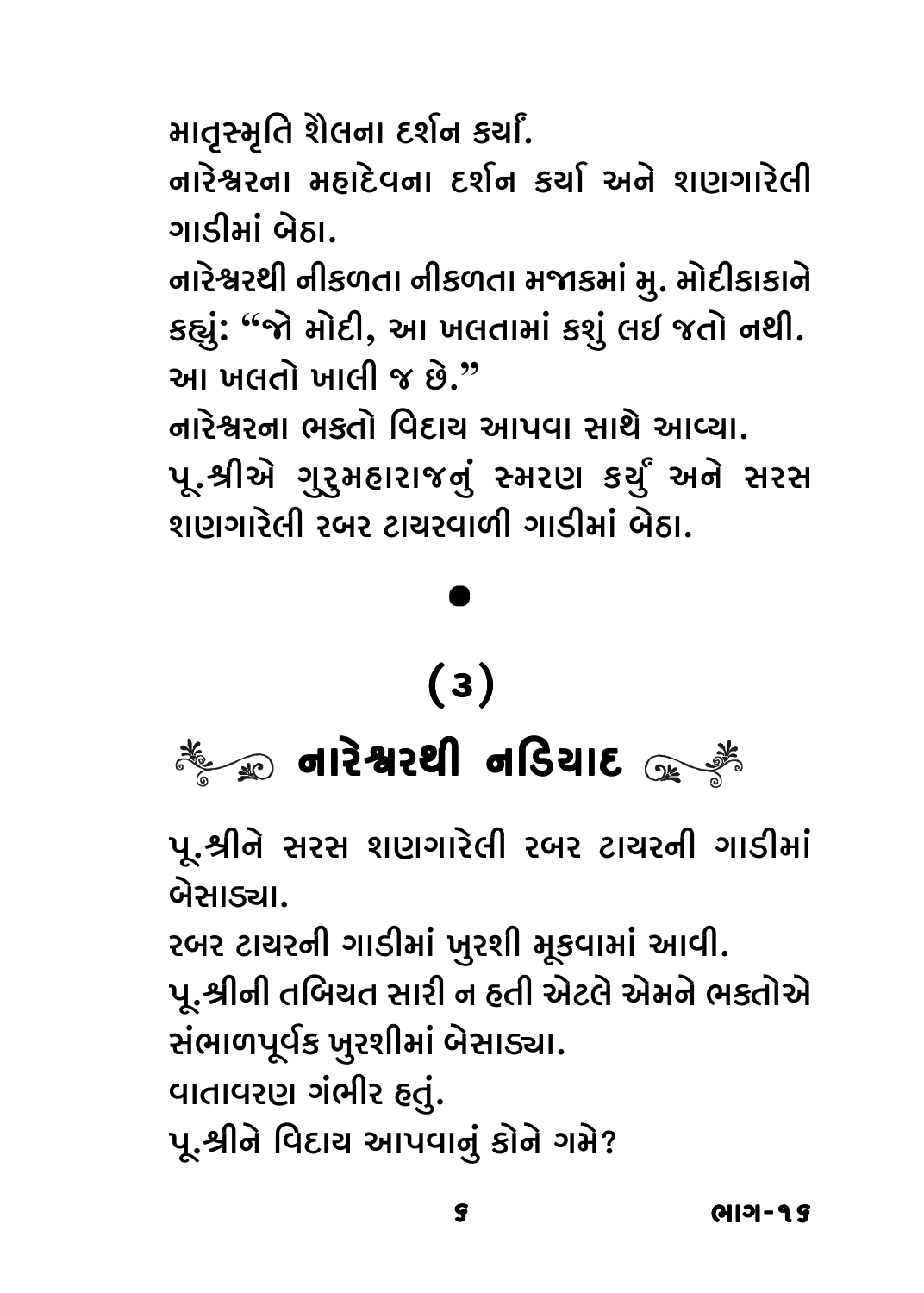ભક્તો દુ:ખી દિલે વિદાચ આપવા આવ્યા હતા.<br>ટાચર ગાડીને ભક્તો ખેંચીને લઈ જવાના હતા. આસો વદ પડવો હતો.

જોડે પેટ્રોમેક્સ રાખી હતી.

્ર<br>ટુકમામ્બા માતની જચ, રંગ અવધૂત મહારાજની જચ<br>એવા જગકાર સાશે ભક્તોએ ગાડી ખેંગવાનું શરૂ કર્યં .<br>'દિગંબરા દિગંબરા શ્રીપાદ વલ્લભ દિગંબરા'ની ધૂનની<br>'જિના સાથે પા શ્રીતે લુકલ્ને ભક્તોએ ગાડી પેરાવાની ગર્જના સાથે પૂ.શ્રીને લઈને ભક્તોએ ગાડી ખેંચવાની<br>શરૂઆત કરી.

ور<br>Bil durani y  $\sum_{\lambda}^{\infty}$ ນລ້ວມີ

મોટી ફોરલથી ઉપડેલી નેરોગેજ ગાડી નારેશ્વરરોડ આવી પઠોંચી.

્ર<br>પૂ.શ્રીને ધીમેથી ફર્સ્ટકલાસમાં બેસાડ્યા.<br>જોડે ભક્ત ઊવાભાઈ યેદ્ય પણ બેઠા

બીજા ભકતો પણ પોતપોતાના સ્થાને બેઠા.

હૃત્તાવતારી નારેશ્વરના સંતને પોતે નિચાંગામ લઈ જઈ રહી છે એ જાણ થતાં જ રેલવેગાડી હરખાતી હરખાતી  $\epsilon$ ોડવા લાગી.

ગાડીના આનંદનો પણ પાર ન હતો.

ગાડી મિચાંગામ આવી પઠોંચી. "Û¤O— wfi}Û√"Ûfi #Û\_— f˜Û@>{—.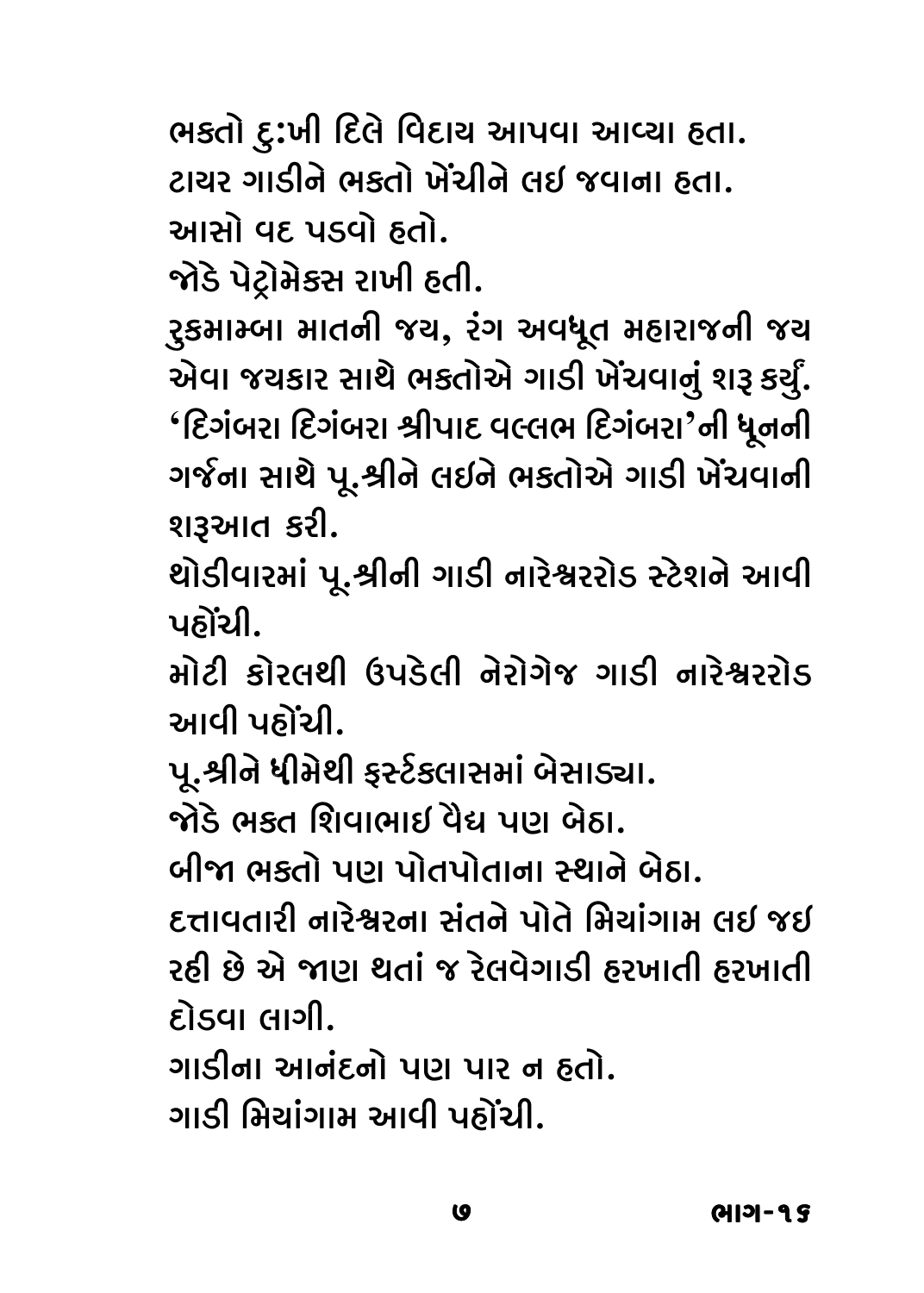'અવધૂત ચિંતન શ્રીગુરુદેવ દત્ત'ની ગર્જના થઇ.<br><sup>મિચાંગામ ભક્તોની ભીડ જામી ઠતી</sup>

wfi}Û√"Ûfi I®EÛ@…— I—¤O fi— ˜E—. "⁄∑⁄fi˜Û∑ÛQÂ…Û pOB™…ÛZ@™ "Û¤O— #Û\_@ E@ f˜@ËÛ√ µAÛ

સુરત તરફથી અમદાવાદ તરફ જતી લોકલને આવવાની વાર હતી.

પૂ.શ્રીને મિચાંગામના સ્ટેશને પ્લેટફોર્મ ઉપર લીમડાના  $\,$ ઝાડ નીચે ખુરશીમાં બેસાડ્યા.

પોર ગામના કેટલાક ભકતો અહીં આવ્યા હતા.

વડોદરાના પણ કેટલાક ભકતો પૂ.શ્રીના દર્શને આવ્યા  $_{\circ}$ 

એ લોકો આ જ લોકલમાં સાથે જવાના હતા.

વિરમગામ લોકલ આવી.

w\_∑fi"Ûfi ËÛ@xOË #Û\_—. lÕŸ™O®ËÛY…Û ¤OϵÛfiÛ√ µAÛ "Û@sO\_Û}Û.

ा<br>|<br>| ان نور اللہ اللہ عليہ اللہ عليہ اللہ عليہ اللہ عليہ اللہ عليہ اللہ عليہ اللہ عليہ اللہ عليہ اللہ عليہ اللہ  $\mathcal{A}$ ો કોઈ જિલ્લાના  $\mathcal{A}$ 

નારેશ્વરરોડથી મિચાંગામ આવેલી ગાડીને નાની બઠેન ગાગીએ તો વિરમગામ લોકલને મોટી બહેન કહેવી પડે. મોટી બહેનના આનંદનો પણ પાર ન હતો. fiÛ@ŸO— µ˜@……Û #Û…√pO…Û@ fo fÛ∑ … ˜EÛ@. ËÛ@xOË #@ŸOË@ µAÛ ÕŸ@OB…@ ≥I— ∑˜@.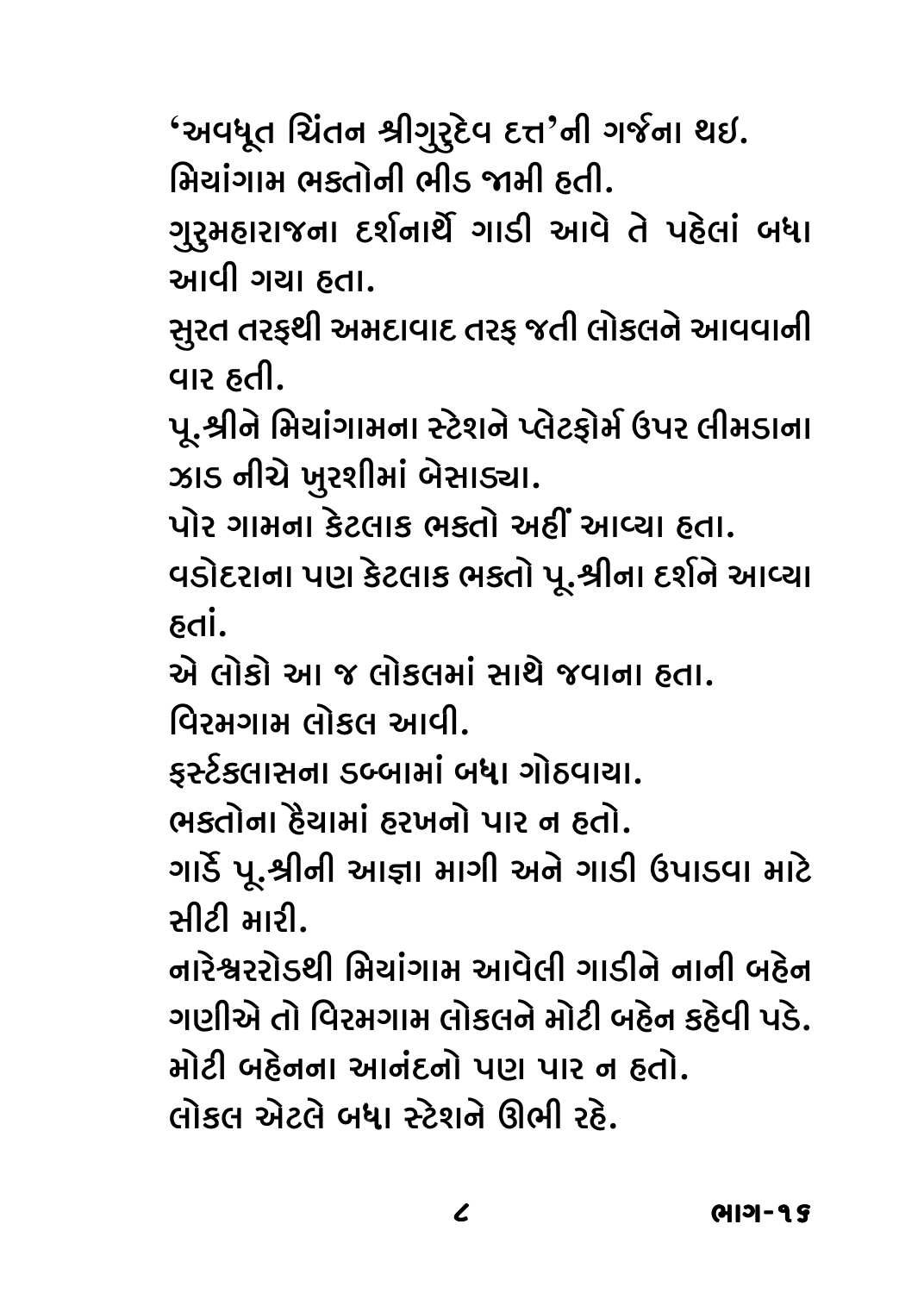બંધાને દર્શનનો લાભ મળે.<br>વડોદરા અને આાર્ગદ ભક્તોને દર્શનનો લાભ આપી ગાડી બપોરે પોણા બે વાગે ઉત્તરસંડા આવી.

 $\mathbf{u} = \mathbf{u} \cdot \mathbf{v}$  ,  $\mathbf{v} = \mathbf{v} \cdot \mathbf{v}$  ,  $\mathbf{v} = \mathbf{v} \cdot \mathbf{v}$  $\,\hat{C}$ <br>Gau $\Omega$ 

નડિયાદ ભકતોની ભચંકર ભીડ ઠોચ એટલે ઘણી અવ્યવસ્થા થઇ જાય એ બીકે પૂ.શ્રીને ઉત્તરસંડા હિતાર્ચા અને ત્યાંથી બે ઘોડાની શાગગારેલી ગાડીમાં <u>બેસાડી નડિયાદ લાવ્યા.</u>

ઘાગીવાર ભકતોની ઘેલછા કે વેવલાઈ ભગવાનને મુંઝવી દે છે.

એવું ન થાય એટલે ભક્તોની જાણ બહાર પૂ.શ્રીને <u>ઉત્તરસંડાથી નડિચાદ શાંતિથી લાવ્યા.</u> &˙∑Y√¤OÛZ— …w¤O}ÛpO BÛ√wEZ— ËÛ[}Û.

# .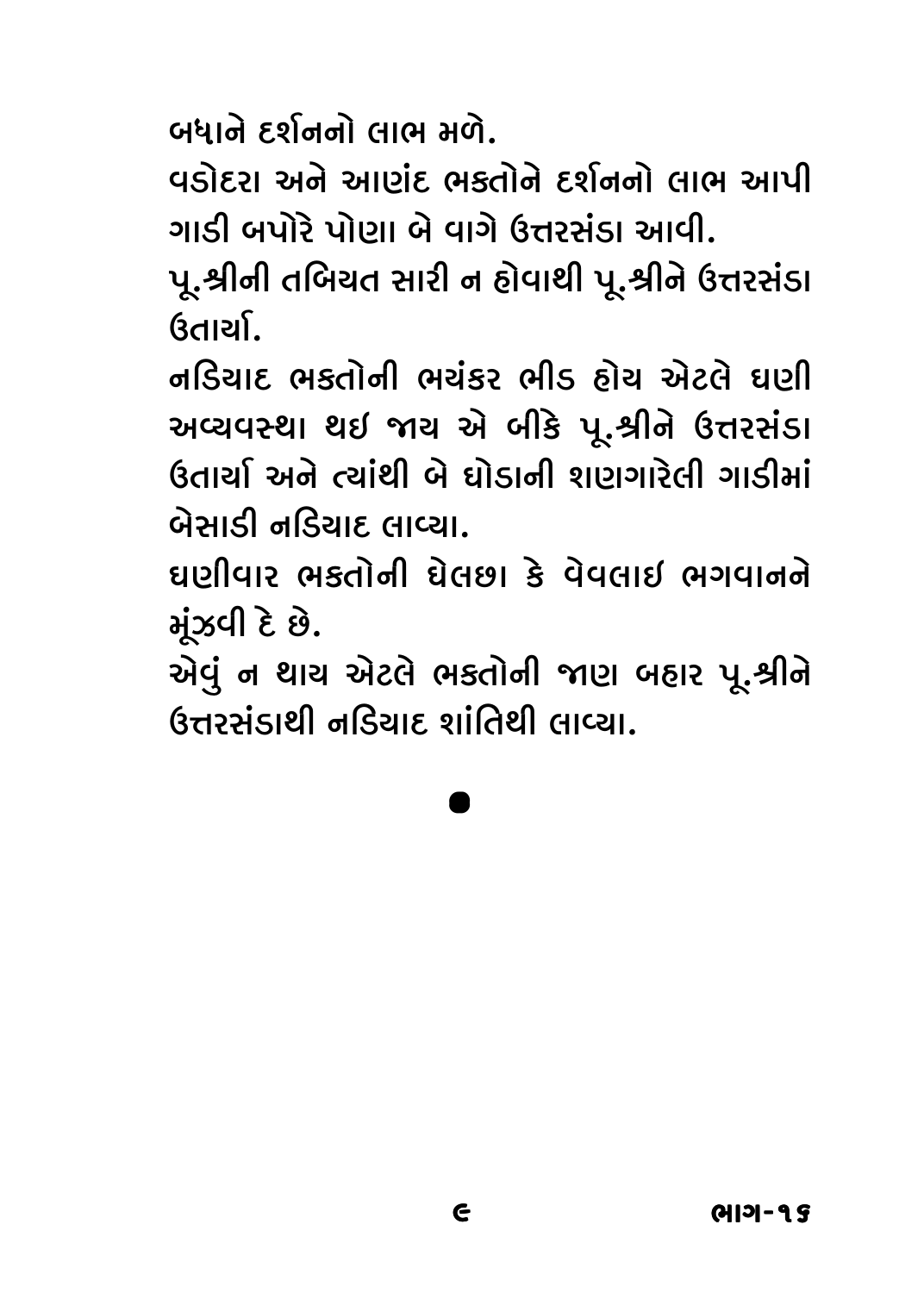## \*\* তেওঁ ।<br>কিন্তু সাত্ৰা ষ্টি চাং ক্ষেত্ৰী।<br>কিন্তু সাত্ৰা ষ্টি চাং ক্ষেত্ৰী। fiÛ∑Û ˜≠}Û x@O∑Û@ ˜Û∑ fiÛ∑Û ˜≠}Û x@O∑Û@

પૂ.શ્રીની નાદુરસ્ત તબિચત.<br>ભક્તોની દર્શન માટે પડાપડી.

ભકતોની ભક્તિને પહોંચી વળાચ પણ ઘેલછા અને વેવલાઈ મુશ્કેલીમાં મૂકે.

\_@\_ËÛ\$ fi⁄‹x@OË—fiÛ√ fi\x@O. \_ÛÕEw\_xOEÛ…Û@ Õ\_—xOÛ∑ xO∑—…@ ∑ÕEÛ@ BÛ@A@ E@ ¤OÛ·Û@

શ્રી શિવાભાઈ આવા સમજૂ અને હોશિચાર ભક્ત હતા. પૂ.શ્રી નડિયાદ ઉતરશે એવી ધારણાથી ભકતોની ભારે<br>ભીડ જામી કૂતી

એમની જાણ બહાર પૂ.શ્રીને ઉત્તરસંડા ઉતાર્યા.

પૂ.શ્રીને ખુરશીમાં બેસાડ્યા.

પૂ.શ્રીને સામા પ્લેટફોર્મ પર લઈ જવાના હતા.

ચાર ભકતોએ ખુરશી ઉંચકી.

ગુરૂમહારાજને તકલીફ ના પડે એ રીતે એમને સામા પ્લેટફોર્મ પર લઈ ગયા.

ઉત્તરસંડા નાનું ગામ.

ભકતોની ભીડ નહિ એટલે શાંતિથી પૂ.શ્રીને સ્ટેશન બહાર ઊભી રાખેલી બગીમાં બેસાડ્યા. µ˜Û∑ ≥I— ∑Û«@Ë— µ"—fiÛ√ µ@YÛgÛ.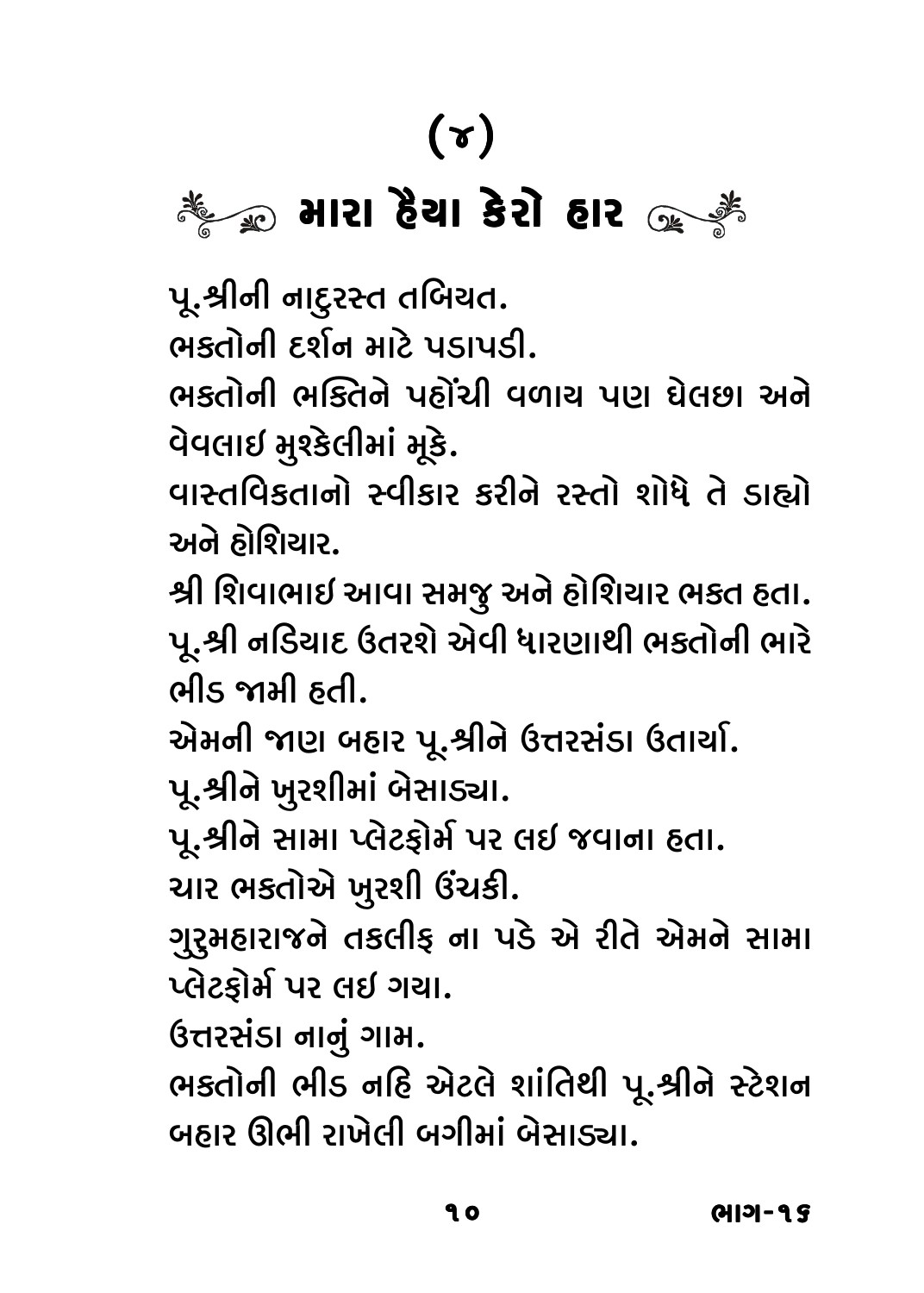ભક્તરાજ શિવાભાઈએ બે મોટરની વ્યવસ્થા કરી હતી. પૂ.શ્રી માટે બે ઘોડાની સુંદર શણગારેલી ઘોડાગાડીની  $\epsilon$  fibe negative

ભકતોને મોટરમાં બેસાડ્યા.

પૂ.શ્રીને બગીમાં બેસાડ્યા.

આ બાજુ નડિયાદ સ્ટેશને ભકતો લોકલની રાહ જોતા હતાં તો આ બાજુ પૂ.શ્રી બગીમાં બેસીને ભક્તોની મોટરો સાથે નડિયાદ શિવાભાઈ વેદ્યને ત્યાં જઈ રહ્યા હતા. ઘણીવાર ભગવાનને તકલીફ ન પડે એ હેતુથી ભકતોની નારાજગી વહોરવી પડે છે.

પૂ.શ્રી માટે બધું સહન કરવાની તૈયારી રાખે તે જ<br>સાગો બક્ત

અને ભકતરાજ શિવાભાઈ વૈદ્ય આ પ્રકારના ભકત #…@ I®E∑ÛQÂ wB\_ÛIÛ\$ \_≠Ú #Û fVxOÛ∑…Û I®E

પૂ.શ્રી શિવાભાઈના ઘરે આવી પહોંચ્યા.

મુકામ મેડા ઉપર હતો એટલે ખુરશીમાં બેસાડી પૂ.શ્રીને fau? લાવ્યા

પૂ.શ્રીએ સ્નાન કર્યું.

્ર<br>દૂધની ભિક્ષા લીધી અને પછી ભક્તોનું દર્શનસત્ર<br>શરૂ શરૂં

, `<br>ભકતોનો અપૂર્વ ઉત્સાહ અને અભૂતપૂર્વ ધસારો.<br>-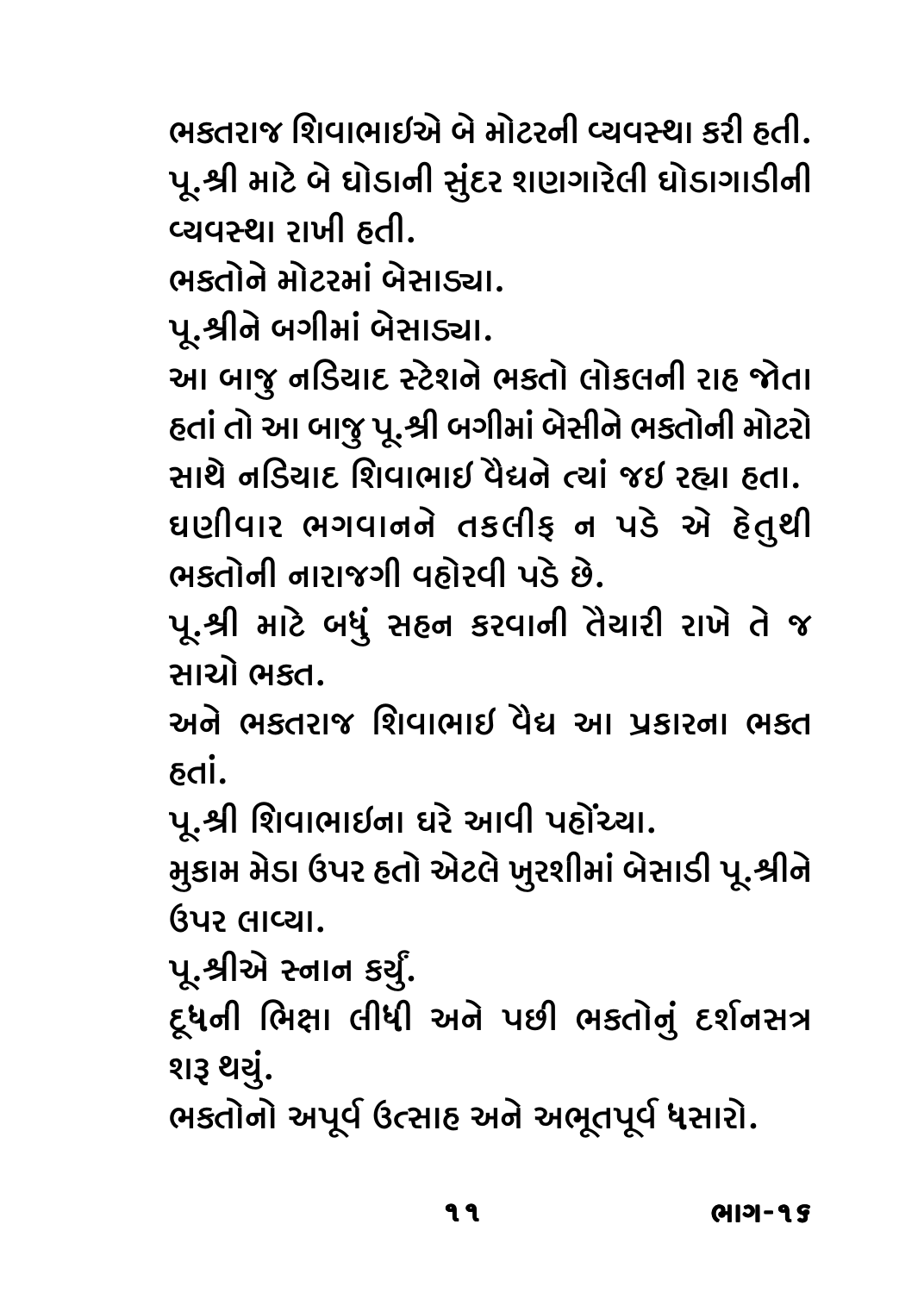રાત્રે આઠ સુધી દર્શનસત્ર ચાલુ રહ્યું.<br>ભક્તરાજ શિવાભાઈના ઠૈચામાં ઠરખ માચ નઠિ. આખું કુટુંબ સ્વર્ગનું સુખ અનુભવવા લાગ્યું. ્ર્ર<sub>્</sup>ડ ડડ<br>પોતાના ઈષ્ટદેવની પધરામણીથી અવર્ણનીચ આનંદ<br>શાચ એ સ્વાભાવિક કતો</sub>

હૃદચનો ભાવ ઊંચો.

—<br>પોતાના ઠેયાનો હાર એવા ગુરુમહારાજ પધાર્યા અને<br>નિગંતે રહેવાના છે એ વિચારશી જ મનમંદિરમાં આનંદના ઝાલર વાગવા લાગે તે સ્વાભાવિક છે. દર્શનસત્ર પૂ\_રૂં થયું.

પૂ.શ્રીનું શરીર પણ થાક અનુભવતું હતું.

્ર<br>પૂ.શ્રીને આરામ મળે એ દેતુથી બધાને વિદાચ આપી.<br>ગૂગે ૫ શ્રીને સાધાગગ નિહા આવી રાત્રે પૂ.શ્રીને સાધારણ નિદ્રા આવી.<br>સેવામાં ભજન ભાસ્કર સુમનભાઈ હતા.

એમને સ્કૂલમાં દિવાળી વેકેશન હતું.

વેકેશન પૂર્ં થાય એટલે સેવામાંથી છૂટી મળવાની હતી. .<br>એમનો સેવાનો હવાલો ડૉ.રતિલાલ પંડ્યા સંભાળવાના હતા.

પોતાનું સર્વસ્વ એવા ગુરૂમહારાજને વંદન કરી  $\frac{1}{2}$  bididic ya wara isayi waliong waxa ayaan ayaan ahaan  $\frac{2}{2}$  $\Omega$   $\mathcal{S}^{\infty}$  we have the found  $\mathcal{S}^{\infty}$ પ્રવૃત્તિમાં લાગી ગયું.

#### 611 - 9 12 Iû - 12 Iûle - 12 Iûle - 12 Iûle - 12 Iûle - 12 Iûle - 12 Iûle - 12 Iûle - 12 Iûle - 12 Iûle - 12 Iûle - 12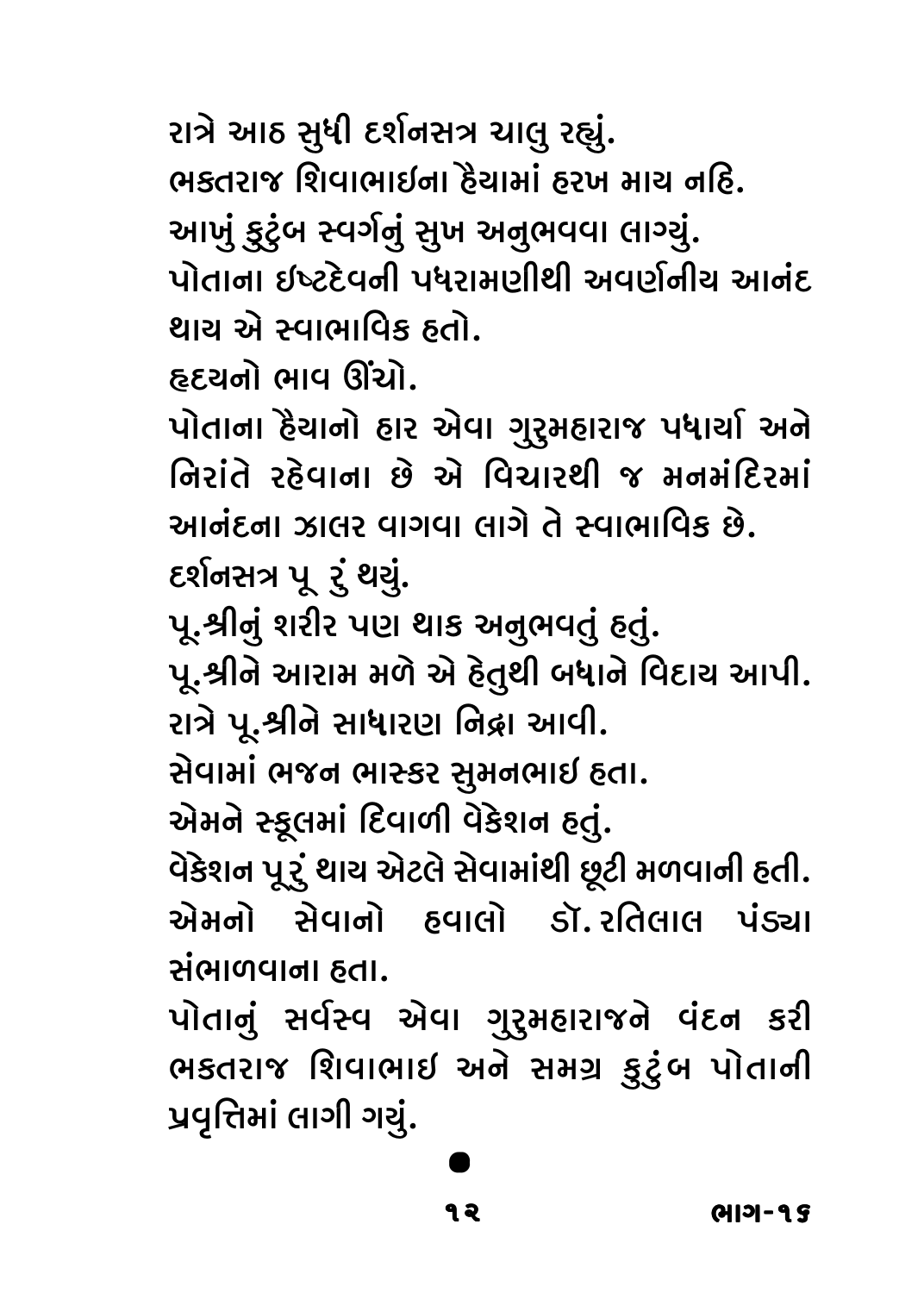## (૫)<br>∛⊱્ર©દેવ આવ્યા- દિવાળી લાવ્યા<sub></sub>્ર∛ p@O\_ #Û[}Û- wpO\_Û¥— ËÛ[}Û #Û[}Û- wpO\_Û¥— p@O\_

પૂ.શ્રી આસો વદ એકમ ને સોમવાર તા. ૭-૧૦-<br>૧૯૬૮ના રોજ નડિયાદ આવ્યા. બીજે દિવસે મંગળવારે શિવાભાઈના ફુટુંબે વહેલી સવારે પૂ.શ્રીનાં પૂજન-અર્ચન કર્યાં. ત્યારબાદ પ્રાત:સ્મરણ, દત્તબાવની વગેરે થયાં. ે દર્શન માટે ભક્તોની ભીડ જામી ઠતી. દર્શનસત્ર શરૂ થયું. પૂ.શ્રીના દર્શન માટે પૂ.શ્રી હરિ ૐ મોટા સવારે આઠ ૂ<br>વાગે પધારવાના છે એવો ફોન આવ્યો.<br>જોડેના ઠોલમાં બે ખરશીઓ સજાળીને મૂકી જોડેના હોલમાં બે ખુરશીઓ સજાવીને મૂકી.<br>હોલ તો પહેલેથી જ શાગગારેલો હતો ˜Û@Ë EÛ@ f˜@Ë@Z— QÂ Bo"Û∑@ËÛ@ ˜EÛ@. Y\_Û∑@ YÛ¤OÛ #ÛsO \_Û"@ f\.C— fiÛ@ŸOÛ fAÛ}Û™. બંને સંતોનું દિવ્ય મિલન દર્શનીચ હતું.<br>બંને સંતો આત્મીચતાથી વાતો કરવા લાગ્યા. પૂ.શ્રી શિવાભાઈને ત્યાં દસ દિવસ રોકાચા. એ દરમ્યાન દત્તાવતારી એવા પ.પૂ.શ્રી સંતરામ .<br>મહારાજના મંદિરે- સમાધિ સ્થાનના- દર્શને ગયા હતા.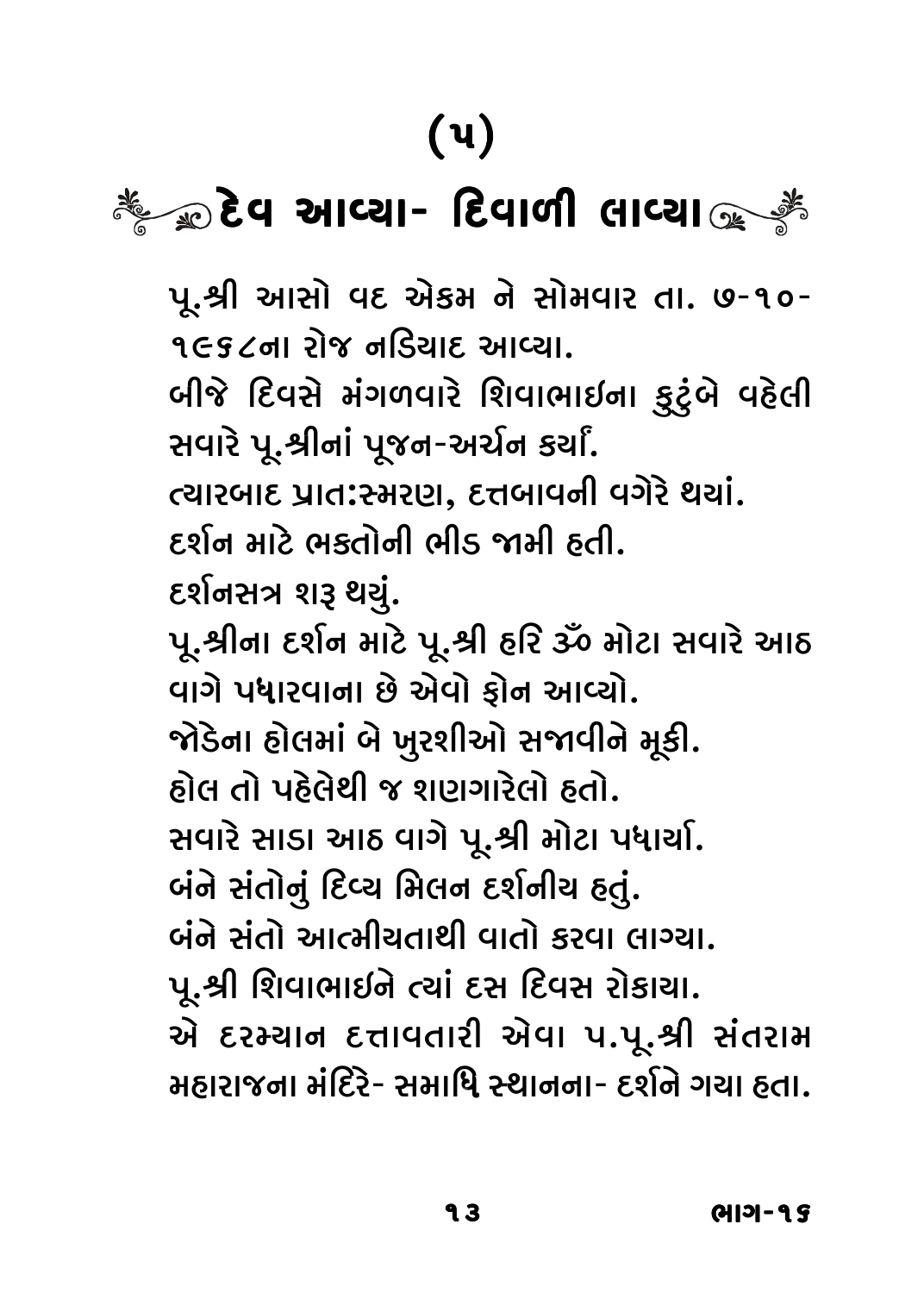#@ Yfi}@ fi˜√E …xOflpOÛYu "ÛpO— f∑ wµ∑ÛQÂfiÛ…

~….<br>ત્યાં પણ સંતોનું મિલન બધાને આનંદ આપી ગયું.<br>કારતક સદ અગ્રિયારસથી દિવાળીના દિવસો શ્ર કારતક સુદ અગિચારસથી દિવાળીના દિવસો શરૂ<br>શાચ

લીંચ જવાનું નક્કી કરવા પૂ.શ્રીએ બચુભાઈને નડિયાદ  $\alpha$ ોલાવેલા

તે પણ સવારે આવીને લીંચ જવાની વાત કરીને સાંજે પરત થચેલા.

પૂ.શ્રીને શિવાભાઈએ દિલથી આગ્રહ કર્યો કે બાપજી! આવ્યા છો તો દિવાળીમાં અહીં જ રહોને! દિવાળીમાં  $\frac{1}{2}$ 

પૂ.શ્રીએ કહ્યું: દિવાળી એટલે શું? દારૂખાનું ફોડવાનું, મીઠાઈ ખાવાની અને દીવા કરવાના. બીજું શું? મેં કપડવંજવાળાને વાચદો કર્યો છે અને વચન આપ્યું છે તેથી જવું જ પડે.

્<br>આસો વદ દશમ ને બુધવારે શિવાભાઈએ દીવા કર્યા,<br>મીઠાઈ વઠેંગી અને દારામાનું કોડાવ્યું અને દેવની મીઠાઇ વહેંચી અને દારૂખાનું ફોડાવ્યું અને દેવની<br>ઠાજરીમાં દિવાળી ઉજવી.

દિવાળી એક દિવસ વઠેલી આવી.

દેવ આવ્યા એટલે દિવાળી થઈ ગઈ કઠેવાય. p@O\_ #Û[}Û #@ŸOË@ wpO\_Û¥— Z\$ "\$ xO˜@\_Û}.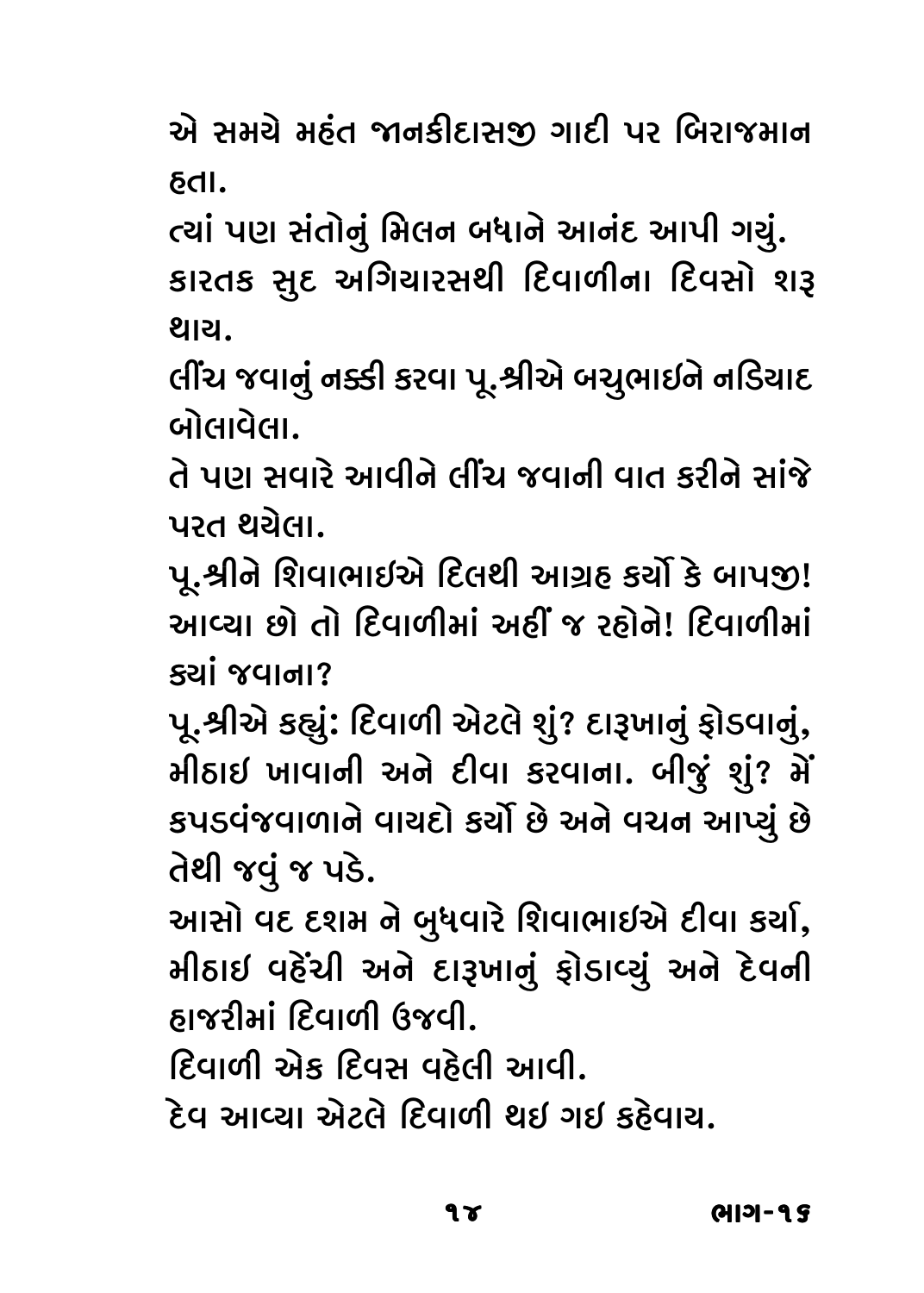પૂ.શ્રી આસો વદ એકમથી આસો વદ દશમ સુધી શિવાભાઈને ત્યાં રહ્યા અને આનંદ આનંદ કરાવી દીધો.<br>આસો વદ અગિચારસ ને ગુરૂવાર તા. ૧૭-૧૦-૧૯૬૮. સવારે નિત્ચક્રમ થચો.

Y\_Û∑@ w…'}∏Ofi Z}Û@.  $Y_\alpha$ ત્નીધી $\,$ 

સુખડિચા ગરબડદાસ બાપુજી, મંગુભાઈને ત્યાં પધાર્યાં.<br>મંગુભાઈને ત્યાંથી પૂ.શ્રી મોટાના આશ્રમે ગયા.

ત્યાં મોેનમંદિર જોયું.

ત્યાંથી પૂ.શ્રી બળદગાડામાં બેસી આઠ કિલોમીટર દૂર ઓવુબા *અ*રેરા ગામુ ગુણા

અરેરામાં રંગભક્ત મણિભાઈને ત્યાં મુકામ કર્યો.

બીજે દિવસે ગુરૂદ્વાદશીનો ઉત્સવ થયો.

श्रीपाद श्रीपल्तलको पुएथतिथिनो दिपस.

લોકો વાઘબારસનો ઉત્સવ મનાવે.

.<br>ગુરુદ્ધાદશીનો ઉત્સવ ઉજવી પૂ.શ્રી ધનતેરસ−<br>આગ્રો.ag તેરસ તે.શ્રનિવાર.તા ૧૯-૧૦-૧૯૬૮ના રોજ કપડવંજ જવા નીકળ્યા.

 $\overline{z}$ ນ  $\overline{z}$   $\overline{z}$   $\overline{z}$   $\overline{z}$   $\overline{z}$   $\overline{z}$   $\overline{z}$   $\overline{z}$   $\overline{z}$   $\overline{z}$   $\overline{z}$   $\overline{z}$   $\overline{z}$   $\overline{z}$   $\overline{z}$   $\overline{z}$   $\overline{z}$   $\overline{z}$   $\overline{z}$   $\overline{z}$   $\overline{z}$   $\overline{z}$   $\overline{z}$   $\overline$  $\alpha$ 

#### 611 - 9 15 Iû - 15 Iûle - 15 Iûle - 15 Iûle - 15 Iûle - 15 Iûle - 15 Iûle - 15 Iûle - 15 Iûle - 15 Iûle - 15 Iûle - 15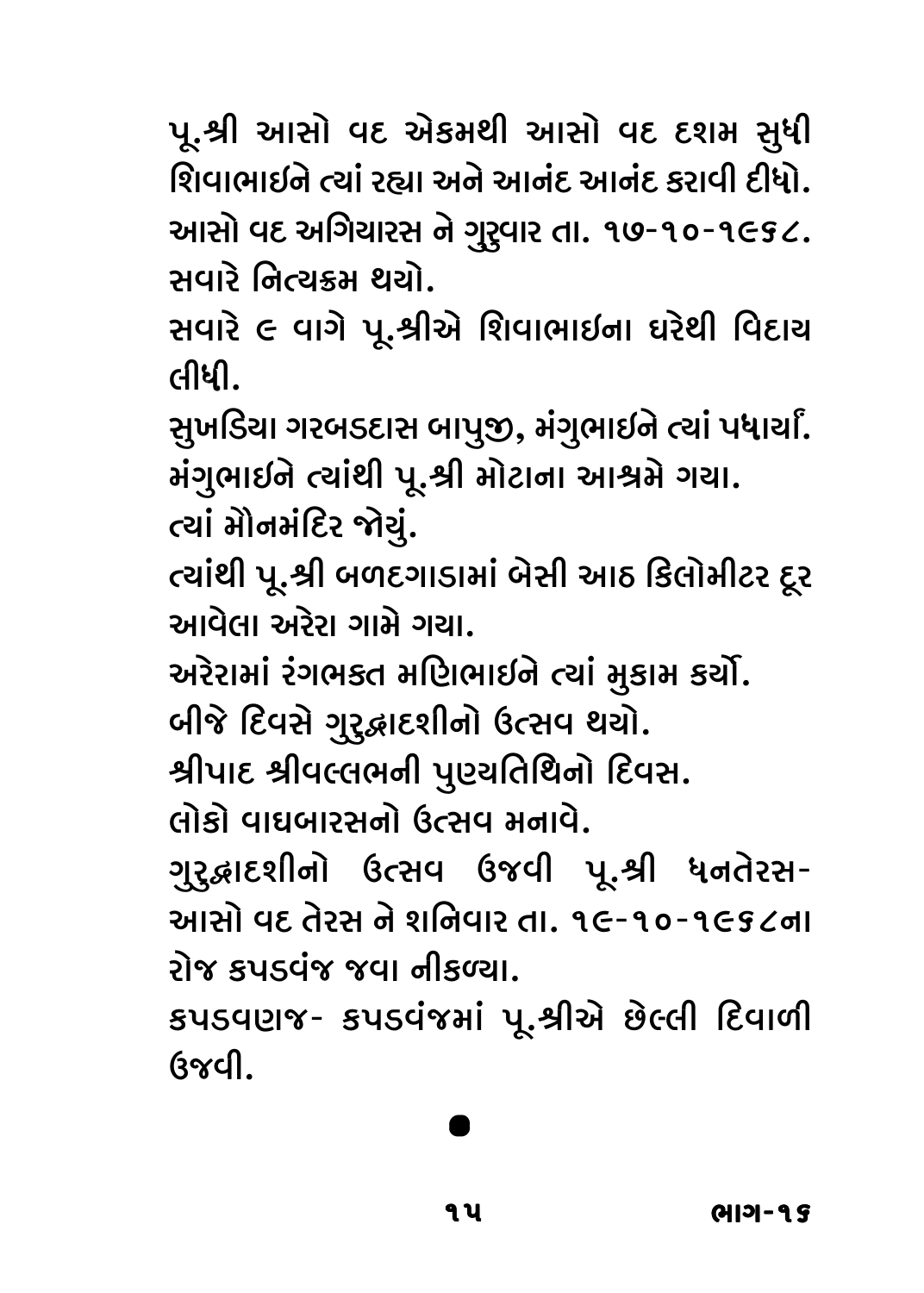## $\frac{1}{\sqrt{2}}$ xOf¤O\_√QÂfiÛ√ wpO[}Ë—ËÛ xOf¤O\_√QÂfiÛ√ wpO[}Ë—ËÛ

બોલેલું પાળે તે સંત.<br>કપડવંજને વાચદો કર્યો તો પાળી બતાવ્યો.

.<br>અરેરાથી પૂ.શ્રી બળદગાડામાં મઠુધા સ્ટેશને આવ્યા.<br>મૂકધાથી રેલ્વે હારા કપડવંજ આવ્યા મઠુધાથી રેલ્વે દ્વારા કપડવંજ આવ્યા.<br>નડિચાદ-કપડવંજ નેરોગેજ ગાડીમાં કપડવંજ એ

છેલ્લું સ્ટેશન.

~~<sub>જુ</sub><br>પૂ.શ્રી તરત બોલી ઊઠ્યા: "આપણું છેલ્લું સ્ટેશન<br>આવી ગચં <sup>?</sup>' આવી ગયું."

ધનતેરસ અને કાળીચોદસ ભેગા હતાં.

િદિવાળીના દિવસોમાં દેવની પધરામણી એટલે જાણે કે<br>`દેવ-દિવાળી

દેવ અને દિવાળી બંને ભેગા થચાં.

પૂ.શ્રી કપડવંજના ભકતોનો ભાવ જોઈને રાજી થયાં. ્<br>પૂ.શ્રી પ્રત્યેની એમની ભાવના પણ ધ્યાન ખેંચે એવી<br>ક્તી

કપડવંજમાં પૂ.શ્રીનો પ્રથમ મુકામ મુંબઈના શેઠ શ્રી વાડીલાલને ત્યાં **હતો**. C— ENDER C—ËNË

9 S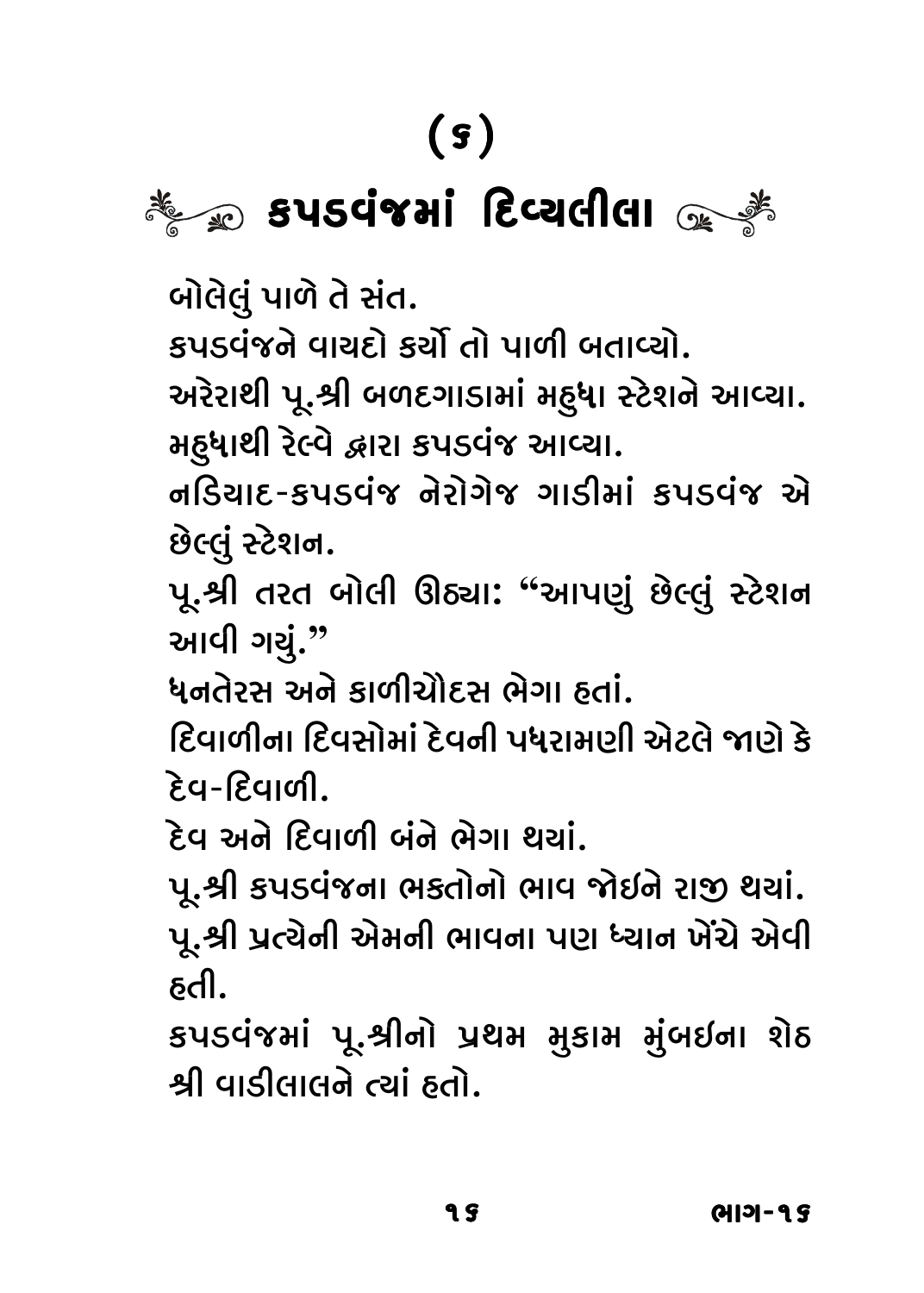વાડીલાલ શેઠના શેઠવાડામાં આવેલા નિવાસસ્થાન श्रीरंग મંદિરમાં પૂ.શ્રી બિરાજ્યા.

આખું ગામ શણગારવામાં આવ્યું હતું.

કાપડીઆએ કાપડના તોરાગો બનાવ્યા તો કુંસારાએ xOÛf¤O—#Û#@ xOÛf¤O…Û EÛ@∑oÛ@ µ…Û[}Û EÛ@ x√OYÛ∑Û#@ \_ÛYo…Û EÛ@∑oÛ@ µ…Û\_— µÛ√◊}Û ˜EÛ.

પૂ.શ્રીની શોભાચાત્રાની શોભા ન્યારી જ હોય.

શોભાચાત્રા નારણદેવ મંદિર- ગોકુલનાથજીના મંદિરના રસ્તે દેસાઈવાડા થઈ ત્રિવેણીપાર્કના મેઘદૂત બંગલે ∑∑™O™∑™∑™O∑™O™™O™™O<sub>™</sub><br>บล`วใ

મેઘદૂત બંગલાના માલિક શ્રી બાબુભાઈ જેનને ત્યાં પૂ.શ્રીનો મુકામ હતો.

્<br>પૂ.શ્રી લાભપાંચમ સુધી રોકાવવાના હતા.<br>કારડાંજને લાભપાંચમનો અનેગે લાભ મ

ભકતોએ પૂ.શ્રીને ચાંદીના રથમાં બેસાડી શોભાચાત્રા  $52$ 

કપડવંજમાં પૂ.શ્રીએ ઘણી લીલાઓ કરી.

એનું વર્ણન કરવું ઉચિત નથી.

્<br>એક દિવસ પૂ.શ્રીએ પોરના ગોવિંદભાઈ ઉપાધ્યાયને<br>ગાદ કર્યા

ત્યાં બીજે જ દિવસે ગોર્વિદભાઈ દર્શન માટે અચાનક  $\mathsf{P}\mathsf{M}$  опров $\mathsf{P}\mathsf{M}$ #Û\_— {ıÛ.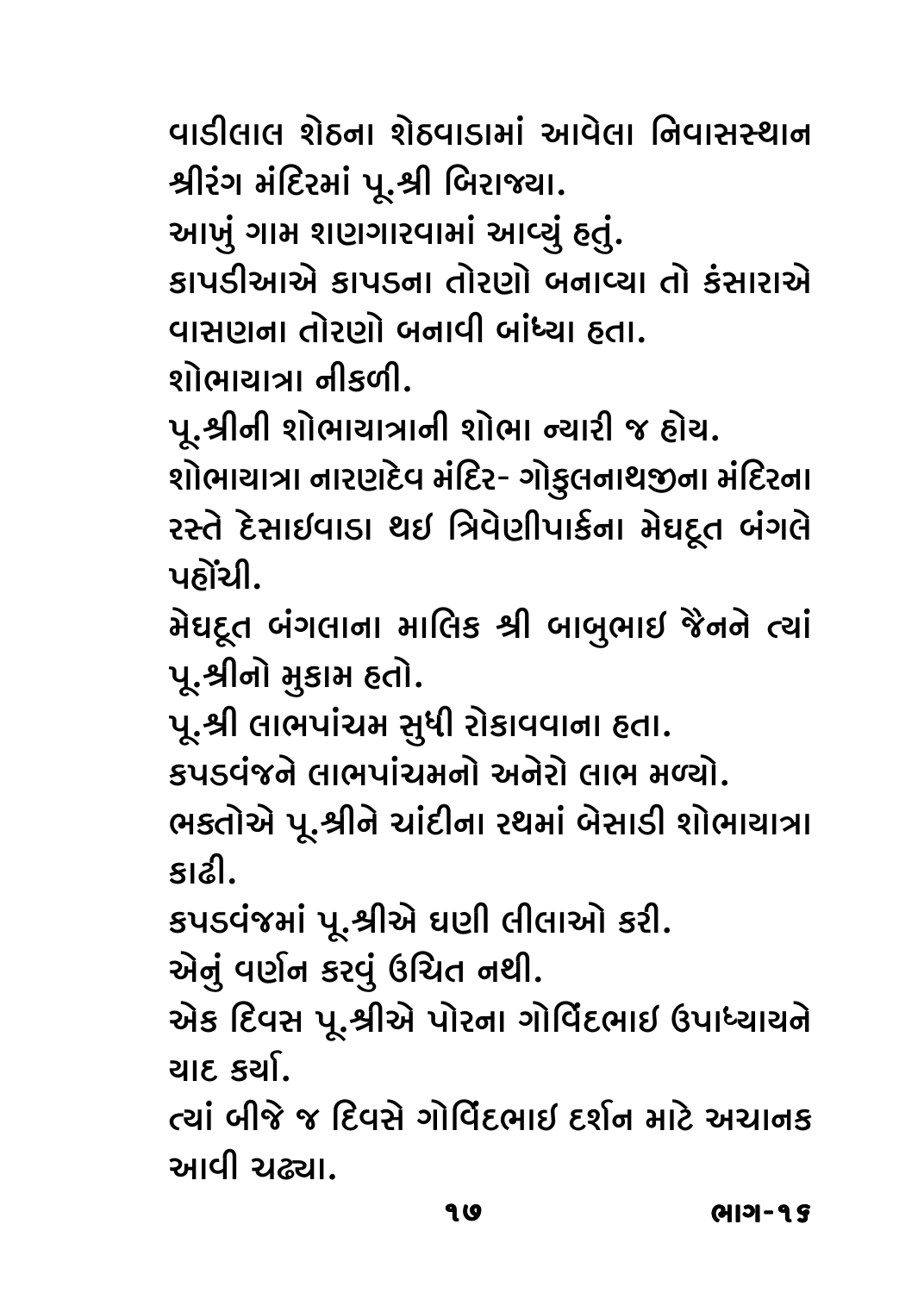પહેલા પૂ.શ્રી કપડવંજથી લીંચ જવાના હતા એટલે<br>એમણે નારેશ્વરથી જ લીંચના એક ભાઈ સાથે મોજા. ગરમ ટોપી અને ચ્ચવનપ્રાશ (ચાટણ) વગેરે મોકલી "∑fi ŸOÛ@f— #…@ }\_…fVÛB ({ÛŸOo) \_"@∑@ fiÛ@xOË—

દીધું હતું.<br>પરંતુ એકાએક હરિદ્વાર જવાનું નકકી થચું એટલે favol 6400 & Goes & Gaba & Basqi & Musul Ë—>{…Û µ{⁄IÛ\$…@ ÏË@±x@OŸO Ë\$…@ xOf¤O\_√QÂ #Û\_\_Û

જણાવ્યું.<br>મુ. બચુભાઈએ તો બ્લેન્કેટ ઉપરાંત મોજા, ગરમ ટોપી ુ. ⊥ુ. …<br>અને ચ્યવનપ્રાશ પણ સાથે લીધાં અને કપડવંજ પહોંચી<br>ગયા

પૂ.શ્રીએ બદલાચેલા કાર્ચક્રમના સંદર્ભમાં લીંચના ભકતોને સાબરમતી આવવા જણાવ્યું અને કહ્યું કે: I®EÛ@…@ YÛµ∑fiE— #Û\_\_Û QÂoÛ[}⁄√ #…@ xO·⁄√ x@O: **"**YÛµ∑fiE— #Û\_Û@ '}Û∑@ {ÛŸOo Ë@EÛ #Û\_@.**"**

મુ. બચુભાઇએ કહ્યું કે "એ તો હું લાવ્યો જ છું."<br>એ સાંભળી પૂ.શ્રી ખુબ જ ખુશ થઇ ગચા.

પોતાના હાથનો અંગૂઠો અને તર્જનીની ભંગી કરી ,<br>પ્રસન્નતાથી બોલ્ચા: "ગુરુદેવ દત્ત! ગુરુદેવ દત્ત!!"<br>એક બક્તે ૫ શ્રીને પછ્યું: "બાપજા! ઠઉિહાર જઈને એક ભકતે પૂ.શ્રીને પૂછ્યું: "બાપજી! હરિ<sub>ર્</sub>બાર જઈને પાછા કપડવંજ આવશોને?"

પૂ.શ્રીએ જવાબ આપ્યો**: "હરિ**દ્વાર ગયેલો કોઈ પાછો #Û[}Û@ ©Â@?**"**

9 C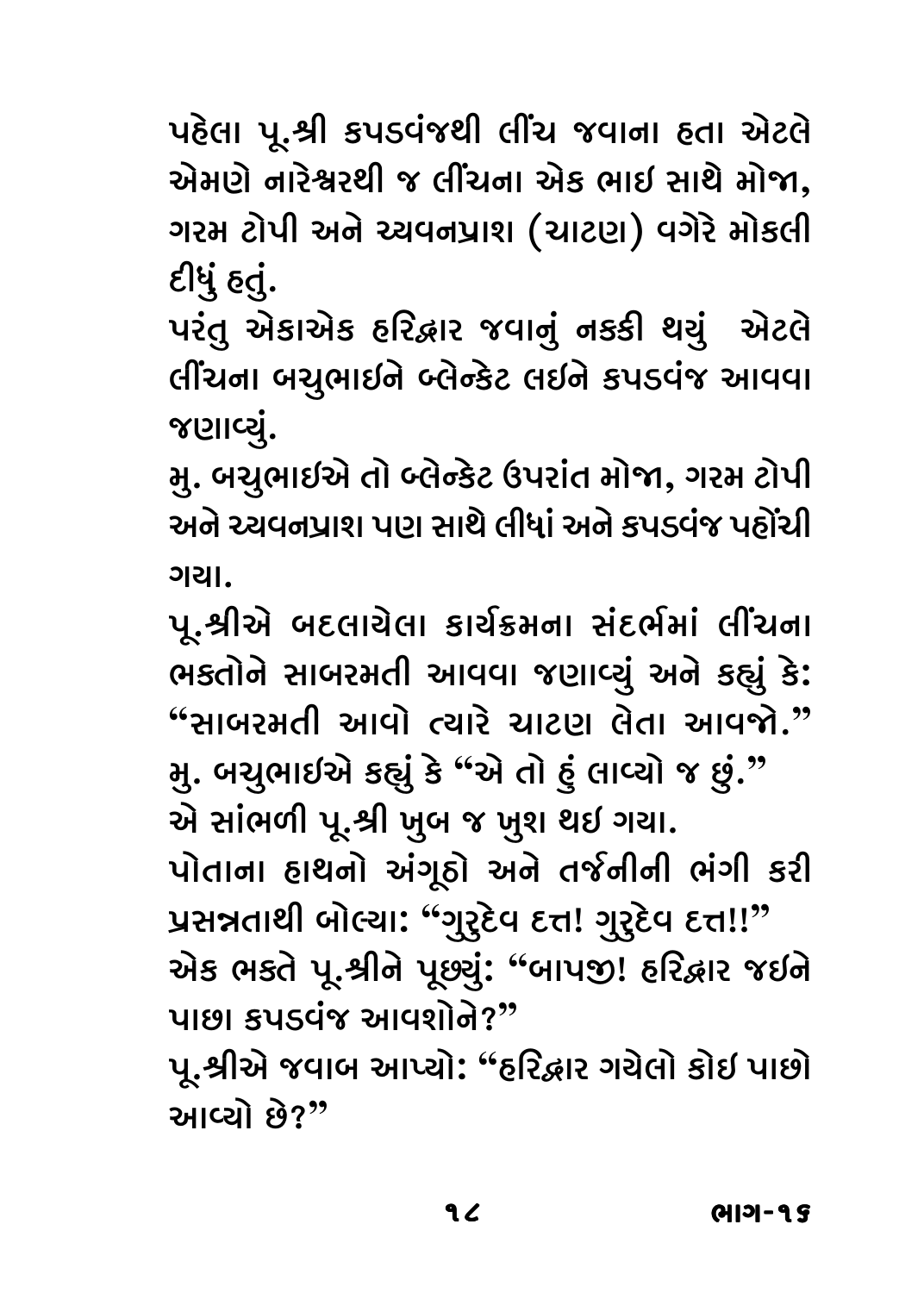ભકતોની માંગણીને સ્વીકારીને પૂ.શ્રીએ નીચે<br>મુજબના લેખિત આશીર્વાદ આપ્યા:

્ર<br>"તમારો બધાનો પ્રેમ જોઇ- ભાવના જોઇ મને ઘણો<br>આનંદ શગો છે. તમારો આ ધર્મોમ ને ભજનનો ઉત્સાહ આનંદ થયો છે. તમારો આ ધર્મપ્રેમ ને ભજનનો ઉત્સાહ ઉત્તરોત્તર વધતો રહે ને પ્રભુ તમારી હરેક હાલતમાં સાથે

ર<mark>દે એવી મારી અંતરની શુભ આશિષ છે."</mark><br>તા. ૨૭મી ઓકટોબર ને રવિવારના રોજ પૂ.શ્રી કપડવંજથી રેલવે દ્વારા નડિયાદ આવ્યા અને  $\alpha$ (Sair $\delta$ U and Giscale is an interest with  $\alpha$  .  $\alpha$ اداو)<br>µالحا

પૂ.શ્રીનું શરીર સારું ન હતું એટલે બધે જ ખુરશીમાં<br>બેઞાડીને જ એમને લઈ જવામાં આવતા હ્વા

µ@YÛ¤O—…@ QÂ #@fi…@ Ë\$ QÂ\_ÛfiÛ√ #Û\_EÛ ˜EÛ. √√∑∕∑ ∑

નિશ્ચિત બન્યું.<br>નડિચાદથી પૂ.શ્રી રેલવે દ્વારા અમદાવાદ આવ્યા.

એક રાત્રિ અમદાવાદમાં ગાળી. #@xO ∑ÛwL #fipOÛ\_ÛpOfiÛ√ "Û¥—.

.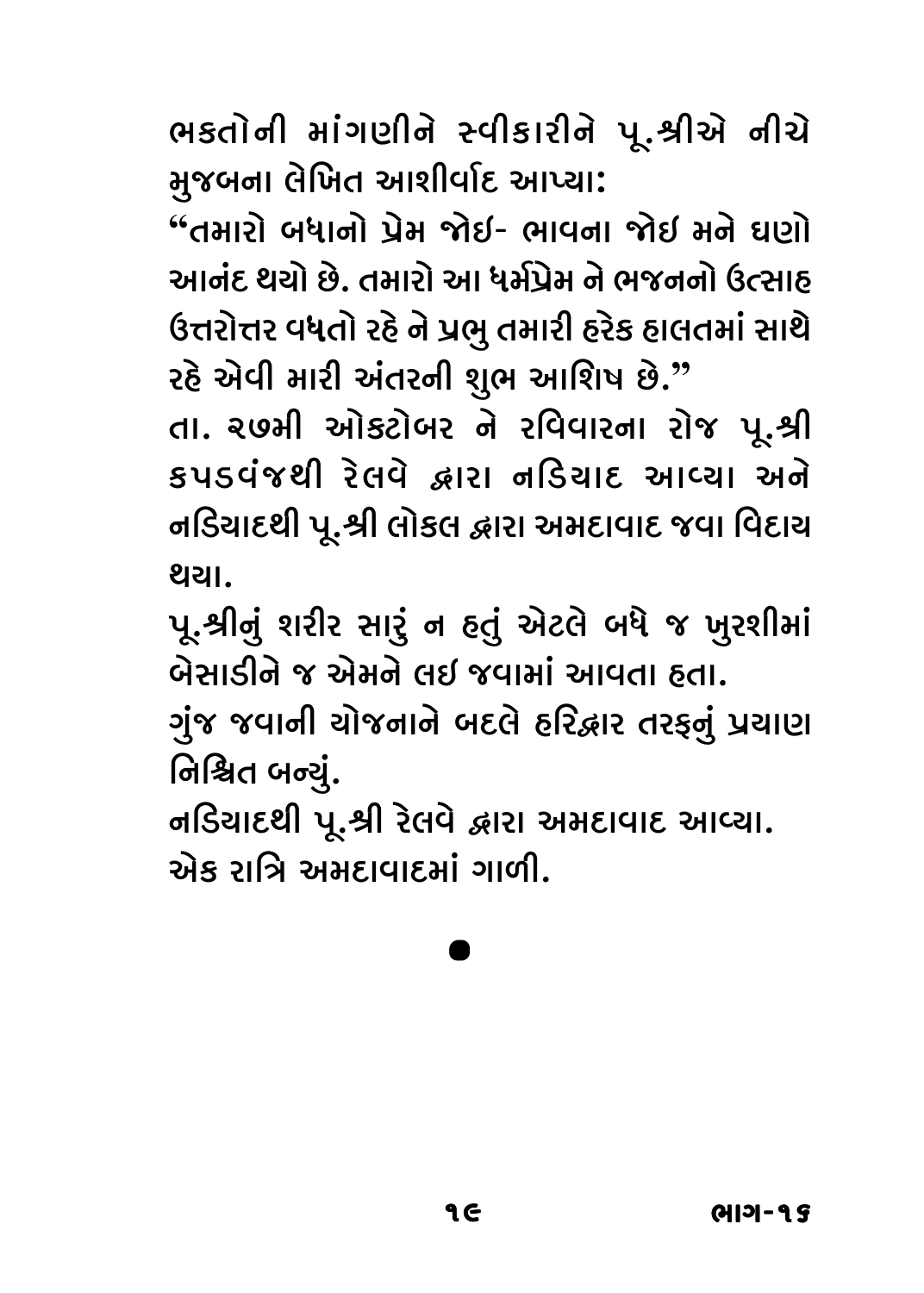## ر<br>અમારે આંગણે આવ્યા અવધૂતજી

ભકતોની ઈચ્છાનુસાર લેખિત આશીર્વાદ આપ્યા.

 $R$ વિવાર ને તા. રહમી ઓક્ટોબર, ૧૯૬૮.

સંવત ૨૦૨૫ની કારતક સુદ છ<sub>8ે</sub>.

પૂ.શ્રી કપડવંજથી રેલવે દ્વારા નડિયાદ આવ્યા.

નડિચાદથી લોકલ હ્રારા અમદાવાદ આવવા નીકળ્યા. અમદાવાદથી ખુલ્લી બગીમાં બેસીને પૂ.શ્રી સાબરમતિ #fipOÛ\_ÛpOZ— «⁄ºË— µ"—fiÛ√ µ@Y—…@ f\.C— YÛµ∑fiwE

.<br>بددنور الح ™™™™∑fi^^™™™™©

વિષ્ણુભાઈ પુરોહિત એ લીંચના શ્રી બચુભાઈ રાવલ ~~ હું…૰ ડું…૬…………………….<br>(હાલના પૂ. પ્રેમ અવધૂતજી)ના બનેવી થાય.<br>પ શ્રીનં રાત્રિ રોકાણ સાબરમતિમાં ક્વં

પૂ.શ્રીનું રાત્રિ રોકાણ સાબરમતિમાં હતું.<br>બીજે દિવસે સવારે વિમાન દ્વારા જચપુર જવાનો કાર્ચક્રમ ઠતો.

પૂ.શ્રીની સેવામાં મુ. સુમનભાઈ (ભજન ભાસ્કર) તો હતા જ અને લીંચથી મુ. બચુભાઈ પણ આવી ગચા  $\overline{z}$  ,  $\overline{y}$  ,  $\overline{y}$ ˜EÛ.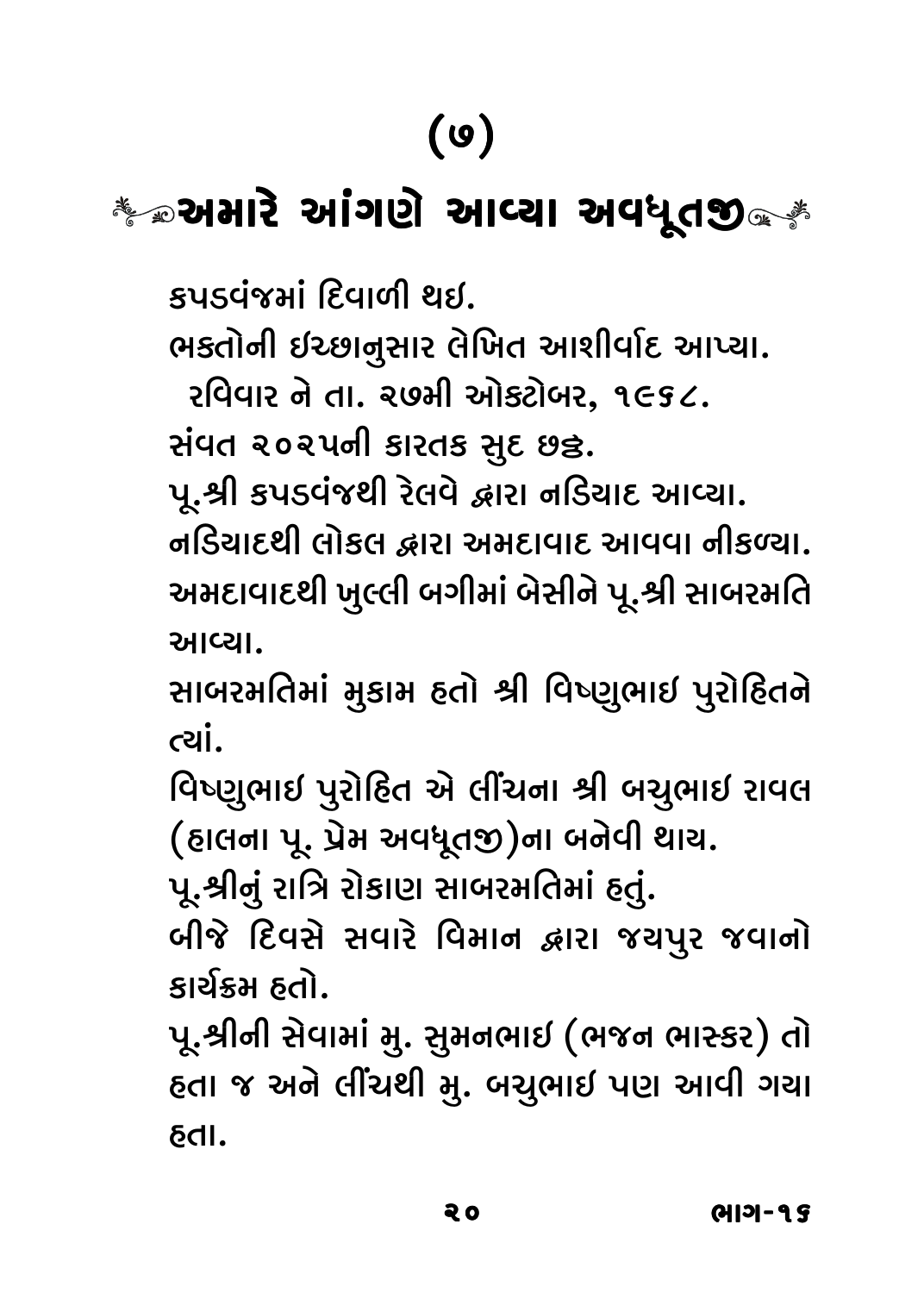મુ. બચુભાઈની સેવા વિશેની સૂઝ અનન્ય હતી.<br>હરતાં ફરતાં પૂ.શ્રીનું જ ચિંતન ચાલતું હોચ. પૂ.શ્રી હરિદ્વાર જવાના છે તો કઈ વસ્તુની જરૂર પડશે એનો ઊંડો વિચાર કરતા.

પૂ.શ્રીના પગે સોજા હતા.

શરીર સારૂં ન હતું.

ڪ<br>جي ⊙<br>ڪ s√O¤O—…Û wpO\_YÛ@ ˜EÛ #@ŸOË@ fi⁄. µ{⁄IÛ\$…@ «\µ w{√EÛ

એમણે બાપજી સમક્ષ પોતાનું દુ:ખ રજૂ કરતા કહ્યું: .<br>"બાપજી! તમારી તબિચત ઘણી જ નાદુરસ્ત છે.<br>ખિટગ કંડીના દિવસોમાં લોકો ફરિલાગ્<sup>0</sup>ી આ બાજ .<br>'<br>ભાગી આવે છે ત્યારે તમે આવી તબિચતે ત્યાં જવાના?<br>આમ કઠીને રૂડી ગયા

પૂ.શ્રી સેવકની વેદના અને સંવેદના સમજી ગયા. ્<br>એમને સમજાવવા માટે કહ્યું: "તું નાહકની ચિંતા<br>કરે છે પંદર દિવસ રહીને એવં લાગશે તો પાછો આવી કરે છે. પંદર દિવસ રહીને એવું લાગશે તો પાછો આવી<br>રહીશ. મેં મારી જોડેના માણસોને કહી રાખ્યું છે કે મારી ∑˜—B. fi@> fiÛ∑— @¤@O…Û fiÛoYÛ@…@ xO˜— ∑Ûˆ}⁄√ ©Â@ x@O fiÛ∑— Ewµ}E µ"¤@O EÛ@ fi…@ Ë—>{ Ë\$ QÂ@. '}Û√ fiÛ∑— Y@\_Û થશે."<br>રાત્રે સાચંપાર્થના **થ**ઈ.

∑∑∑∑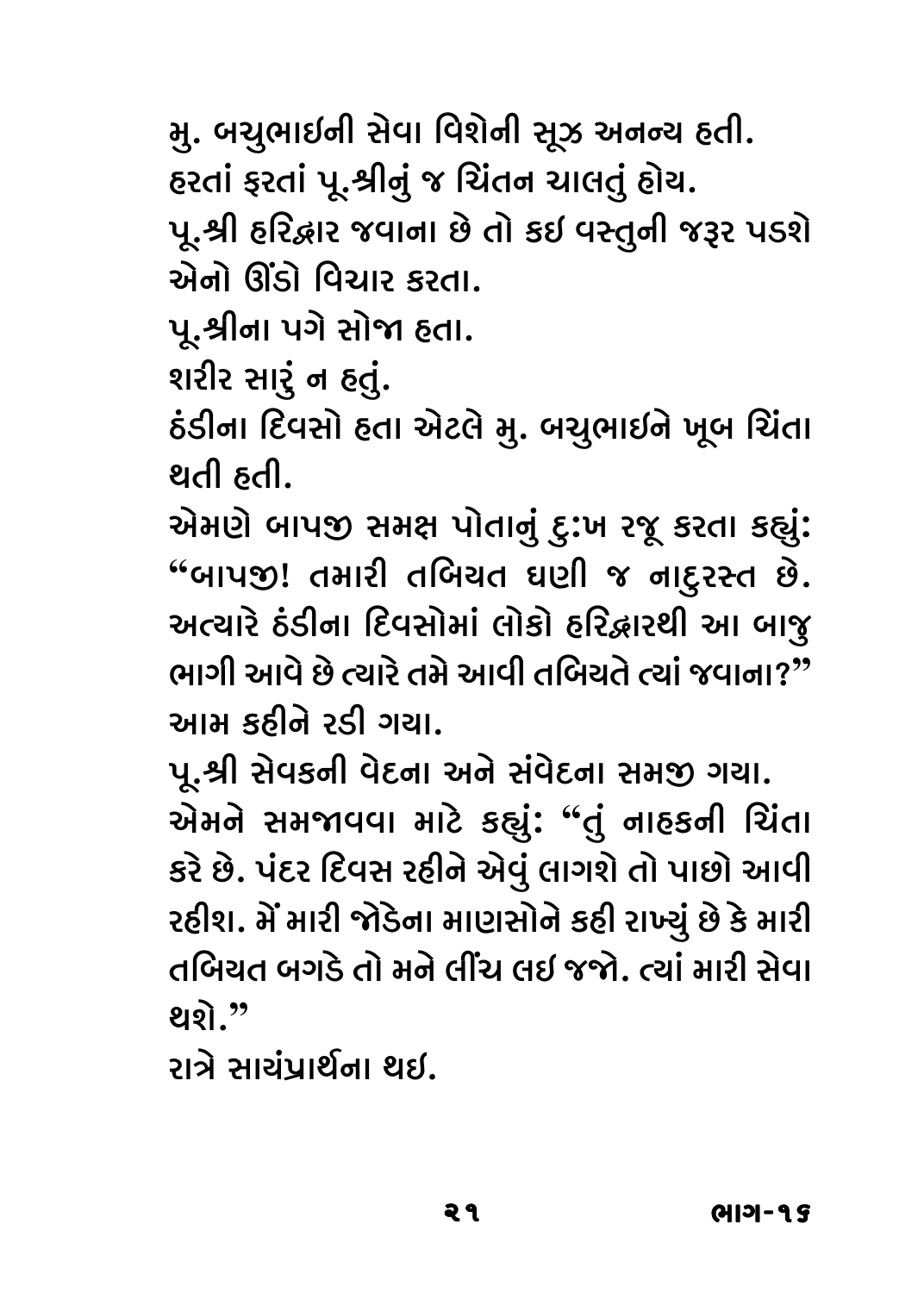બીજે દિવસે સોમવાર તા. ૨૮મી ઓકટોબર, ૧૯૬૮.<br>સંવત ૨૦૨૫ની કારતક સ્દ આઠમ.

<u> સાતમ-આઠમ ભેગા હતા.</u>

પૂ.શ્રી સાબરમતિથી લકઝરી બસ દ્વારા ભકતો સાથે વિમાનઘર આવ્યા.

સેવામાં મુ. સુમનભાઈ હતા.

સવારે આઠ વાગે પૂ.શ્રીને લઈને વિમાન ઉપડ્યું અને જઈ પહોંચ્યું જચપુર.

ભકતો સો આકાશમાં ઉડતા વિમાનને અને વિમાનમાં <u>બેઠેલા- પોતાના ભગવાનને જોઈ રહ્યા.</u>

<u>વિમાન ચર્મચક્ષૂથી દેખાતું હતું.</u>

ભગવાન અંતર્ચક્ષુથી દેખાતા હતા.

I"\_Û… #√E{™Æ⁄Z— p@O«ÛEÛ ˜EÛ. **'**#√E{™Æ⁄Z— @\_Û…— Ÿ@O\_ fÛ¤OÛ@**'** #@\_Û@ o@ Y√x@OE ˜EÛ@.

# .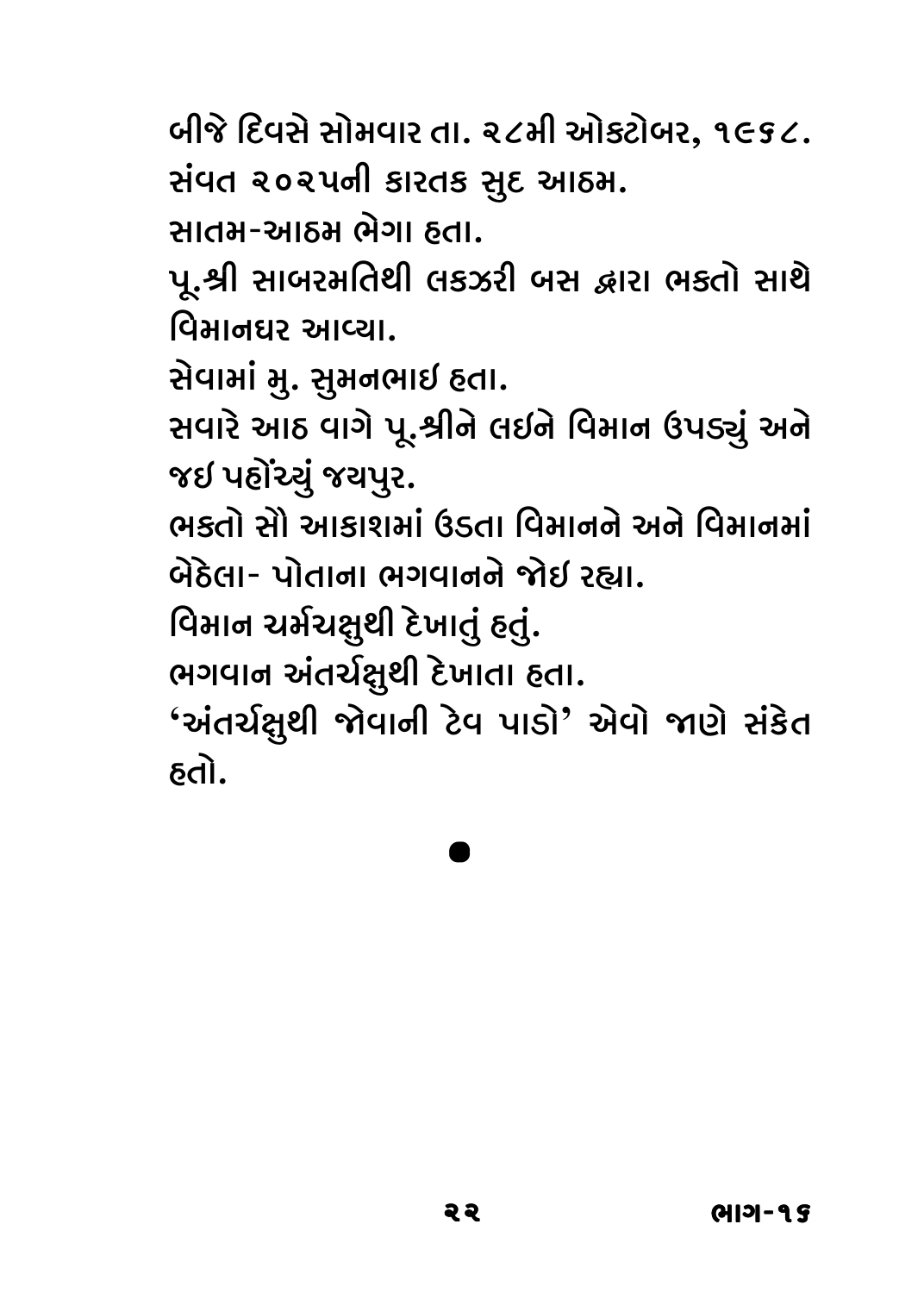## $\frac{1}{\sqrt{2}}$  $\frac{1}{2}$ fi $\frac{1}{2}$

સાચા સંતનું જીવન ખરી પડેલા પીળા પાંદડા જેવું<br>હોચ છે.

જેમ પાંદડાને પવન જ્યાં લઈ જાય ત્યાં જાય તેમ સાચા સંતો પણ ભગવાન જેમ ચોજના ગોઠવે તે પ્પમાાગે જાચ.

ક્યાં ગુંજ જવાની વાત હતી અને ક્યાં જયપુર આવવાની <u>ગોઠવાગ શઈ?</u>

વિમાન જચપુરના વિમાનીમથકે આવી પહોંચ્યું.

પૂ.શ્રીના સ્વાગત માટે ભકતો આવ્યા હતા.

for  $\alpha$  or  $\alpha$  or  $\alpha$  . The find  $\alpha$  with  $\frac{1}{2}$ 

મુકામ હતો રંગભકત શાંતિભાઈ પંડ્યાને ત્યાં.

પૂ.શ્રીએ આખો દિવસ શાંતિભાઈને ત્યાં જ ગાળ્યો.

<u>ભક્તોની ભીડ પમાણમાં ઓછી ઠતી.</u>

શાંતિથી આગમ થઇ શક્યો.

આવતી કાલે કારતક સુદ નોમ.

પૂ.શ્રીની જન્મજચંતી.  $\sim$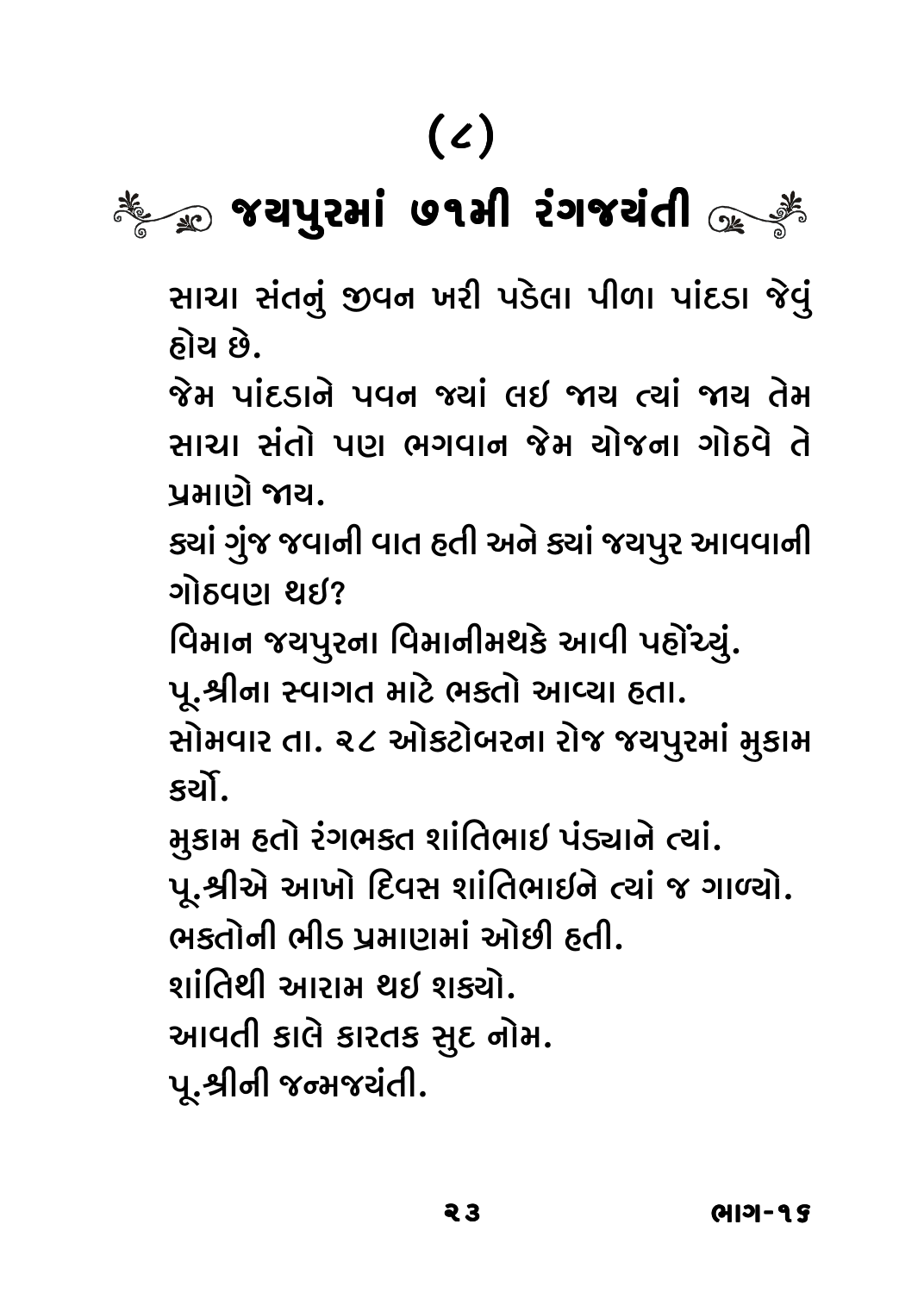પૂ.શ્રીની હ૧મી જન્મજચંતી સંવત ૨૦૨૫ની<br>કારતક સૂદી નોમ એટલે કે તા. ૨૯મી ઓકટોબર, ૧૯૬૮ને **મંગળવારના રોજ જચપુરમાં ઉજવાઈ.** 

ો નાવા પાંચા પર સાદાઇથી હરતી રંગજચંતીની િશ્રવાગી શઈ

આ છેલ્લી જન્મજચંતી ઉજવવાનું સદ્નસીબ શાંતિભાઈ પંડ્યાને સાંપડ્યું.

ભકતો અઠીં પણ આવ્યે જતા હતા.

સ્કૂલનું વેકેશન પૂરું થતું હોવાથી મુ. સુમનભાઈ સેવામાંથી છૂટા થવાના હતા.

એમની જગ્યાએ ડૉ. રતિલાલ પંડ્યા સેવામાં આવવાના  $^{6}$ dl $^{6}$ 

તા. બીજી નવેમ્બર, ૧૯૬૮ના રોજ મુ. રતિલાલ પંડ્યા આવી પઠોંચ્યા.

મુ. સુમનભાઈ જચપુરથી જ છૂટા પડ્યા.

તા. પમી નવેમ્બર ને મંગળવારે પૂ.શ્રી જચપુરથી <u>વિમાન હારા દિલ્હી જવાના હતા.</u>

મળસ્કે ચાર વાગે પૂ.શ્રીને સ્નાન કરાવ્યું.

મોટા ખંડમાં ખુરશીમાં બેસાડ્યા.

વિશાળ ભકત સમુદાચ ભેગો થયો હતો.

ભજન-ધૂન ગવાચાં.<br>ભજન-ધૂન ગવાચાં.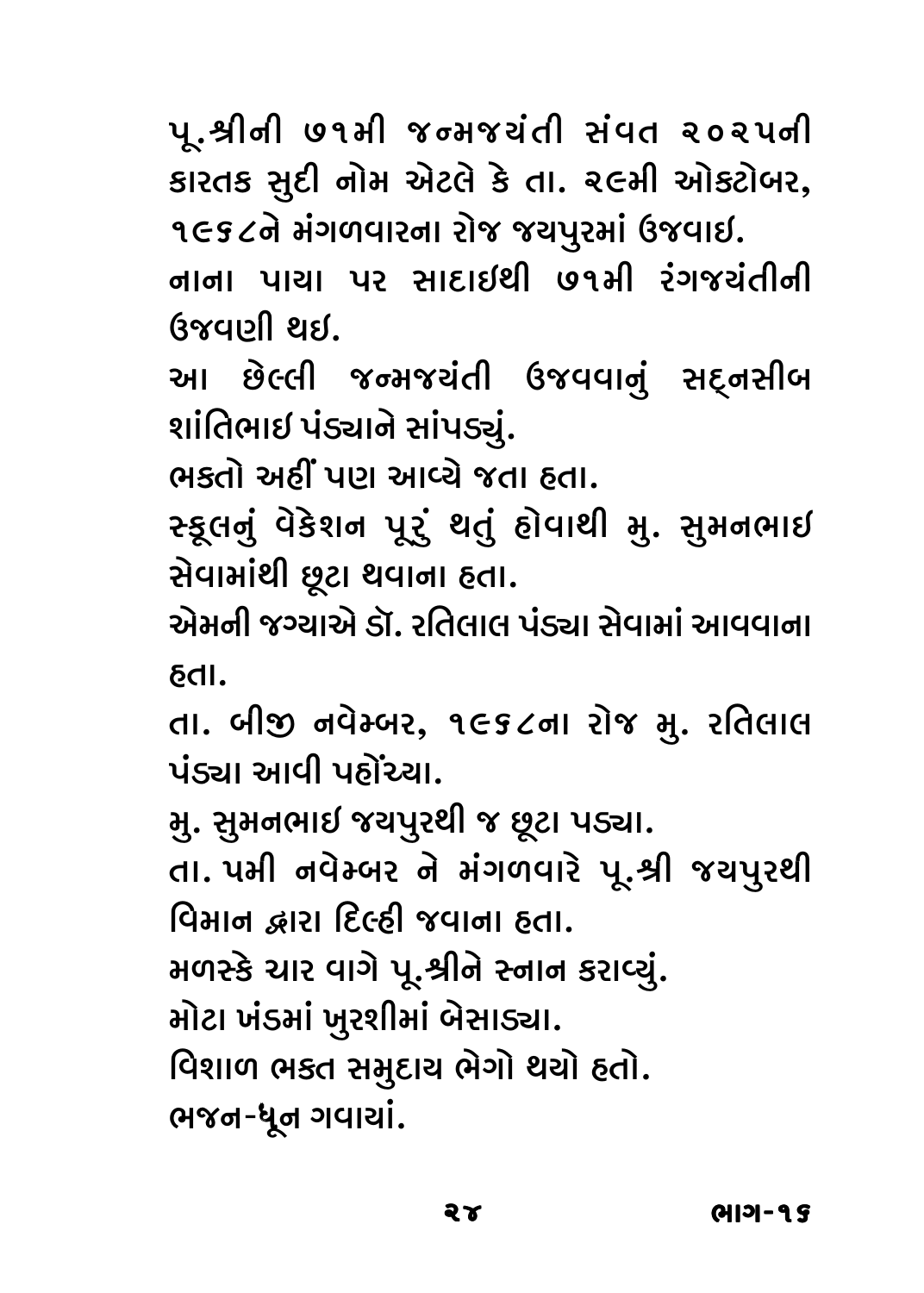વિદાચની વેળા ઠતી.

આર્દ્રભાવે વિરહગીત ગવાચું.

સાડા આઠ વાગે પૂ.શ્રીને નીચે ઉતાર્યા.

 $\sim$ الله ان الله عليه الله عليه الله عليه الله عليه الله عليه الله عليه الله عليه الله عليه الله عليه الله عليه ا<br>الله عليه الله عليه الله عليه الله عليه الله عليه الله عليه الله عليه الله عليه الله عليه الله عليه الله ع  $\frac{3}{\sqrt{2}}$   $\frac{2}{\sqrt{2}}$ 

પૂ.શ્રીને મોટર ઓછી અનુકૂળ આવે છતાં એરકંડિશંડ  $\hat{G}$  iac<lik

ભકતોની આંખમાંથી શ્રાવણ ભાદરવો વઠેતાં ઠતાં. I®EÛ@…— #Û√«fiÛ√Z— CÛ\_o IÛpO∑\_Û@ \_˜@EÛ√ ˜EÛ√. #ÛsO wpO\_Y…Û@ Õ\_"—S} #Û…√pO #Ûf—…@ #\_A\Eu

કોને ખબર હતી કે આ આખરી વિદાચ છે.

પૂ.શ્રી જચપુરથી વિમાન માર્ગે દિલ્હી જવા નીકળ્યા. . સેવામાં ડૉ. રતિલાલ પંડ્યા હતા અને સાથે પવિણભાઈ તથા સુરેશભાઈ (જચપુરવાળા) હતા.

પૂ.શ્રીએ હાથ ઊંચો કરીને આશીર્વાદ આપ્યા.

 $\sim$  . C— wo wo so wo wo wo wo wo wo wo wo  $\sim$  $\mathcal{S}$  Yuziqiyi Qi $\mathcal{S}$ i watif  $\mathbb{R}^2$ 

.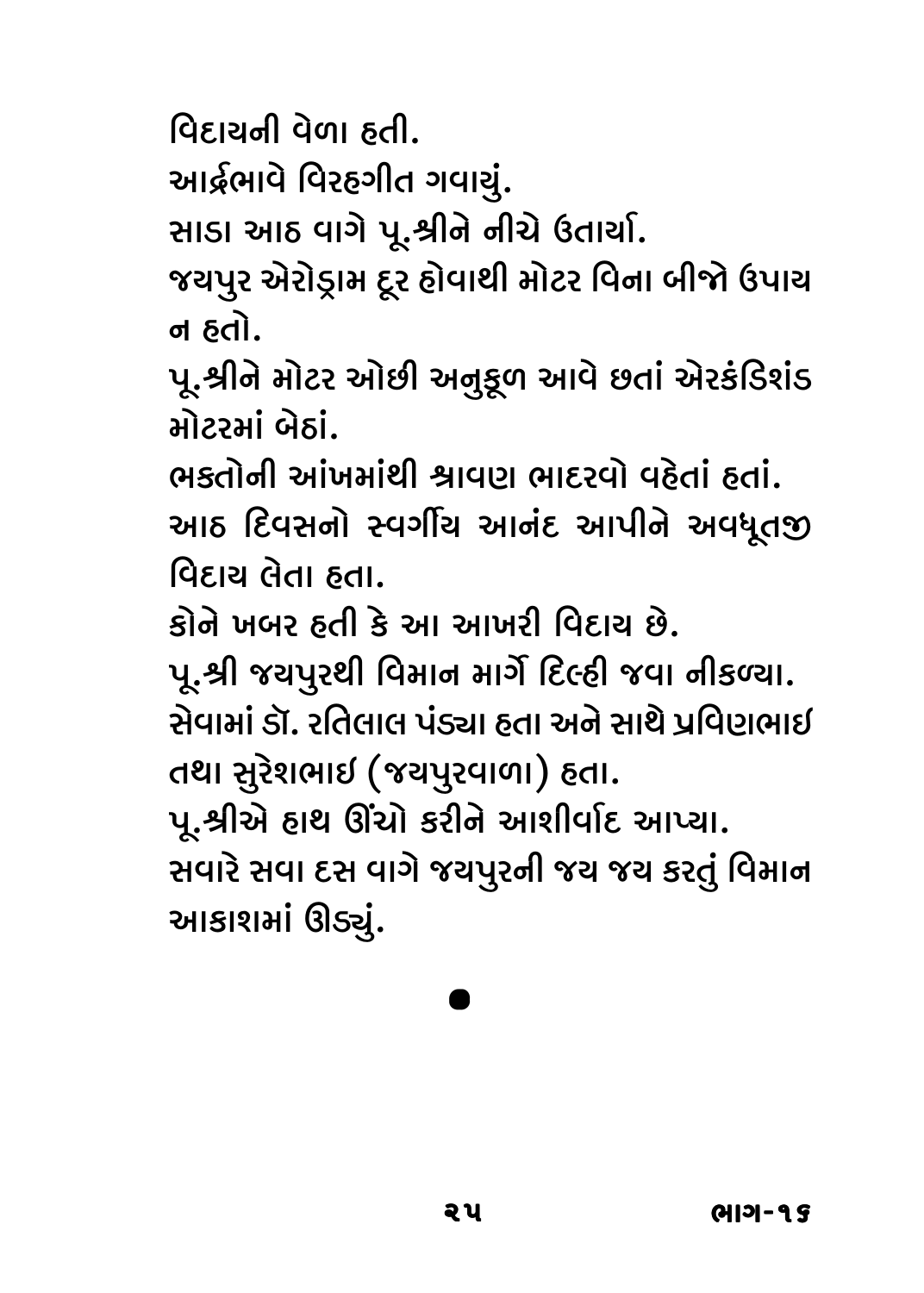## $\frac{1}{2}$  $Z^2$

श्री જચશંકરભાઈ કરુણાશંકર શુકલ નામે રંગભકત.<br>પૂ.શ્રી પ્રત્યે અનન્ય ભક્તિભાવ.

પૂ.શ્રીને સને ૧૯૬૪ માં લકવાની અસર થઈ.

એકદમ આરામની જરૂર હતી.

એ સમચે પૂ.શ્રી અજમેર ગચા હતા અને આ જ #@ Yfi}@ f\.C— #QÂfi@∑ "}Û ˜EÛ #…@ #Û QÂ

જચશંકરભાઈના ફુટુંબે ખૂબ સેવા કરી હતી.

પૂ.શ્રી ખૂબ પ્રસન્ન થયા હતા.

અજમેરથી પછી પૂ.શ્રી તા. ૨૭ ૧૨ ૧૯૬૪ના રોજ ્લીંચ પધાર્થા હતા.<br>લીંચ પધાર્થા હતા.<br>બીંચ પધાર્થા હતા.

મિનિસ્ટ્રી ઓફ એજ્યુકેશનમાં સારા હોદ્દા પર હતા. કારતકી પુનમ એટલે કે દેવદિવાળીના રોજ પૂ.શ્રી જચપુરથી સવારે ૧૦-૧પ વાગે વિમાન *દ્વ*ારા દિલ્હી આવવા રવાના થયા અને ૩૫ મિનિટના પ્રવાસ પછી સવારે ૧૦-૫૦ વાગે દિલ્હી આવી પહોંચ્યા. િબિમાની મથકે લેવા માટે મુ. જચશંકરભાઈ તથા શ્રી રમેશભાઈ ત્રિપાઠી આવ્યા **હતા.** C— ∑fi@BIÛ\$ wLfûs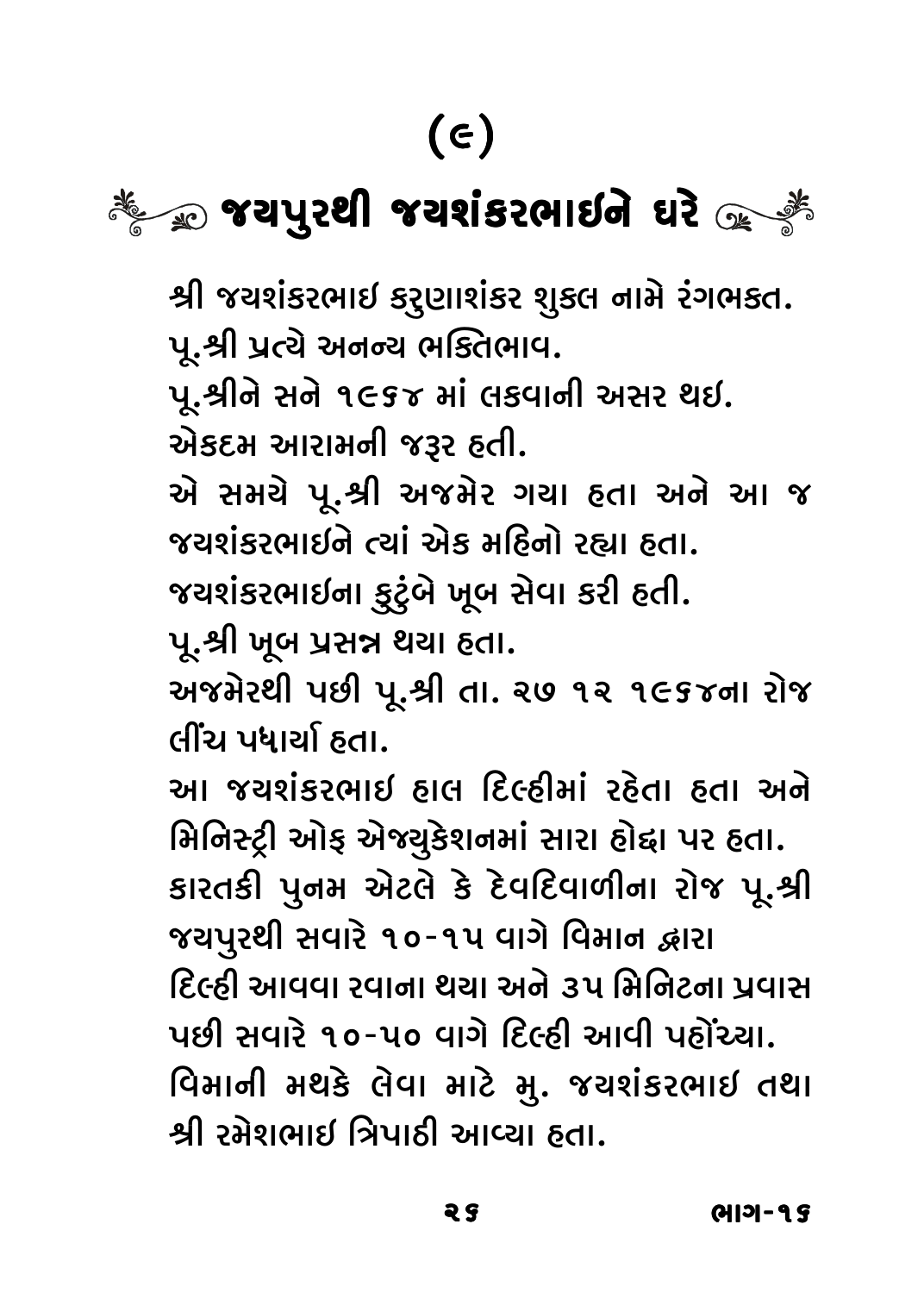$\tilde{\mathcal{L}}$ رين حرابة الأرباء الأولى بن كالمعلوم وزار والم  $\frac{1}{\alpha}$  for  $\frac{1}{\alpha}$   $\frac{1}{\alpha}$   $\frac{1}{\alpha}$   $\frac{1}{\alpha}$  .

જવું પડ્યું.<br>નાદુરસ્ત તબિયત અને એમાં મોટરની મુસાફરી એટલે પ્રતિકૂળતાનો સરવાળો.

શ્રી જચશંકરભાઈના સમગ્ર કુટુંબના અનન્ય ભાવને કારણે જ પૂ.શ્રીએ મુકામ કર્યો હતો.

પૂ.શ્રી માટે રૂમમાં ઉત્તમ સજાવટ કરી હતી.

પૂ.શ્રીએ સ્નાન કર્યું.

પ્રવાસમાંથી આવે એટલે પૂ.શ્રી અચૂક સ્નાન કરે જ. મુ. જચશંકરભાઈએ પાદુકાપૂજન કર્યું.

ુ<br>ત્યાર બાદ પૂ.શ્રીએ ભિક્ષા લીધી.<br>આજબાજના પડોગ્રી ભક્તો દર્શન માં

આજુબાજુના પડોશી ભકતો દર્શન માટે આવતા હતા.<br>દિલ્હીમાં પણ પૂ.શ્રીના દર્શન માટે ભકતોની અવરજવર ે કપ્રતી કપી

∑˜@E— ˜E—. f\.C— YÛ√QÂ@ ∑ÛwL…— pOB…— Ÿ§@O… ›Û∑Û ˜w∑›Û∑ QÂ\_Û…Û

સાંજે પૂ.શ્રીએ સ્નાન કર્યું.

ફરી દર્શનસત્ર શરૂ થયું.

રાત્રે સાડા આઠ વાગે નીકળ્યા.

 $\epsilon$ أكوالحلا المحافر والله الله الله الموارد ال  $\frac{1}{2}$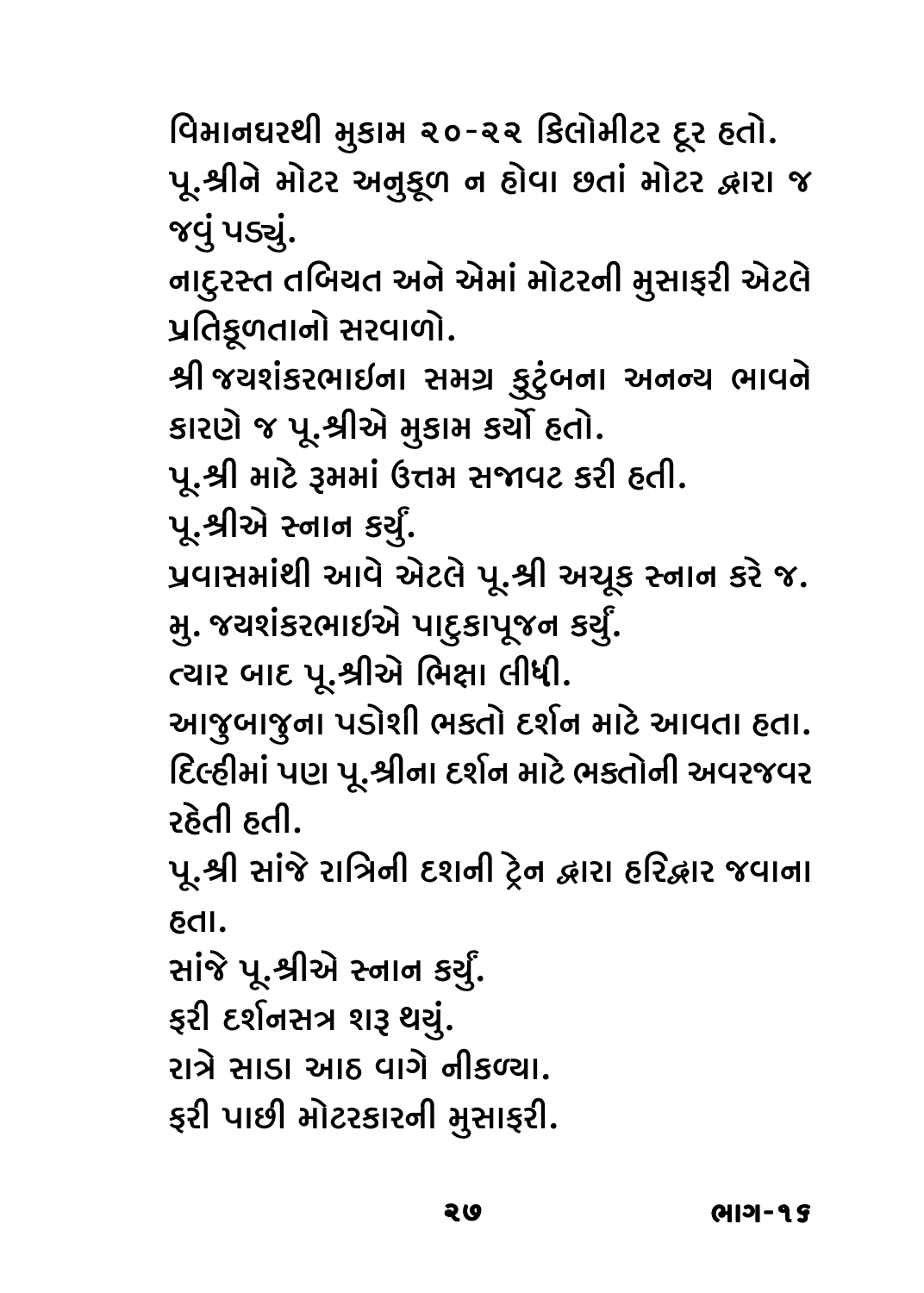બીજો કોઈ ઉપાય જ ન હતો.

પ્રતિકૂળતાને સહી લે તે સંત.

મસૂરી એકસપ્રેસમાં પ્રથમ વર્ગમાં રિઝર્વેશન કરાવ્યું હતું એટલે અનુકૂળતા સારી એવી રહી.

તા. પમી નવેમ્બર, ૧૯૬૮ને મંગળવારની રાત્રે શરૂ EÛ. 5fi— …\_@~µ∑, 1968…@ fi√"¥\_Û∑…— ∑ÛL@ BT xO∑@Ë— }ÛLÛ xOÛ∑ExO \_pO #@xOfi …@ µ⁄A\_Û∑ EÛ. ©ÂyO—…— સવારે હરિદ્વારે પૂરી થઈ.<br>હરિદ્વારમાં વહેલી સવારે શાંતિથી પૂ.શ્રીને ઉતાર્યા.

ટ્રેન ઠીક ઠીક સમય થોભે.

સ્ટેશને આર્ચનિવાસના મેનેજર શ્રી અમૃતભાઈ પંડ્યા તથા વડોદરાના રંગભકત શ્રી ચીમનભાઈ શેઠ આવ્યા  $E$ dl

પૂ.શ્રી હરિદ્વાર આવે એ પહેલાં વડોદરાથી શ્રી ચીમન-ભાઈ શેઠ, તેમના પત્ની સોે. અતિલક્ષ્મીબેન તથા श्रीभती કમુબેન ભોગીલાલ પટેલ આવી પહોંચ્યા દતાં અને બધી તૈયારીઓ કરી દીધી દતી.<br>જગપગ્રથી સેવામાં કૉ રૂતિલાલ પંડ્યા હતા QÂ}f⁄∑Z— Y@\_ÛfiÛ√ ¤OÛø. ∑wEËÛË f√gÛ ˜EÛ. xOÛ∑ExO \_pO #@xOfi…@ EÛ. 6-11-1968…@ µ⁄A\_Û∑…Û

∑∑∑∑∑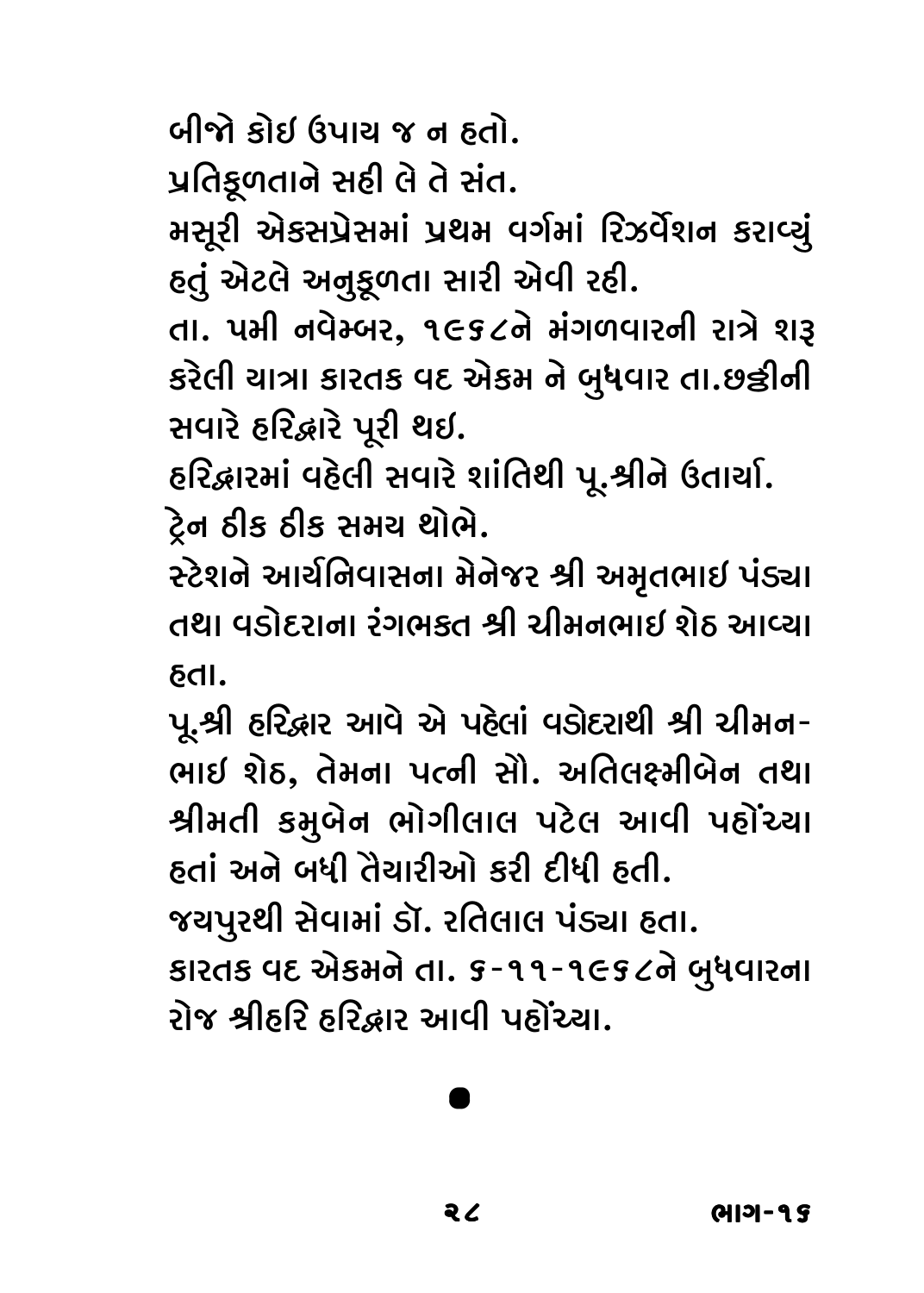## ્<br>દરિ<mark>દ્</mark>વારે, અવધૂતજી પધારે

સંવત ૨૦૨૫ની કાર્તિકી પૂર્ણિમા એટલે કે<br>દેવદિવાળીનેમંગળવારતા.પમીનવેમ્બર,૧૯૬૮ના રોજ રાત્રે પૂ.શ્રીએ દિલ્હી છોડ્યું.

્ર<br>ટિસ્ટિસ ફિલ્મ જોટલ ના કે-૨૩-૨૯૨૭ બેંદ્રોતાડવા<br>સિંહ કે બાગ બરાવાન સીરંગ અવધતજી- સીઠટિ-રોજ ૧૦ વાગે ભગવાન શ્રીરંગ અવધતજી- શ્રીહરિ-

હરિદ્વારમાં પધાર્યા.<br>આર્યનિવાસમાં મુકામ કર્યો.

પોરબંદરના દાનવીર શેઠ શ્રી નાનજી કાળીદાસે આ ્<br>ધર્મશાળા બંધાવી છે.<br>ધર્મશાળા બંધાવી છે.

ગંગા નદીનો પ્રવાહ આર્ચનિવાસના પાછળના ભાગથી<br>જ જાગ્ર છે

ગંગાના કિનારા પરના આ આર્ચનિવાસના માળેથી ગંગાજીના દર્શન થયા જ કરે.

માળ ઉપરનો મોટો હોલ તથા સામેના ચારે રૂમ ભાડે fiÛ¥ &f∑…Û@ fiÛ@ŸOÛ@ ˜Û@Ë EZÛ YÛfi@…Û {Û∑@ Tfi IÛ¤@O ∑Û«— Ë—AÛ ˜EÛ.

સગવડ ખૂબ સરસ.<br>ગંગાનદીના સતત દર્શન થયા કરે. "√"Û…pO—…Û YEE pOB™… Z}Û xO∑@.

RG.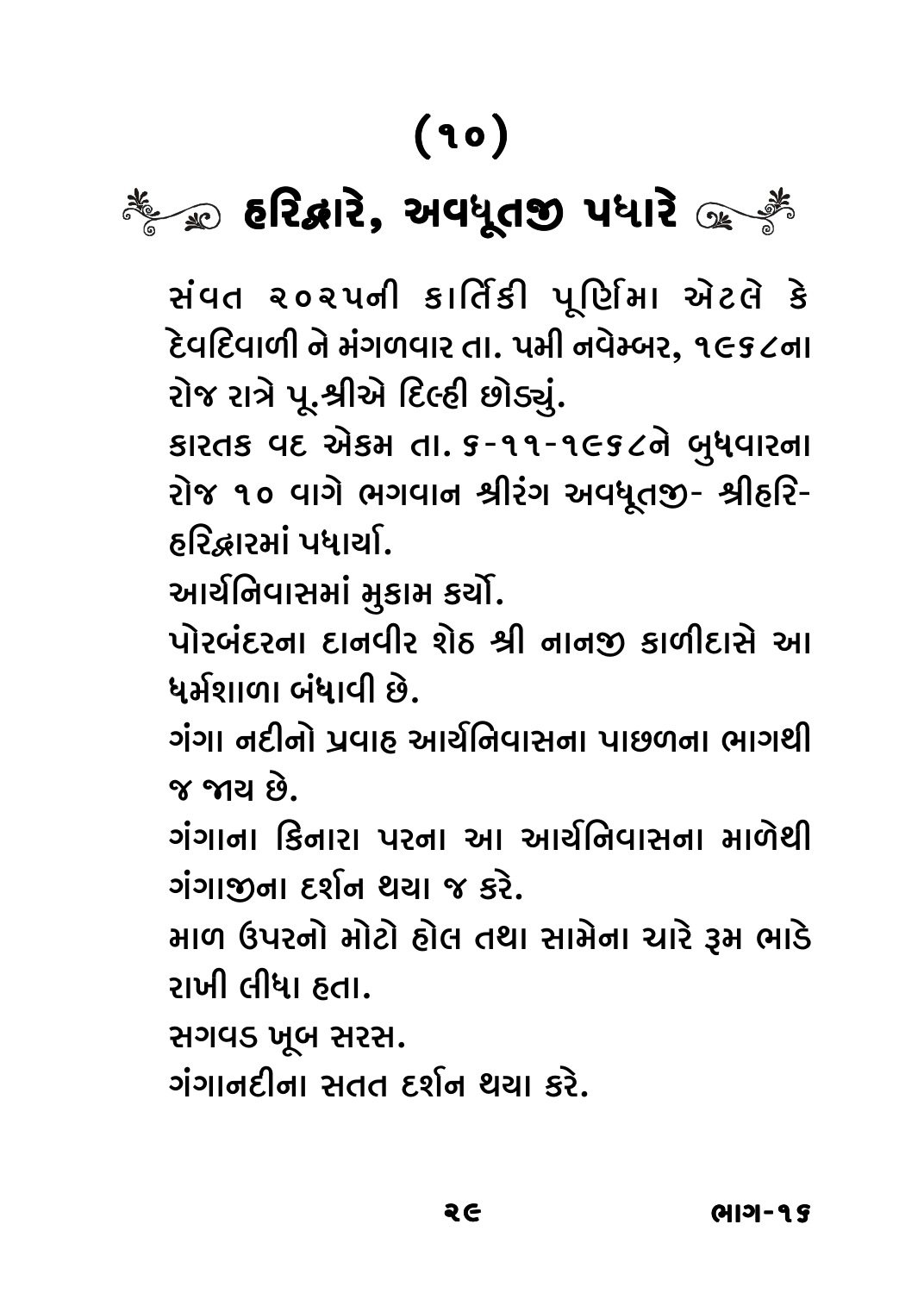આર્ચનિવાસના ભાવિક મેનેજર અમૃતલાલ પંડ્યા<br>પણ પૂ.શ્રીની સેવામાં રહે.

fo f\.C—…— Y@\_ÛfiÛ√ ∑˜@. "√"Û…Û@ wxO…Û∑Û@, f\.C—…⁄√ YÛ√w…◊} #…@ ˜w∑›Û∑…— તીર્થભૂમિનો ત્રિવેણી સંગમ જેને મળે તે બડભાગી<br>ગાગાચ.

દેવદિવાળીને બીજે દિવસે એટલે કે કાર્તિક વદ .<br>એકમને બુધવાર તા. ૬-૧૧-૬૮ના રોજ પૂ.શ્રી<br>આર્ચનિવાસ પ્રધાર્ચા આર્ચનિવાસ પદ્માર્ચા.

પૂ.શ્રીએ સ્નાનવિધિ પતાવ્યા પછી આરામ કર્યો.<br>બપોરે ભિક્ષા કરી

સ્વચ્છ અને પૂર્ણ એકાંતવાળી આ જગ્યા પૂ.શ્રીને ે આગમ માટે એકદમ ચોગ્ય હતી.

્ય મહત્વો છે.<br>સાંજના સમયે ધર્મશાળામાં ઉતરેલા સુરત બાજુના<br>ગજગતી ભક્તો ૫ શ્રીના દર્શન માટે આવ્યા ગુજરાતી ભકતો પૂ.શ્રીના દર્શન માટે આવ્યા.<br>રાત્રે પંચપદી થઇ.

પછી પૂ.શ્રીએ શચન કર્યું.

 $\frac{1}{2}$ ری<br>آداکه بر اداان احتکا  $\frac{1}{2}$ 

w<br>D⊂lC √∑∕∑∕∑∕∑∕∑<br>टिΩभ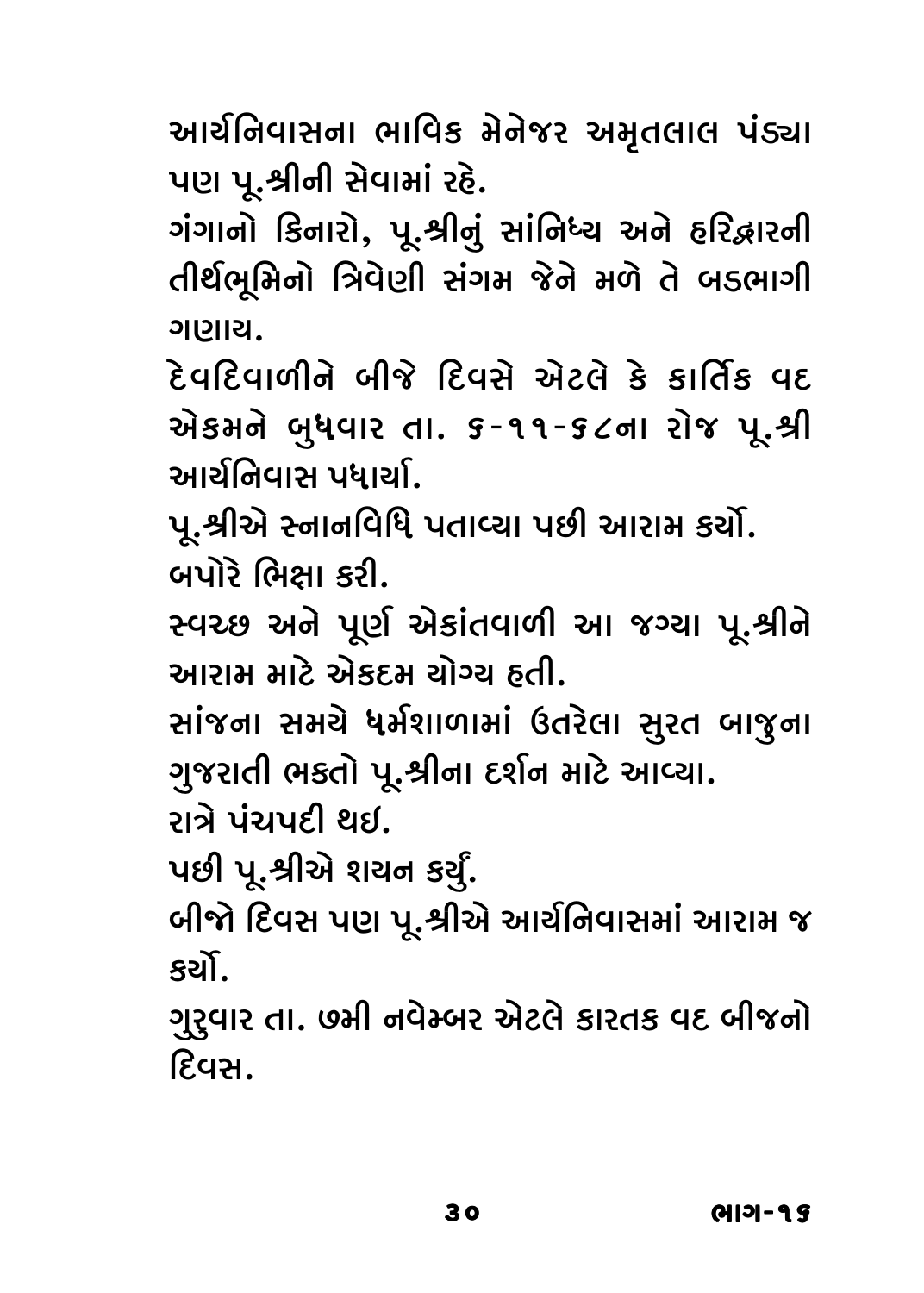અવધૂતજીએ પોતાની શૈલીમાં પોતાના અનુભવની<br>કાાન સાથે ગમ્મત મળે એવી વાતો કરી ્… જ્<sub>યા</sub><br>બધાને ખૂબ આનંદ કરાવ્યો.<br>સાંજ પડી <u>સમય થતાં પંચપદી થઈ.</u>

પૂ.શ્રીએ ભિક્ષા કરી શચન કર્યું.

પૂ.શ્રીની તબિચત અસ્વસ્થ હતી એટલે આરામ જરૂરી  $\epsilon$ <sup>o</sup>ê  $\epsilon$ 

આર્ચનિવાસમાં પૂરતો આરામ મળતો હતો.

ડૉ. રતિલાલ પંડ્યા સેવક પણ હતા અને સ્વાસ્થ્યના <u>રખેવાળ પણ હતા.</u>

પૂ.શ્રીની તબિચત ઠીક ન હોવાથી આરામ આપ્યો. પૂ.શ્રીને થોડી ઊંઘ આવી.

આજે કારતક વદ ત્રીજ ને શુક્રવાર તા. ૮મી નવેમ્બર. <u> સવારે પાર્શુ<sup>વા-</sup>ભાત્રની-આરતી શઈ.</u>

આજે જુના ભકતો અનાચાસે દર્શને આવી ચઢ્યા. ્<br>સુરતના ઠાકોરભાઈના દીકરા અસ્થિ પધરાવવા આવ્યા<br>હતા. તેમને ખબર પડી એટલે દર્શને દોડી આવ્યા એમને ખૂબ આનંદ થયો.

મુ. નંદલાલ પાઠકના પુત્ર દત્તુપ્રસાદ તેમના કુટુંબ સાથે  $\epsilon$ ર્શને આવ્યા.

39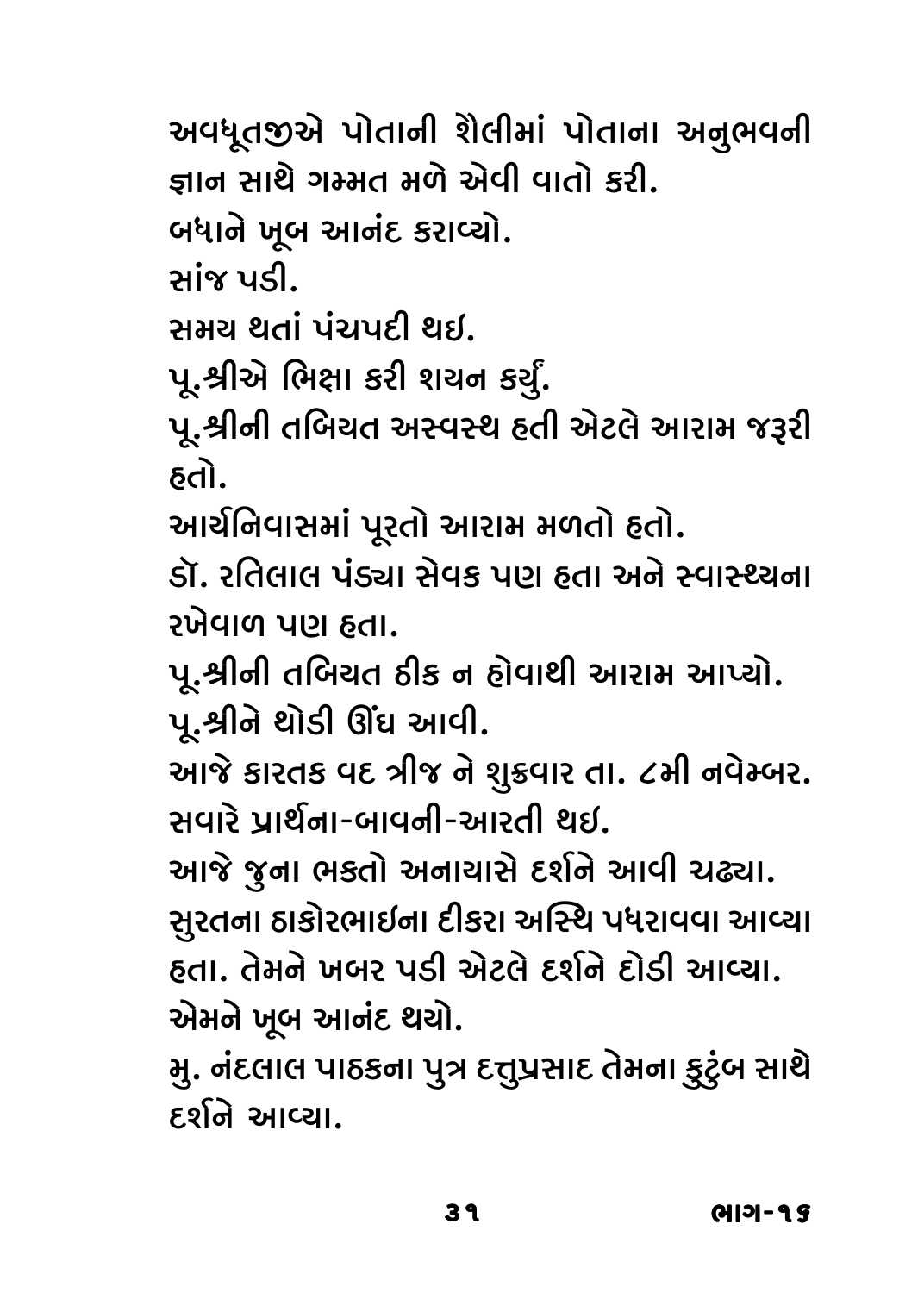મુંબઈ, સુરત, વડોદરા અને અમદાવાદના ભકતોને<br>જેમ જેમ ખબર પડતી ગઈ તેમ તેમ દર્શને આવતા ગયા. આમ છતાં પૂ.શ્રીને પૂરતો આરામ તો મળતો જ હતો. ગંગાજીનું દર્શન મનને આનંદ આપતું હતું.

પૂ.શ્રીએ આજનો દિવસ પણ આર્ચનિવાસમાં જ  $\mathcal{L}$  for  $\mathcal{L}$  for  $\mathcal{L}$  for  $\mathcal{L}$ 

ગંગાજી પણ અવધૂતના દર્શન કરીને પ્રસન્નતા<br>અનભવતાકતા  $\sim$ 

## $(99)$

## ैं के 291145 कि अपने अपने अपने

∑@\_ÛEŸ@O Z— "√"ÛEŸ@O ∑@\_ÛEŸ@O Z— "√"ÛEŸ@O "√"ÛEŸ@O ટેવાકાંઠે તપશ્ચર્યા કરી, દત્તપ્રભુના દર્શન કરી, બધાને<br>દત્તના રંગે રંગી, કુલે રંગ અવધતજ ગંગાજના કાંઠે ɛत્तना २ंगे २ंगी, हवे २ंग અવધૂતજી ગંગાજીના કાંઠે<br>આવ્યા હતા.

મા-નર્મદા ભગવાન શંકરના પરસેવામાંથી પ્રગટ થયા તો મા-ગંગાજી શંકરની જટામાંથી પ્રગટ થયા.

<u>બંને બહેનો જ ગણાચ ને!</u>

ાર્થા⊂ રાઝ સમ્દાર આન્દ<br>ખા  $^{2}$  x  $^{2}$ 

…\_@~µ∑.  $\frac{1}{2}$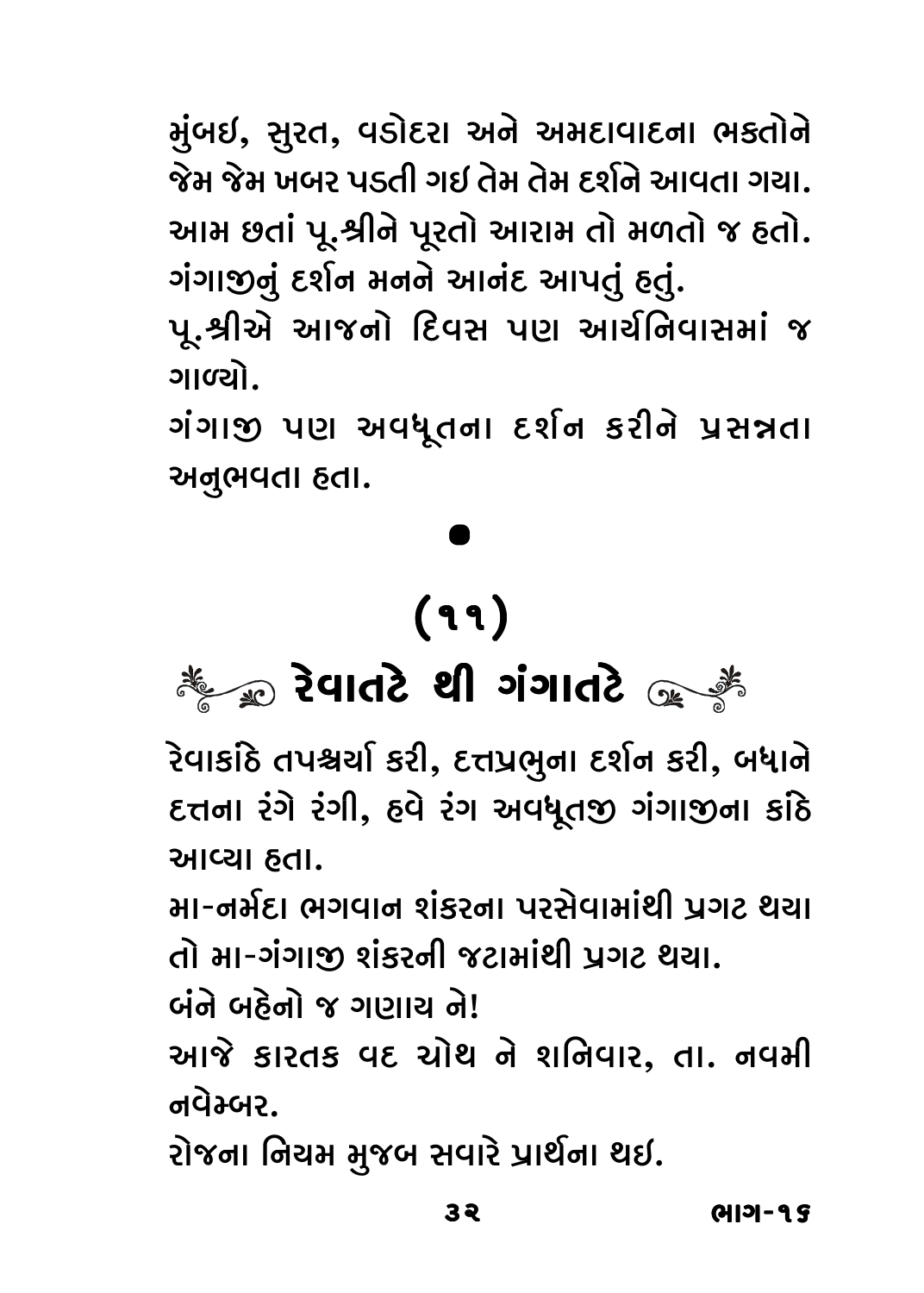પૂ.શ્રીએ સવારમાં જ દિલ્હીવાળા જચશંકરભાઈ શુક્લને<br>ચાદ. કર્ચા

અને સવારે સાત વાગે જ મુ. જચશંકરભાઈ પૂ.શ્રીના  $E$ ર્શને આવ્યા.

પૂ.શ્રીએ વાતવાતમાં કહ્યું કે કોઈએ મારી સ્વતંત્રતામાં  $\epsilon$  a sultique of xo such alled xounting such a fine  $^{\circ}$  #Ug = 0000  $^{\circ}$ 

…~<br>મારે લીધે કીડીને પણ દુ:ખ ન થવું જોઇએ.<br>પ શ્રીની કેલી સશ્સ વિચારધારા!

પૂ.શ્રીની કેવી સૂક્ષ્મ વિચારધારા!<br>દરેકના અસ્તિત્ત્વનો માનપૂર્વક સ્વીકાર કરવાની અદ્ભુત મનોવૃત્તિ!

સવારમાં નવ વાગે સેન્ટ્રલ હોલમાં સૂર્યના તાપમાં પૂ.શ્રી ખુરશીમાં થોડી વાર બેઠા.

<u>દિવસમાં બે-ચાર આંટા પણ માર્ચા.</u>

પૂ.શ્રી પ્રસન્ન હતા.

્<br>તબિચત સુધરતી જતી જણાતી હતી.<br>સવારમાં પ શ્રીએ ગમ્મત કરતાં ડૉ

Y\_Û∑fiÛ√ f\.C—#@ "~fiE xO∑EÛ√ ¤OÛø. ∑wEIÛ\$…@ xO·⁄√: **"**¤OÛ®ŸO∑! #Ûfo@ ˜w∑›Û∑…— }ÛpO"—∑—fiÛ√ #˜—>Z— #@xO માંકડું લઈ જઈએ."<br>આજે સાંજના મુંબઈના જચદેવભાઈ ભ<del>દ્</del>ટ તથા તેમના

 $\frac{1}{2}$ ો માં સીબા દર્શન આપ્યા  $\sim$ 

33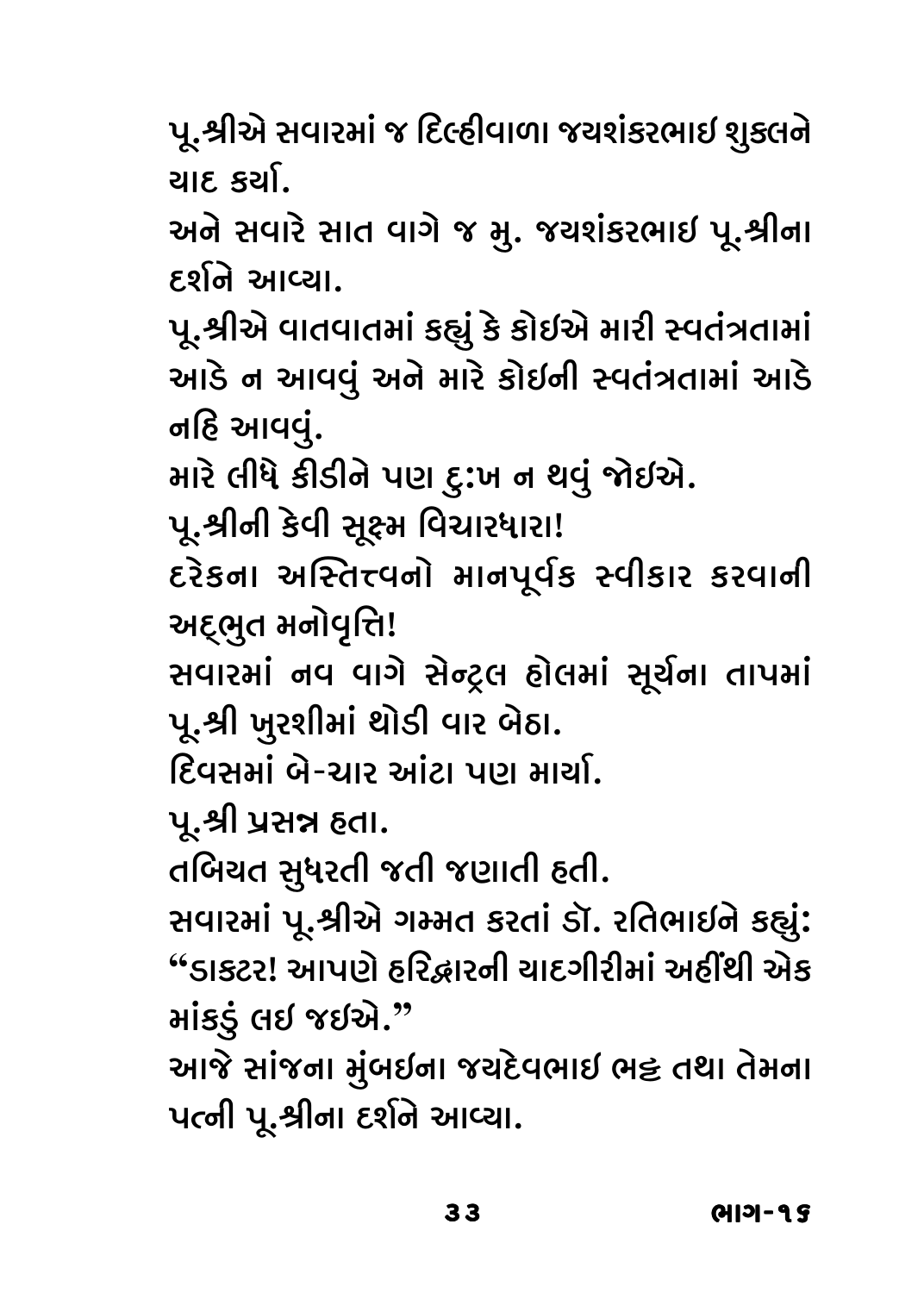.<br>પધારો ત્યારે મુંબઈમાં મારે ત્યાં મુકામ રાખશો.<br>આ આમંત્રણ આપવા જ પતિ-પત્ની પધણ કતાં આ આમંત્રણ આપવા જ પતિ-પત્ની પધાર્થા હતાં.<br>આમંત્રણનું આમંત્રણ અને હરિદ્વારની જાત્રા એમ એક પંથ- દો કાજ જેવું થયું. <u>રાત્રે પાર્થના થઈ.</u>

પછી પૂ.શ્રીએ શચન કર્યું.

આજે કારતક વદ પાંચમ ને રવિવાર તા. ૧૦મી <u>નવેમ્બર, સવારે ભક્તોએ ભેગા મળી પ્રાર્થના કરી.</u> હરિદ્વારમાં ગુજરાતી ભવનમાં રહેતી મુંબઈ તથા રાજકોટની બહેનો પૂ.શ્રીના દર્શને આવી. રાત્રે પંચપદી કર્યા પછી પૂ.શ્રીએ શચન કર્યું. પૂ.શ્રીને પૂરતા પ્રમાણમાં આરામ મળતો રહ્યો. આજે કારતક વદ છ<del>ર</del>ૂ ને સોમવાર તા. ૧૧-૧૧-૧૯૬૮. <u>નિત્ચના ક્રમ મુ</u>જબ સવારે પ્રાર્થના થઈ.

પૂ.શ્રીએ ભિક્ષા પછી આરામ કર્યો.

ગુજરાતી ભવનમાંથી કેટલાંક બહેનો પૂ.શ્રીના દર્શને "⁄QÂ∑ÛE— I\_…fiÛ√Z— x@OŸOËÛ√xO µ˜@…Û@ f\.C—…Û pOB™…@

સાંજના પાંચ વાગે બીલ્વેશ્વરવાળી ગુફાવાળા મુની મહારાજ પૂ.શ્રીના દર્શને આવ્યા.

fi⁄…— fi˜Û∑ÛQÂ f\.C—…Û pOB™…@ #Û[}Û.  $\sim$   $\sim$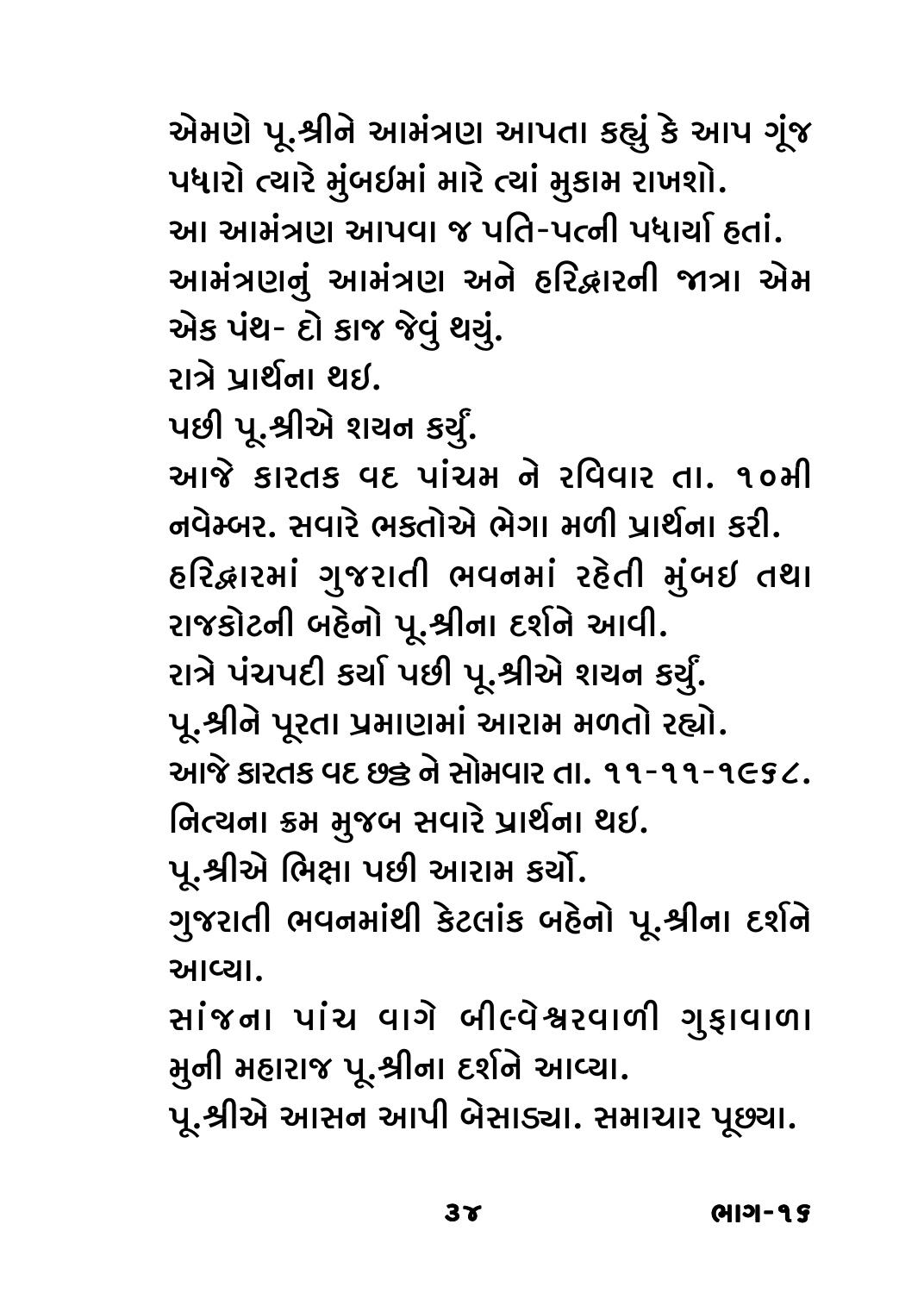રાત્રે પૂ.શ્રીએ ભિક્ષા કરી. પ્રાર્થના કરી અને પછી<br>શચન કર્યં.

આમ આરામ અને એકાંત બંને મળતા હતાં. તબિચત ઠીક હતી. Ewµ}E sO—xO ˜E—.

## $(12)$ (12)

મંગળવારની મંગલ સવાર થઈ.

આજે કારતક વદ સાતમ ને ૧૨મી નવેમ્બર, ૧૯૬૮. <u>સવારે પાર્શના શઈ.</u>

મુંબઈના શ્રી જચદેવભાઈ ભફ્ર અને તેમના પત્ની પાછા  $f$ ર્શને આવ્યા.

આજે તેઓ મુંબઈ જવા રવાના થવાના હતાં.

પૂ.શ્રી નિત્ય નિયમ મુજબ સેન્ટ્રલ હોલમાં સૂર્યનો તડકો લેવા ખુરશીમાં બેઠા. આજે દશેક આંટા માર્ચા. આજે પૂ.શ્રીને શરદી જણાતી હતી.

 $\sim$ ה כווא וכוונ-כווכ ונוכוא וציבונ  $\infty$ o din  $\infty$ o din  $\infty$ જવું પડ્યું.<br>બપોર પછી તબિચત સારી જણાતી હતી.

µfÛ@∑ f©Â— Ewµ}E YÛ∑— QÂoÛE— ˜E—. YÛ√QÂ…Û "⁄QÂ∑ÛE— Y√±}ÛY— \_w…EÛ **'**#Û@fi fV@fi p@O\_—**'**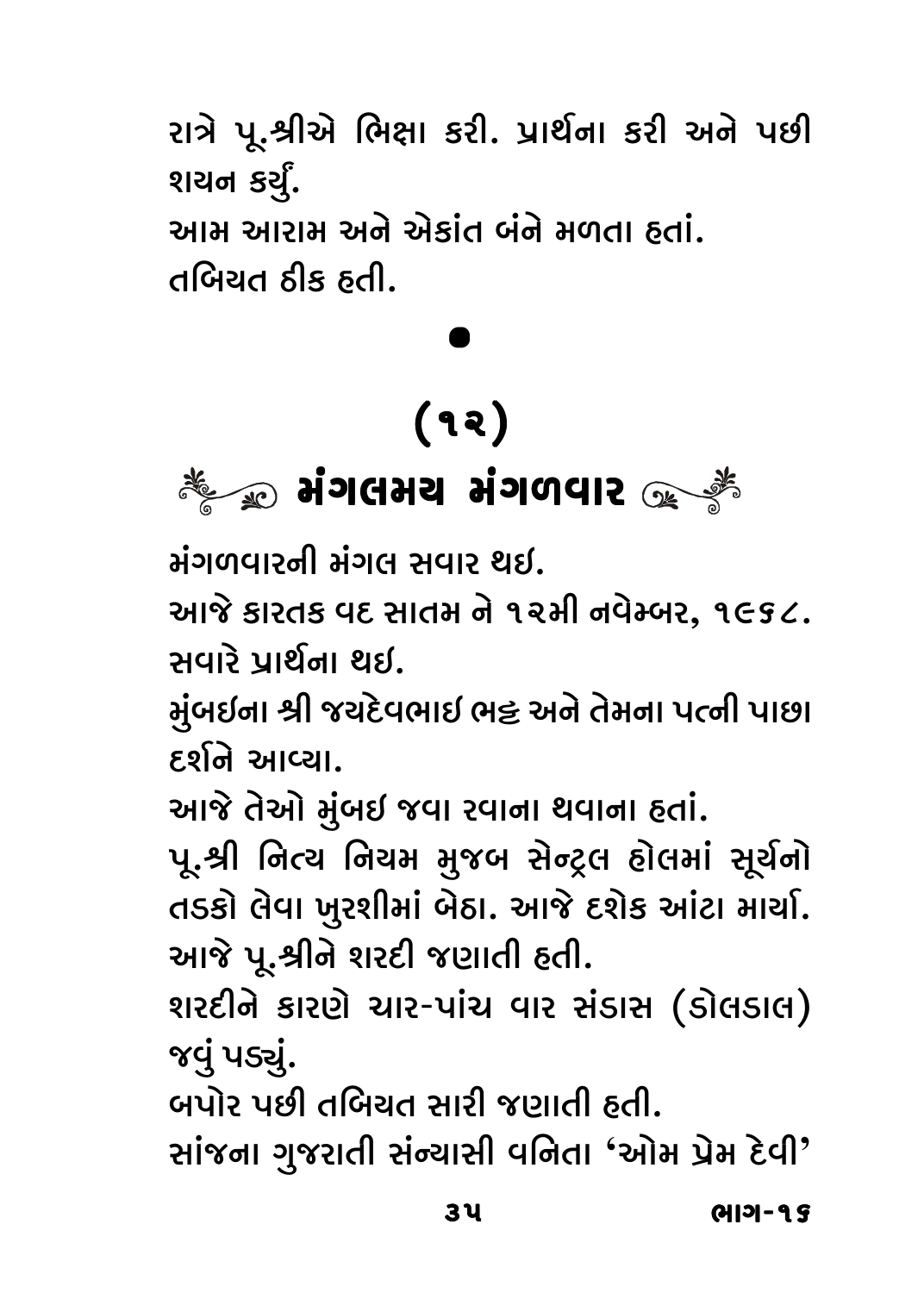પૂ.શ્રીના દર્શને આવ્યા.<br>એમની સાથે એમના શિષ્યા પણ ઠતાં.

દર્શનથી ઘણો જ આનંદ અનુભવ્યો.

પૂ.શ્રીએ પ્રસાદ આપ્યો તથા ભેટથી એમનો સત્કાર  $\frac{\epsilon}{\epsilon}$ 

આજે લીંચના શ્રીબચુભાઈ રાવલ (હાલના પૂ. પ્રેમ અવધૂતજી), નડિચાદના શ્રી સુખડિચા વગેરેના પત્રો<br>આવ્યા

ડૉ. રતિલાલ પંડ્યાએ પૂ.શ્રીને પત્રો વાંચી સંભળાવ્યા. ભકતો તથા સંતોનું દર્શને આવવાનું ચાલુ હતું પણ એનાથી ઉપદ્રવ થતો ન હતો.

શાંતિ, આરામ અને એકાંત મળતાં હતાં.

રાત્રે પૂ.શ્રીએ ભિક્ષા લીધી. પ્રાર્થના કરી અને પછી<br>શરાન કર્ય

B}… xO}⁄q. #ÛQÂ@ xOÛ∑ExO \_pO #ÛsOfi …@ µ⁄A\_Û∑ EÛ. 13fi—

નિચમ મુજબ સવારે પૂ.શ્રીની હાજરીમાં પ્રાર્થના થઈ. મુંબઈથી આવેલા ને આર્ચનિવાસમાં જ ઉતરેલા ભકતો દર્શને આવ્યા. એમણે બે ભજનો પણ સંભળાવ્યા.

પૂ.શ્રીએ આરામમાં દિવસ પસાર કર્યો.

આવતી કાલે સપ્તર્ષિ જવાનું નકકી થયું હતું એટલે એની પૂર્વતેૅચારી થઈ.  $\sim$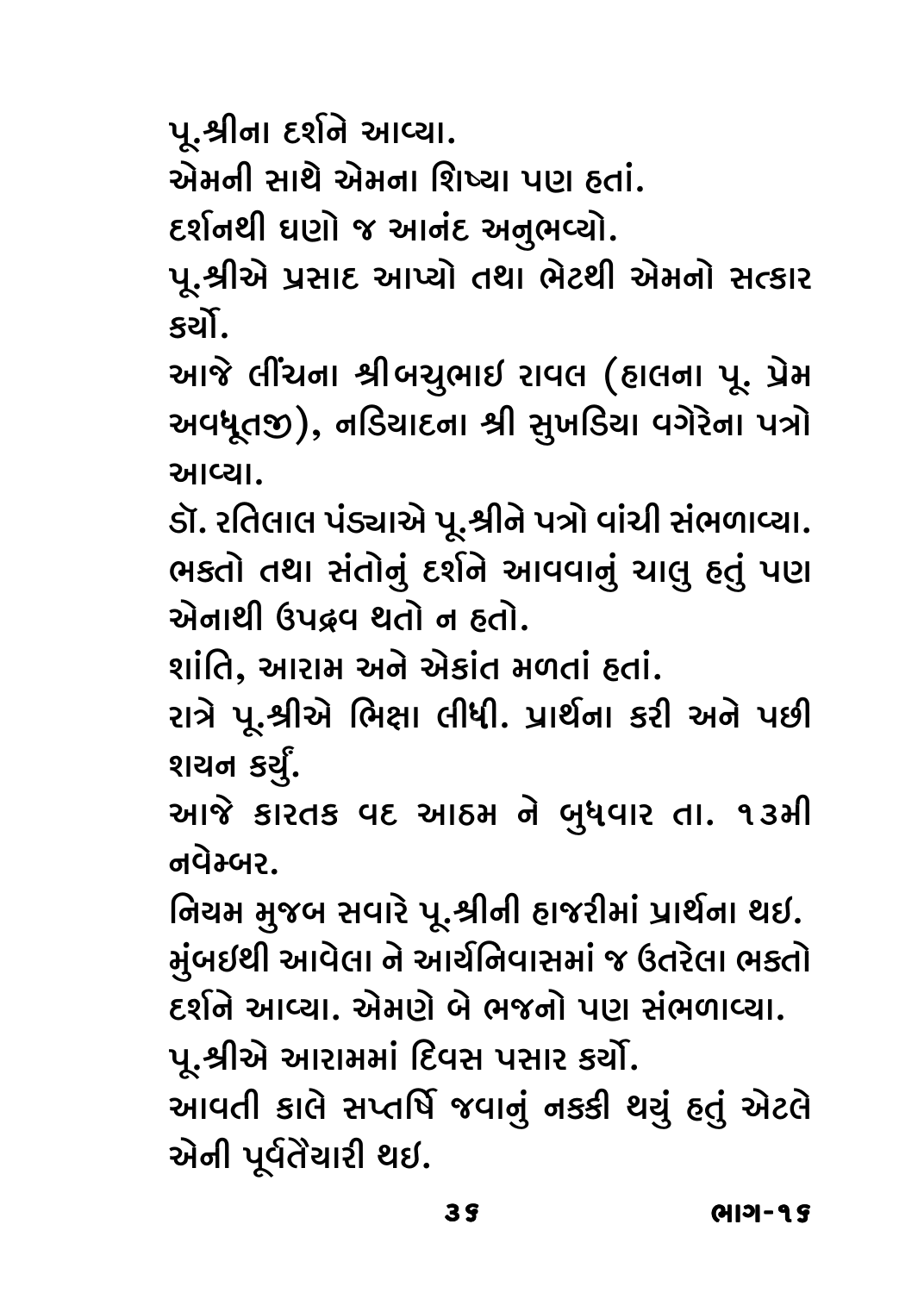રાત્રે પંચપદી કર્યા પછી પૂ.શ્રીએ શચન કર્યું.<br>આજે ગુર઼્વાર, કારતક વદ નોમ ને ૧૪મી નવેમ્બર. સવારે નિચમ મુજબ પ્રાર્થના થઈ.

આજે સપ્તર્ષિ જવાનો કાર્યક્રમ હતો.

સંડાસની મુશ્કેલીનો ખ્યાલ રાખીને પૂ.શ્રીએ કાંઈ Y√¤OÛY…— fi⁄‹x@OË—…Û@ ˆ}ÛË ∑Û«—…@ f\.C—#@ xOÛ√\$ Ë—A⁄√ …w˜. f@ŸO «ÛË— QÂ ∑Ûˆ}⁄√.

પૂ.શ્રીએ આજે આંટા ન માર્ચા કારણ કે આર્ચનિવાસના<br>માળેથી નીચે ઉતરવા માટે પગથિયા ઉતરવાનો શ્રમ <u>તેવાનો કતો.</u>

……………<br>પૂ.શ્રી ધીરે ધીરે નીચે ઉતર્યા.<br>સવારે પોણા આદ વાગે શ્ર

સવારે પોણા આઠ વાગે શ્રીચીમનભાઈ શેઠ સુંદર<br>ઘોડાવાળી બે બગી લઈ આવ્યા.

પૂ.શ્રી માટે એક ઘોડાગાડીમાં સરસ વ્યવસ્થા કરી હતી. ૂ<br>પૂ.શ્રીને ધીમેથી ઘોડાગાડીમાં બેસાડ્યા.<br>એમના રાગગમાં ≤ૉ રુતિવાલ પંડ્યા બેઠા

બીજી ઘોડાગાડીમાં શ્રીચીમનભાઈ શેઠ, તેમના પત્ની શ્રીમતી અતિલક્ષ્મીબેન તથા શ્રીમતી કમુબેન ભોગીભાઈ પટેલ બેઠા.

સપ્તર્ષિ તથા બીજા તીર્થસ્થળોના દર્શન માટે સવારે આઠ વાગે ચાત્રા શરૂ થઈ.  $\frac{1}{\sqrt{2}}$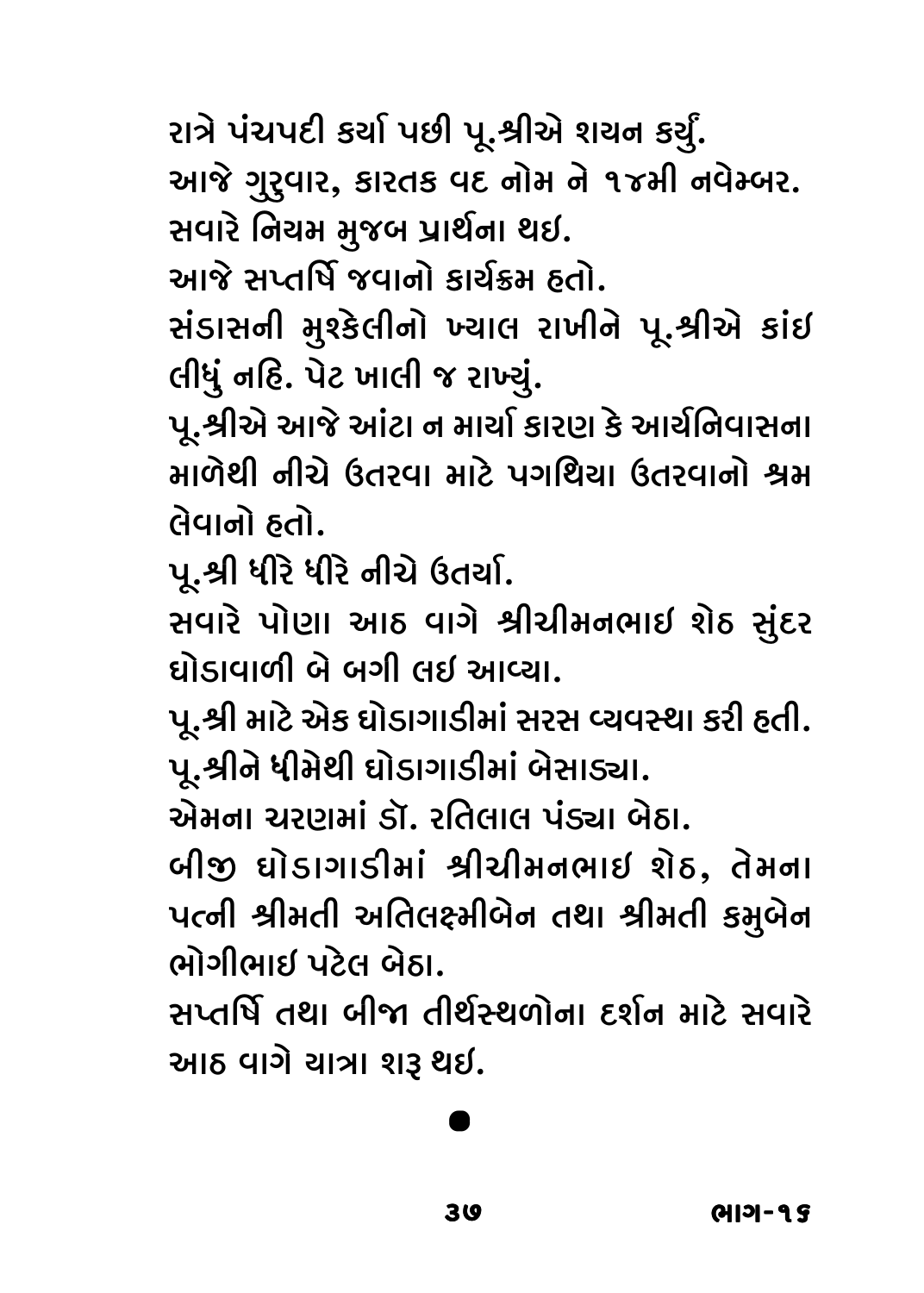## $\sqrt{13}$ <mark>ગંગાધારી શિવશંકર</mark>

<u>નંદનવન બનાવ્યું</u> એને વળી તીર્થચાત્રા શું? ્<br>પરંતુ હિંદુ સંસ્કૃતિના સંરક્ષણ અને સંવર્ધન માટે<br>શ્વેષ્ઠ પરૂષો આગગગ હારા આદર્શો પસ્થાપિત કરતા श्रेષ્ઠ પુરુષો આચરણ દ્વારા આદર્શો પ્રસ્થાપિત કરતા<br>ઠોચ છે.

આર્ગુણિતાંસ્રદ્યી બે ભગી થાંસ્ભા

સપ્તર્ષિ જવાના રસ્તે મહાદેવની એક મૂર્તિ આવી. ભગવાન શંકરની આ મૂર્તિ હતી.

મે ભગવાન શંકરના ઊંચા ઠાશમાં કળશ ઠતો.

<u> કળશમાંથી પાણી પડતું હતું.</u>

પાણી મૂર્તિ પર પડતું હતું એટલે કે **જાણે ભગવાન શંક**ર  $\dot{\tilde{\mathbf{r}}}$ નાન કરતાં હતાં

પૂ.શ્રીને આ મૂર્તિ ખૂબ ગમી.

એમણે ડૉ. રતિભાઈને કહ્યું કે આપણા નારેશ્વરમાં પણ આવી પ્રતિમા કરવી જોઈએ. (હાલ શાંતિનિકુંજમાં આવી પ્રતિમાના દર્શન થાચ છે.)

#Û\_— fVwEfiÛ…Û pOB™… ZÛ} ©Â@.) Y\_Û∑@ …\_ \_Û"@ µAÛ YcEw∆™ #ÛCfi #Û\_— f˜Û@> }Û. એક ઝાડ નીચે પૂ.શ્રી ખુરશીમાં બેઠા.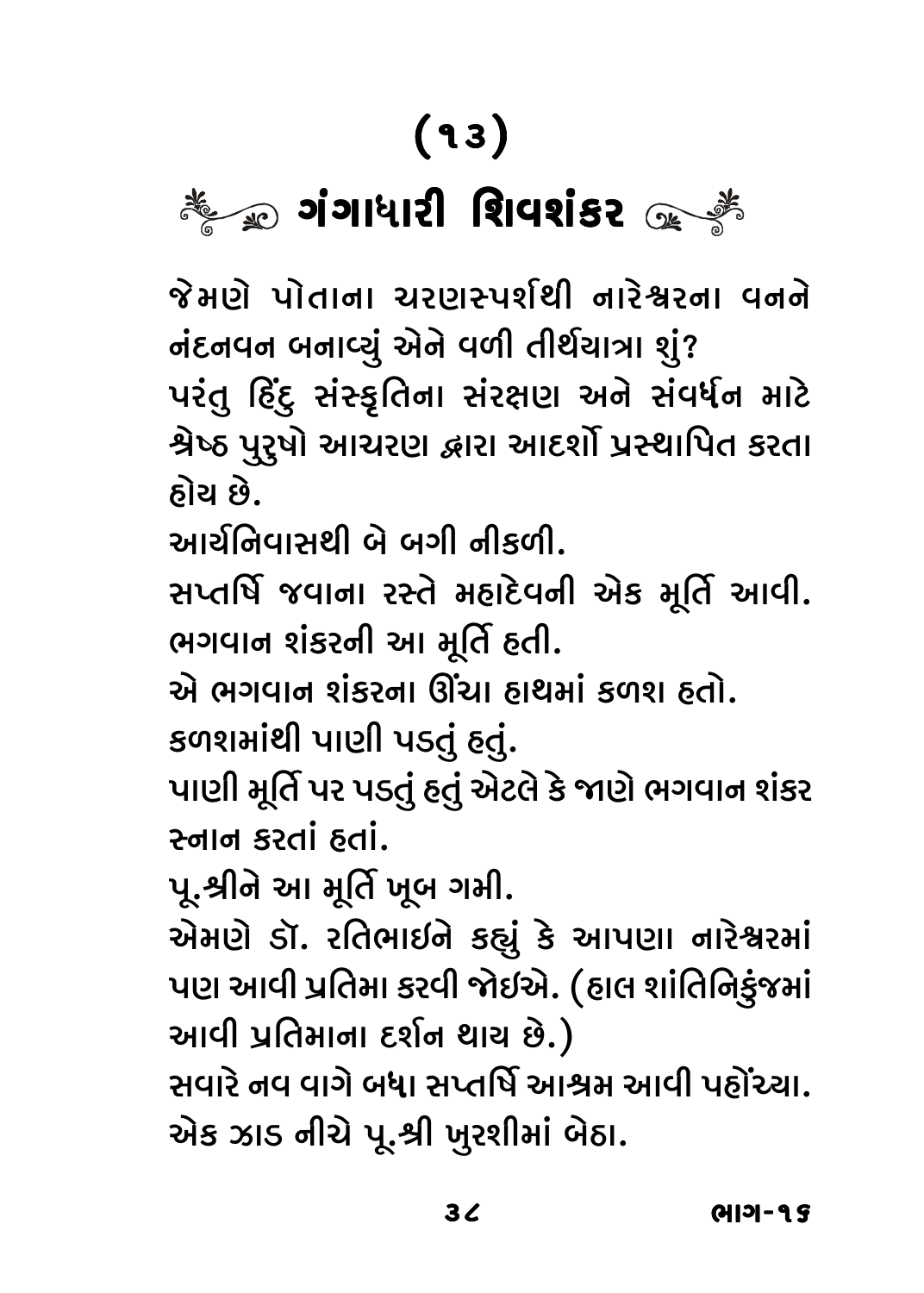ભકતોને આગ્રહ કરી બધું જોઈ આવવા જણાવ્યું.<br>ભકતો દર્શન કરવા ગચા

બીજાનો-પરનો-વિચાર કરે તેને જ પરબ્રહ્મ મળે.

પૂ.શ્રીએ મંદિરમાં ભેટ મૂકાવી.

બ્રાહ્મણોને દક્ષિણા અપાવી.

્ર<br>આ બધું પત્થા પછી ચાત્રા પાછી શરૂ થઈ.<br>પ શ્રીની ઘોડાગાડી સાથે ભક્તોની ઘોડાગ

પૂ.શ્રીની ઘોડાગાડી સાથે ભકતોની ઘોડાગાડી આગળ<br>ચાલી

કમ઼્રબેને પૂ.શ્રીની મંજૂરી લઈ નારેશ્વર માટે સપ્તર્ષિ ્ડ<br>મંદિરનું પત્થરનું કોતરેલું મોડેલ રૂ.૧પમાં લીધું.<br>લક્ષ્મીનાગુણાગ મંદિરના દરવાજા પાસે પ શ્રીની ગાડી

લક્ષ્મીનારાયણ મંદિરના દરવાજા પાસે પૂ.શ્રીની ગાડી<br>ઊભી ગામી

ગાડીમાં બેઠા બેઠા જ પૂ.શ્રીએ દર્શન કર્યા.

લક્ષ્મીનારાયણ મંદિરેથી નાના મોટા આશ્રમોને પસાર કરતાં કરતાં પૂ.શ્રી પરમારથ આશ્રમે આવ્યા.

પૂ.શ્રી ગાડીમાં જ બેસી રહ્યા.

નાદુરસ્ત તબિચત હોવા છતાં વાતાવરણ ખૂબ હળવું  $\frac{1}{2}$ 

… ……<br>બધાને પરમારથ આશ્રમના દર્શન કરવા જવાની આજ્ઞા<br>કડી

xO∑—.  $\frac{3}{2}$  and  $\frac{3}{2}$ finite  $\epsilon$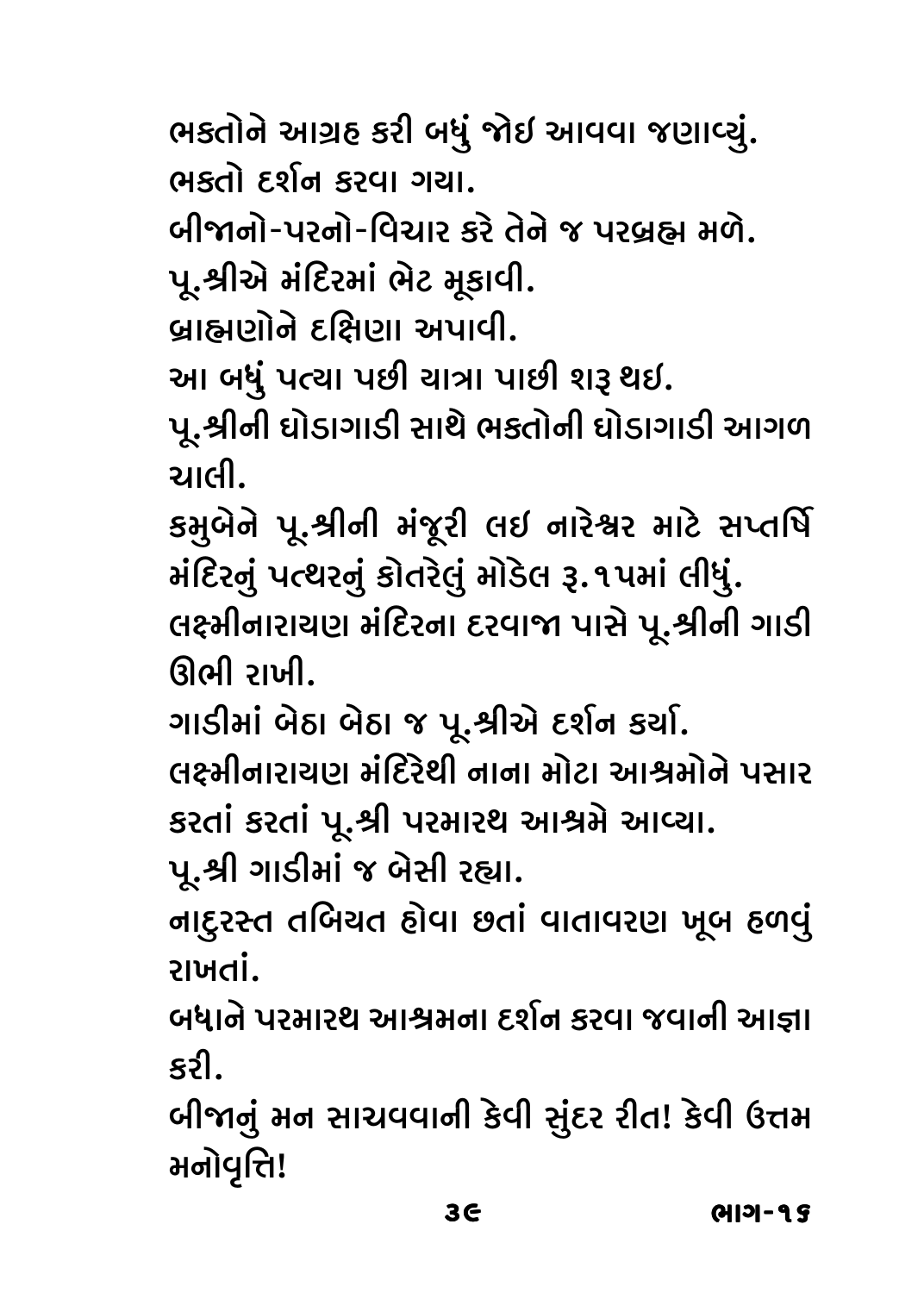પરમારથ આશ્રમથી પૂ.શ્રી અને ભક્તો હરકી પેડી<br>આવ્યા

્ર<br>પૂ.શ્રીને ગાડીમાંથી ધીમેથી ઉતાર્યા.<br>મંદિર પાસે ખરશીમાં બેસાડ્યા

મંદિર પાસે ખુરશીમાં બેસાડ્યા.<br>ચીમનલાલ શેઠ પૂ.શ્રીની પાસે સેવામાં રહ્યા.

બીજા ભકતો દર્શને ગચા.

એક રૂપિયામાં વીસ રોટલી મળતી હતી તે રોટલી પૂ.શ્રીને બતાવી.

પૂ.શ્રીએ કાળી અલફી અને માથે સફેદ ગરમ ટોપી  $\mu$ કેરી હતી.

ટોપીને ફલ ચોંટાડ્યા હતા.

ં<br>વેશ એવો હતો કે લોકો : મહાત્મા કોણ હશે?

વામન ભગવાનના કદ જેટલી એક પ્રોઢ ભિક્ષુક બાઈ પૂ.શ્રીને પગે લાગી.

તે દાળ-ચોખા માગતી હતી.

પૂ.શ્રીએ દૃકાનમાંથી મંગાવીને દાળ-ચોખા અપાવ્યા. હરકી પેડી ઉપરથી પૂ.શ્રી ભકતો સાથે શ્રીગુરૂમંડળ આશ્રમે આવ્યા.

# .<br>...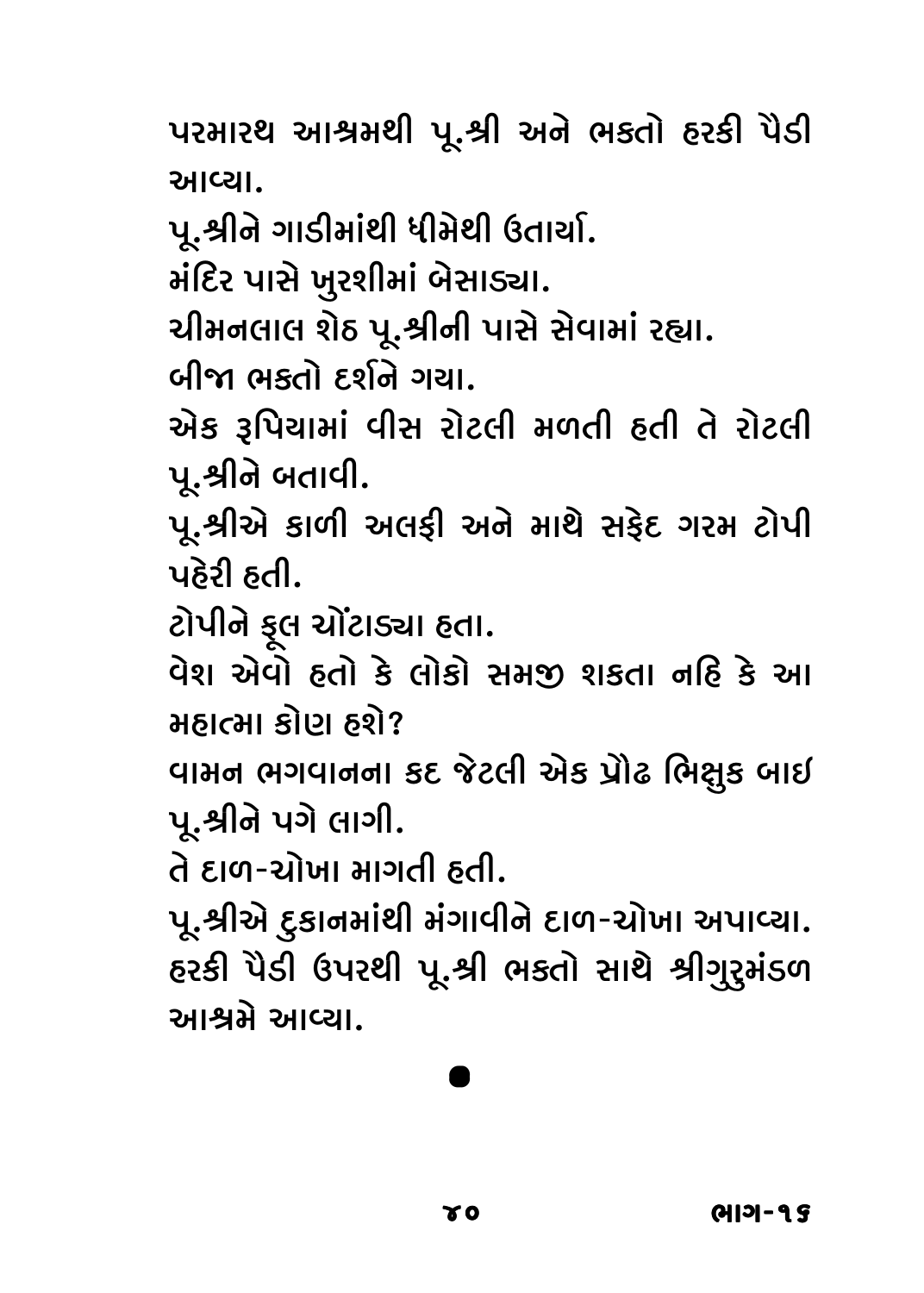## (14) રામસ્વરૂપાનંદજી સાથે

 $\frac{1}{2}$ પૂ.શ્રીની <mark>9 ૩મી જન્મજચંતી ધર્મજમાં</mark> દબદબાપૂર્વક<br>ઉજવાઇ

~~~~~~<br>કારતક સુદ એકમથી કારતક સુદ નોમ સુધી.<br>૫ શ્રી કૃષ્ણગંકર શાસ્ત્રીજા ( દાદાજો)એ ગ્રમ

પૂ.શ્રી કૃષ્ણશંકર શાસ્ત્રીજી (દાદાજી)એ રામાચણની<br>નવ દિવસની કથા કરી અને એની સમાપ્તિ પ્રસંગે પૂ.શ્રીની રંગજચંતીનો ઉત્સવ થયો.

આજ સમચે પ.પૂ. રામસ્વરૂપાનંદજીનો મુકામ પણ ີ້.<br>ધર્મજમાં હતો.<br>૬૩મી ડંગજરાંતી માત્રંગે મામ શ્રી રામસ્વરમાનંદજા

53મી રંગજચંતી પ્રસંગે પ.પૂ.શ્રી રામસ્વરૂપાનંદજી<br>પૂ.શ્રીને મળેલા અને ખૂબ આદર બતાવેલો.

<u>દરિ</u>દ્વાર આવવાનું આમંત્રણ આપેલું.

ગંગામેેચા આપની રાહ જુએ છે એવો ભાવ વ્યક્ત કરેલો. એ વખતે પૂ.શ્રીના માતુશ્રી નારેશ્વરમાં હતા.

 $\alpha$ બિચત ઠીક ઠીક રઠ્ઠેતી ઠતી.

પૂ.શ્રીએ કહ્યું કે માતાજી (ગંગામેચા)ને મળવામાં ્ર<br>માતાજી (રુકમામ્બા) બાધક છે.<br>એટલે પ સાજ કશે ત્યાં સધી ગંગા કિનારે નકિ અવાય

એટલે પૂ.માજી હશે ત્યાં સુધી ગંગા કિનારે નહિ અવાચ<br>એવો ભાવ હતો. #@\_Û@ IÛ\_ ˜EÛ@.

ભાગ-૧૬ 41 Iû - 160 Iûle - 160 Iûle - 160 Iûle - 160 Iûle - 160 Iûle - 160 Iûle - 160 Iûle - 160 Iûle - 160 Iûle - 160<br>160 Iûle - 160 Iûle - 160 Iûle - 160 Iûle - 160 Iûle - 160 Iûle - 160 Iûle - 160 Iûle - 160 Iûle - 160 Iûle -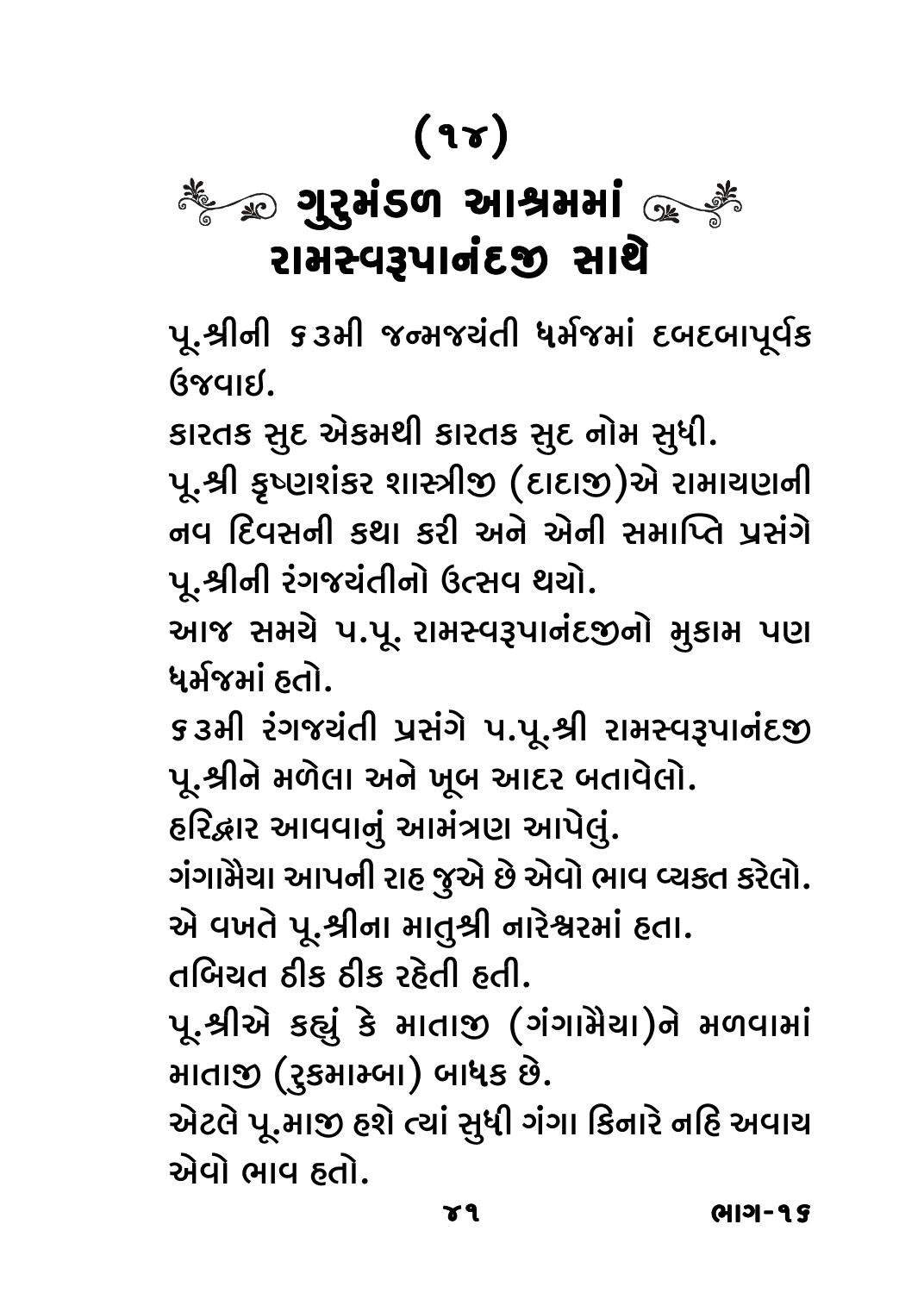\$.Y. 1967fiÛ√ f\.fiÛu µVÔË—… Z}Û√ #@ŸOË@ #@xO \_∆™ f©Â— f\.C— ˜w∑›Û∑ fAÛ}Û™.

ધર્મજમાં મળેલા સંત રામસ્વરૂપાનંદજીનો આશ્રમ<br>એટલે ગુરૂમંડલ આશ્રમ.

આ જ આશ્રમમાં રહીને આપણા મુ. મણિશંકર આ બ્રાગ્ર કરી છે.<br>ઉપાધ્યાય- શાસ્ત્રીજી ભણેલા.<br>ઉપાધ્યાય- શાસ્ત્રીજી ભણેલા.

એટલે આશ્રમ સાથેની પ્રીતડી મજબૂત હતી.<br>ગુરુમંડલ આશ્રમે ઘોડાગાડી આવી પહોંચી.

પૂ.શ્રીએ ડૉ. રતિભાઈને અંદર તપાસ કરવા મોકલ્યા. <u>રતિભાઈ તપાસ કરવા ગયા.</u>

ગુજરાતથી આવેલા એક સંત આપને મળવા માગે છે એવં જણાવ્યં.

રામસ્વરૂપાનંદજી ડૉ. રતિભાઈને તો ઓળખતા ન હતા પરંતુ એમના ખભે જે ખલતો (થેલો) હતો તેના ઉપર દત્ત લખેલું હતું તે વાંચ્યું.

એમને તરત જ ખ્યાલ આવી ગયો.

સ્વામીજીએ પૂ.શ્રીને જોચા એટલે એકદમ ઝડપથી ોગે ગયા

બંને સંતોનું દિવ્ય મિલન હતું. બંને સંતો ભેટી પડ્યા

µ√…@ Y√EÛ@ I@ŸO— fgÛ.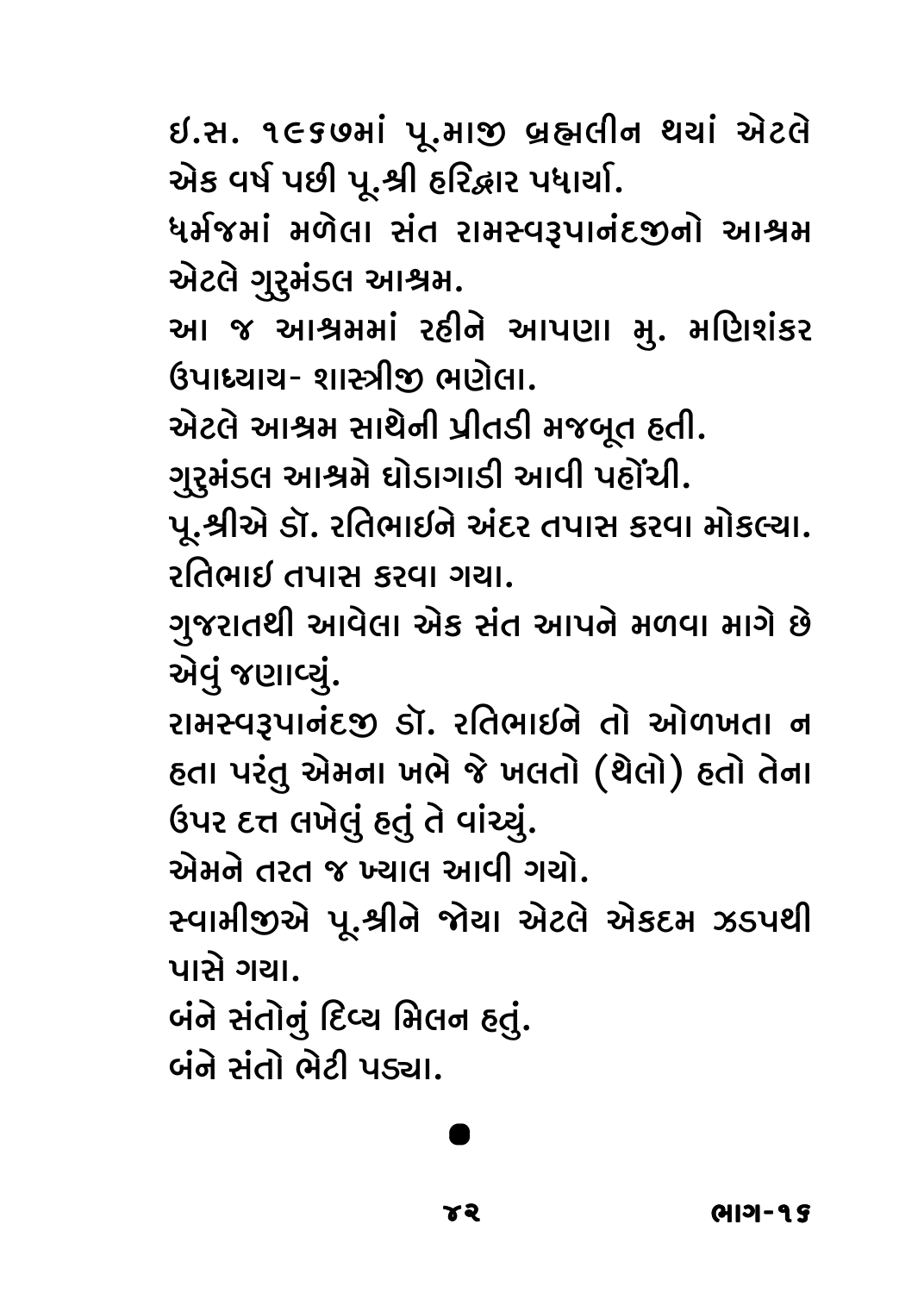### $\sqrt{15}$  $\frac{1}{2}$

આજે કારતક વદ દશમ ને શુક્રવાર તા.૧૫મી<br>નવેમ્બર, ૧૯૬૮.

સવારે રોજના નિચમ પ્રમાણે પૂ.શ્રીની હાજરીમાં પ્રાઈના શઈ.

બે ભકત બહેનો દર્શને આવ્યા.

ટપાલમાં ડભાણથી દક્ષાબેનનો પત્ર હતો.

આ દક્ષાબેન એટલે ડૉ. રતિલાલ પંડ્યાના દીકરી. દક્ષાબેનના પિતાજી તો પૂ.બાપજીની સેવામાં હતા અને જચપુરથી જોડાચા હતા.

મુંબઈથી દિનકરભાઈનો પત્ર હતો.

આ પત્રો પૂ.શ્રીને વાંચી સંભળાવ્યા.

મુંબઈથી નાનજી કાળીદાસની દીકરીનો પત્ર હતો.

ુ ……………………………………<br>દીકરીનું નામ સવિતાબહેન હતું પરંતુ એમને બધા<br>સવિતાદીદીના નામે જ બોલાવે

Yw\_EÛpO—pO—…Û …Ûfi@ QÂ µÛ@ËÛ\_@. QÂ@ Afi™BÛ¥ÛfiÛ√ f\.C—…Û@ fi⁄xOÛfi ˜EÛ@ E@ **'**#Û}™w…\_ÛY**'** ધર્મશાળા આ દાનવીર નાનજીભાઈ કાળીદાસે જ બંધાવેલી હતી.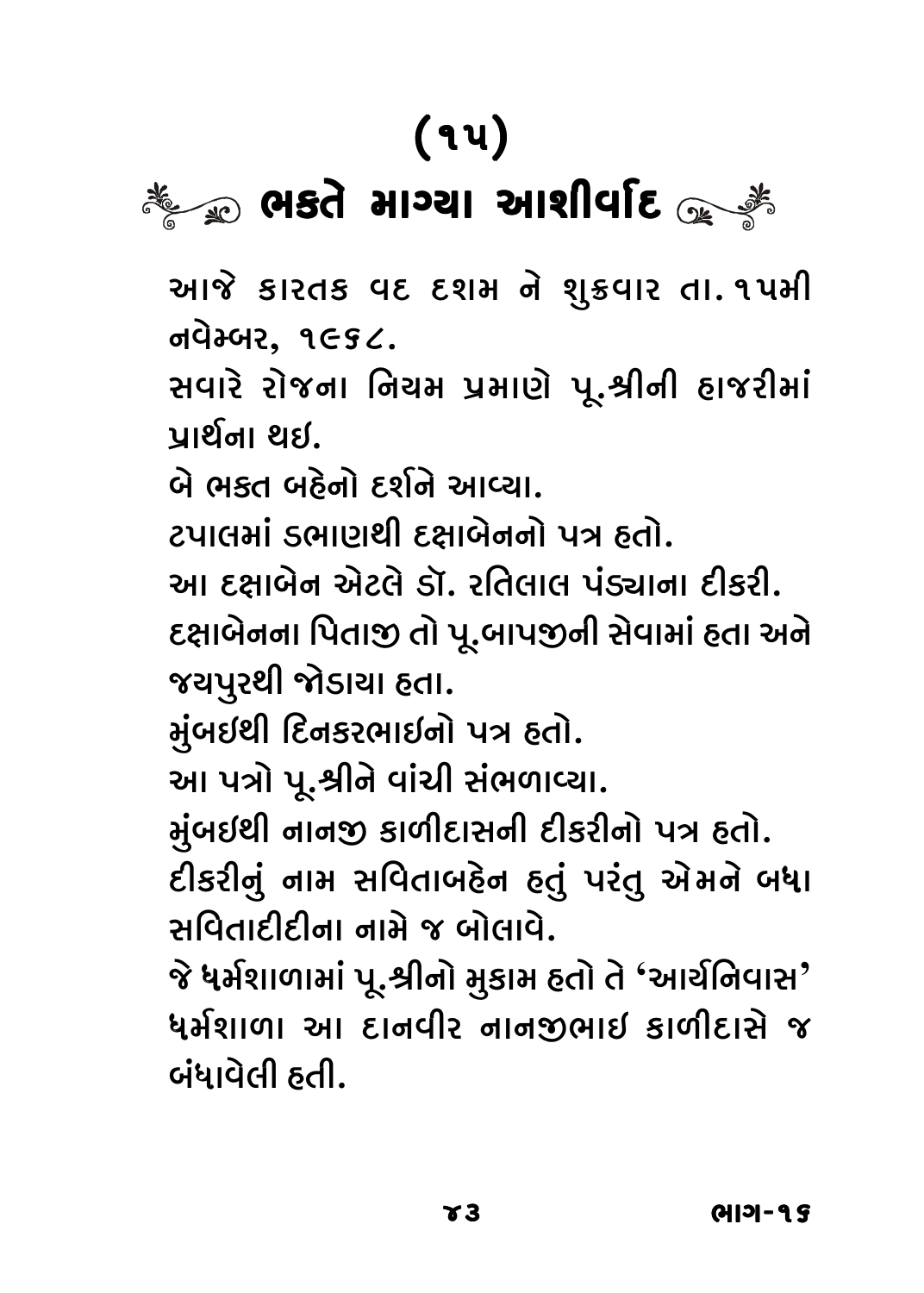્<br>કાળીદાસ ધર્મપ્રેમી હતા અને ધર્મના સંવર્ધન માટે<br>સંપત્તિનો છુટે ઠાશે ઉપણોગ કરતા

………ूूूू…………………<br>પૂ.શ્રી એમની ધર્મશાળામાં બિરાજે છે એ જાણીને<br>એમને ખૂબ આનંદ શરો એમને ખૂબ આનંદ થયો.<br>આ શેઠ નાનજીભાઈ કાળીદાસ બિમાર હતા.

એમની તબિચત દિન-પ્રતિદિન કથળતી જતી હતી. ઘરનાંને ખૂબ ચિંતા રહેતી હતી.

……<br>ડૉકટરોની દવા ચાલતી હતી પરંતુ એની ધારી અસર<br>શતી કેખાતી ન હતી

સવિતાદીદીને પિતાની ભારે ચિંતા હતી.

લગભગ બેભાન જેવી અવસ્થામાં પડ્યા રહેતા હતા.

પિતાના સ્વાસ્થ્ય માટે સવિતાદીદીએ પૂ.બાપજીને તાર કરી આશીર્વાદ માગ્યા હતા.

.<br>સાચા સંતના આશીર્વાદ મળી જાચ તો બધું પાર પડી<br>જાગ એવી ભાવના કતી

સવિતાદીદીનો આશીર્વાદની માગણી કરતો તાર પૂ.શ્રીને વાંચી સંભળાવ્યો.

્ર<br>પૂ.બાપજીએ ધ્યાનપૂર્વક તાર સાંભળ્યો.<br>પોતાના પત્ચેની સવિતાદીદીની ભા

મનમાં નોંધી.  $\sim$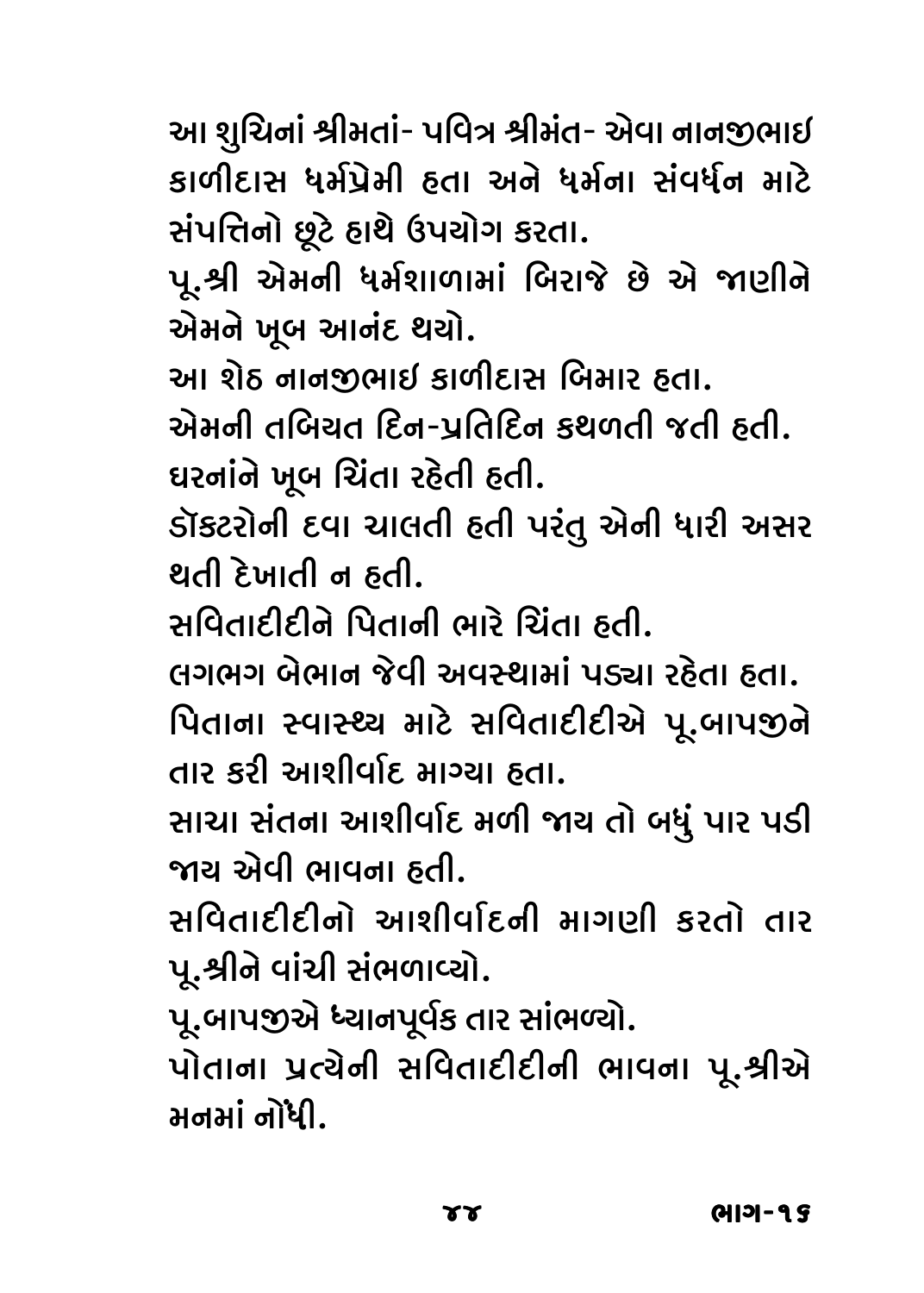આ અંગે ઘટતું કરવા વિચાર્યું.<br>બપોરના આરામ બાદ સાંજે કેટલાક ભક્તો દર્શને ∑NFÛR WEDDAG XI DOOEN YN DODG YN DODG YN DIWLL YN YN DIWL<br>DINODI

સુરતના એક ગુજરાતી ભાઈ પણ દર્શને આવ્યા હતા. રાત્રે પ્રાર્થના કર્યા પછી પૂ.શ્રી શચન માટે ગચા.  $\tilde{\mathcal{L}}$ 

### $(95)$  $\sqrt{2}$

## $\frac{1}{2}$

શેઠ નાનજી કાળીદાસ મુંબઈમાં ગંભીર માંદગીમાં<br>પટકાચા ઠતા.

એમની દીકરી સવિતાદીદીએ પોતાના પિતાની તબિચત .<br>સુધરે એ માટે પૂ.શ્રીના આશીર્વાદ માગ્યા હતા.<br>એમને સુહ્યુ હતી કે પ શ્રીના આશીર્વાદશી બાજા

એમને શ્રદ્ધા હતી કે પૂ.શ્રીના આશીર્વાદથી બાજી<br>પલટાશે

્………<br>પિતા ભાનમાં આવશે અને ધીરે ધીરે તબિચત સુધરશે.<br>પ શ્રીએ તારતી વિગત ધ્યાનશી સાંભળી પૂ.શ્રીએ તારની વિગત ધ્યાનથી સાંભળી.

પોતે જેની ધર્મશાળામાં ઉતર્ચા છે એની માંદગી અંગે<br>એની પુત્રી આશીર્વાદ માગે તો સંત હૃદચ કેમ ન દ્રવે? #@…— f⁄L— #ÛB—\_Û™pO fiÛ"@ EÛ@ Y√E ΩpO} x@Ofi … ß\_@? Y√EÛ@ EÛ@ fiÛ«oZ— fo \_A⁄ fiÈp ⁄O ˜Û@} ©Â@.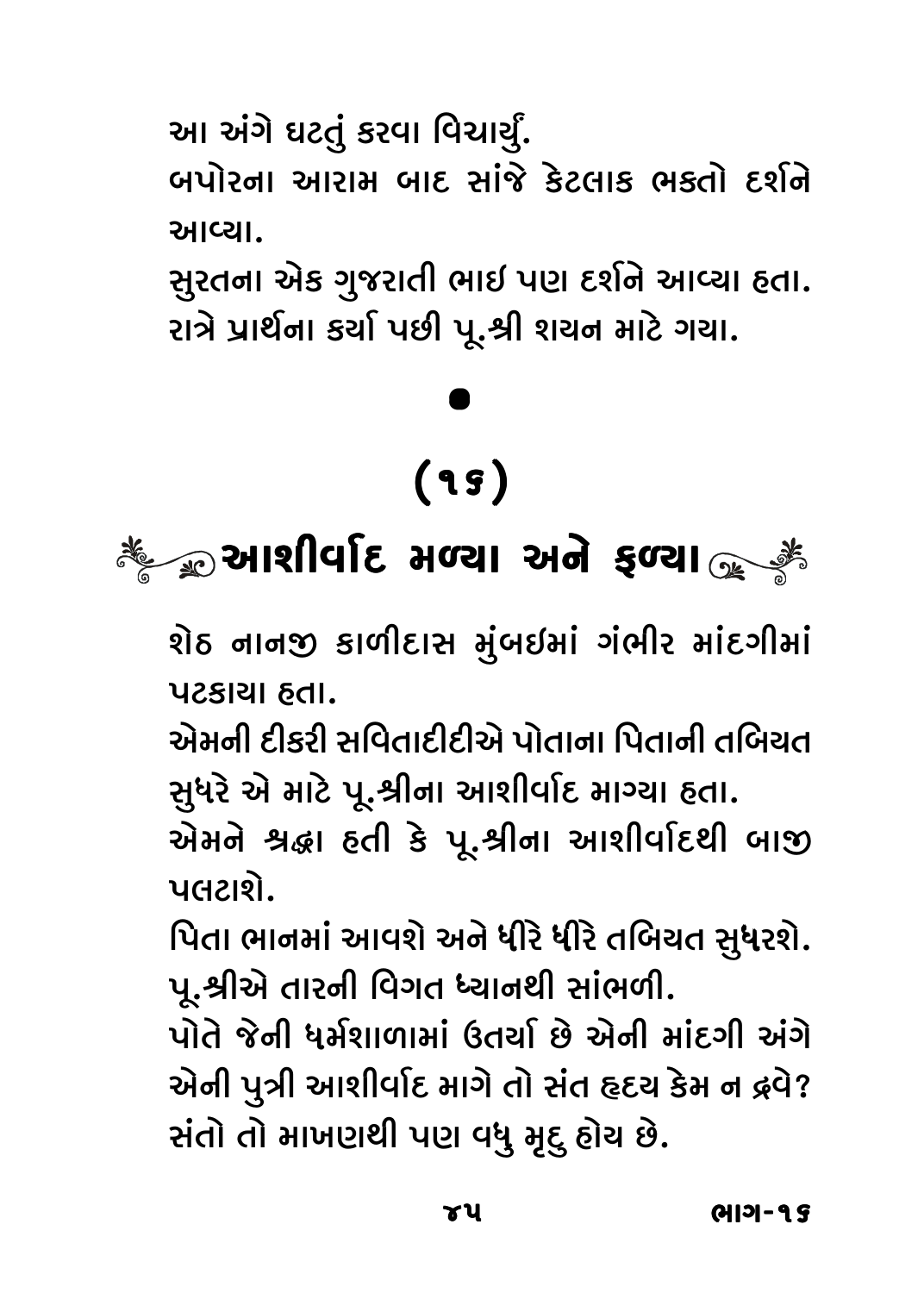એ તો બીજાના દુ:ખે દ્રવી જાચ છે.<br>પૂ.શ્રીએ હૃદચથી આશીર્વાદ પાઠવ્યા.

એમણે સવિતાદીદીને તાર હ્રારા આશીર્વાદ પાઠવ્યા. તાર આ પ્રમાણે હતો.

Quite at home here. Distressed reading Bapuji's ill-health. Praying God for speedy recovery. Hearty Blessings.

- **Rang Avdhoot.**

[અર્થ: અહીં તદ્દન ઘર જેવું છે. બાપુજીની નાદુરસ્ત<br>તબિચતના સમાચાર વાંચીને વ્યથિત થચો છું. તબિચત .<br>ઝડપથી સુધરે તે માટે પ્રભુને પ્રાર્થના કરું છું. મારા<br>કૃદચના આશીર્વાદ - રંગ અવધત્વો હૃદચના આશીર્વાદ. - **રંગ અવધૂત**]<br>જ્યારે પૂ.શ્રીનો તાર મળ્યો ત્યારે શેઠ શ્રી નાનજી

કાળિદાસ બેભાન હતા અને ચાર-પાંચ ડૉકટરો બેઠા xow xow xow you you was do you want and usual ware.<br>Soll

ડૉકટરો મૂંઝવણ અનુભવતા હતા કે શું દવા આપી ¤OÛø®ŸO∑Û@ fi\√•\_o #…⁄I\_EÛ ˜EÛ x@O B⁄√ pO\_Û #Ûf—

એમની મૂંઝવણ મટી ગઈ.

પૂ.શ્રીનો તાર મળતાં જ શેઠ શ્રી નાનજીભાઈએ આંખો ખો**લી** 

એમણે આંખો ખોલીને કહ્યું કે મને કોઈ દેવે જાગ્રત  $\frac{1}{2}$  of the finite finite finite summary  $\frac{1}{2}$  and  $\frac{1}{2}$  finites  $\overline{a}$ 

γS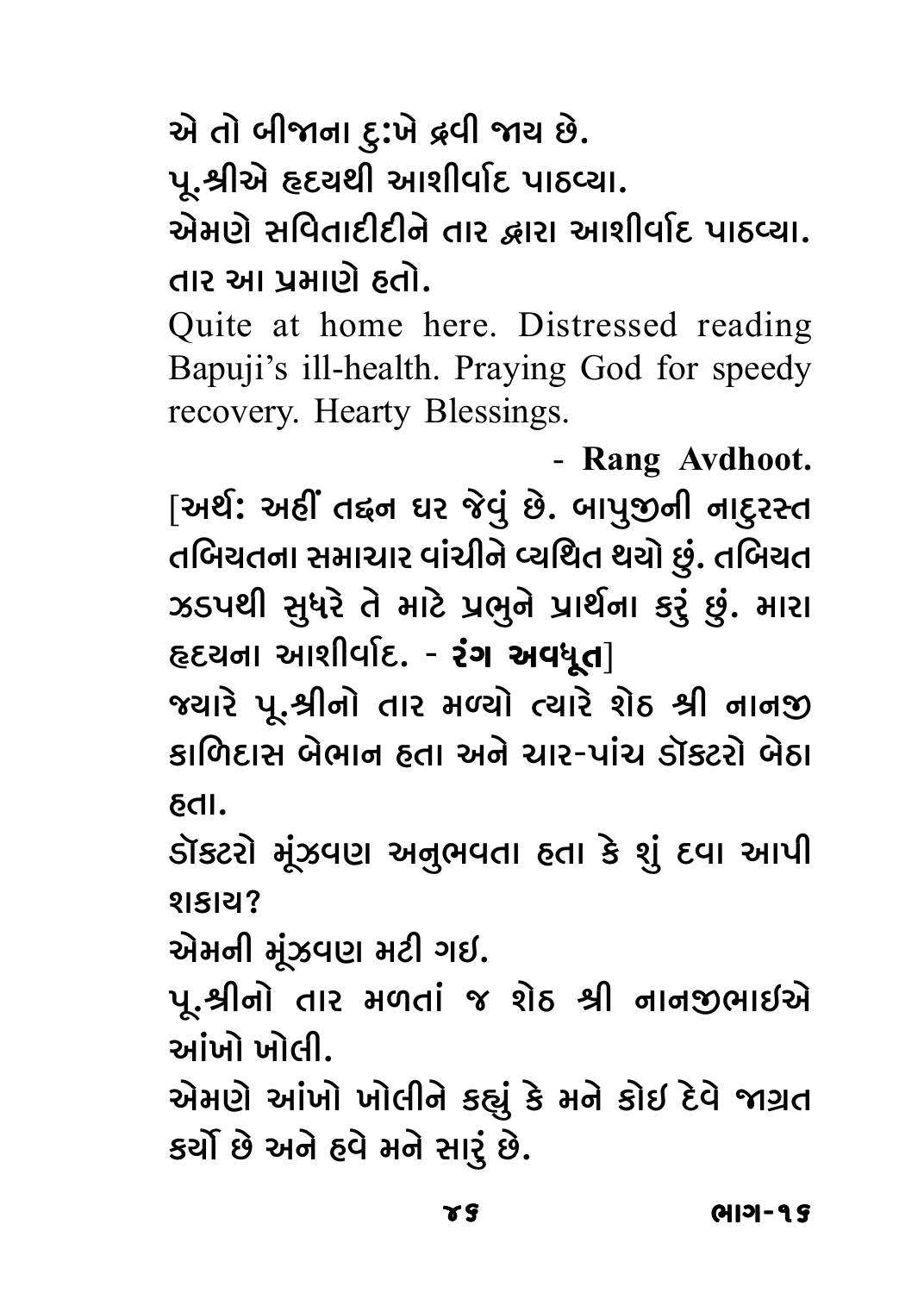તાર મળ્યા પછી ધીમે ધીમે એમની તબિચત સુધરતી<br>ગઈ અને સવિતાદીદીને આનંદ શઈ ગયો.

પૂ.શ્રીના આશીર્વાદ ફળ્યા એવો હૃદયમાં અનન્ય ભાવ for a world and the following the contract of the contract of the set of the contract of the contract of the contract of the contract of the contract of the contract of the contract of the contract of the contract of the

<sup>'</sup>અવધૂત કોઈનો ઋણી નથી' એવું પૂ.શ્રી કોક વાર<br>કઠેતાં તેનું સ્મગગ શણ એવો આ બનાવ ઠતો

કહેતાં તેનું સ્મરણ થાચ એવો આ બનાવ હતો.<br>તે દિવસે જે સ્પષ્ટ ના સમજાયું તે પછીથી સમજાવવાનું  $\mathbb{R}$ 

હતું.<br>જે હોચ તે પણ શેઠ શ્રી નાનજીભાઈ હરતાં-ફરતાં  $Q[\boldsymbol{\beta}]$   $Q[\boldsymbol{\beta}]$ 

આ પણ ભગવાનની જ લીલા.  $\mathcal{L}^{\mathcal{L}}$ 

## $(90)$

### $\sqrt{2}$ .<br>|}||<br>|}|

<u>નવેમ્બર, ૧૯૬૮ સવારે નિત્ય નિચમ મુ</u>જબ પ્રાર્થના  $\mathbf{e}$ , 1968 You $\mathbf{e}$ 

પૂ.શ્રીનું શરીર આજે સહેજ ગરમ હતું.

f\.C—…⁄√ B∑—∑ #ÛQÂ@ Y˜@QÂ "∑fi ˜E⁄√. EÛ\_, B∑pO— #…@ &A∑Y ˜Û@\_Û ©ÂEÛ√ f\.C—EÛ@ µAÛ  $\mathcal{L}^{(1)}$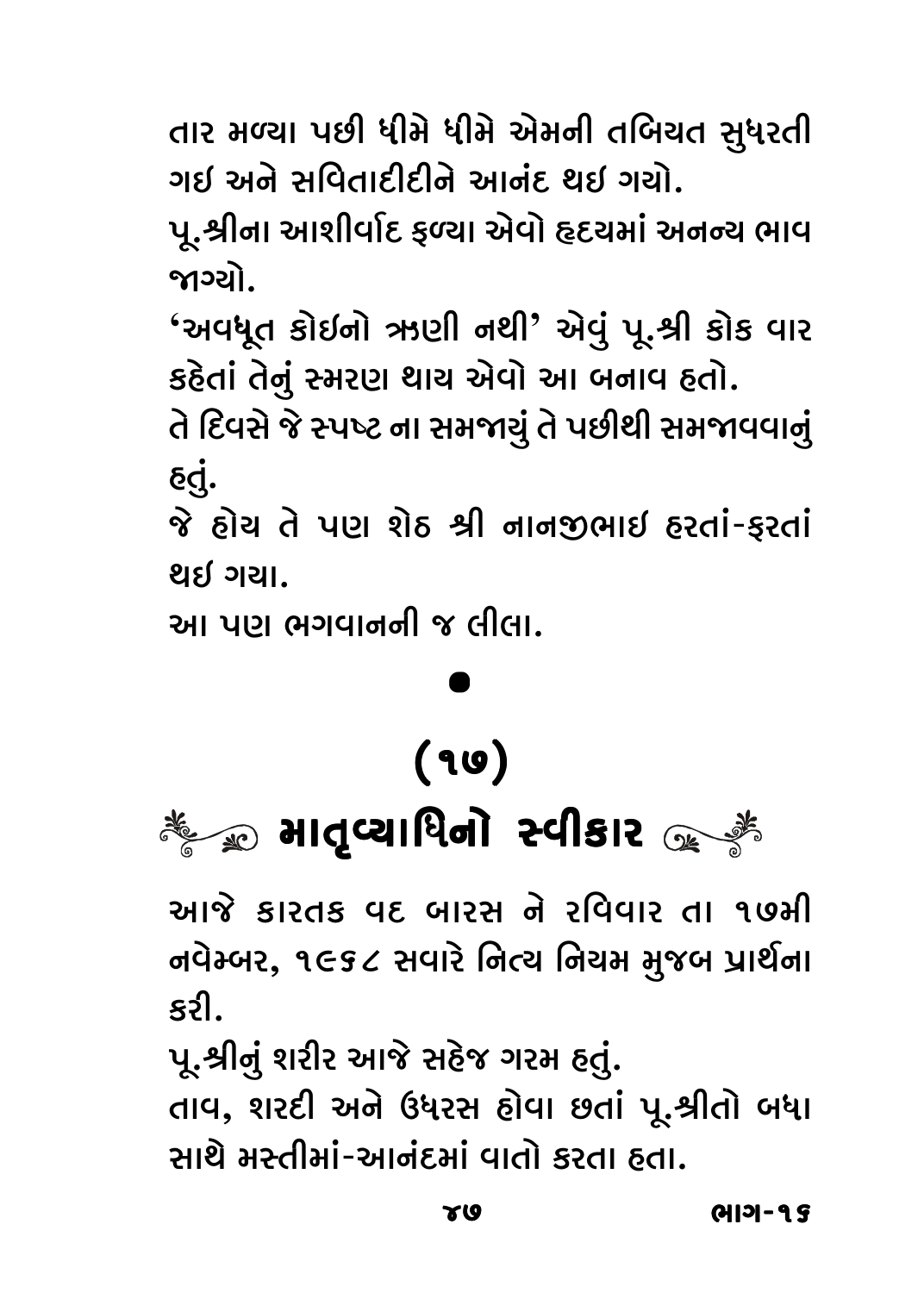આજે ઠંડીનું પ્રમાણ વધ્યું હતું.<br>સાંજે પ્રાર્થના કરી પૂ.શ્રી શચન માટે ગયા.

આજે કારતક વદ તેરસ ને સોમવાર તા. ૧૮મી  $\sigma$ વેમ્બર, ૧૯૬૮.

સવારમાં નિચમ મુજબ પ્રાર્થના કરી.

પૂ.શ્રીનું શરીર તાવ અને ખાંસીથી ગ્રસ્ત હતું. કફ છૂટતો હતો.

~<br>પૂ.શ્રી લર્વિંગ, ખદીરાદિવટી, જેઠી મધ જેવું કોક વાર<br>તે હે

એલોપથીની દવા લેતા નથી.

પૂ.શ્રી તો બીજાનું લીધેલું દર્દ ભોગવતા હતા.<br>જ્યારે પ માજ છેલ્લા દિવસોમાં ઉધરસથી પિલ

જ્યારે પૂ.માજી છેલ્લા દિવસોમાં ઉધરસથી પિડાતા હતાં ત્યારે પૂ.શ્રીએ એમની ઉધરસ એમના માથેથી પાણી

ઓવારીને લઈ લીધી હતી.<br>પૂ.શ્રીએ ભગવાનને પ્રાર્થના કરતાં કહેલું પણ ખરું કે: …<br>"મારું આચુષ્ય પૂરું થયું હોય તો માજીનું દુ:ખ ભોગવવા<br>કં પાછો અવતાર લઈશ પાગ માજને કવે દર્દમાંથી મક્ત  $\frac{3}{2}$  for finite form for  $\frac{3}{2}$ . xO∑Û@.**"**

પોતાને ઉધરસ આવે અને ભક્તે ચિંતા વ્યકત કરી  $\epsilon$ ચારે કહ્યું પણ ખર્ં કે પૂ.માજીનું દર્દ લીધેલું તે ભોગવવાનું બાકી હોચ એટલે ઉધરસ તો આવે જ ને!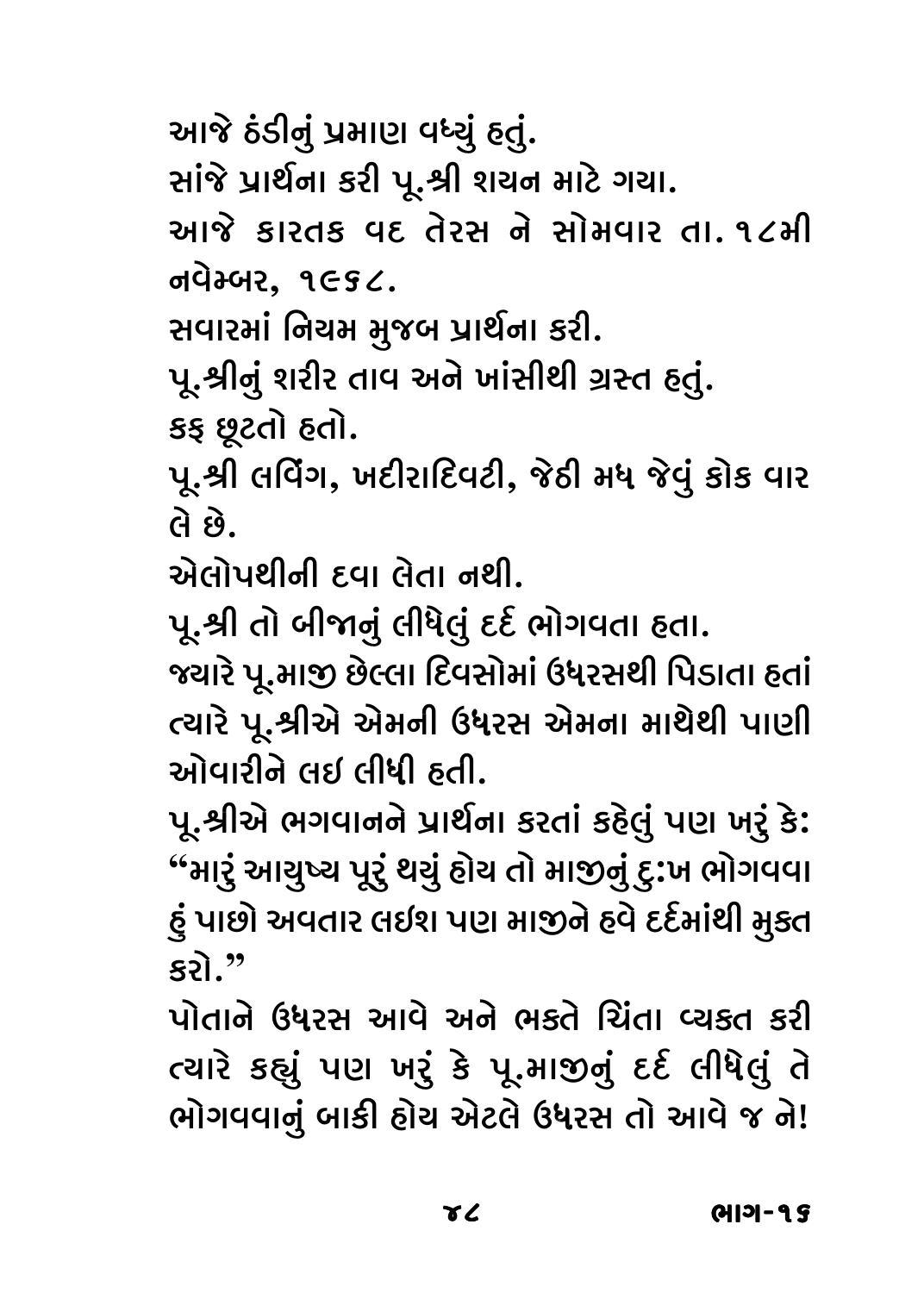.<br>આવીને દર્શન કરીને જતા રહો છો પણ ઉધરસ તો<br>મારી અનન્ટા ભક્ત છે એ તો કારામ મારી સાથે રહે છે ……<br>કોઈવાર લહેરમાં આવીને ગાતા કે: "તારે ને મારે બંધાણી<br>પીતડી "

પ્રીતડી."<br>પૂ.શ્રીની સેવામાં <u>મુ</u>. ડૉ. રતિભાઈ, મુ. ચીમનભાઈ શેઠ, સીે. અતિલક્ષ્મીબેન શેઠ અને સીે. કમુબેન પટેલ એમ ચાર ભકતો હતા.

આજે બંને બેનો પૂ.શ્રીના સ્વાસ્થ્ય માટે દત્તનામ-<u> સંકીર્તુ</u>ભના પાણુ કરવા હવા.

પૂ.શ્રીએ આજે બપોરે ભિક્ષા ના કરી.

f\.C—#@ #ÛQÂ@ µfÛ@∑@ wIÆÛ …Û xO∑—. ©ÂÛB fo … Ë—A—.

∽્<sub>ઝુ</sub>.<br>પૂ.શ્રી સૂતા હોય તો ઉધરસ વધારે આવે એટલે બેઠા<br>શહલિ પાછા ખરશીમાં લેચે થઇને પાછા ખુરશીમાં બેસે.<br>કફ છૂટતો હતો એટલે એક-બે દિવસમાં ઓછું થશે એમ

પૂ.શ્રીએ કહ્યં.

આજે ટપાલમાં બાલકૃષ્ણભાઈ, પ્રવીણભાઈ, ડૉ. કનેચાલાલ વાણી, સુરેશભાઈ તથા શંકરભાઈના પત્રો આવ્યા.

.<br>r isus **ا**له ن  $\sim$ 

YЄ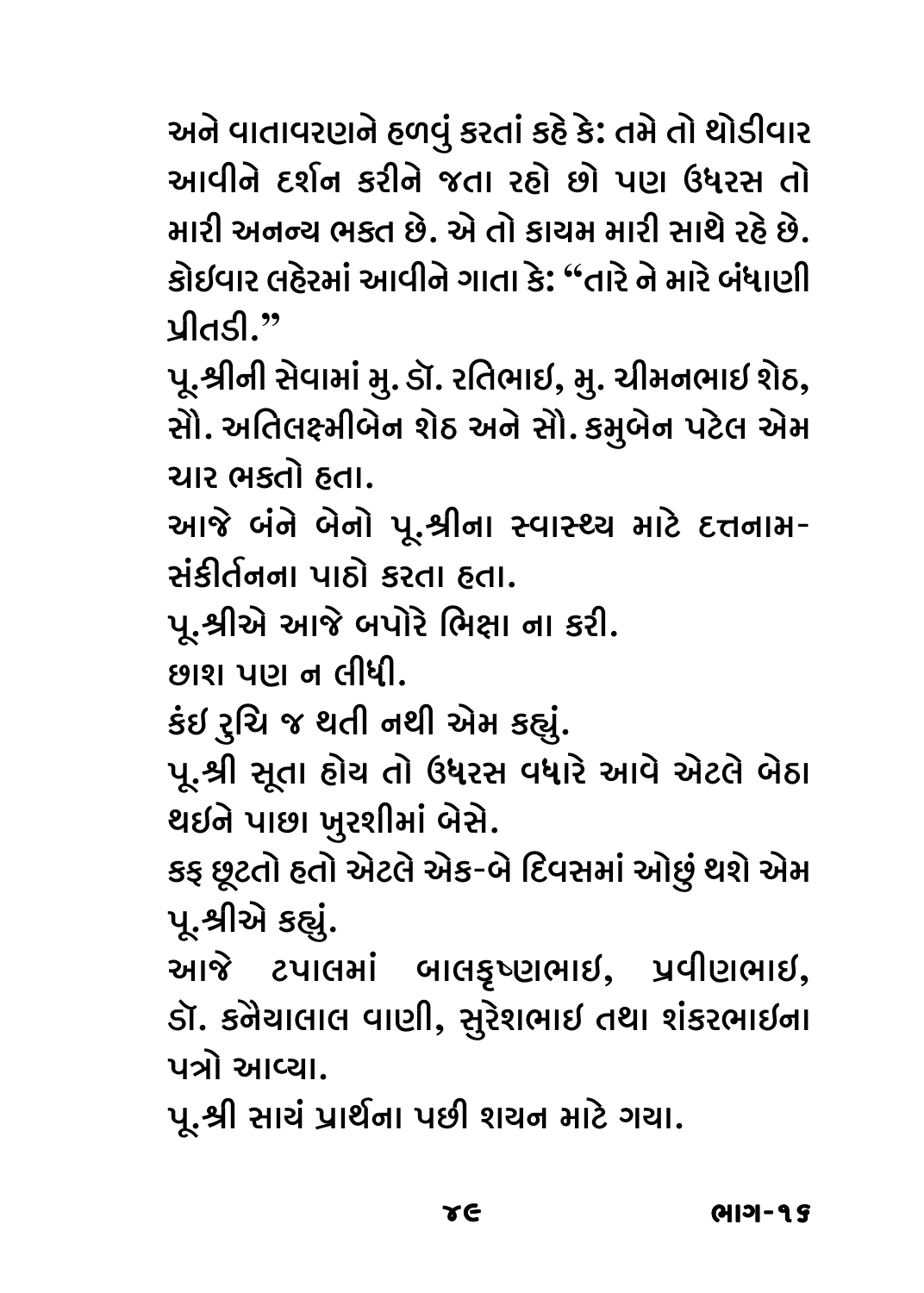આજે કારતક વદ ચૌદસ ને મંગળવાર તા.૧૯મી<br>નવેમ્બર. ૧૯૬૮.

સવારમાં નિત્ય નિયમ મુજબ ઉષ: પ્રાર્થના થઈ.

Y\_Û∑fiÛ√ w…'} w…}fi fi⁄Qµ &∆: fVÛZ™…Û Z\$. f\.C—…@ "\$ ∑ÛL@ &A∑Y…@ xOÛ∑o@ ≥>n #Û\_— … ˜E—

©ÂEÛ√ Õ\_ÕZ ˜EÛ. µAÛ…— YÛZ@ fVÛZ™…Û fo µÛ@º}Û.

બપોરે ભિક્ષામાં અડધું સફરજન અને બે-ચાર કાજ્

લીધા છાશ લીધી નહિ.<br>ખાવાની <u>રૂ</u>ચિ જ થતી નથી એમ કહ્યું.  $\overline{a}$   $\overline{a}$  and  $\overline{b}$   $\overline{c}$ 

પૂ.શ્રીનું શરીર કફ-ઉધરસચુકત હતું એટલે છાતીએ<br>લગાડવાનો લેપ લેવા ડૉ રુતિભાર્ડ(લજારમાં ગયા

આવતીકાલે ડૉ. રતિભાઈનો જન્મ દિવસ ઠોવાથી આવતા આવતા ગુલાબના કુલના બે હાર લેતા આવ્યા. એક ઠાર પ.શ્રી માટે અને એક ઠાર પાદકાજી માટે.<br>એક ઠાર પ.શ્રી માટે અને એક ઠાર પાદકાજી માટે. બપોરે બે વાગે પૂ.શ્રી લટાર મારતા હતા ત્યારે લટાર

મારતાં મારતાં કહે કે: "ચાલો ડોકટર! લીંચ જતા<br>રૂકીએ " રઠીએ.<sup>"</sup>

પણ પછી કહ્યું કે**: ''ના, ના અહીં જ ઠીક છે.''**<br>સાંજે પૂ.શ્રીની છાતીએ ગરમ કરીને લેપ લગાવ્યો. આજે પૂ.શ્રીને બેચેની વધુ જણાતી હતી.<br>આજે પૂ.શ્રીને બેચેની વધુ જણાતી હતી.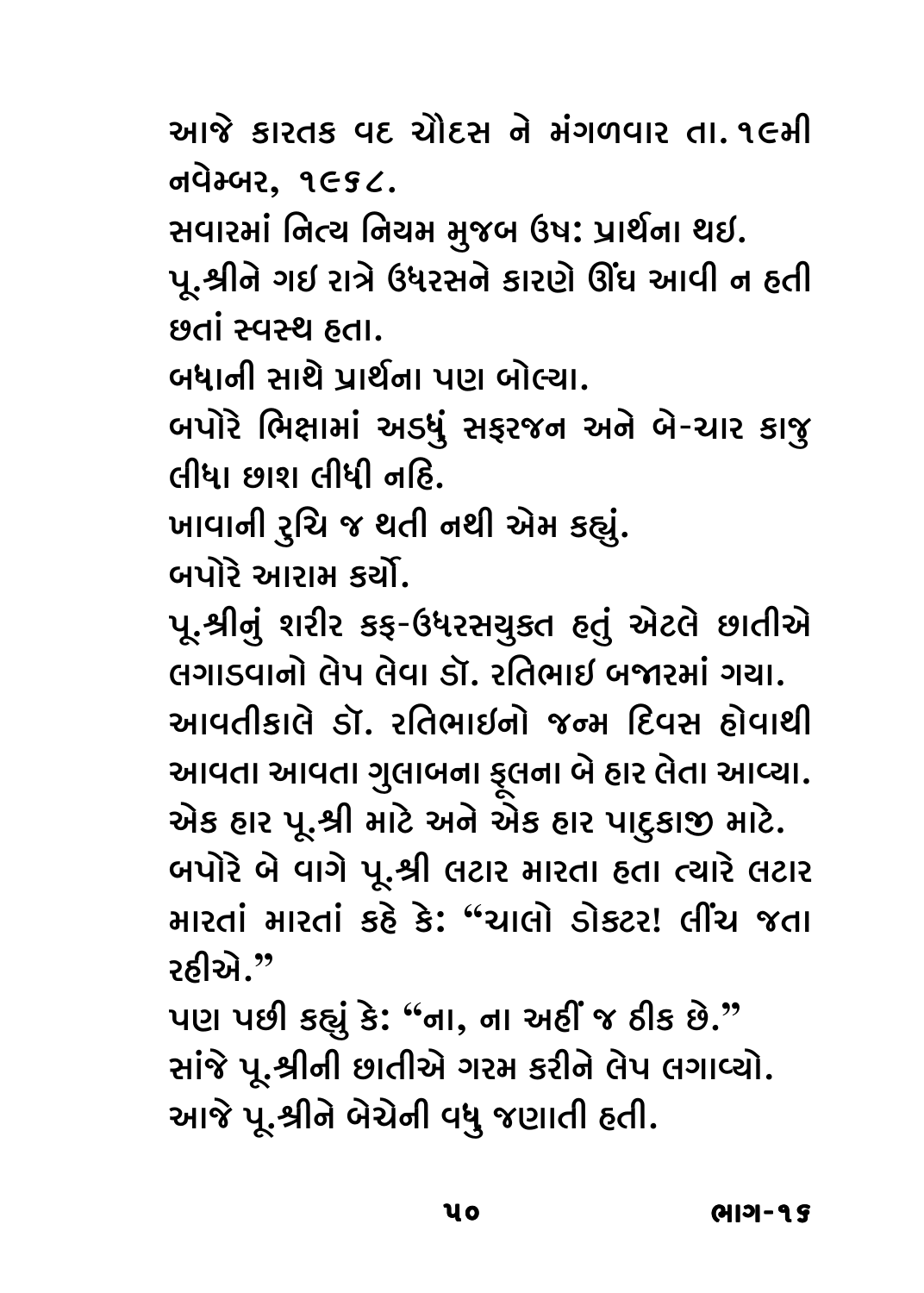છતાં ડૉ. રતિભાઈ, ચીમનભાઈ, સોે. અતિલક્ષ્મીબેન<br>અને સોે. કમુબેન સાથે ઘણી વાતો કરી. #…@ YÛ≠. xOfi⁄µ@… YÛZ@ no— \_ÛEÛ@ xO∑—. f©Â— f\.C—#@ ¤OÛø. ∑wEIÛ\$…@ xO·⁄√: **"**¤OÛø®ŸO∑! I"\_Û… મને અહીં કેમ લાવ્યો તે હજી સુધી સમજાતું નથી." ડૉ. રતિભાઈએ કહ્યું: "આપને શરદી-ઉધરસ અને તાવ ©Â@ E@ IÛ@"\_\_Û I"\_Û…@ #˜—> µÛ@ËÛ[}Û ©Â@.**"** પૂ.શ્રીએ કહ્યું: "એમ પણ **હો**ચ.

માજીની માંદગી મેં માગી લીધી છે એટલે એમનું અધૂરૃં રહેલું મારે ભોગવવાનું હોચ તે ભોગવવું પડે ને!"<br>સાંજના ચાર વાગ્યા

ડૉ. રતિભાઈએ પૂ.શ્રીને કહ્યું: દિલ્હી ફોન કરીને <u>શુ</u>કલ સાહેબને બોલાવીએ, ત્યારે પૂ.શ્રીએ કહ્યું કે મને મટી જવાનું છે. હવે સારું લાગે છે.

્<br>ફોન કરીને નકામા બધાને શું કામ દોડાવવા?<br>મારે કોઈબે બોલાવવા નથી

fiÛ∑@ xOÛ@\$…@ µÛ@ËÛ\_\_Û …Z—. Ë—>{\_Û¥Û µ{⁄IÛ\$ (˜ÛË…Û f\. fV@fi #\_A\E)…@ lÛ@…

ા જ્ઞી બાૃહ્યા. વાદદવ ખેલા ત્રાણ:<br>∼  $\frac{c}{c}$ 

બે દહાડા પછી એવું લાગશે તો દહેરાદૂનમાં બેસી µ@ pO˜Û¤OÛ f©Â— #@\_⁄√ ËÛ"B@ EÛ@ pO˜@∑Ûp\O…fiÛ√ µ@Y—  $\mathcal{O}_{\mathcal{O}}$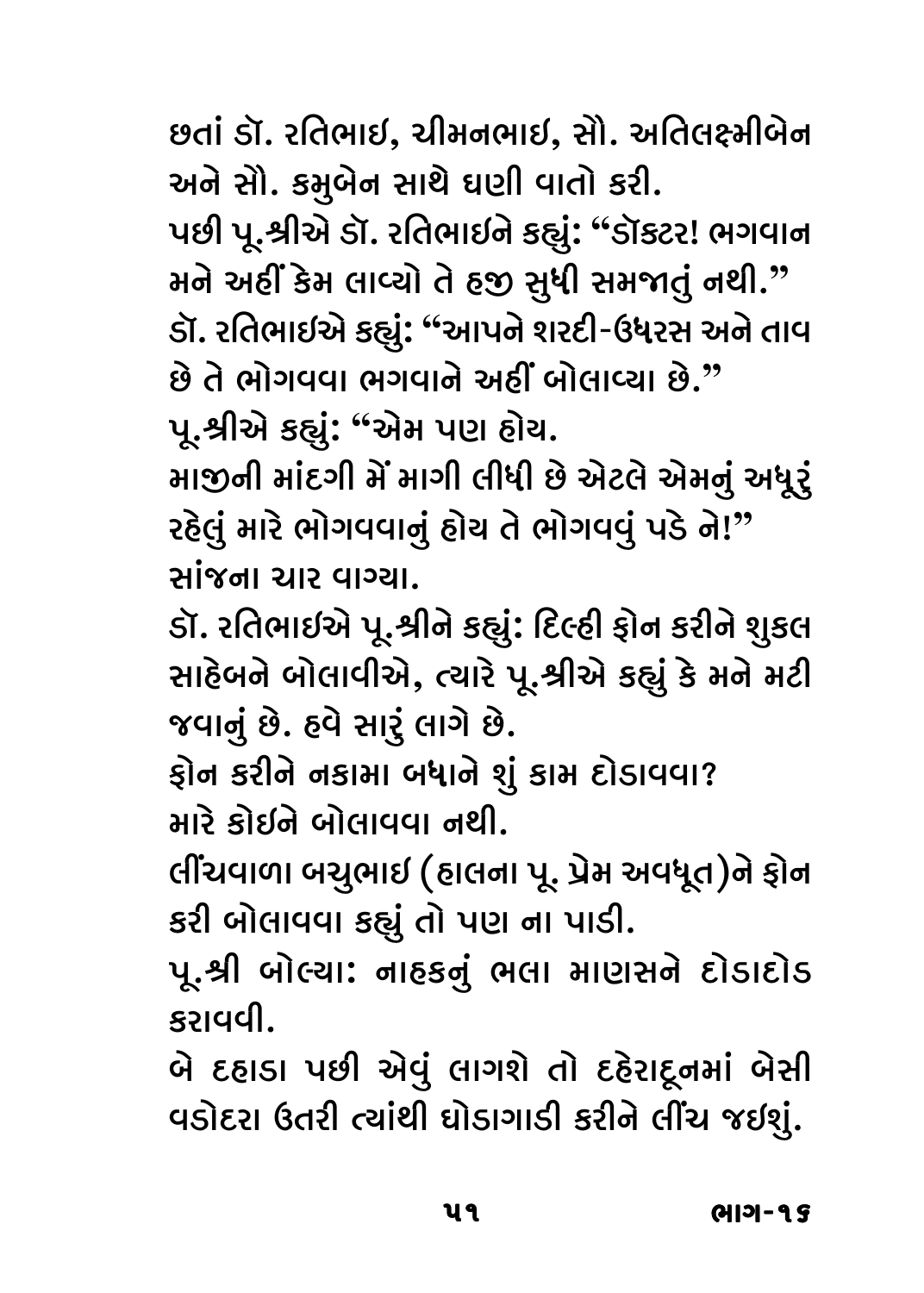પછી બધે ખબર આપશું.

ડૉ. રતિભાઈ નાડ જોતા હતા નાડી ધીમી ચાલતી<br>હતી એટલે એ થોડા ચિંતિત રહેતા હતા.

~…<br>અને બધા મનોમન પૂ.શ્રીના સ્વાસ્થ્ય માટે પ્રાર્થના<br>કરતા કતા xO∑EÛ ˜EÛ.

## ์<br>( ใ ๔ )<br>- ^ #fi√"ËxOÛ∑— fi√"¥\_Û∑

 $\frac{1}{2}$ ia lhouz upo kole wede  $\frac{1}{2}$ ان المسرى الثارة الصري નાનો પ્યાલો પીધો.<br>ડૉ. રતિભાઈએ સૂંઠ-લવીંગ ઘસીને પૂ.શ્રીના માથે

¤OÛø. ∑wEIÛ\$#@ Y\√sO-Ë\_—>" nY—…@ f\.C—…Û fiÛZ@

માથે તેલ માલીસ કર્યું.

પગે ઇંદોરવાળો મલમ લગાવ્યો.

પૂ.શ્રીએ રતિભાઈને મોજા પહેરાવવાનું કહ્યું એટલે મોજા પ્રઠેરાવ્યા.

સાંજે પ્રાર્થના કરતા થોડું મોડું થયું એટલે પૂ.શ્રીએ તરત જ ટકોર કરી કે કેમ! આજે પાઈના નથી કરવી? QÂ ŸOxOÛ@∑ xO∑— x@O x@Ofi! #ÛQÂ@ fVÛZ™…Û …Z— xO∑\_—?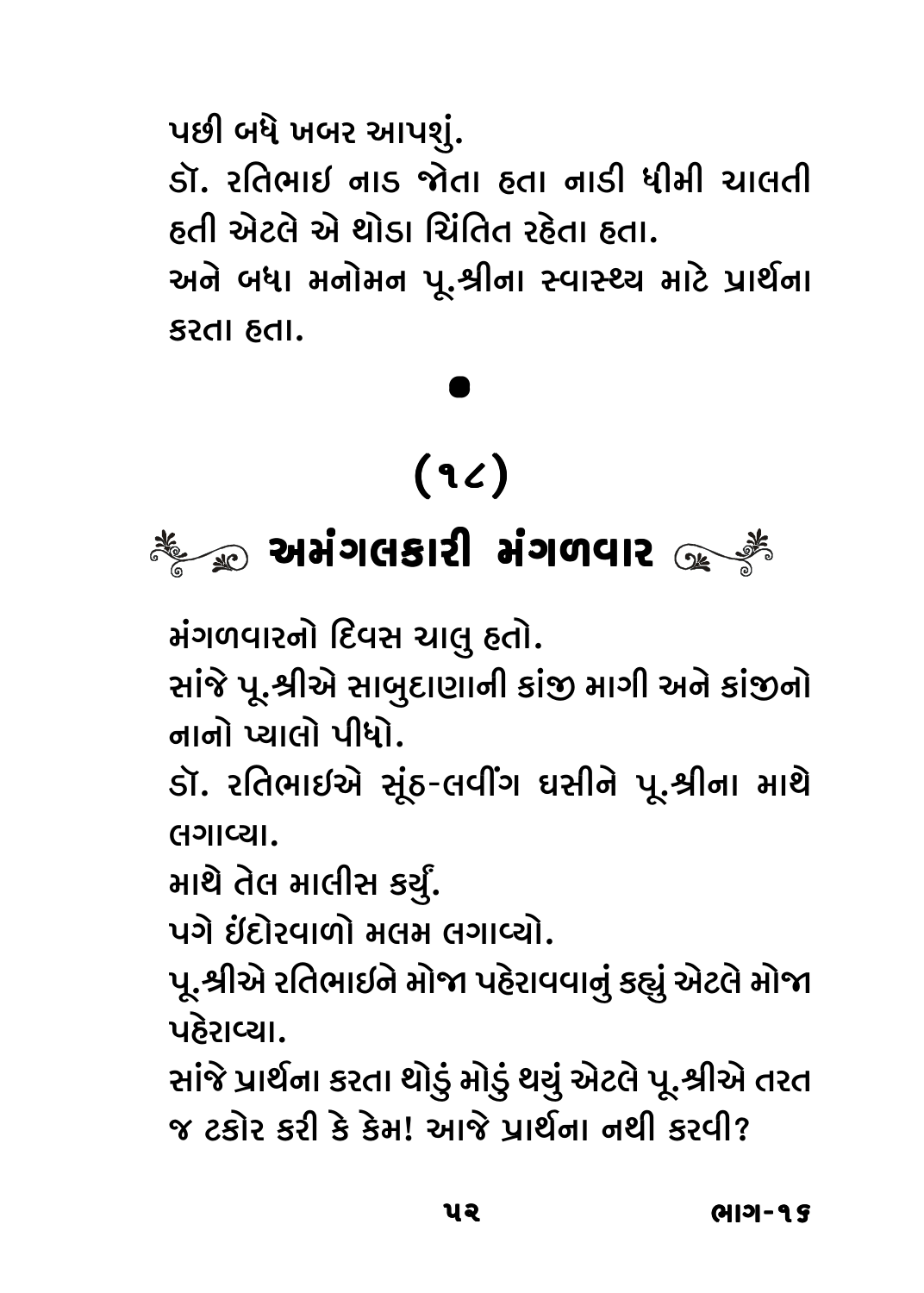,<br>પૂ.શ્રી પણ બંધાની સાથે પ્રાર્થના બોલવા લાગ્યા.<br>પાર્થના શોડી બાકી કતી ત્યાં પ શ્રીને ડોલડાલ પ્રાર્થના થોડી બાકી હતી ત્યાં પૂ.શ્રીને ડોલડાલની<br>(સંડાસની) હાજત થઇ.

રતિભાઈએ ચીમનભાઈ, અતિલક્ષ્મીબહેન અને કમુબદેનને કહ્યું કે રૂમની બહાર બેસી પ્રાર્થના કરો. રતિભાઈએ કમોડ મૂક્યું.

ખુલાસે સંડાસ થયો પરંતુ પછી અશક્તિ જણાવવા <u>માંડી અને જરા ગભરામણ થવા લાગી.</u>

પૂ.શ્રીને ફરીથી ચૂંક આવી.

 $\int\limits_{\mathcal{A}}^{\infty}\mathrm{d}\sigma\,d\sigma$ הר הכור של  $\mathcal{S}$ 

પૂ.શ્રી પલંગમાં બેઠા.

એમને ગરમ બંડી પઠેરાવી.

પૂ.શ્રીને ધીમાં ઈલાચચી તથા લર્વિંગ ચટાડ્યા.

ૂ<br>પૂ.શ્રી એમ કઠેતા કે વધુ ઉધરસ થાચ ત્યારે આ મારી<br>પેટંટ દવા છે

ગળામાં કફ બોલતો હતો.

કફ છૂટો પડે તો ગભરામણ ઓછી થાય.

સાંજના સાડા સાત થયા હતા.

ા શ્વી પર પાસી છે આ પણ<br>આ પણ જોડા હતા  $\begin{bmatrix} \kappa & \omega & \cdots & \kappa \end{bmatrix}$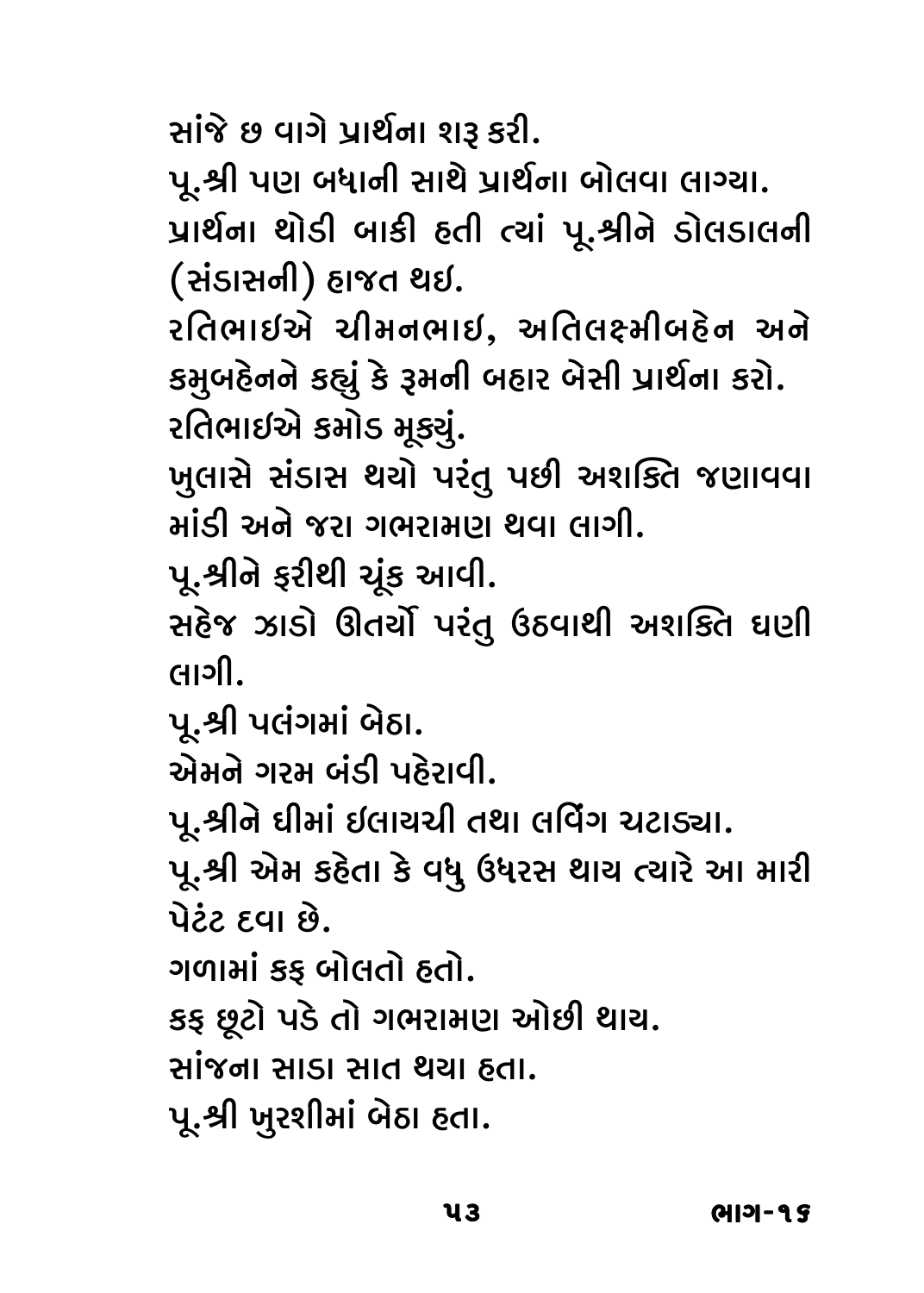લેપ લગાવેલો તે કાઢી નંખાવ્યો.

ઈજમીટનાં ફલ જરા મોઢામાં નાંખ્યા.

\$QÂfi—ŸO…Û√ l\ Ë QÂ∑Û fiÛ@JOÛfiÛ√ …Û√ˆ}Û. fiA YÛZ@ ZÛ@¤⁄√O fÛo— f—A⁄√.

<u>સ્થિતિ બદલાવા લાગી.</u>

ગભરામણ થતી હતી એટલે રતિભાઈએ કહ્યું કે કોઈ <u>વેદ્ય અગર ડૉકટરને બોલાવીએ.</u>

્<br>ત્યારે પૂ.શ્રીએ જરા ગરમીથી કહ્યું , "મારે કોઈની દવાની<br>જરૂર નથી . મને ૐ ૐ ફરતો પડી રહેલા દો <sup>?</sup>'

જરૂર નથી. મને ૐ ૐ કરતો પડી રહેવા દો."<br>પૂ.શ્રીએ ગાંડા મહારાજ માટે લખેલા શ્લોકો આણંદ ્<br>ધીરુભાઈ જોષીને છપાવવા આપેલા- તેને ચાદ કરીને<br>કહ્યું કે લખેલું કાગળિગું ખોવાડા જશે તો?

કહ્યું કે લખેલું કાગળિચું ખોવાઇ જશે તો?<br>પૂ.શ્રીએ કહ્યું કે જો કે મને એ શ્લોકો ચાદ છે ત્યારે ્ર<br>રતિભાઈએ કહ્યું કે "બાપજી! મેં એ શ્લોકોની નકલ<br>ટ્રી ગામી મૂકી છે " (આ શ્લોકો માટે જઓ ટ્રાઈટલ કરી, રાખી મૂકી છે." (આ શ્લોકો માટે જુઓ ટાઇટલ<br>પેજ નં. ૩)

પૂ.શ્રીને ખૂબ આનંદ થયો અને બોલ્યા કે:"બરાબર છે."<br>શો≤ી શો≤ી ગ્રભગમાગ રાાલ હતી

થોડી થોડી ગભરામણ ચાલુ હતી.<br>પૂ.શ્રીને કોઈ વાતચીત કરતા જુએ તો એ માંદા છે એવું ના કહે.

ફરીથી ઝાડાની હાજત થઈ પણ થયો નહિ. l∑—Z— •∑© ⊙∑⊙⊙∑© ∑

૫૪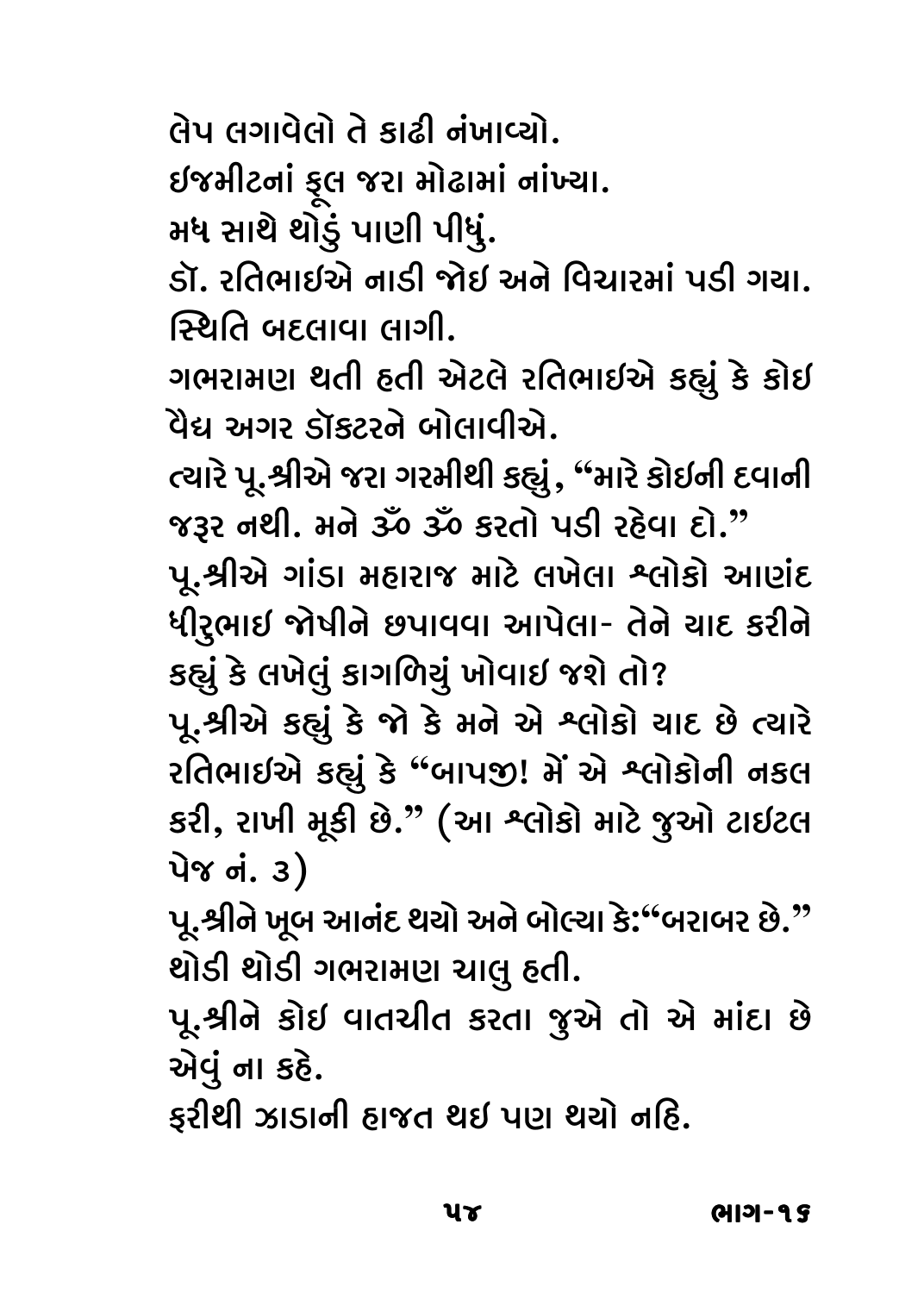પોતે ખુરશીમાં બેઠા.<br>પૂ.શ્રીને ગભરામણ જેવું લાગ્યું ત્યારે ડૉ. રતિલાલને કહ્યું કે જરા વાન્તિ (ઉલટી) થઇ જાય તો સારૃં. રતિભાઈને થયું કે મીંઢળનું પાણી પાઈએ તો વાન્તિ 28/ જાચ એટલે મીંઢળની તજવીજમાં પડ્યા. .<br>પૂ.શ્રી પાછી ભારતના સંત સાધુ સમાજ અને દેશના<br>ધાર્મિક વાતાવગગ સંબંધી એવી કુકગૂટી સાથે વાતો ધાર્મિક વાતાવરણ સંબંધી એવી કકરાટી સાથે વાતો<br>કરવા લાગ્યા કે કોઈને સહેજે શંકા ન આવે કે પૂ.શ્રી પોતાની લીલા સંકેલવાની પૂર્વ તૈયારી કરી રહ્યા છે. દર પંદર મિનિટે રતિભાઈને પૂછતા: "દાકતર! કેટલા<br>વાગ્યા?" વાગ્યા?"<br>અને દાકતર ઘડિચાળ જોઈને સમય કઠેતા.

એમ કરતા કરતા પોણા નવ વાગ્યા.

ચોદસ પૂરી થઈ ગઈ હતી અને અમાવાસ્ચાનો અમલ ચાલતો હતો.

પૂ.શ્રીએ વાતો બંધ કરી અને ૐ ૐનું ઉચ્ચારણ કરવા<br>માંડ્યું

…- ુ.<br>પૂ.શ્રી સાંભળે એ રીતે રતિભાઈ ક્યારના "ગુરુદેવ દત્ત!<br>ગરૂદેવ *દત્ત\*" એમ બોલતા હતા ગુર્**દેવ દત્ત!" એમ બોલતા હતા.** 

પૂ.શ્રીને મેથી આપી તે ખાધી અને પલંગમાં સુવાડ્યા. ઉપર ઓઢાડ્યું.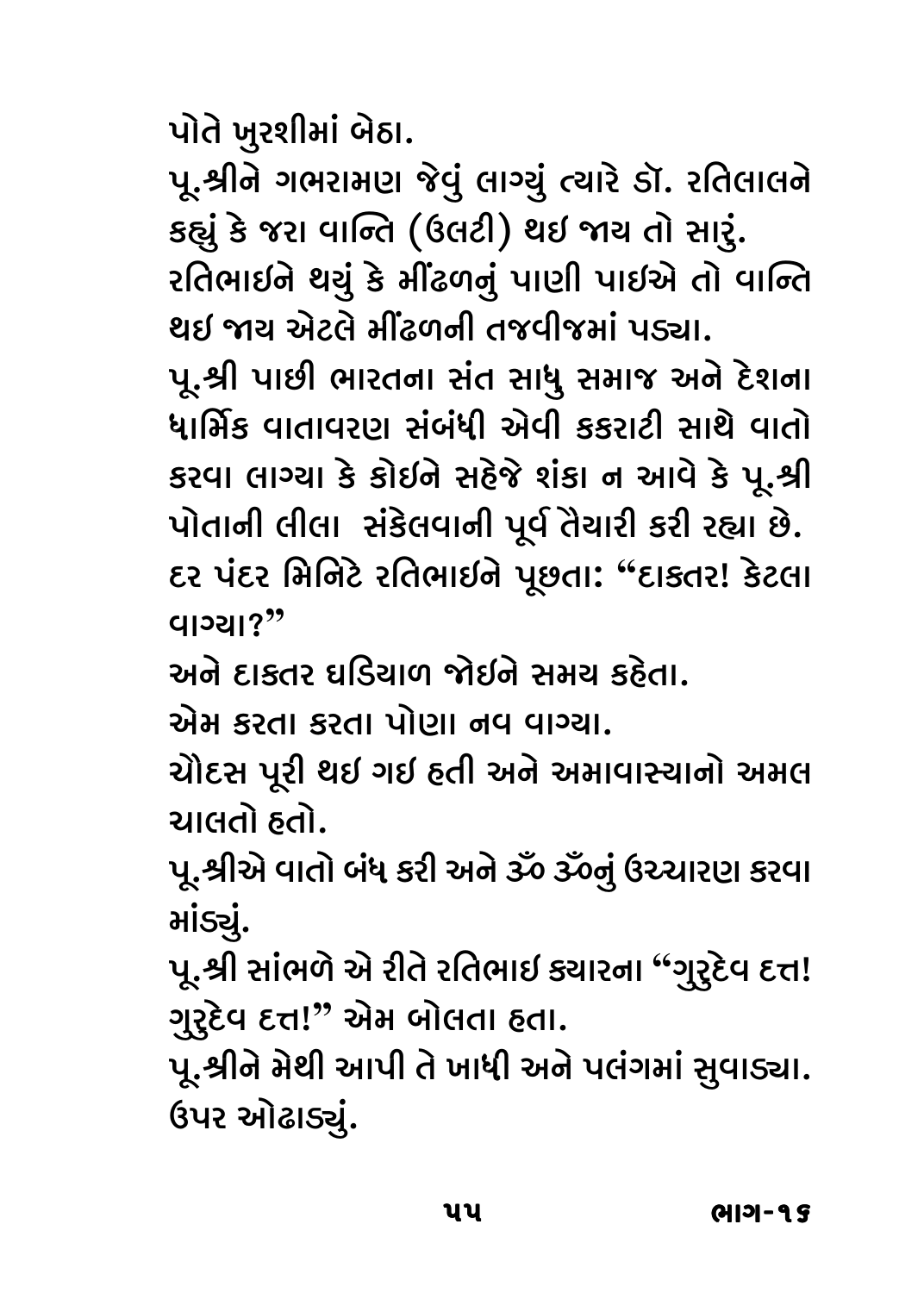આ વખતે રાત્રીના નવ થયા હતા.

,<br>પૂ.શ્રીની કથળતી જતી તબિચતને ધ્ચાનમાં રાખીને<br>રતિભાઈએ રાત્રે સાડા આઠ વાગે મેતેજર અમતભાઈ રતિભાઈએ રાત્રે સાડા આઠ વાગે મેનેજર અમૃતભાઈ<br>પંડ્યાને જણાવ્યું કે દિલ્હી ફોન કરી જયશંકરભાઈ શુક્લ f√gÛ…@ QÂoÛ[}⁄√ x@O wpOº˜— lÛ@… xO∑— QÂ}B√xO∑IÛ\$ B⁄®Ë નવ વાગીને ઉપર પાંચ મિનિટ થઈ હતી. ો.. રતિભાર્થએ પાછી નાડી જોઈ ¤OÛø. ∑wEIÛ\$#@ f۩— …Û¤O— @\$. …Û¤O— A—fi@ A—fi@ #…@ E\ŸOxO E\ŸOxO {ÛËE— ˜E—. તે ખરાબ પરિસ્થિતિનું સૂચન કરતી હતી.<br>પૂ.શ્રી જરા બેશુદ્ધ જેવા લાગ્યા. મુખમાં ગંગાજળ રેડ્યું તો પૂ.શ્રીએ ઉતાર્યું. ુ<br>ધીનો દીવો વગેરે કરાવી લીધો.<br>૫ શ્રીના શૂરીરે ભસ્મ લગાવી પૂ.શ્રીના શરીરે ભસ્મ લગાવી.<br>કઠણ પરિસ્થિતિને પારખીને ચીમનભાઈ, અતિલક્ષ્મી xOsOo fw∑»ÕZwE…@ fÛ∑«—…@ {—fi…IÛ\$, #wEËKfi— µ˜@…, xOfi⁄µ˜@… \_. A\… µÛ@ËEÛ ˜EÛ. કચારે શું થાચ એ વિશે કંઈ કહી શકાચ એમ હતું નહિ.<br>બરાબર નવ ને દશ મિનિટે પૂ.શ્રીએ ૐ ૐના સ્મરણ µ∑Ûµ∑ …\_ …@ pOB wfiw…Ÿ@O f\.C—#@ ¿ ¿…Û Õfi∑o YÛZ@ ©Â@ºËÛ@ UÛY Ë—AÛ@ #…@ ÕZ\¥ p@O˜…— Ë—ËÛ Y√x@OË— લીધી.<br>આસો વદ એકમ ને રવિવાર તા.૭મી ઓકટોબર,

i …<br>√<br>√  $\frac{1}{\alpha}$ 

ų5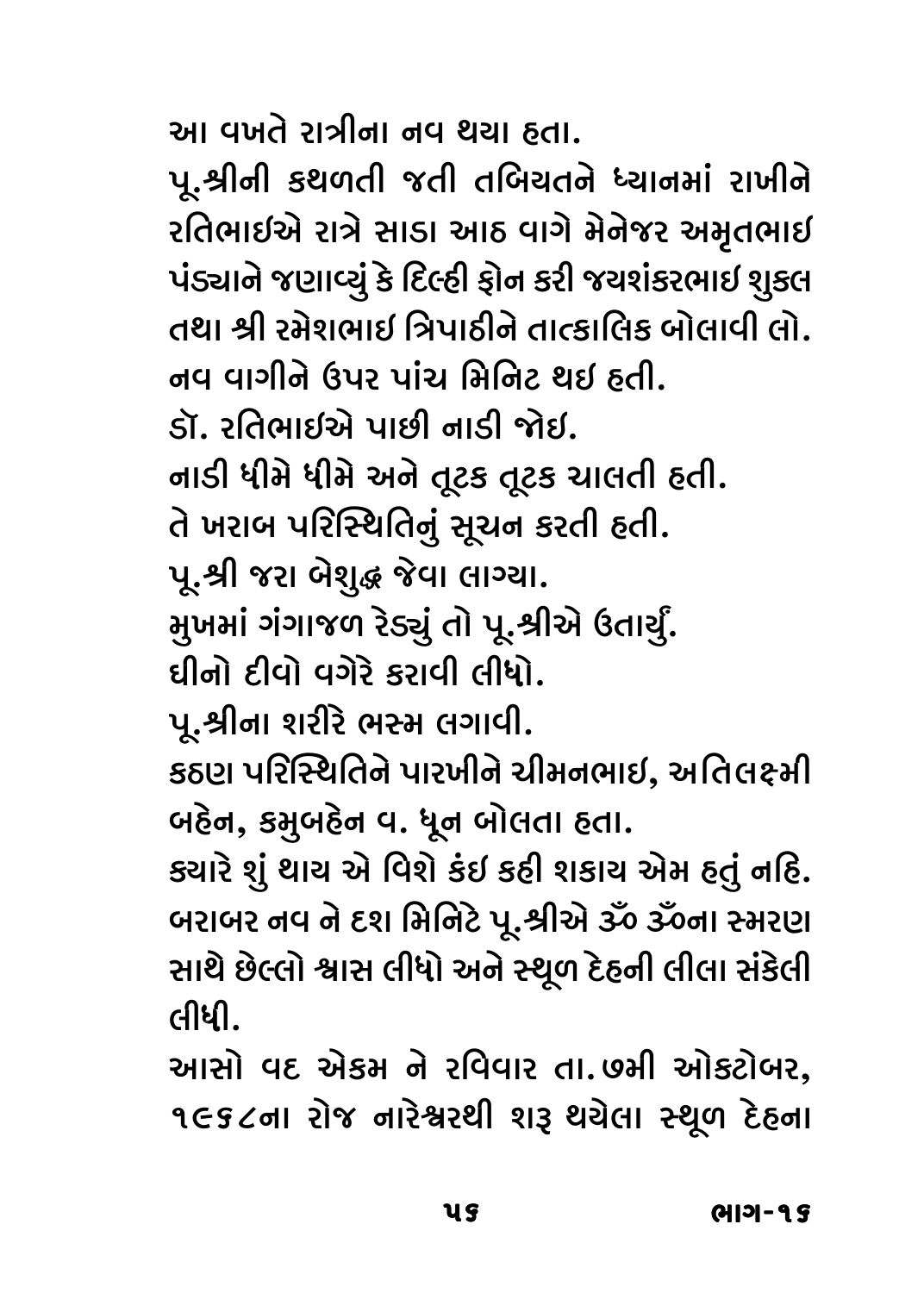પ્રવાસ ઉપર સંવત ૨૦૨૫ના કારતકી ચતુર્દશીચુત<br>અમાવાસ્ચાને મંગળવાર તા. ૧૯મી નવેમ્બર.  $\frac{1}{2}$ ી કરવા રોજ દરિફ્રારમાં પૂર્ણવિરામ ચિહ્ન મૂકાચું.<br>1968 ટના રોજ દરિફ્રારમાં પૂર્ણવિરામ ચિહ્ન મૂકાચું.<br>1968 ટના પોતાની કે ક-લીલા કરિલારમાં આરલી ~<br>ઝડપથી કેમ સંકેલી લીધી એ પ્રશ્નનો શું જવાબ<br>આપીએ?

પરંતુ એ ચોક્કસ કે કોઈ ભકતની આર્ત પ્રાર્થનાને વશ f∑√E⁄ #@ {Û@<OY x@O xOÛ@\$ I®E…— #ÛE™ fVÛZ™…Û…@ \_B Z\$ #@fio@ fÛ@EÛ…⁄√ #Û}⁄≈} #@…@ #Ûf— pO—A⁄√. ભકતને માટે ભગવાન શું ન કરે?<br>મરણ પથારીએ સૂતેલા કોક ભકતને જીવન બક્ષવા માટે ભગવાન પોતે મરણ પથારીએ સૂતા. ભકત આશીર્વાદ માગે અને ભગવાન પ્રાણ આપી દે એમાં નવું શું ને નવાઈ પામવા જેવું શું? પૂ.શ્રીની લીલાને કોણ પામી શકે?  $\sim$   $\sim$   $\sim$   $\sim$   $\sim$   $\sim$   $\sim$ 

## અવધૂત <mark>ચિંતન શ્રીગુ્</mark>ર્ટ્ટવ દત્ત.

# .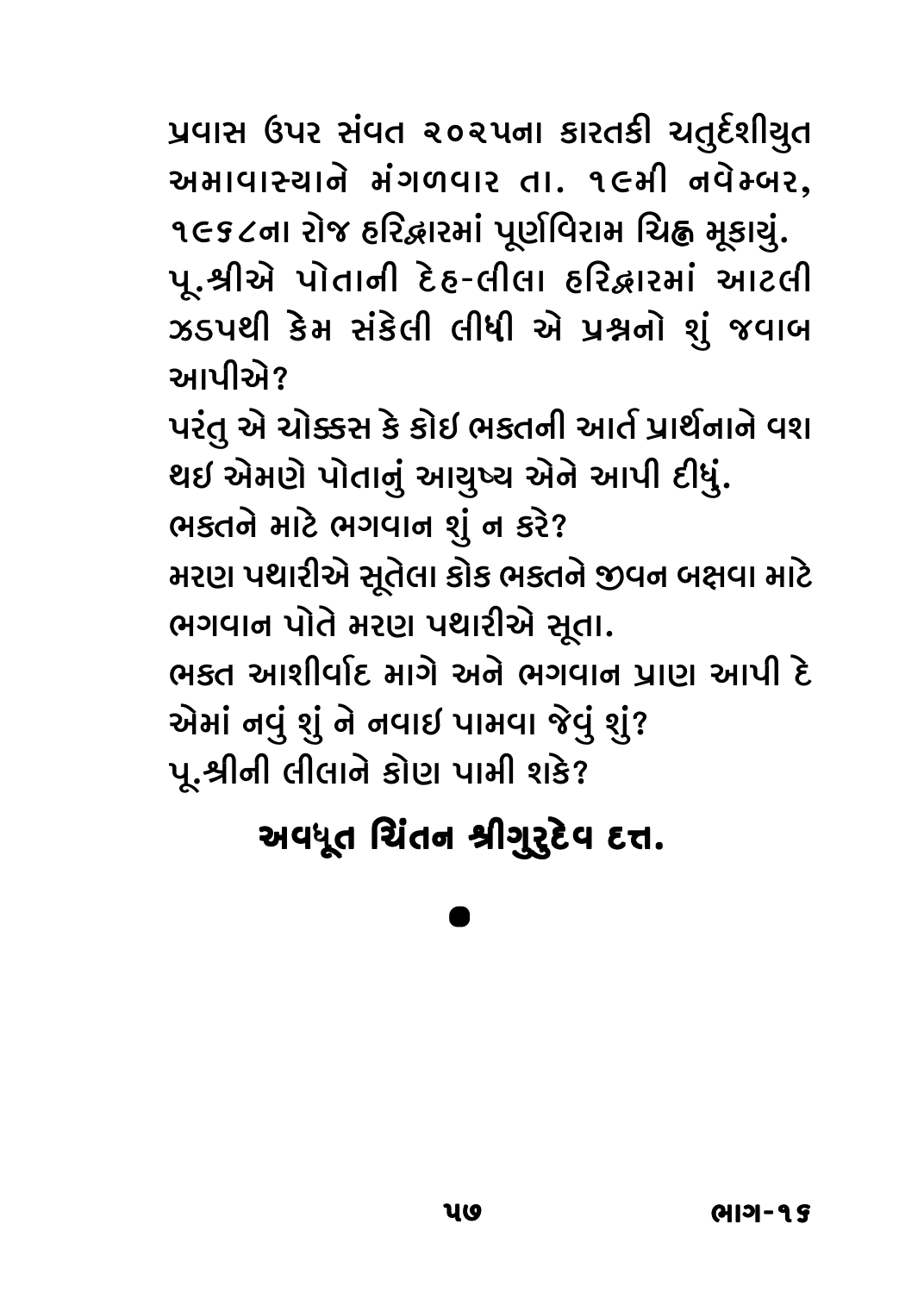## $\frac{1}{2}$ …Û∑@U∑fiÛ√ \_ÃfÛE

પૂ.શ્રીએ મંગળવાર ને તા. ૧૯મી નવેમ્બરના રોજ રાત્રે<br>નવ કલાક ને દશ મિનિટે (ક.૯ મિ. ૧૦) દેહત્યાગ  $\sum_{x \in \mathcal{X}}$ 

સેવામાં ચાર ભકતો.

અજાણ્યો પ્રદેશ.

અને અચાનક આપત્તિ તૂટી પડી.

#…@ #{Û…xO #Ûfw˙ E\ŸO— f¤O—. <sup>A</sup>fi™BÛ¥Û…Û fi@…@QÂ∑ C—#fiÈEËÛË f√gÛ#@ Y⁄xOÛ…

સંભાળ્યું.<br>એમણે દિલ્હી ફોન કરી શ્રી જચશંકરભાઈ શુકલને જાણ #@fio@ wpOº˜— lÛ@… xO∑— C— QÂ}B√xO∑IÛ\$ B⁄®Ë…@ o

અમદાવાદ ડૉ. કનેચાલાલ વાણીને, વડોદરા લુહાણા લોઈિંગમાં મુ. ભવાનીશંકર શાસ્ત્રીને, કમુબેનના ભાઈને અને દિંમતલાલ શેઠને કોન દ્વારા જાણ કરી. વારેશ્વર ખબર આપવા માટે મિચાગામ ઠક્કર રામલાલ પોપટલાલને અને લીંચના બચુભાઈને તાર કર્યો. બચુભાઈને કરેલો તાર આજે પણ લીંચના સ્મૃતિ- $\dot{x}$ ည်။ အသင်္ဘူးများ အဲ Y√"V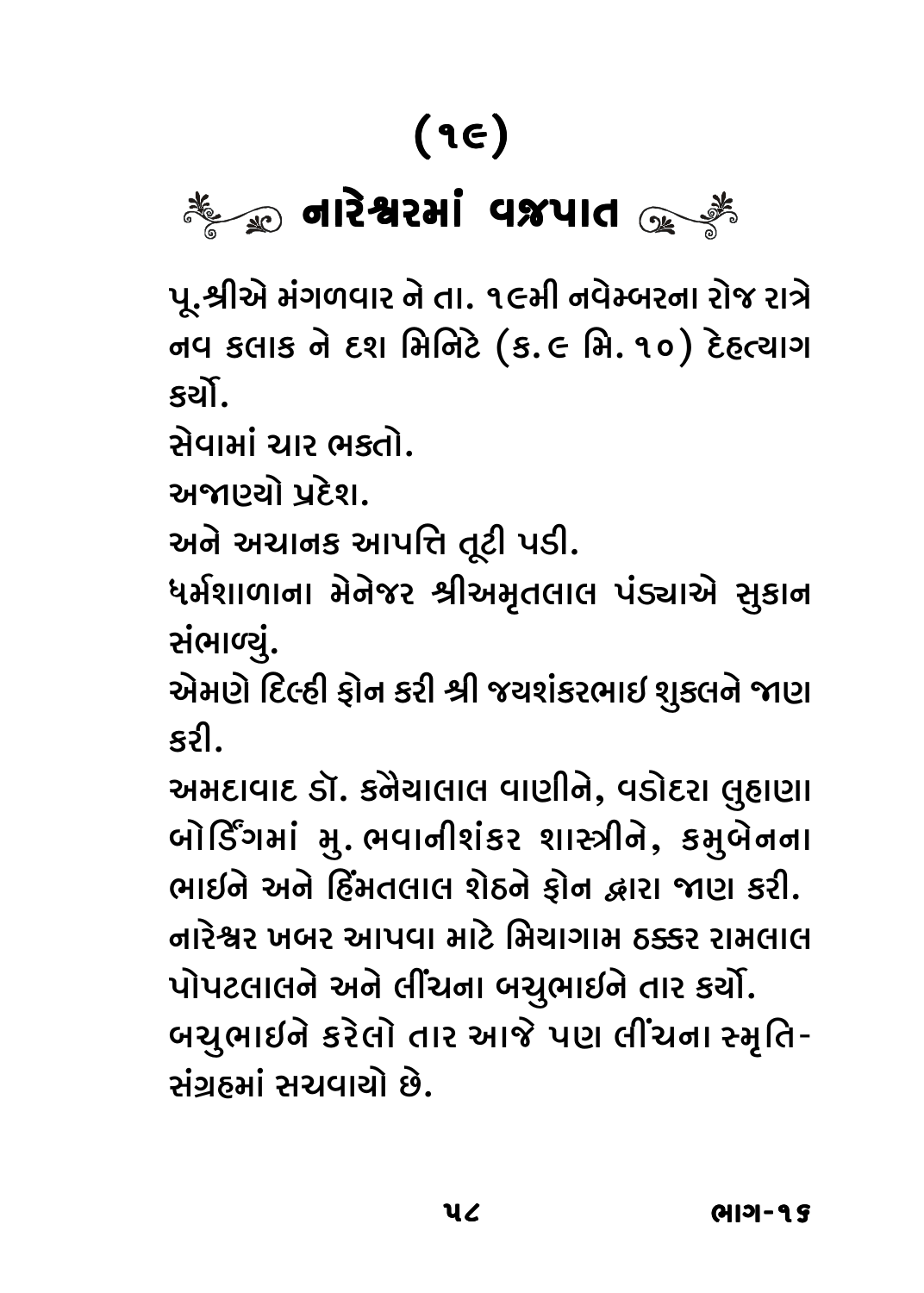બધાને એક જ સંદેશો આપ્યો કે: પૂ.શ્રીની બિમારી<br>ગંભીર છે

ાંગાન્દ દારુદીર **ા**રા

E∑E<br>E∑E  $\frac{1}{2}$  e û. 20fi— eû. 20fi— eû. 20fi— Yeû∑

એમણે આકાશવાણી પરથી સમાચાર પ્રસારિત <u>કરવાની વ્યવસ્થા કરી.</u>

સવારે નવ વાગે રેડિયો ઉપરથી સમાચાર પ્રસારિત થયા Y\_Û∑@ …\_ \_Û"@ ∑@w¤O}Û@ &f∑Z— YfiÛ{Û∑ fVYÛw∑E Z}Û x@O Y√E∑ÛQÂ ∑√" #\_A\E fi˜Û∑ÛQÂ EÛ. 19fi—…— ∑ÛL@

~ ∽.<br>આ સમાચાર પ્રસારિત થતાંની સાથે બધે હૈચાફાટ<br>ગેકકળ શરૂ શહા ગ્રહ

રોકકળ શરૂ થઈ ગઈ.<br>નારેશ્વર પાસેના લીલોડ ગામેથી મુ. વિશ્વનાથભાઈનો દીકરો સર્વદમન મારતી સાચકલે નારેશ્વર આવ્યો.

મુ. વિશ્વનાથભાઈ અને એમનું કુટુંબ નારેશ્વર આવી fi⁄. w\_U…ÛZIÛ\$ #…@ #@fi…⁄√ x⁄OŸ⁄√Oµ …Û∑@U∑ #Û\_—

પહોંચ્યું.<br>સર્વદમન હાંફળો ફાંફળો મુ. મોદીકાકા પાસે પહોંચ્યો Y\_™pOfi… ˜Û√l¥Û@ lÛ√l¥Û@ fi⁄. fiÛ@pO—xOÛxOÛ fÛY@ f˜Û@> }Û@ fo **"**fi˜Û∑ÛQÂ**"** #@ŸOË⁄√ Q µÛ@Ë— B®}Û@ #…@ f©Â— fÛ@xO

્<br>મુ. મોદીકાકા ઊભા થવા ગયા ત્યાં એ બોલ્યો: 'ગયા'.<br>મ**્મોદીકાકા શન્ટા મનસ્ક શ**ાર્ડ ગયા - ડઘાર્ડા ગયા

મુ. મોદીકાકા શૂન્ય મનસ્ક થઈ ગયા, ડઘાઈ ગયા.

чe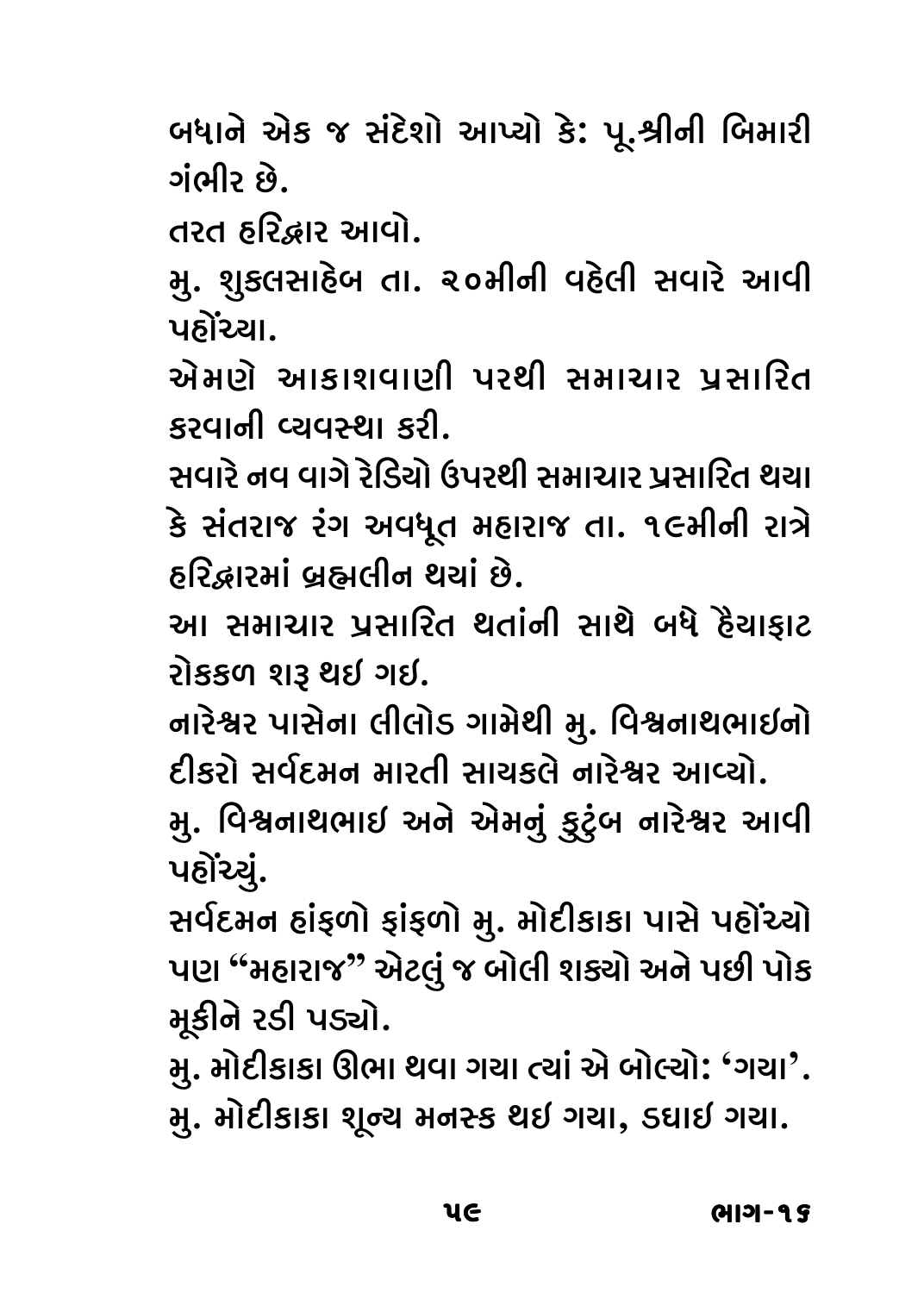કશું સૂઝે નહિે.<br>થોડીવારમાં તો લીલોડ. સાચર. રારોદ અને આજુબાજુના ગામોમાંથી લોકો ચિત્કાર કરતાં નારેશ્વર આવવા લાગ્યા.

કોણ કોને છાનું રાખે?

કોણ કોને આશ્વાસન આપે?

<sub>.</sub><br>એક જ વાત: "પૂ.બાપજીના દેહના અંતિમ દર્શન<br>કગવો " કરાવો."<br><u>મુ</u>. મોદીકાકા પરિસ્થિતિને પામી ગયા.

જે વાત પહેલાં સ્વપ્નવત્ જણાતી હતી તે વાત સત્ય છે એ**લી ખા**તરી શર્દા ગર્દા

.<br>મોટો પ્રશ્ન તો એ હતો કે હરિદ્વાર જેવા તીર્થધામમાં<br>ગંગાકાંઠે કેઠ પડે પછી એને અગ્નિસંસ્કાર માટે નારેશ્વર  $\alpha$ uang may $\alpha$ 

.<br>શાસ્ત્ર અને ધર્મપંડિતો શું કહે છે?<br>રાણ સાથે સાથે ભક્તોની ભાવના

માગણીનું શું?

એક મોટી સમસ્ચા ઊભી થઈ.

કોચડો ઉકેલવાનો પડકાર ઉભો થયો.

xOÛ@}¤OÛ@ &x@OË\_Û…Û@ f¤OxOÛ∑ &IÛ@ Z}Û@. fo #¤O" CWÛ #…@ #E\ŸO w\_UÛY A∑Û\_…Û∑ fiÛŸ@O x√O\$ #B®} ˜Û@} «T√ x@O?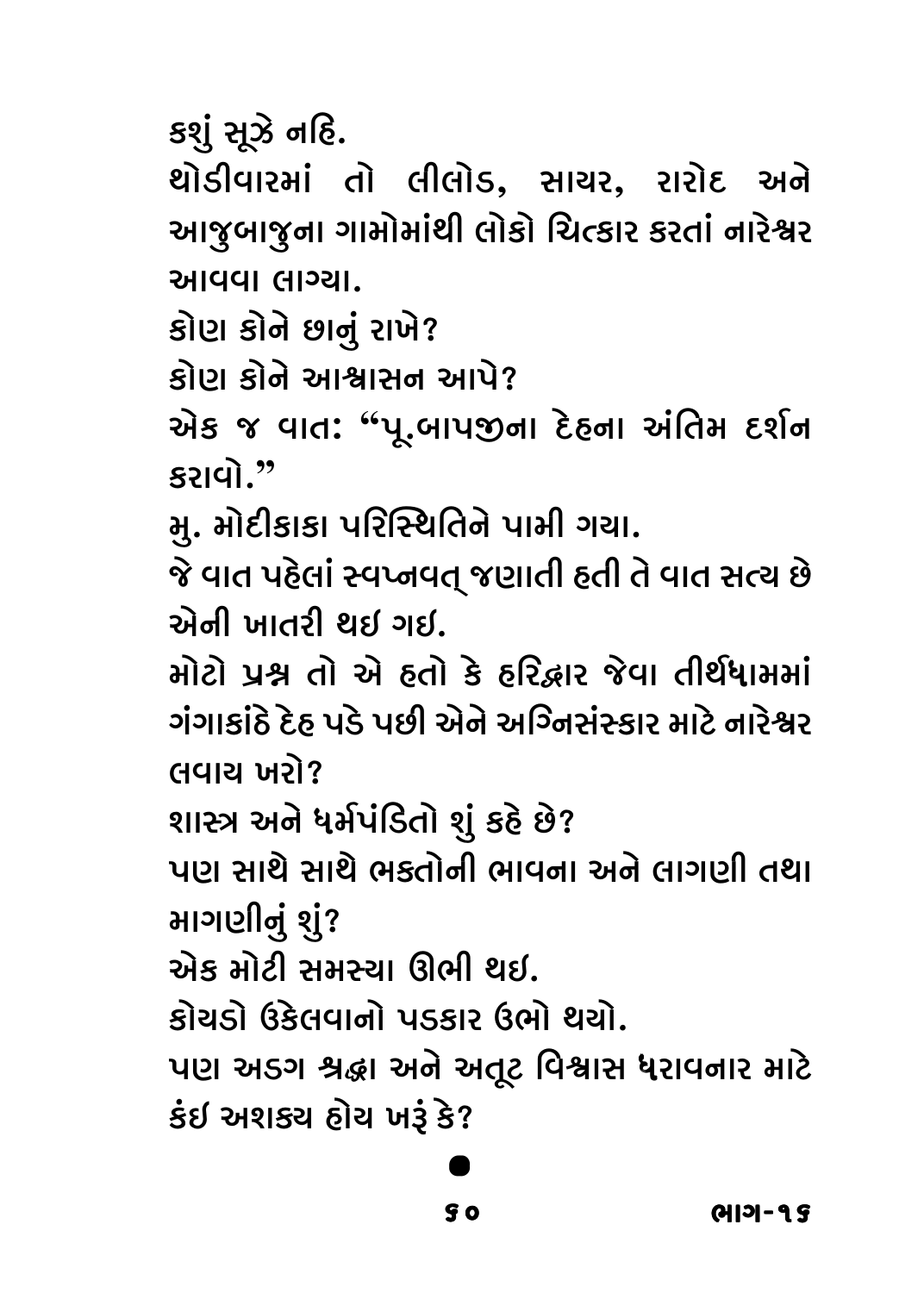## $\frac{1}{2}$ ક્રાં<mark>તિકારી નિર્ણય - સાચો</mark> ધ<mark>ર્</mark>મ

પરિવારનો, સમાજનો કે રાષ્ટ્રનો વિચાર કરી સમૂહના હિતમાં હોચ એવું આચરણ કરે તો એણે સાચા અર્થમાં ~~<br>ધર્મ બજાવ્યો એમ કઠેવાચ.<br>સર્વજનઠિતાગ અને સર્વજનસામાગ એવો અવૌદિદ

સર્વજનદિતાચ અને સર્વજનસુખાચ એવો અલૌકિક<br>અને ક્રાંતિકારી નિર્ણય અમૃતલાલ મોદીએ-#…@ ∏OÛ√wExOÛ∑— w…o™} #fiÈEËÛË fiÛ@pO—#@- fiÛ@pO—xOÛxOÛ#@ Ë—AÛ@.

પૂ.શ્રીના દેહત્યાગના સમાચાર મળતાં જ નજીકના<br>ભક્તો નારેશ્વર દોડ્યા

દૂર દૂરના ભકતોની લાગણી અને માગણી પણ મુ. મોદીકાકાના કાને આવી.

પૂ. બાપજીના અંતિમ દર્શન કરવાની ભકતોની વ્યથા અને વ્યગ્રતાથી ભરેલી કાકલૂદીભરી વિનંતી એમને સ્પર્શી ગઈ અને પૂ.શ્રીના સ્થૂલ દેહને નારેશ્વર લાવવાનું િવિચારવા લાગ્યા.

મુ. મોદીકાકા મોટર દ્વારા વડોદરા પહોંચ્યા.

્ર<br>વડોદરા લોહાણા બોર્ડિંગમાં અવધૂત પરિવાર ભેગો<br>શરો હતો Z}Û@ ˜EÛ@.

S٩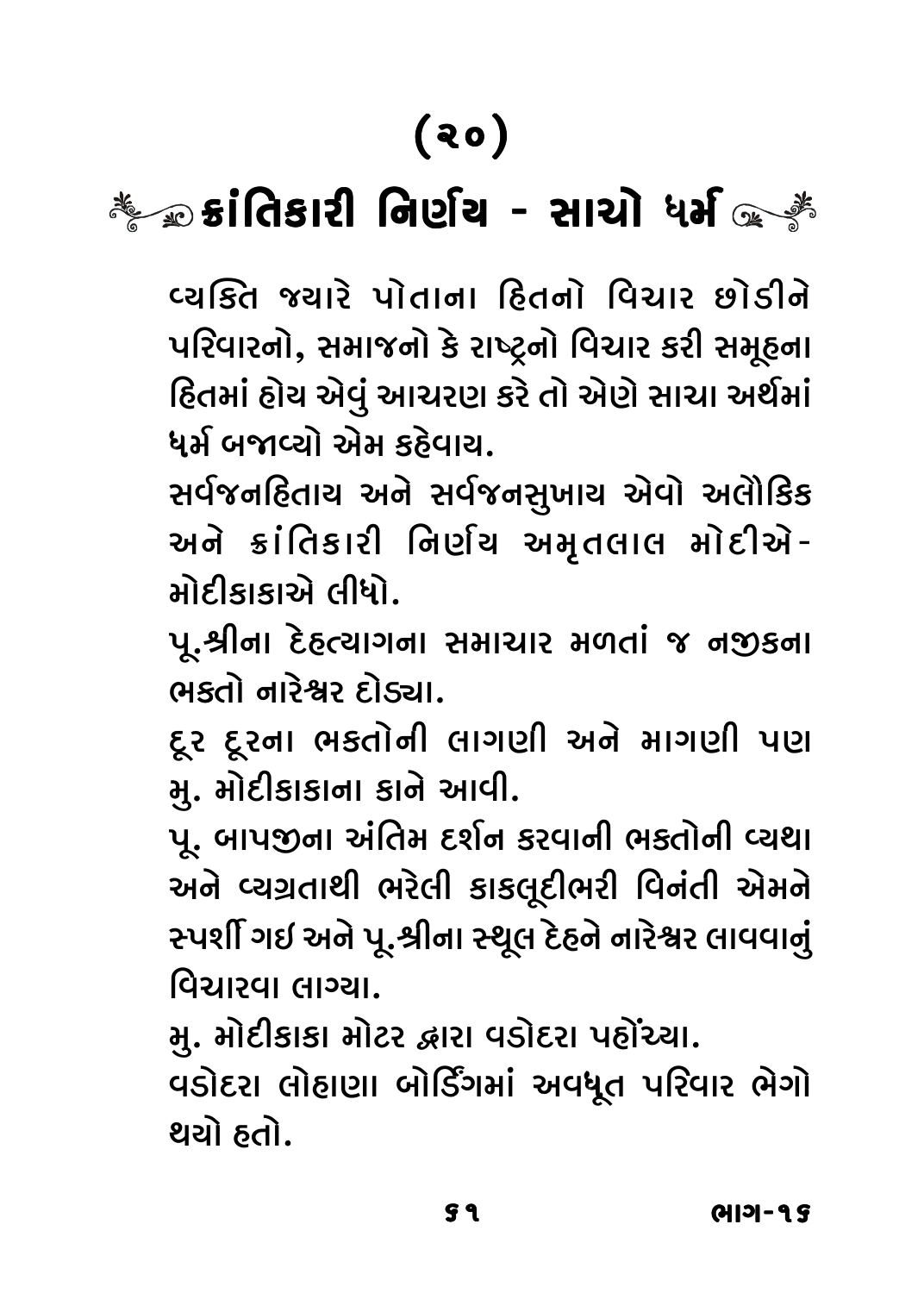બધાની એક જ માગ: "પૂ.શ્રીના અંતિમ દર્શન કરાવો." વિદ્વાનોનો મત ગંગાકાંઠે જ બધી ક્રિયા કરવી જોઇએ<br>એવો

…<br>⊋⊔cic  $\mathfrak{p}$ (c) of  $\mathfrak{p}$ 

મુ. મોદીકાકા સમગ્ર પરિવારનું વિચારતા હતાં.

ત્યાં પૂ.માજીનો આદેશ થયો.

∙… ૂ…<br>પૂ.માજીએ કહ્યું: "મોદી! વિચાર શું કરે છે? મને એ<br>કાશી લઈ જવા કેટલું મુશતા કતા. છતાં કું ગઈ નકિ કાશી લઈ જવા કેટલું મથતા હતા, છતાં હું ગઈ નહિ<br>અને નર્મદાની ગોદમાં પોઢી તો આણે તો ચાલીસ $u$ lલીસ વરસ મા-નર્મદાનો ખોળો ખૂંઘો છે. મા-નર્મદાની પરિક્રમા કરી છે. એ મા-નર્મદાને વિસારે r<br>પાડવાની?"<br>બસ! માસોદીકાકાએ પાસાજીની આવા માથે રાટાવી

બસ! મુ. મોદીકાકાએ પૂ.માજીની આજ્ઞા માથે ચઢાવી.<br>પરિવારના ભક્તોના હૈચાને ટાઢક થાચ એ માટે પૂ.શ્રીનો દેહ નારેશ્વર લાવવાનું નક્કી કર્યું.

—<br>જો તીર્થક્ષેત્રમાંથી આ રીતે દેહ લાવવાથી 'પાપ' લાગતું<br>હોય કે અધર્મ થતો હોય તો તેનું પગિયામ લ્યક્તિગત હોચ કે અધર્મ થતો હોચ તો તેનું પરિણામ વ્યક્તિગત ભોગવી, બધાના હિતમાં (સર્વજનહિતાચ) અને બધાના<br>સુખમાં (સર્વજનસુખાચ) એમણે ક્રાંતિકારી નિર્ણય Y⁄«fiÛ√ (Y\_™QÂ…Y⁄«Û}) #@fio@ ∏OÛ√wExOÛ∑— w…o™}  $f$ નીધો.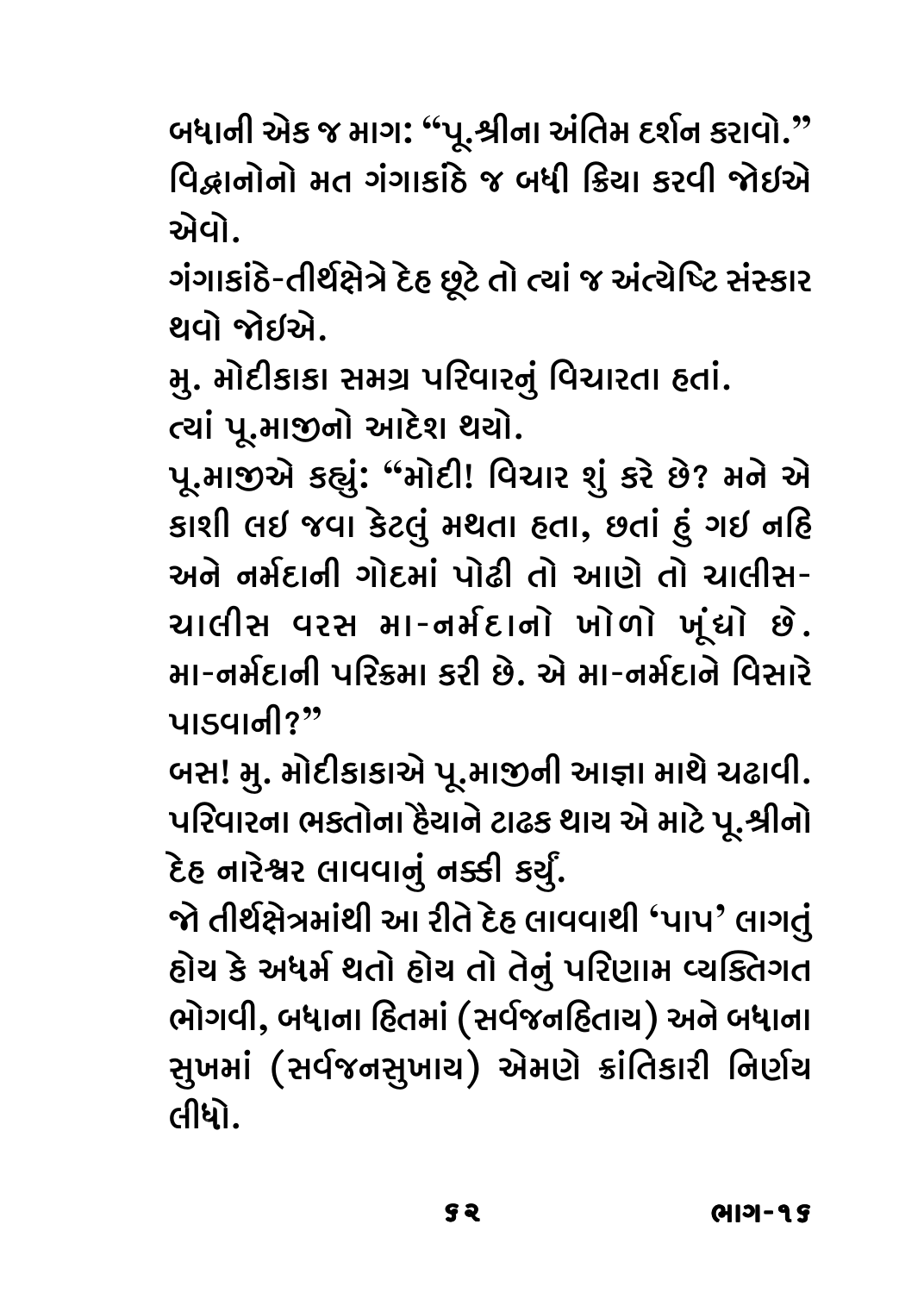ચાલીસ જણા બેસી શકે એવું વિમાન લઈને<br>મુ. મોદીકાકા અને અન્ય ભકતો દિલ્હીજવા ઉપડ્યા. આ બાજુ હરિદ્વારથી ભકતો પૂ.શ્રીના સ્થૂલ દેહને મોટર દ્ભારા દિલ્હી લઈ આવ્યા હતા એટલે દિલ્હીથી

અમદાવાદ દેહને લઈ જવાની વ્યવસ્થા વિચારાઈ. , મોના દેહને વ્યવસ્થિત રીતે વિમાન અધિકારીઓની<br>સરાતા અનસાર . એક પ્રેટીમાં પ્રધગળી દીધો અને સૂચના અનુસાર, એક પેટીમાં પધરાવી દીધો અને<br>ચાલીસ ભકતોને લઈ જઈ શકાચ એવું ચાર્ટર્ડ વિમાન  $\overline{v}$  અમદાવાદ જવા રવાના થયું.

તા. ૨૧ની સવારે આઠ વાગે દિલ્હીથી વિમાનમાર્ગે  $\tilde{E}$  Photo included when  $\tilde{E}$  $\sim$ 

# .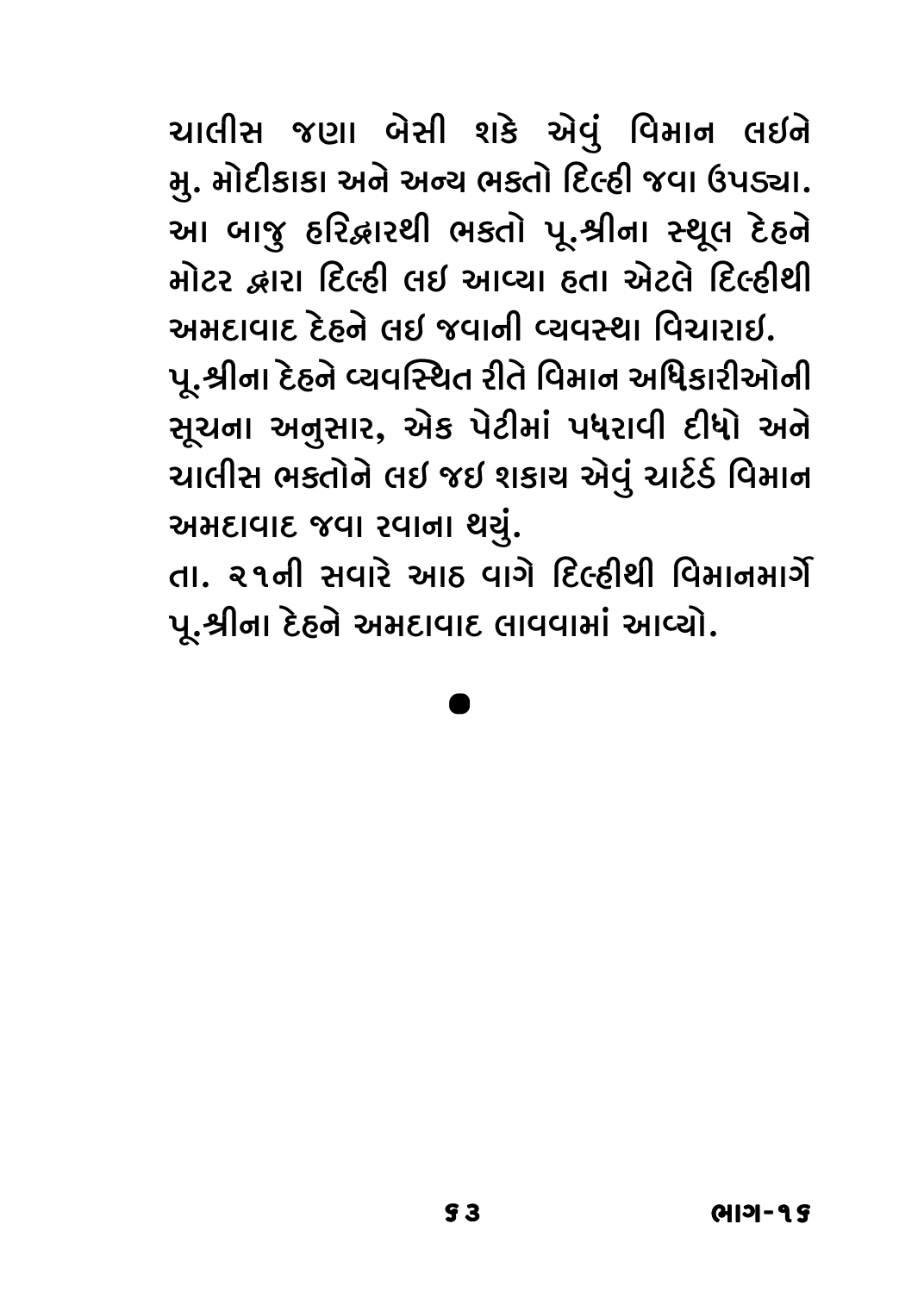# (21)  $\colon$  Galdas  $\sum_{i=1}^N$

પૂ.શ્રીના સ્થૂલ દેહને હરિદ્વારથી મોટર દ્વારા દિલ્હી<br>લાવવામાં આવ્યો અને દિલ્હીથી ચાર્ટર્ડ પ્લેન દ્વારા અમદાવાદના એરોડ્રામ ઉપર લાવવામાં આવ્યો.

એરોડ્રામ ઉપર અફાટ માનવ મેદની ઉભરાચેલી હતી. ્<br>પોતાના આરાધ્ય દેવના દર્શન માટે રડતી આંખે લોકો<br>આતર નચને ચહુ જોતાં હતા

 $\frac{3}{2}$  ……  $\frac{3}{2}$  $\int\limits_{\mathcal{C}}$  o  $\int\limits_{\mathcal{C}}$  both  $\int\limits_{\mathcal{C}}$ પધરાવ્યો.<br>શરીર છોડ્યાને છત્રીસ કલાક થયા હોવા છતાં શરીરમાં

 $\beta$ કૃતિ ન હતી.

એ જ ચોગનિદ્રારૂઢ ભવ્ય ભાવ વેરતી મુખમુદ્રા શોભતી #@ Q }Û@"w…ßÛTJO I[} IÛ\_ \_@∑E— fi⁄«fi⁄ßÛ BÛ@IE—

કપાળ તેજના ઝગારાથી શોભતું હતું.

ભકતોને દર્શન કર્યાનો સંતોષ થાય એ માટે મોટરટ્રક ા જ ધીમી ગતિથી ફેરવવામાં આવતી હતી.<br>આગ વાર રેલિંગ નજુકશી આંટા માર્ગ બાદ ટક્રને

 $\sum_{\alpha}$   $\sum_{\alpha}$  $\frac{1}{2}$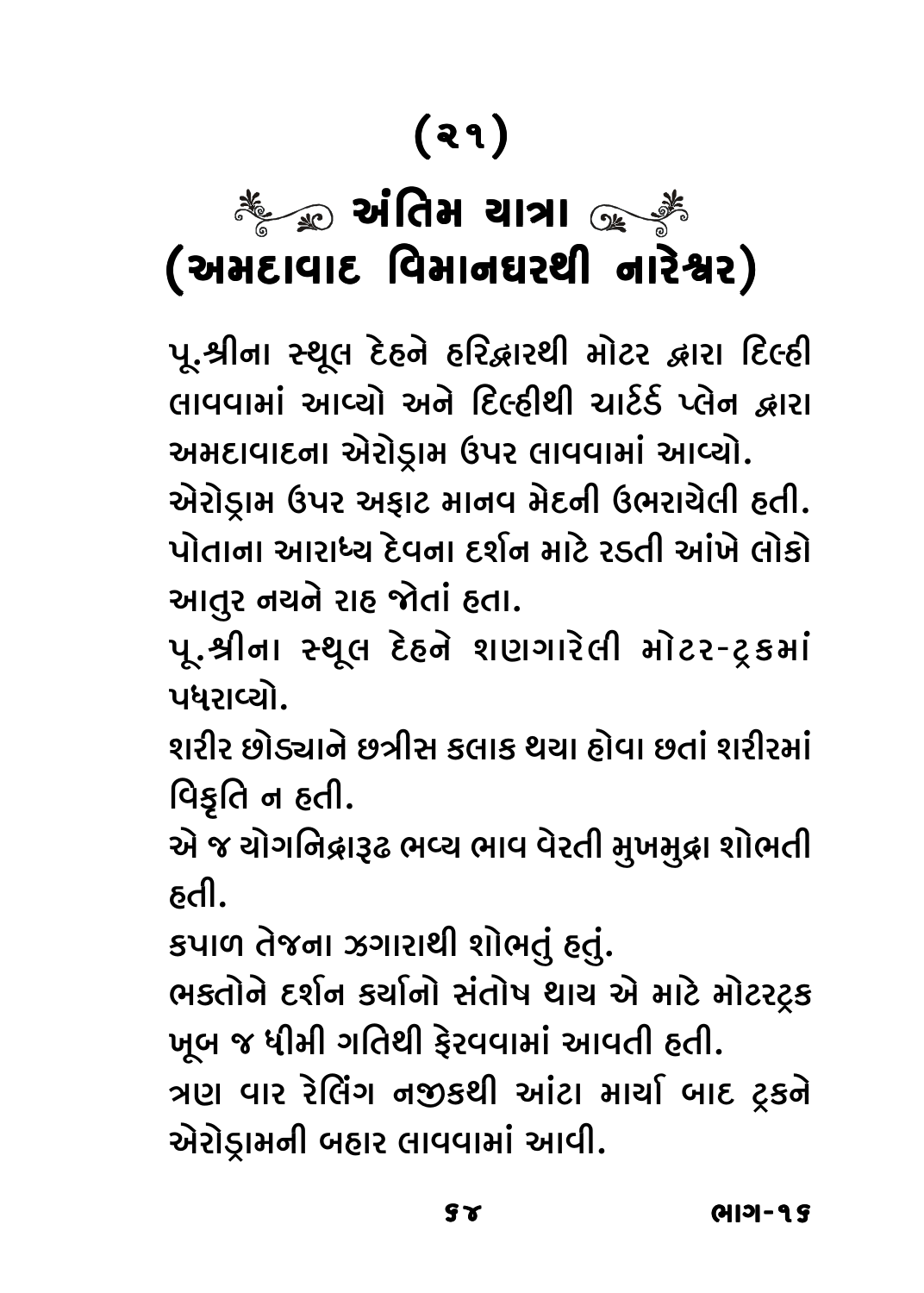પૂ.શ્રીના મૃતદેહને અનેક મહાનુભાવોએ શ્રદ્ધાપૂર્વક<br>કલહાર ચઢાવ્યા.

રૂ~~~~~~~~<br>પોલીસ બંદોબસ્ત

fÛ@Ë—Y µ√pOÛ@µÕE «\µ QÂ [}\_»ÕZE ˜EÛ@.  $\tilde{\mathbb{R}}$  and  $\tilde{\mathbb{R}}$  and  $\tilde{\mathbb{R}}$ 

હવે પૂ.શ્રીના મૃતદેહને લઈને મોટરટ્રક નારેશ્વર પ્રતિ  $\Lambda$ ha  $\Lambda$ sa fielb $\Lambda$ 

fV}Ûo xO∑E— ˜E—. #fipOÛ\_ÛpOZ— …Û∑@U∑…Û ∑Û@¤O &f∑ ËÛ@xOÛ@ «ÛAÛ-f—AÛ આંસ ભરેલી આંખે ઊભા હતા.

અમદાવાદથી ઉપડેલી મોટરટ્રક નવાગામ, ખેડા, #િક્યાદ, વડોદરા, પોર, કરજણ વગેરે સ્થળોથી પસાર થઈ નારેશ્વર તરફ જતી હતી.

ગામોગામ ભકતોની ભારે ભીડ જામી હતી.

લોકો અશ્રુભીની આંખે ભાવભીની શ્રદ્ધાંજલિ આપતા ËÛ@xOÛ@ #C⁄I—…— #Û√«@ IÛ\_I—…— CWÛ√QÂwË #ÛfEÛ

~<br>પૂ.શ્રીના અંતિમ દર્શનની રાહ જોતાં ભકતો ભજન-ધૂન<br>અને ગીતાપાદ કરતા હતાં

દરેક ગામે દર્શન માટેની ભક્તોની ભીડ એવી તો સખત હતી કે મોટરટ્રક ત્યાં થોડી વાર થોભી જતી.

અમદાવાદથી સવારે નીકળેલી એ મોટરટ્રક નારેશ્વર ોગે પહોંચી ∑ÛL@ f˜Û@>{—.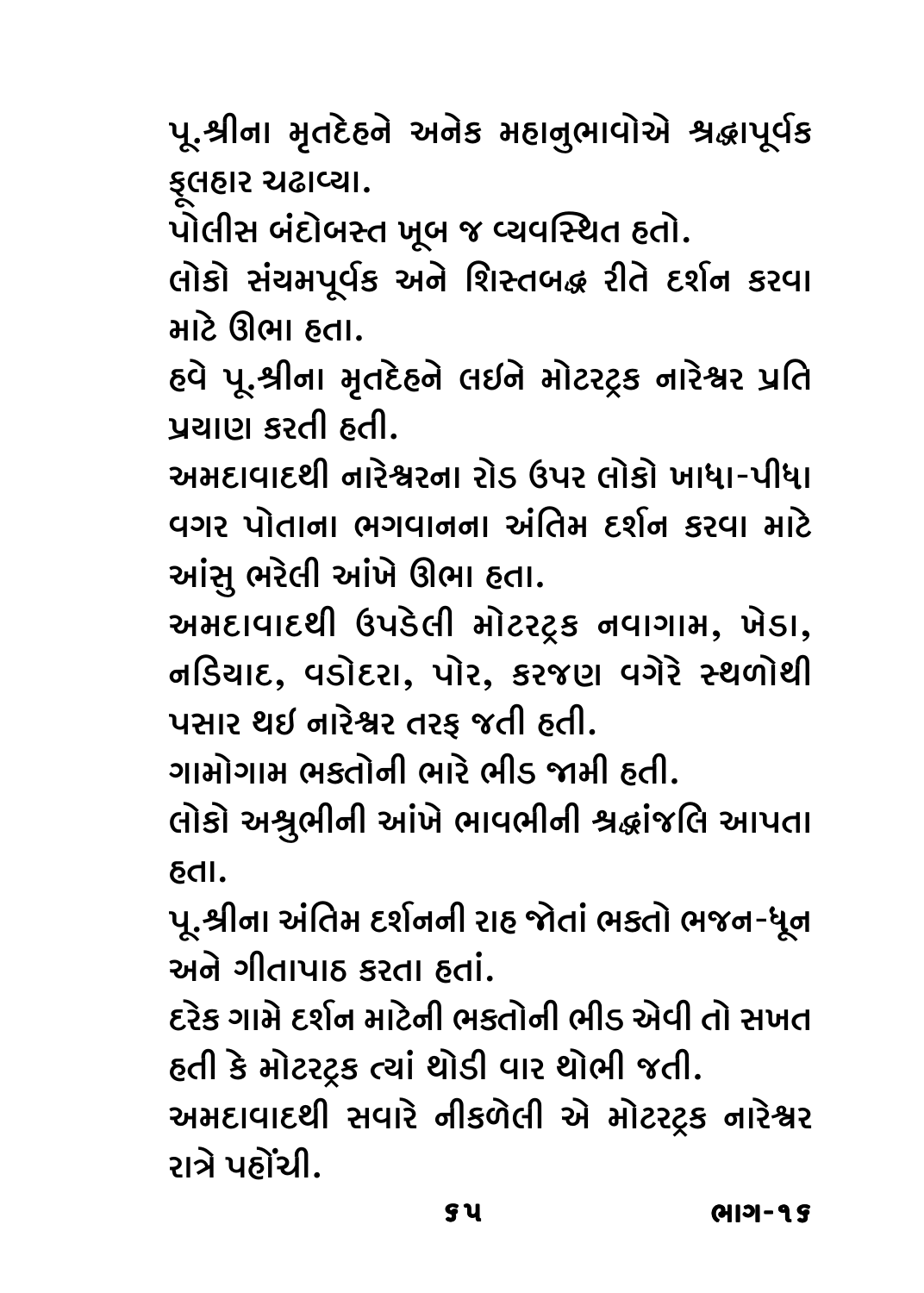નારેશ્વરમાં તો માનવ મઠેરામણ ઠિલોળે ચઢ્યો ઠતો. લોકોને કાબૂમાં રાખવાનું કામ પણ મુશ્કેલ હતું. મોટરટ્રકમાંથી પૂ.શ્રીનો પાર્થિવ દેહ ઉતારવામાં આવ્યો  $\epsilon$  joys find the found form of the position of the found  $\epsilon$  $\mathcal{L}^{(2)}$  . we have point  $\mathcal{L}^{(2)}$ 

આમ અમદાવાદથી શરૂ થચેલી અંતિમ ચાત્રા નારેશ્વરના  $\lambda$ રાઇ bulfik રીએ

مند عدد .<br>ما∩ الد الدد الم …Û∑@U∑fiÛ√ f\.C—…Û p@O˜…Û@ #√'}@w‰O Y√ÕxOÛ∑ Z\_Û…Û@ ˜EÛ@.

### (૨૨) ૈं ∕ ∞ અંત્યેષ્ટિ સંસ્કાર ા ઁ

'રેવા તટે તપ: ફર્ચાત્ મરણં જા**ફ્ષિ**વી તટે|' એ સૂત્રને 'રેવા તટે તપ<mark>:</mark> કુર્ચાત્ મરણં <mark>જાદ્ભિ</mark>વી તટે|' એ સૂત્રને<br>ચરિતાર્થ કરનાર દત્તાવતારી પ.પૂ.શ્રી રંગ અવધુત ચરિતાર્થ કરનાર દત્તાવતારી પ.પૂ.શ્રી રંગ અવધૂત<br>મુકારાજના પાર્શિવ કેફ્રને ફૂઝિલાર્શી નારેશ્વર લાવવામાં he∑ dan dawa∆ book dawada dawa dawa ku dawa dawa .<br>Dawa ∑w∑ dawa tu dawa tu dawa tu dawa ku dawa tu dawa tu dawa tu dawa tu dawa tu dawa tu dawa tu dawa tu dawa

જીવનભર મા-રેવાને કાંઠે રહેનાર રંગદાદાનો રેવા તટે  $\infty$  અંત્ચેષ્ટિર સંસ્કાર થચો

નારેશ્વરમાં પાર્થિવ દેહને લાવતા લાવતા રાત્રી થઈ ગઈ. ભકતોની ભીડનો તો પાર નહિ.  $\overline{\phantom{a}}$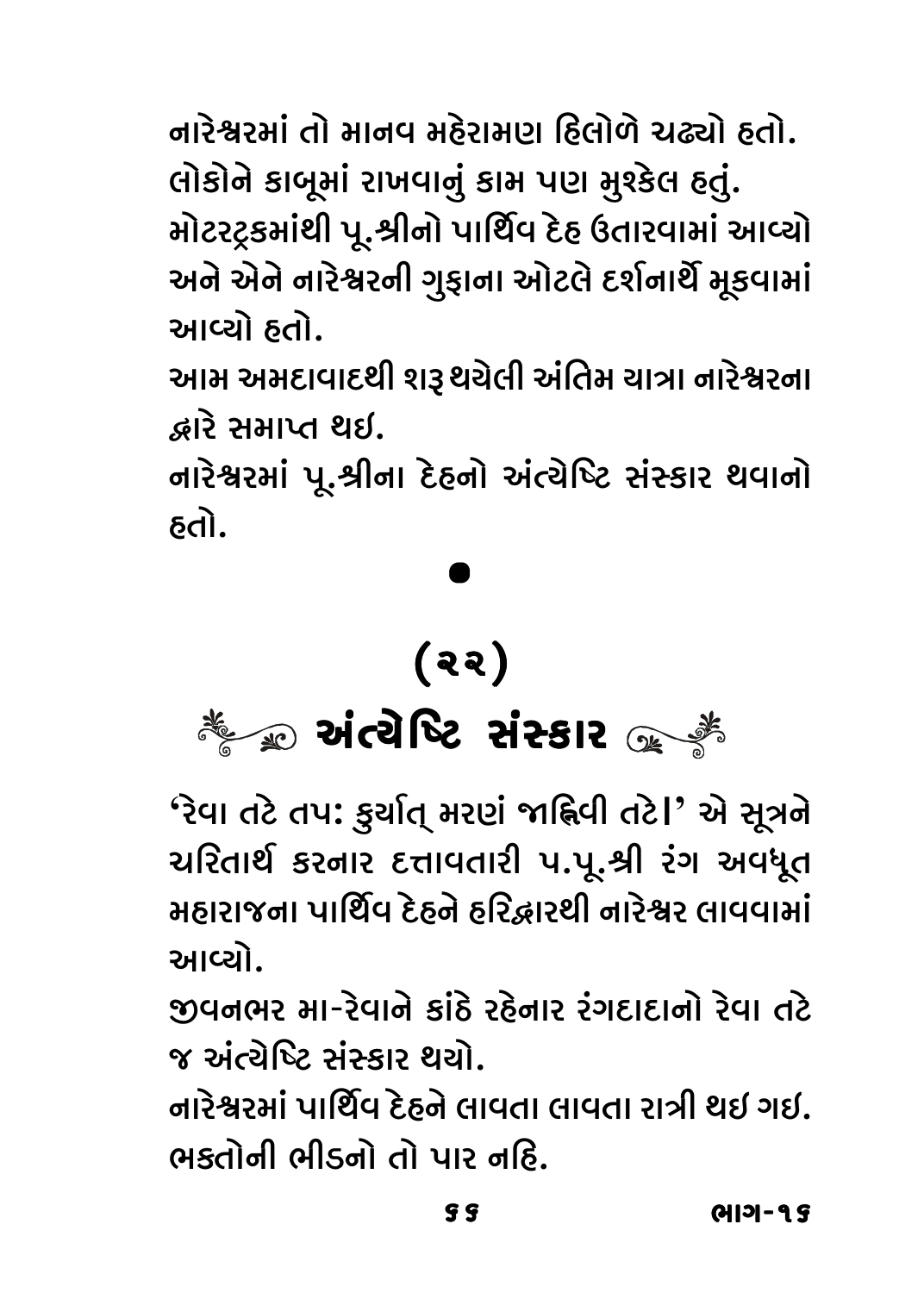લોકો પોતાના ગુરુમહારાજના અંતિમ દર્શન માટે<br>આફળ-વ્યાફળ હતા.

ગુફાની પાસે તૈયાર કરેલા પ્લેટફોર્મ ઉપર પૂ.શ્રીના ુ્……………………………<br>સ્થૂળ દેહને પધરાવવામાં આવ્યો.<br>અનાશ બની ગુગેલા ભક્તોએ શ્વઢા-સમન રાટાલ્યા

અનાથ બની ગચેલા ભક્તોએ શ્રદ્ધા-સુમન ચઢાવ્યા<br>અને મનને શાતા આપી.

પૂ.શ્રીના પાર્થિવ દેહને નર્મદા સ્નાન માટે લઈ જવાની  $\cdot$ ોરાત શર્દા

ઁ ઁૅૅૅૻૺ૿ૺ૿ૻૻૻૻૺૻૻ<br>ધૂન ગાતાં ગાતાં પૂ.શ્રીને લઈ જવામાં આવ્યા.<br>બંને બાજ ભક્તો કતારમાં ઊભા રહ્યા કતા

આંખમાંથી આંસુડાની ધાર વહી જતી હતી અને છતાં<br>ધન તો બોલાતી જ જતી હતી ધન તો બોલાતી જ જતી હતી.

ધીરે ધીરે અંતિમ શોભાચાત્રા છેવટે રેવા કિનારે પહોંચી.<br>પૂ.શ્રીના દેહને રેવામાના ખોળે સમર્પિત કર્યો.

સ્નાન કરાવ્યું અને ફરી પાછા દેહને લઈને ભકતો જ્યાં ઍત્ચેષ્ટિ સંસ્કાર થવાના હતા ત્યાં આવ્યા.

્ર<br>જે લીમડાની નીચે પૂ.શ્રીએ અનેક વર્ષો સુધી આસન<br>ગામ્યું કતું તે લીમડો . પ શ્રીની ગુદા . પ માજની રાખ્યું હતું તે લીમડો, પૂ.શ્રીની ગુફા, પૂ.માજીની<br>પ્રતિમા અને માત્રસ્મૃતિ શૈલ એ ચારેના કેન્દ્રમાં મંત્ચેપ્ટિ સંસ્કાર માટે જગ્યા નક્કી થઇ હતી.

આ નક્કી થચેલી જગ્યાએ ચિતા તૈયાર કરવામાં આવી  $\mathcal{A}$ ˜E—.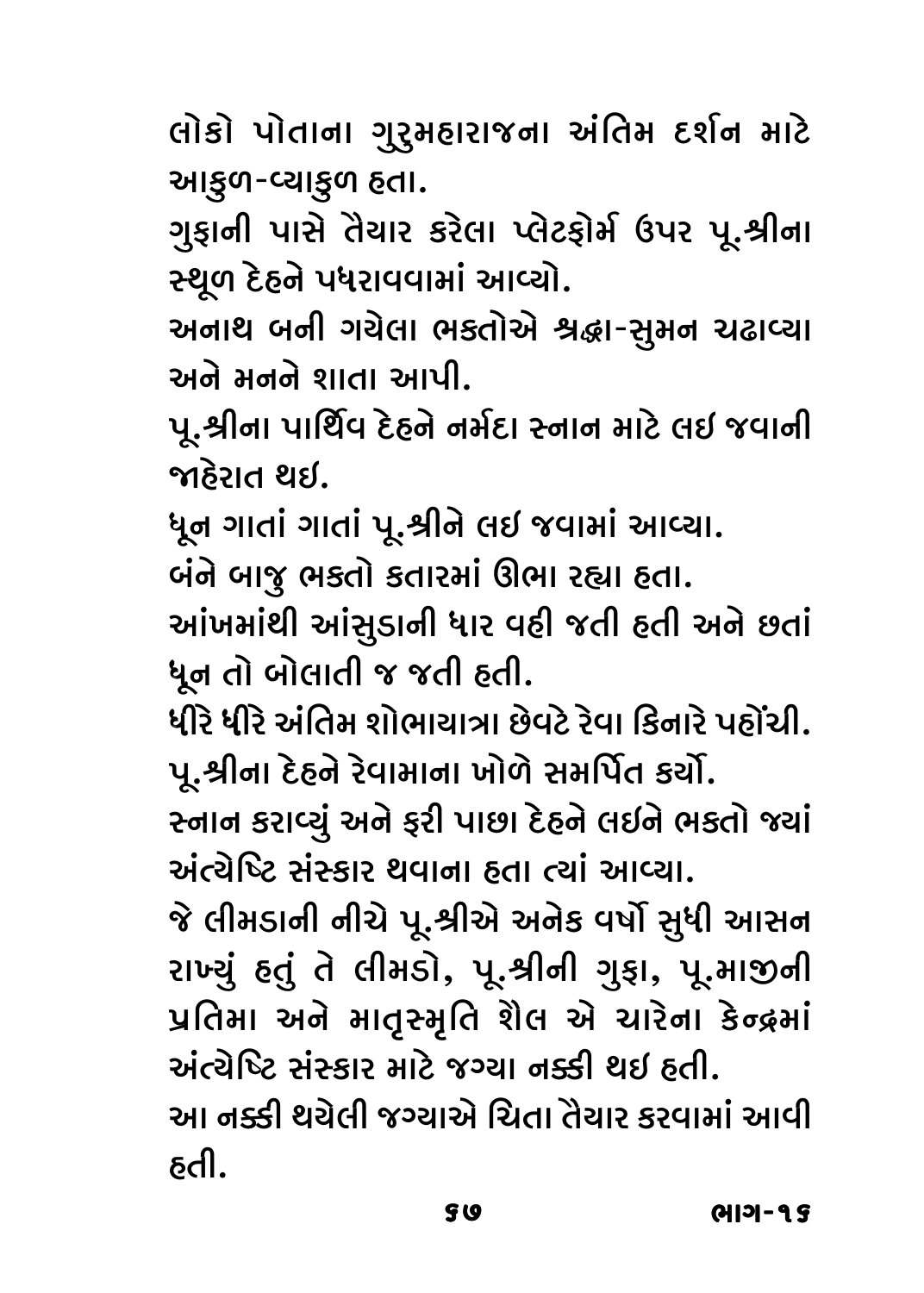સોળ મણ ( ૩૨૦ કિલો) સુખડ અને પારાવાર સુગંધી લ્લ્યોના ટગલે ટગલા સાથે ભક્તોએ પાગ આગેલા ધી અને સુખડના કટકાઓ મૂકી ચિતા સજાવવામાં આવી. સંત બ્રહ્મલીન થાય પછી તો એ અત્ર, તત્ર, સર્વત્ર લ્યાપી જાચ છે.

દેહનું બંધન ન રહેવાથી એની લીલાનો વિસ્તાર વ્યાપક બની જાય છે એટલે એવા અવતારી પુરૂષના અંત્યેષ્ટિ સંસ્કાર પ્રસંગે ધૂન-ભજન-કીર્તન થતાં **ઠોચ છે અને જન્મતિથિ કરતાં પણ પુણ્યતિથિનું** મઠત્ત્વ વધી જાચ છે.

પૂ.શ્રીની પાસે ઊભેલા ભક્તોએ હાર ચઢાવ્યા અને અત્તર પણ લગાડ્યું.

પૂ.શ્રીના પાર્થિવ દેહને છેલ્લું અત્તર લીંચના બચુભાઈ (હાલના પૂ. પ્રેમ અવધૂતજી)એ લગાવ્યું.

પૂ. અવધૂતજીના જ ગોત્રમાં જન્મેલા, નારેશ્વરમાં જીવનના અંતિમ વર્ષો ગાળનાર અને પૂ.માજીની સમગ ઉત્તરક્રિયા કરાવનાર શાસ્ત્રોકત વિધિના જાણનાર મુ. અલવણીદાદાએ પૂ.શ્રીના સ્થૂલ દેહનો અંત્યેષ્ટિ સંસ્કાર કર્યો- અગ્નિસંસ્કાર થયો.

અગ્નિનારાયણ પણ એ પાવન દેહને પ્રાપ્ત કરવાથી પવિત્ર થયાનો ઠરખભેર આત્મસંતોષ બતાવી રહ્યા.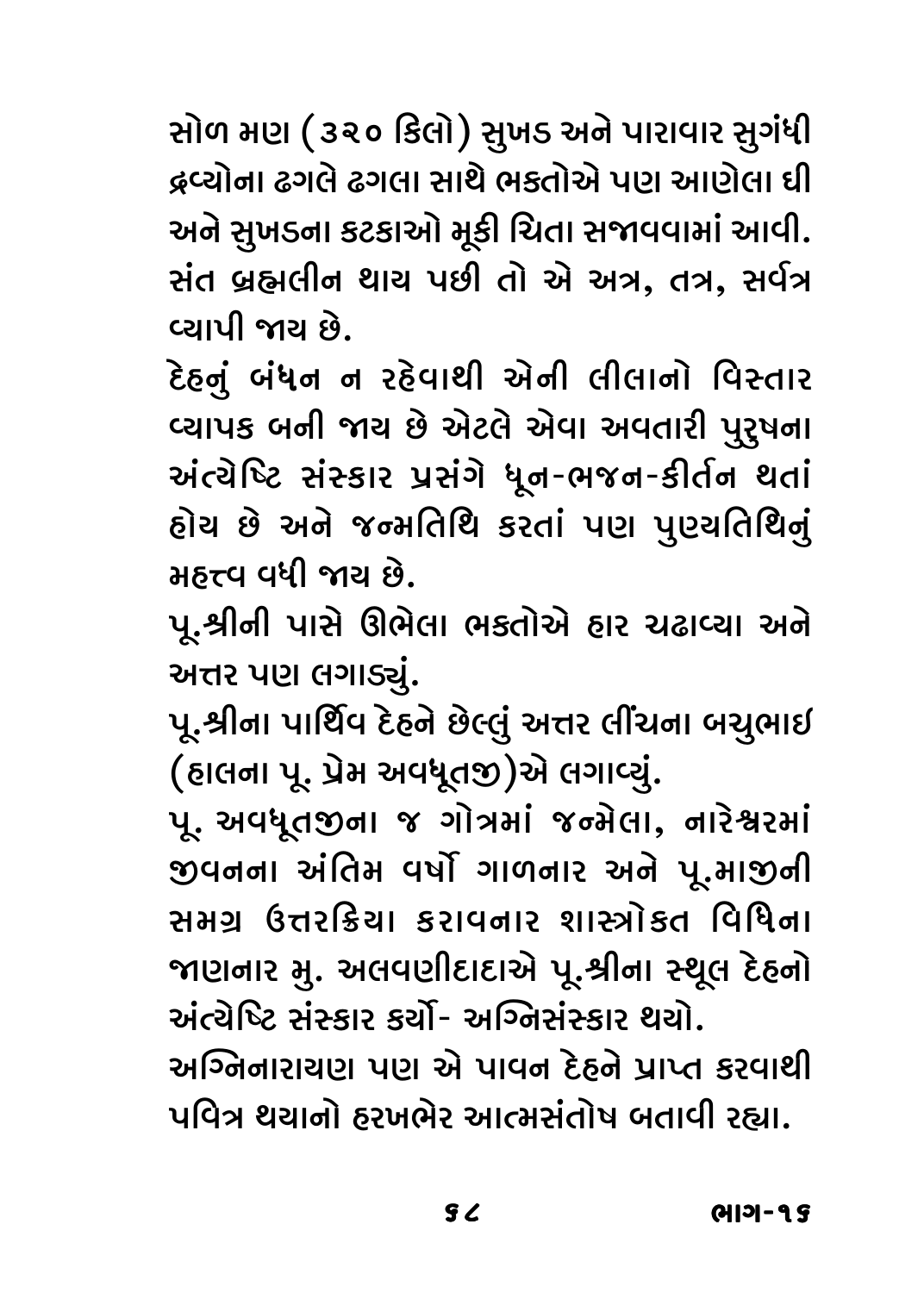અગ્નિસંસ્કાર થચા પછી થોડી જ વારમાં ચિતામાંથી પૂ.શ્રીનો ડાબો હાથ ઊંચો થયો જાણે કે ભકતોને આશીર્વાદ આપતા ના ઠોચ!!

બીજે દિવસે સવારે પૂ.શ્રીના દેહના અસ્થિ એકત્રિત કરી એ અસ્થિ તથા વીંટલા, માળાના કેટલાક મણકા વગરે નર્મદાજીમાં પધરાવી દીધા.

જીવનભર મા-રેવાના તટે વિહાર કરનાર પૂ.શ્રી અંત સમગ્રે ગંગા કિનારે કેમ ગચા?

ભાગવત માર્તંડ પૂ.શ્રી કૃષ્ણશંકર શાસ્ત્રી- દાદાજીએ આ બનાવને સરસ રીતે સમજાવ્યો હતો.

એમણે કહ્યુ: "ગંગાજીએ રેવાજીને વિનંતી કરી કે બેન! તારા કાંઠે તો અવધૂતજી જીવનભર રહ્યા અને તું તો પાવન થઈ ગઈ તો છેલ્લે છેલ્લે મારે કાંઠે ના મોકલે?" અને ગંગાજીની વિનંતી રેવાજીએ માની અને મા-નર્મદાની વિનંતી પૂ.શ્રીએ સ્વીકારી.

પરિણામે ગંગાકાંઠે ગચા.

મા-રેવાને પૂ.શ્રીએ આત્મા આપ્યો અને મા-ગંગાને સ્થૂલ દેહ સોંપ્યો.

હે બાળકો! આપણા રંગદાદાની વાતો કેવી અદ્ભુત અને અલોકિક છે!!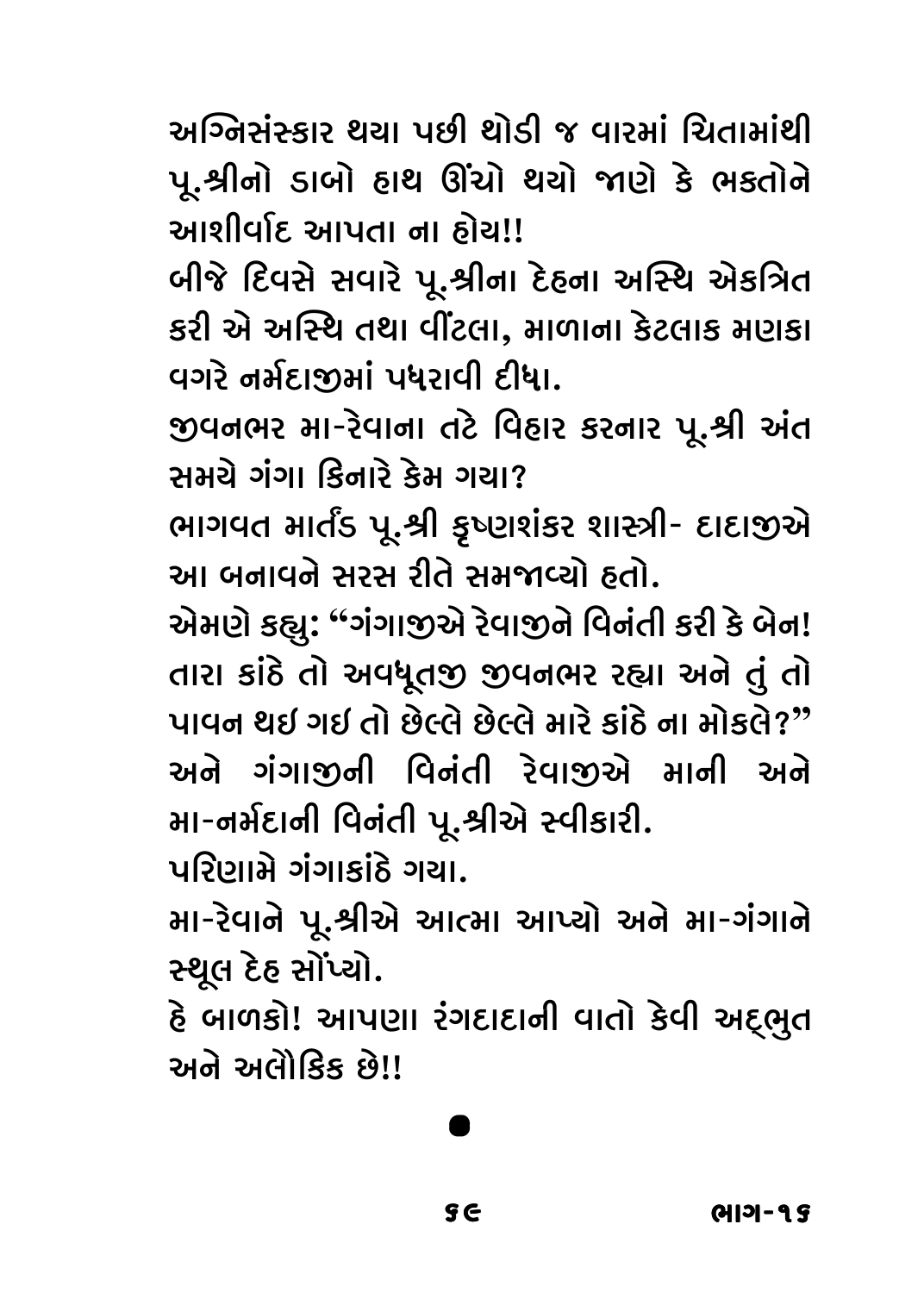# $\sum_{\alpha}$ ∑√" fi√wpO∑, …Û∑@U∑ ∑√" fi√wpO∑, …Û∑@U∑

Y…@ 1925 #@ŸOË@ x@O Y√\_E 1981fiÛ√ f\.C—#@ YÛ≠ fVZfi …Û∑@U∑…— A∑E— f∑ f" fi\®}Û@ #…@ માગસર વદ ચોથને દિવસે નારેશ્વરની ધરતી પર<br>એો પ્રથમ આસન મક્યં સોે પ્રથમ આસન મૂક્યું.<br>સને ૧૯૬૮ની ૧૯મી નવેમ્બરે એટલે કે સંવત

₹૦૨૫ના કારતક માસની અમાસે- મંગળવારે પૂ.શ્રીએ હરિદ્વારમાં દેહત્યાગ કર્યો અને ૨૧મી નવેમ્બર એટલે કે માગસર સુદ બીજ ને ગુર્ાવરે એમના દેહનો <u>અંત્ગ્રેષ્ટિ સંસ્કાર થયો.</u>

પુપાલીસ વર્ષથી કંઇોર પત્રજીર્ઘાદ્ય થયું વાલીસ ભ**ણતા** …………<br>નારેશ્વરમાં ભક્તોને પૂ.શ્રીની સ્મૃતિરૂપે મંદિર બાંધવાની<br>પેગગા શહ

અસંખ્ય ભક્તો પોતાના હૃદય સિંહાસન પર બિરાજેલા ગુરૂમહારાજને મંદિરમાં મૂર્તિસ્વરૂપે સ્થાપવા માગતા "⁄∑⁄fi˜Û∑ÛQÂ…@ fi√wpO∑fiÛ√ fi\wE™Õ\_Tf@ ÕZÛf\_Û fiÛ"EÛ

સને ૧૯૭૧ની ૩૧મી જાન્યુઆરી એટલે કે સંવત ل بي الدرد.<br>المسابق الدرد السلوب المسابق المسابق المسابق بي الدرد.<br>بي ك  $2^{\circ}$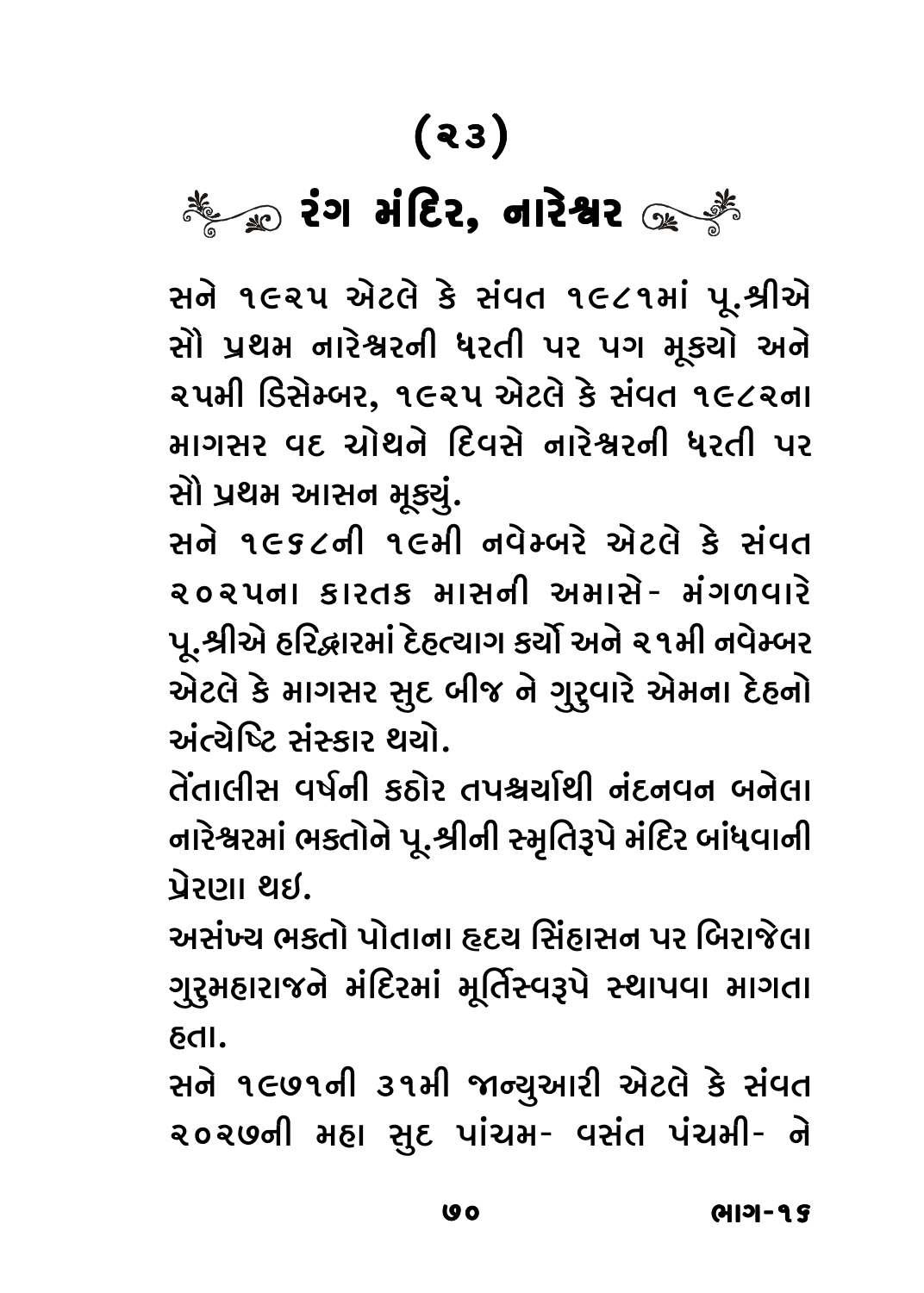રવિવારના રોજ પૂ.શ્રીની પ્રતિમાની પ્રાણ પ્રતિષ્ઠા થઈ.<br>દેવનું કાર્ચ દેવ કરે છે એ ન્યાચે ફંડફાળો કે ઉઘરાણું કર્યા વિના જ રંગમંદિર તેચાર થઈ ગયું. xO}Û™ w\_…Û QÂ ∑√"fi√wpO∑ E≠}Û∑ Z\$ "}⁄√. "⁄QÂ∑ÛE, fi˜Û∑Û‰§O, fi◊}fVp@OB, ∑ÛQÂÕZÛ… #…@ આર્ટેશનના ૯ નેટા બેહામ ગુજરાત માત્રા.<br>સંતો-મહંતો પણ પધાર્થા.<br>પ્રાચાલવાગી મામાગાજ માત્રા મકલાનંક

પૂ. ગુલવણી મહારાજ, પૂ. મુકતાનંદબાબા,<br>પૂ.શ્રી સખારામ શાસ્ત્રી ચેડુકરજી, પૂ. કવીશ્વર  $\theta$  aliable, where  $\theta$  and  $\theta$  is  $\theta$  and  $\theta$  and  $\theta$  and  $\theta$  and  $\theta$ પૂ. આત્મારામ જેરે શાસ્ત્રીજી અને પૂ.શ્રી સતીન્દ્રચંદ્ર f\. #Û'fiÛ∑Ûfi QÂ@∑@ BÛm—u #…@ f\.C— YE—±ß{√ß  $\overline{\mathcal{S}}$ ыйы $\overline{\mathcal{S}}$ પધાર્યા.

ત્રણ દિવસનો એ મહોત્સવ વિવિધ કાર્ચક્રમોથી મહેંકી<br>ઊહ્યો.

પ્રતિમાના પ્રાણ પ્રતિષ્ઠા પ્રસંગે એક દિવસ દત્તચાગ film for food for a distribution for a distribution for a distribution for  $\theta$  points.

પ્રસંગને અનુરૂપ પ્રદર્શનનું આયોજન થયું હતું.

ગઝે ફીર્તુનનો કાર્ચક્રમ થયો.

∑ÛL@ xOflE™……Û@ xOÛ}™∏Ofi Z}Û@. **'**}⁄"Û@…Û }⁄"Û@ \_˜— }, fo #\_A\E I\ËÛB@ …w˜**'** એવી ધ્રુવપંક્તિના સંદર્ભમાં સરસ મઝાનું કવિસંમેલન પણ થયું.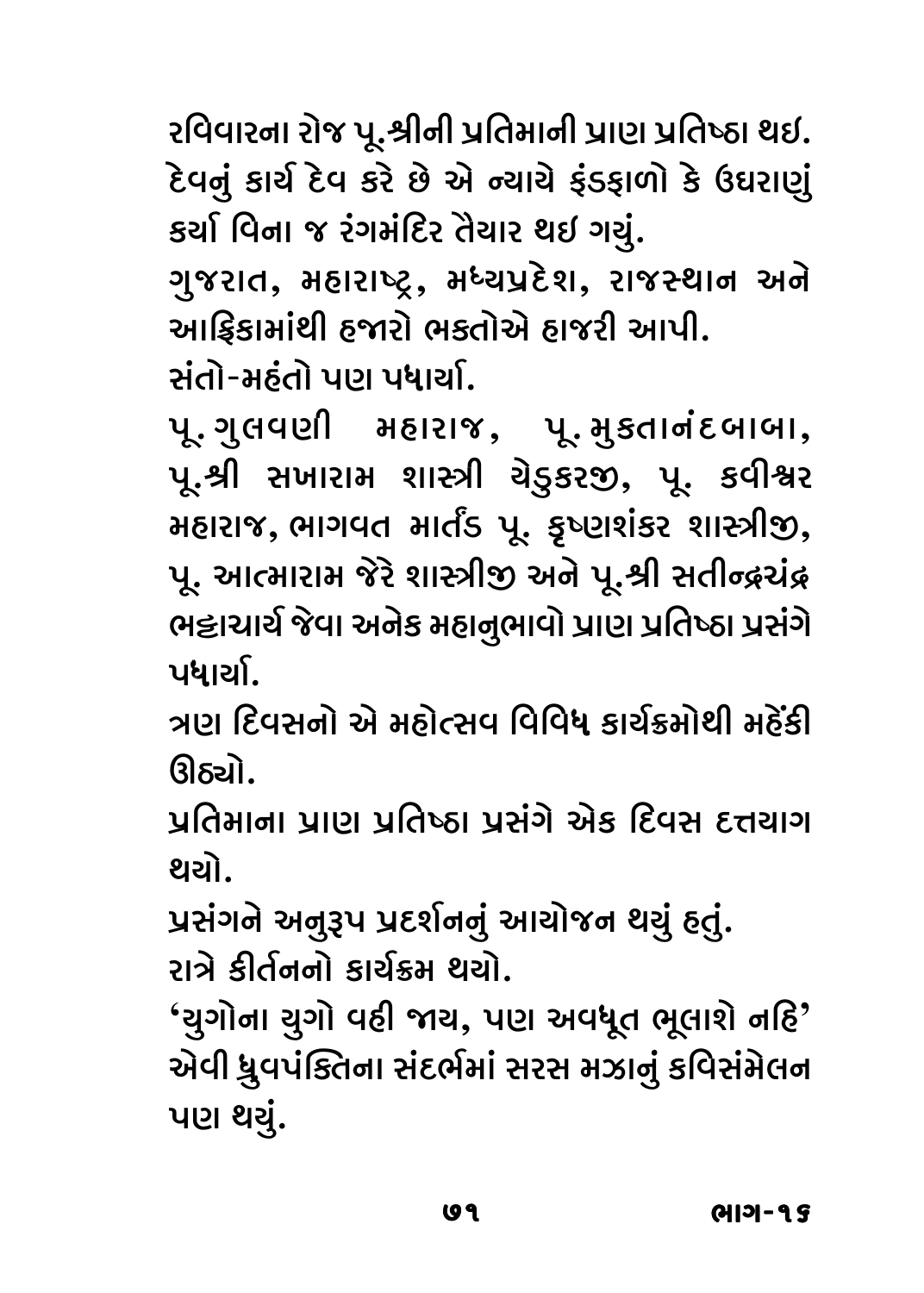પૂ.શ્રીના દેહનો જે સ્થળે અંત્યેષ્ટિ સંસ્કાર થયો હતો<br>તે જ સ્થળે રંગમંદિરનું નિર્માણ થયું.

જચપુર મુકામે પ્રતિમા તેચાર થઈ અને પછી વાજતે ગાજતે, અનેક ગામોમાં થઇને એ પ્રતિમા ટ્રક *દ્વ*ારા "ÛQÂE@, #…@xO "ÛfiÛ@fiÛ√ Z\$…@ #@ fVwEfiÛ Ÿ§OxO ›Û∑Û

રંગમંદિર, નારેશ્વરના પાચામાં લાખોની સંખ્યામાં <sup>'</sup>બ્રં દત્તાત્રેયાય નમ:' એ મંત્ર લખીને મૂકવામાં આવ્યા<br>ક્રતો તો પ્રાણ પ્રતિષ્ઠા સમયે નિશ્રિત સંખ્યામાં હતો તો પ્રાણ પ્રતિષ્ઠા સમયે નિશ્ચિત સંખ્યામાં<br>બાહ્યણો હારા આ જ મંત્રના જાપો પણ થયાં

µVÛÔoÛ@ ›Û∑Û #Û QÂ fi√L…Û fÛ@ fo Z}Û√. f\.C—…— fVwEfiÛ #@\_— ∑—E@ fA∑Û\_\_ÛfiÛ√ #Û\_— x@O

એઓ એમના માતુશ્રીના સતત દર્શન કર્યા કરે.<br>પૂ.માજીની પ્રતિમાની સ્થાપના પૂ.શ્રીની હચાતિ દરમ્યાન જ થઈ હતી.

,<br>ધૂન, ભજન, પુસ્તકોનું પ્રકાશન, મહાનુભાવોના<br>પવચનોજેવા વિવિધ કાર્ચક્રમેથી ત્રાગ દિવસનો ઉત્સવ પ્રવચનો જેવા વિવિધ કાર્ચક્રમોથી ત્રણ દિવસનો ઉત્સવ<br>સમાપ્ત થચો.

જુનું શિવાલચ અને પોતાની ગુફા ઉપરની શ્રીપાદવલ્લભ વગેરેની મૂર્તિને બાદ કરતા તેઓ  $\overline{C}$ ણગીમાત્રમાં પોતાના ઈષ્ટદેવના દર્શન કરતાં.

*∙*<br>'દેહો દેવાલચ બધા, આત્મા દેવ અભેદ' એવી<br><ષ્ટિવાળા ૫ શ્રી માટે તો કરેક વ્યક્તિ એ કરતું કરતું  $\frac{1}{2}$  $\frac{1}{2}$  $\frac{1}{2}$  $\ddot{\phantom{a}}$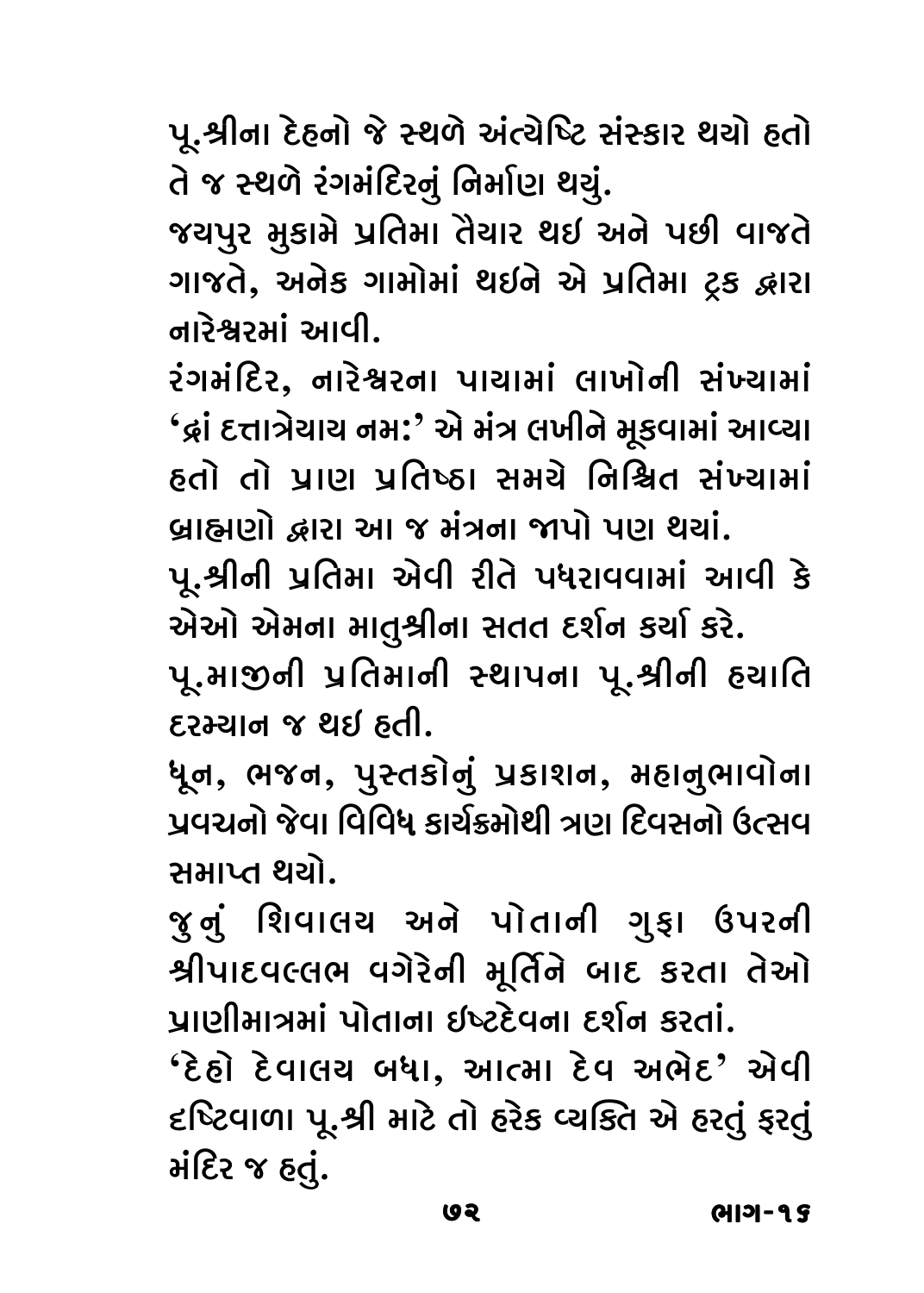આજે નારેશ્વરના રંગમંદિરે વઠેલી સવારના સાડા પાંચથી રાત્રે આઠ સુધી વિવિધ સમચે પૂજા-આરતીનો ક્રમ ચાલ્યા જ કરે છે.

પૂ.શ્રીની આ પ્રતિમા આજે પણ ભકતોની મનોકામના પૂર્ણ કરે છે.

"ચાદશી ભાવના ચસ્ચ સિદ્ધિર્ભવતિ તાદશી" એ ન્યાચે શ્રદ્ધા અને ઊંડા વિશ્વાસનો અહીં અચૂક પડઘો પડે છે. રંગમંદિર, નારેશ્વરમાં ચાર ધામ, સાત પુરી અને બાર જ્યોતિર્લિંગોની ચાત્રાનું ફળ રહેલું છે.

સ્થૂલ દેહની સમાપ્તિ પછી એકલવાચાપણું અનુભવતા ભકતોએ નારેશ્વરમાં રંગમંદિરનું નિર્માણ કર્યું અને પૂ.શ્રીએ પણ બ્રહ્મલીન થયા પછી, અનેક લીલાઓ કરી પોતાની ઉપસ્થિતિનો અઠેસાસ કરાવ્યો.

આવી અનેક લીલાઓ પૈકી બે લીલાનું વર્ણન હવે પછી.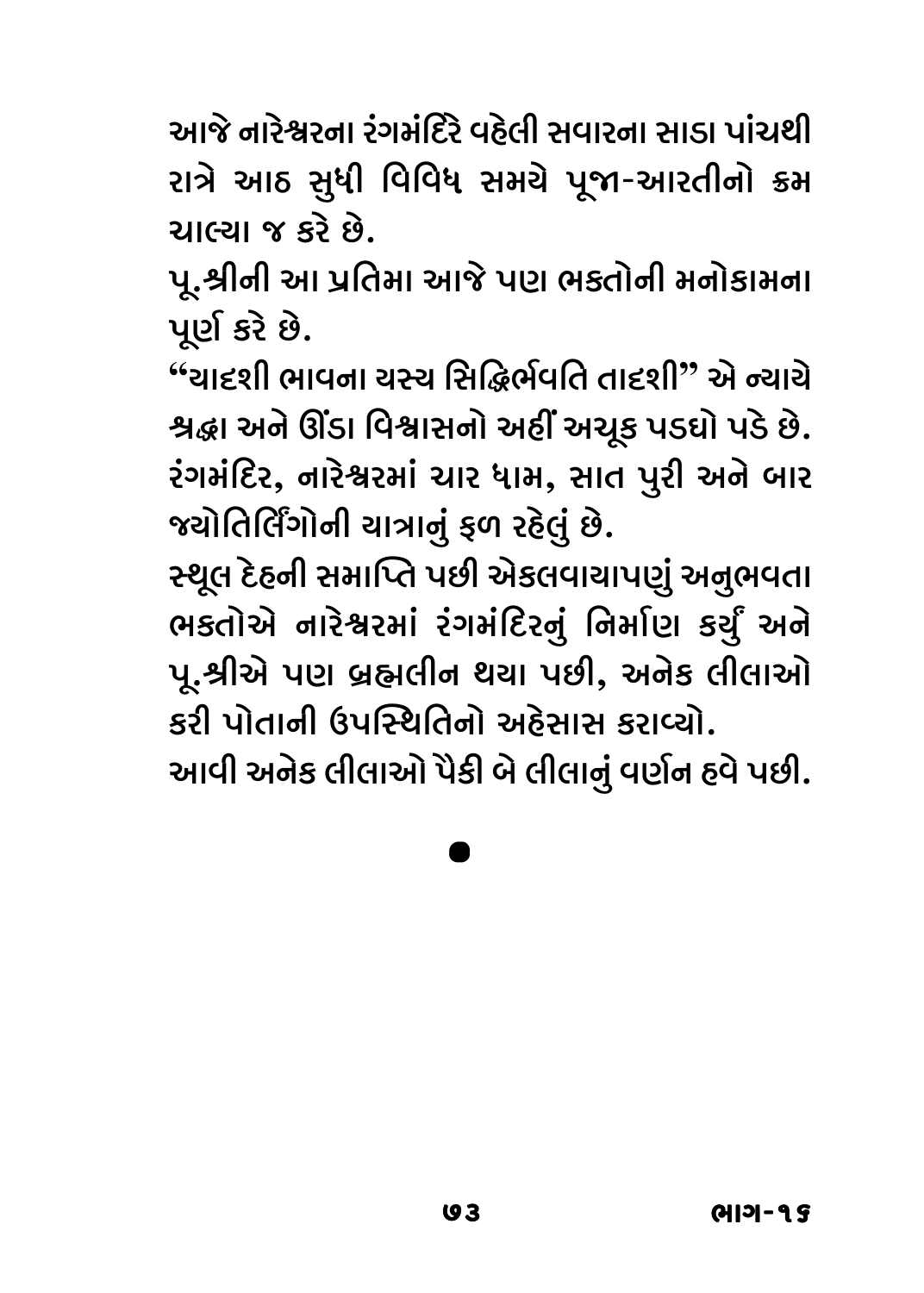# $\sum_{\alpha}$ ભકતાધીન ભગવા<mark>ન</mark>

અનન્ય ભાવથી ભગવાનની ભક્તિ કરનાર ભક્ત એ બંનેનાં જીવનની સકળતા એ જ કે સ્વામી સેવકને …<br>આધીન થઈ જાય અને ભગવાન ભક્તને આધીન થઈ<br>જગ

૫.પૂ. રંગદાદા સંવત ૨૦૨૪ના આસો વદ એકમના ે)& વાર્ટુક્ષર્ટી થીકળી ઉત્તરસંદા ઘઈ વર્ડિયાદ ગયા.  $\overline{\mathcal{C}}$ ચાંથી અરેરા થઈને કપડવંજ ગચા.

કપડવંજના ભક્તોએ પૂ.શ્રીની હાજરીમાં દિવાળી  $\frac{1}{\alpha}$  is the compact of the compact of the compact of the compact of the compact of the compact of the compact of the compact of the compact of the compact of the compact of the compact of the compact of the compact

લીંચના મુ. બચુભાઈ કપડવંજ પહોંચ્યા.

આમ તો રંગદાદા લીંચ જવાના હતા પરંતુ હવે કાર્ચક્રમ બદલાચો હતો.

હવે પૂ.શ્રી જચપુર જવાના હતા અને ત્ચાંથી દિલ્હી થઈને હરિદ્રાર જવાના હતા.

કપડવંજમાં પૂ.શ્રીને મળવા મુ. બચુભાઈ ગયા.

પૂ.શ્રીએ કહ્યું કે હવે લીંચ આવવાનું માંડી વાળું છું. સાબરમતી આવીશ.

υγ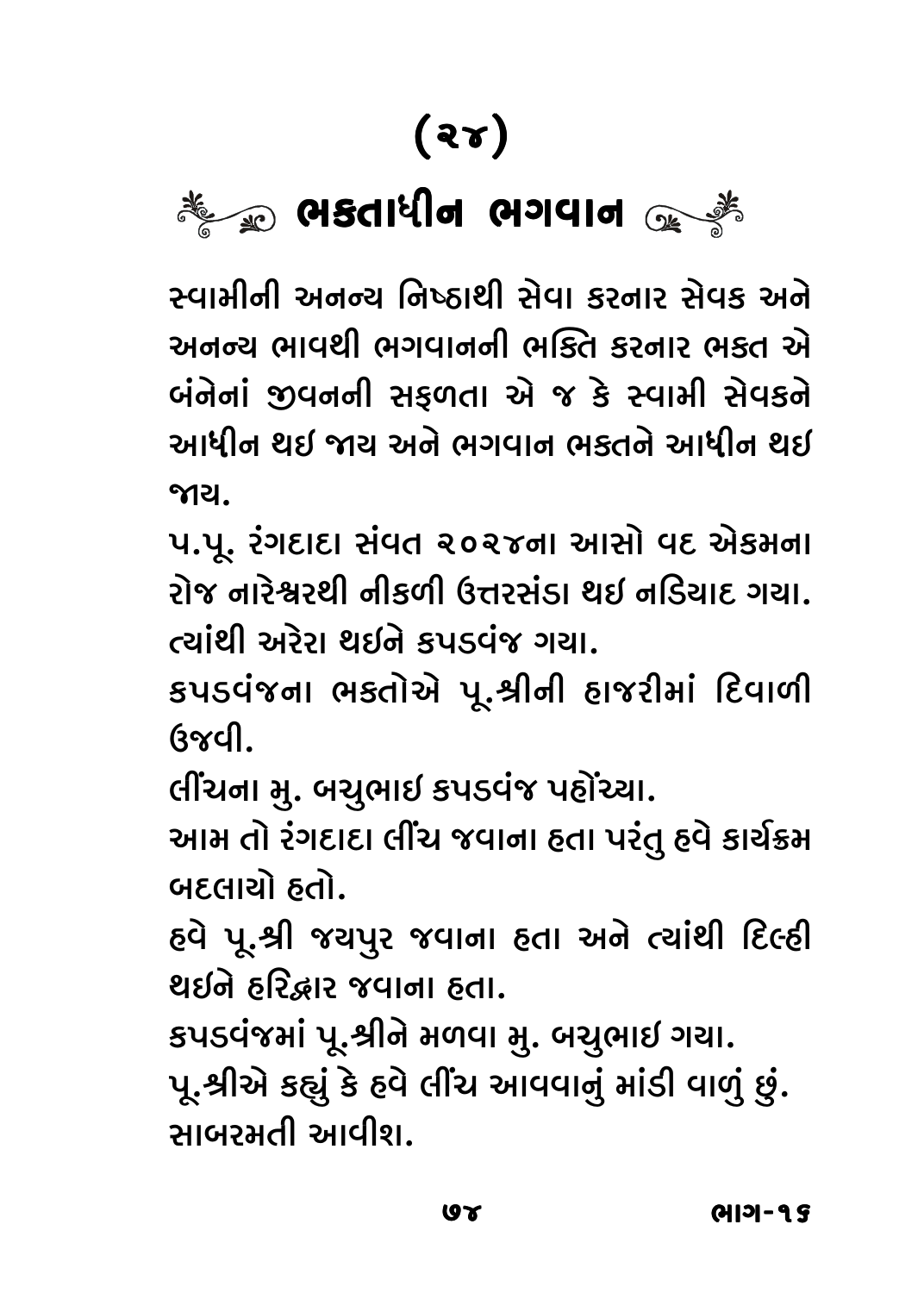્<br>તમે લીંચના બધા ત્યાં આવજો.<br>એક દિવસની લીંગની ?િગામણ ત

એક દિવસની લીંચની ટિચામણ તકલીફ કરે એમ છે.<br>એક રાત માટે ટિચામણ થાચ.

્<br>કરિષ્ચે વચનં તવ'ના આદર્શને જીવનાર<br>'કરિષ્ચે વચનં લાગજા લીંગમાં તો લધા મુ. બચુભાઈએ કહ્યું: "બાપજી! લીંચમાં તો બ<mark>ધા</mark><br>રોજ આપની રાહ જૂએ છે ને રોજ પીવાનું પાણી પણ ભરે છે. છતાં આપને જેમ અનુકૂળ હોચ તેમ.

I∑@ ©Â@. ©ÂEÛ√ #Ûf…@ QÂ@fi #…⁄x\O¥ ˜Û@} E@fi. #fi@ µAÛ√ YÛµ∑fiE— #Û\_—B⁄√.**"** પૂ.શ્રીએ કહ્યું: "તમે સાબરમતી આવો ત્યારે બનાવેલો

<mark>'</mark>ચ્ચવનપ્રાશ' લેતા આવજો."<br>એટલે બચુભાઈએ કહ્યું કે એ તો હં લાવ્યો જ છું.

<u>ને બાપજી અંગૂઠો અને આંગળીની ભંગી કરીને બોલ્ચા</u> …@ µÛfu #√"\sOÛ@ #…@ #Û√"¥—…— I√"— xO∑—…@ µÛ@º}Û √∕∑∕po: "⁄∑∕po: "⁄∑∕po: "∕∑∕<br>קונן

પૂ.શ્રી કપડવંજથી નડિચાદ થઈ સાબરમતી પહોંચ્યા. fal. 2011 Read in Lings & Rivers & Rigins & Rigins & પૂ.શ્રીના પગે ખૂબ સોજા હતા.

શરીર અસ્વસ્થ હતું.

મુ. બચુભાઈને ચિંતા થઈ.

fi⁄. µ{⁄IÛ\$…@ w{√EÛ Z\$. ˜w∑›Û∑ EÛ@ w˜fiÛË}…— E¥@ŸO—fiÛ√ #Û\_@Ë⁄√ E—Z™AÛfi.

เงน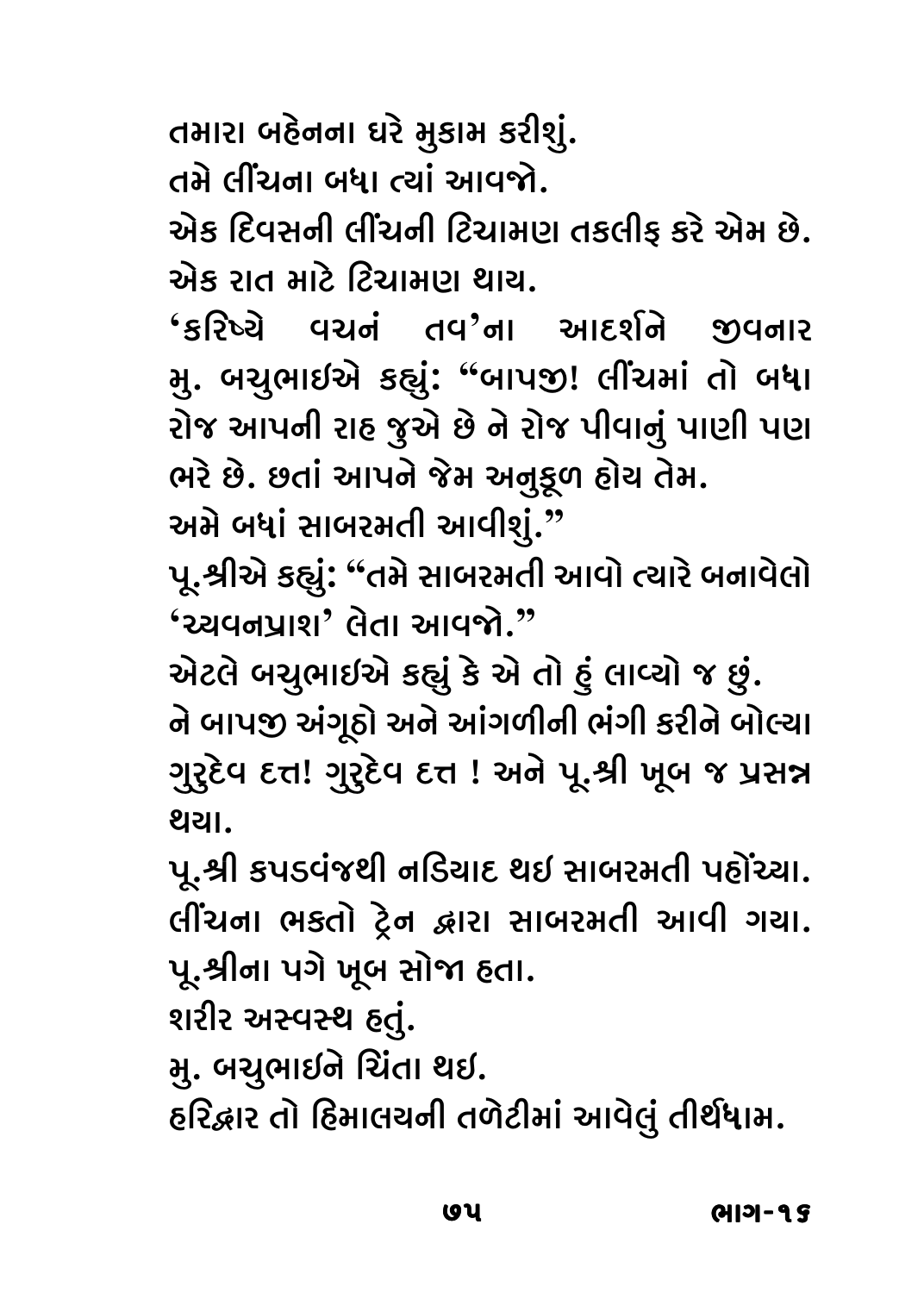.<br>એ ચિંતા વ્યકત કરતાં કહ્યું**: "બાપજી! આ ઠંડીની**<br>ઋતમાં લોકો ફૂડિ<sub>લ</sub>ા બાજશી આ તરફ આવે છે અને ¨OE⁄fiÛ√ ËÛ@xOÛ@ ˜w∑›Û∑ µÛQ⁄ÂZ— #Û E∑l #Û\_@ ©Â@ #…@ #Ûf #Û\_Û B∑—∑@ ˜w∑›Û∑ QÂBÛ@?**"** E@fi xO˜—…@ ∑¤O—

પૂ.શ્રી એમનું મન પામી ગયા.

હૃદચની વેદનાને ઓળખી ગચા.

ΩpO}…— \_@pO…Û…@ #Û@¥«— "}Û. #@fio@ xO·⁄√: **"**E⁄√ w{√EÛ …Û xO∑. fi@> fiÛ∑— YÛZ@…Û ્તો મને લીંચ લઈ જજો. ત્યાં મારી સારી સેવા થશે."<br>પ શ્રીના આ જવાલશી મું લગભાઈના મનને ટાટક પૂ.શ્રીના આ જવાબથી મુ. બચુભાઈના મનને ટાઢક<br>શહ

પૂ.શ્રી સાબરમતીથી વિમાન દ્વારા જચપુર ગચા અને  $\epsilon$ સાંથી કરિહાર ગચા.

ઈટ્રિહારમાં એમણે કારતક વદ ચોદસ ઉપર અમાસ ને મંગળવાર એટલે કે તા. ૧૯મી નવેમ્બર, ૧૯૬૮ના ,<br>રોજ દેહ છોડી દીધો.<br>રોજ દેહ છોડી દીધો.

આ સમાચાર લીંચ મુ. બચુભાઇને મળ્યા ત્યારે માથા<br>પર આકાશ તૂટી પડ્યું હોચ એવું લાગ્યું.

પૂ.શ્રી જતા રહ્યા?

બારોબાર જતા રહ્યા? µÛ∑Û@µÛ∑ QÂEÛ ∑·Û?

US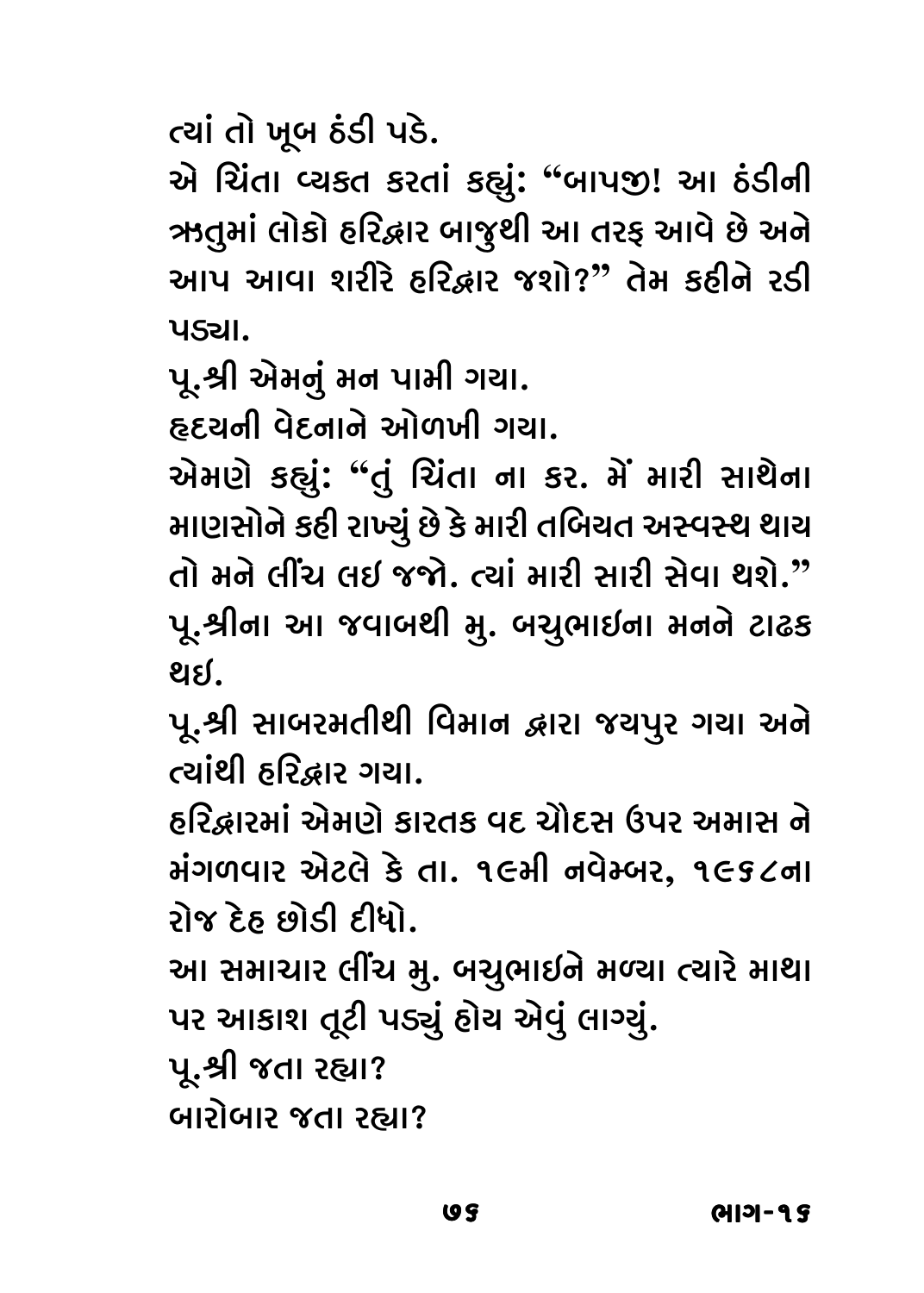તબિચત બગડે તો લીંચ આવવાનું કહ્યું હતું અને લીંચ<br>આવ્યા વગર જતા રહ્યા?

#Û[}Û \_"∑ QÂEÛ ∑·Û? µ@µÛxO¥⁄√ fi… \_A⁄ {xO¤OÛ@¥@ {ı⁄√.

મનમાં રીસ ઉપજી.<br>શોડી ખીજ પણ ચઢી.

,<br>આલાનાં રોદનં બલં<sup>ን</sup> બાળકનું બળ રૂદન.<br>'

એમનું અંત:કરણ રડવા લાગ્યું.<br>પૂ.શ્રીને પોકારવા લાગ્યું.

આ વ્યથા અને વેદનાની વચ્ચે એમણે અન્નનો ત્યાગ  $\tilde{Z}$ 

અગ્નિસંસ્કાર વખતે ૫૦ વ્યક્તિઓ નારેશ્વર પણ ગઈ  $\mathfrak{so}$ 

પૂ.શ્રી બ્રહ્મલીન થયા એ નિમિત્તે દશ અગિયાર અને ્ર માયદેકના આ જેવા આ આવેલા છે.<br>બારમા દિવસે ધૂનનો કાર્ચક્રમ રાખ્યો.<br>કાર્ચક્રમમાં એકદમ સક્રિય

હૃદય પર વ્યથા અને વેદનાનો બોજ, શરીર અ**ત્ર** —<br>વિના કામ કરે અને ધૂન જેવા કાર્ચક્રમો દ્વારા મનને<br>સમજવવાનો પચત્ન કરે

પાગ મન માને નહિ.

ત<br>લીંબુપાણી મધ સાથે લે.<br>કોક વાર ગોળનું માણી

કોક વાર ગોળનું પાણી લે.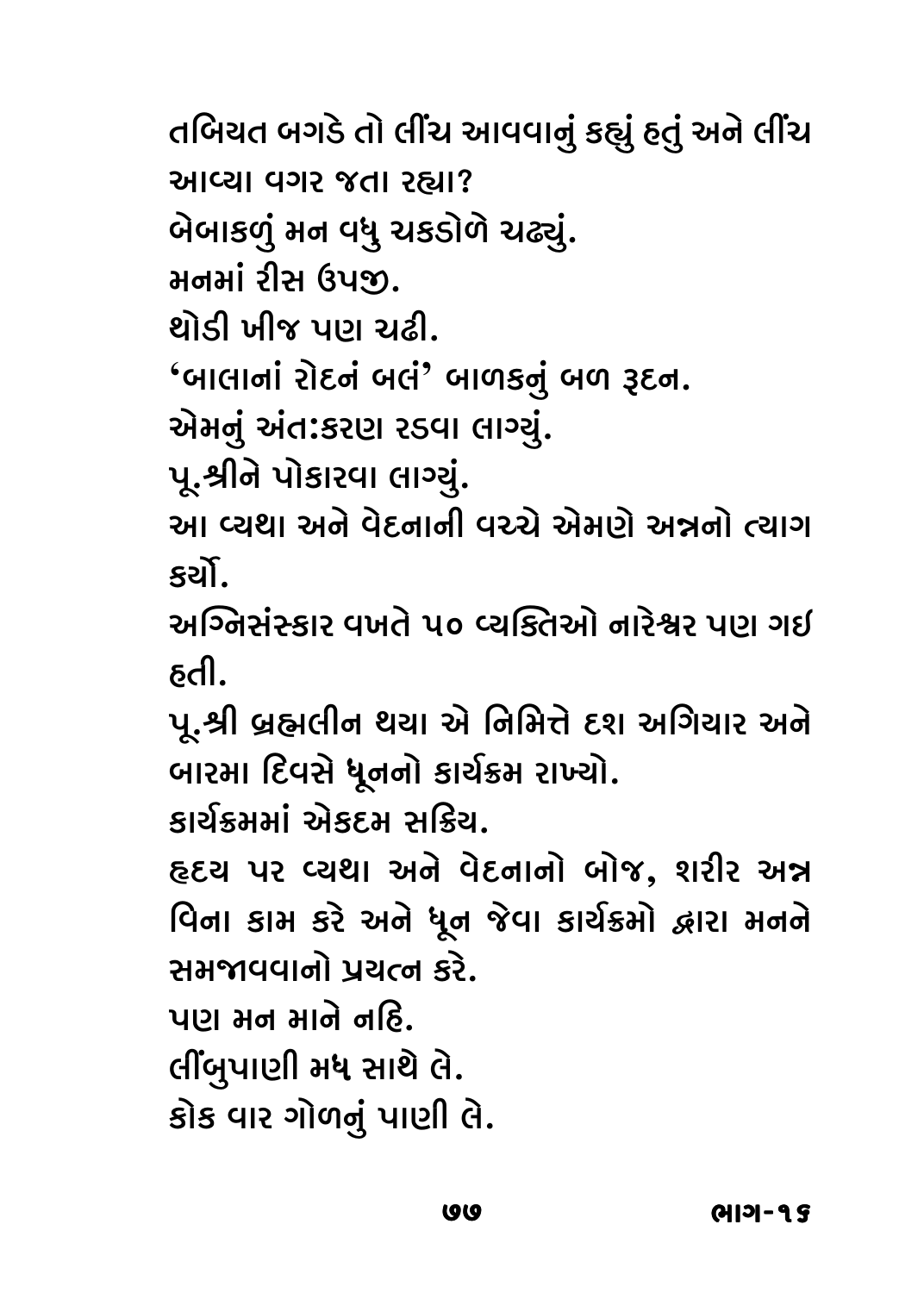એ સિવાચ બીજું કશું લે નહિ.<br>આ વેદના ને રિસામાગાં અઢાર દિવસ ચાલ્યા.

<u>અઢારમે દિવસે રાત્રે અઢી વાગે દૃષ્ટાંત થયો.</u>

ા છે.<br>પૂ.શ્રી એકલો લંગોટ ધારણ કરીને રૂમના ઉંબરા પર<br>ઉભા રહ્યા

મુ. બચુભાઈ તંદ્રાવસ્થામાં હશે.

ુ<br>પૂ.શ્રી બોલ્યા: "મારે લીંચમાં દેહ છોડવાનો એટલે શું<br>હાડકાં પાડવાના? પાણ પરવાનો અને તે પાણ તો ˜Û¤OxOÛ√ fÛ¤O\_Û…Û? fVÛo f\∑\_Û…Û@ #…@ E@ fVÛo EÛ@ fi@> f\}Û@™ QÂ ©Â@. #@xOYÛ@ µÛ\_—Y- #@xOYÛ@ µÛ\_—Y.**"** આટલું કહ્યું ત્યાં જ મુ. બચુભાઇની આંખ ખૂલી ગઇ.<br>પઠેલા તો એકસો બાવીસ- એકસો બાવીસનો અર્થ ृ<br>ह्याबभा बा આવ્યો પણ પછીથી સમજાયું કે<br>શ્વગ્ર્ગ્લીલામતના એકસો લાલીસમા અધ્યાયનો श्रीગुરુલીલામૃતના એકસો બાવીસમા અધ્યાયનો<br>એકસો બાવીસમો દોઠરો વાંચો.

.<br>રાત્રે હાથ-પગ ધોઈને દોહરો કાઢ્યો.<br>દોઠગે ઠતો

pOÛ@˜∑Û@ ˜EÛ@:  **"**xOÛ∑o x@O QÂ…'w‰OZ— '}Û"@ wYW B∑—∑,

 EÛ@#@ Y\_ÛqE∑ w\_∆@ ∑˜@ w…'} #@ A—∑.**"** મન ઉપરથી બોજો ઠટી ગયો. દોહરો વાંચતા જ અંતર હળવું ફૂલ થઇ ગચું.

હ્યે પ્રાણીમાત્રના-સર્વના-અંતરમાં બાપજીને જોવાનો પચત્ન કરવાનો એવો અર્થ કર્યો.  $\frac{1}{\sqrt{2}}$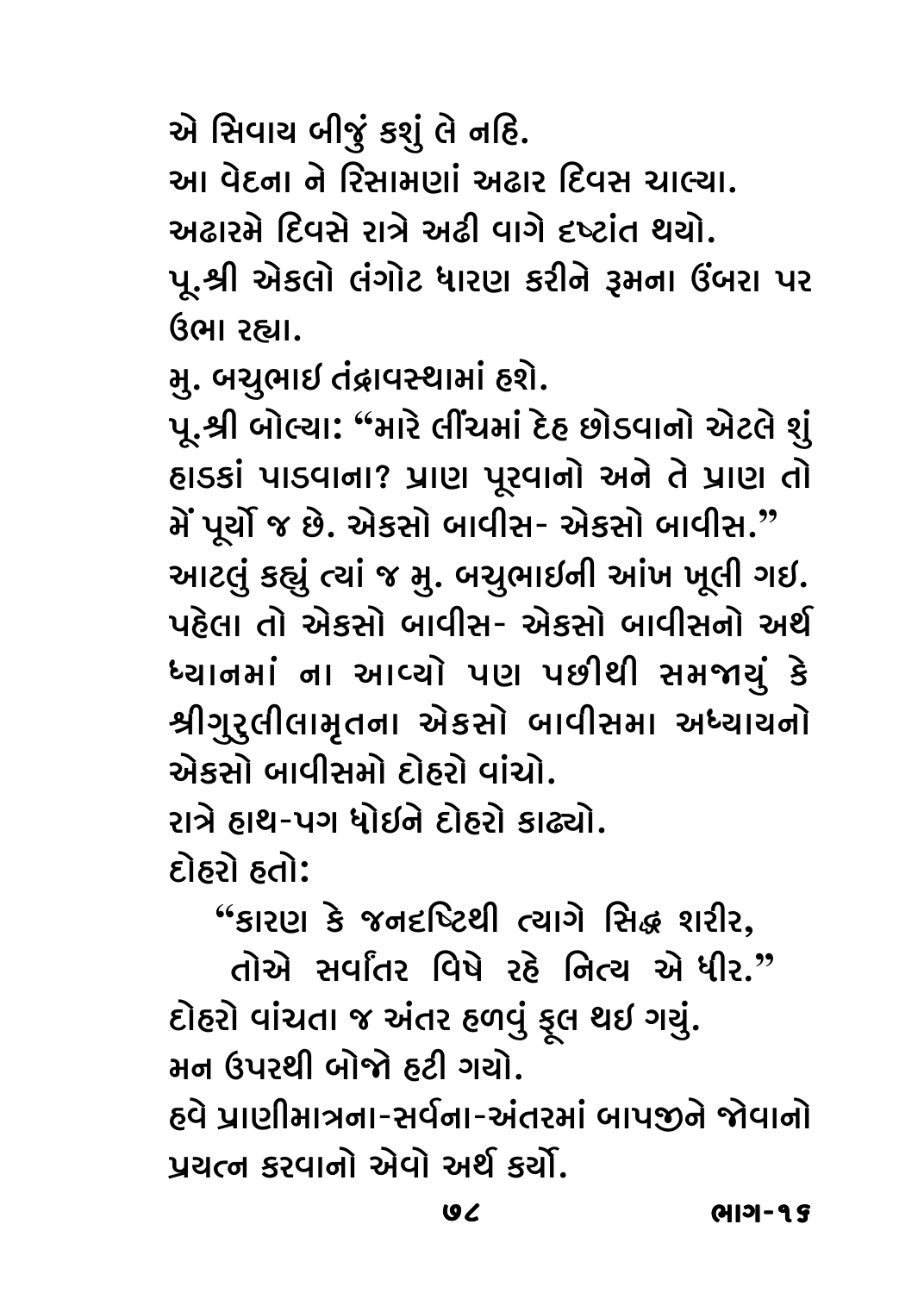સંવત ૨૦૦૬માં પહેલી વાર પૂ.શ્રીની આંખના દર્શન કરેલા અને હવે ૨૦૨૫થી પૂ.શ્રીની આંખે જગતને જોવાનો બોધ મળ્યો.

અવતારી પુરૂષો સ્થૂલ દેહ છોડ્યા પછી પણ દિવ્યલીલા કરતા જ રહે છે.

આવા પુરુષો સંદેશા પણ મોકલતા હોચ છે.

જરૂર છે એ સંદેશાને ઝીલવાની શક્તિ ધરાવનાર ચોગ્ચ વ્યક્તિની.

હે બાળકો! સરલતા, નિષ્કપટીપણું અને સત્ય જેવી ેદેવી સંપત્તિ જીવનમાં વિકાસ કરવાથી આવી લાચકાત આવે છે.

અવતારી પુરૂષો આશીર્વાદ ઝીલવાની અને એ પ્રમાણે જીવવાની વૃત્તિ અને શક્તિ આપણામાં વૃદ્ધિ પામો એવી રંગદાદાના ચરાગે પાર્શના.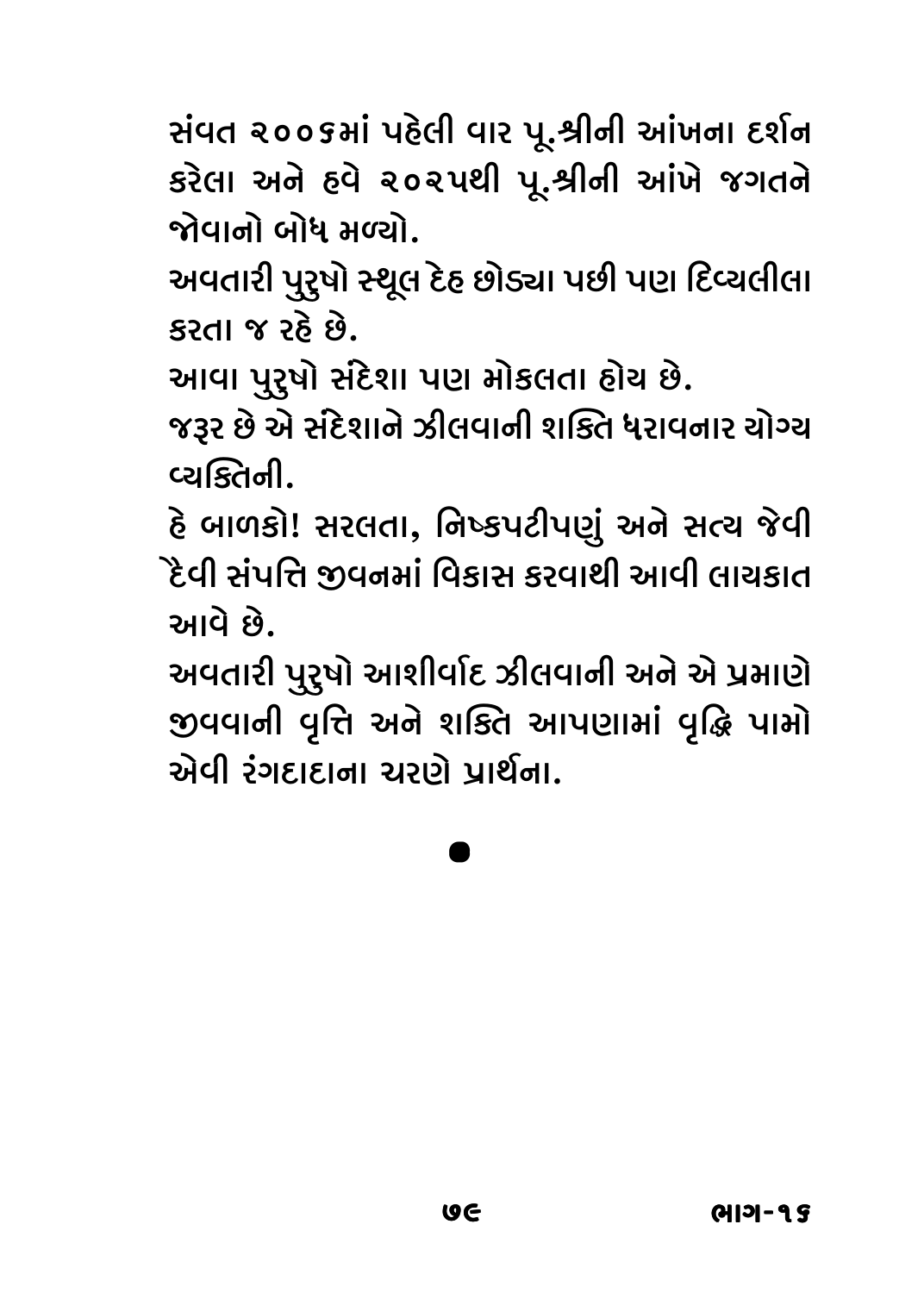### \*∞આપણા ગુરૂલીલામૃતમાં શું નથી? ્\*

આપણા રંગદાદાએ ઠરિહ્નારમાં દેઠત્યાગ કર્યો. મંગળવારને ૧૯મી નવેમ્બર, ૧૯૬૮નો દિવસ. પરંતુ આવા અવતારી પુરૂષોને લીલા કરવા માટે દેહ હોવો જ જોઇએ એ જરૂરી નથી.

પરમ ચેતન્ચમાં ભળીને એ પોતાની લીલા કરતા જ ્રહ્ય ત્વર

દેઠત્યાગ કર્યા પછીની આ લીલા છે.

નારેશ્વરના સામે કિનારે આવેલા ગામો પૈકીનું એક ગામ. નામ ઉમલ્લા. પૂ.શ્રીની ભક્તિનો ગઢ ગણાય.

એમાં એક એકનિષ્ઠ ભક્ત રહે.

એમના અવસાન પછી એમના દીકરાને માથે આકત તૂટી પડી.

એના ખેતરમાં કોઈ લાશ ફેંકી ગયું.

એટલે એમના પર ખૂનનો આરોપ આવે.

એ પોતે નિર્દોષ હોવા છતાં પુરાવાને કારણે મુશ્કેલીમાં મુકાચા.

બધી સમસ્યાનું સમાધાન એટલે રંગદાદા અને તેમની તપોભૂમિ નારેશ્વર.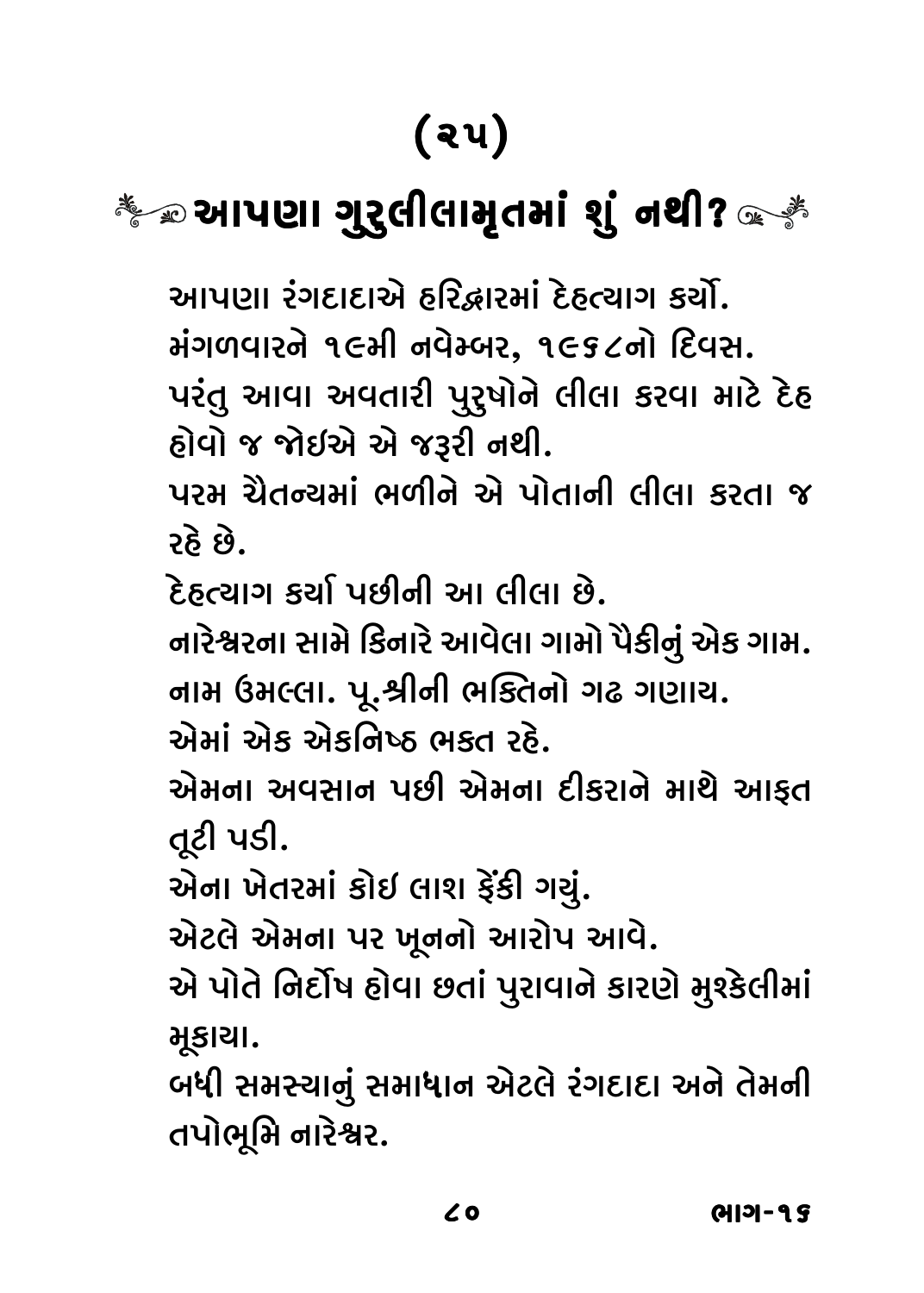એ ભક્તે ટ્રસ્ટના પ્રમુખ શ્રીજચંતીભાઈ આચાર્ચને રૂબરૂ<br>મળી સંકટની જાણ કરી અને એમાંથી છૂટવા કોઈ fi¥— Y√xOŸO…— o xO∑— #…@ #@fiÛ√Z— ©\ŸO\_Û xOÛ@\$ #…⁄vOÛ… fiÛa}⁄√. …Û∑@U∑…Û µAÛ I⁄p@O\_Û@…@ Q⁄ÂpOÛ Q⁄ÂpOÛ

્<br>મુ. જચંતીભાઈએ પૂ. પ્રેમ અવધૂતજીને પત્ર લખ્યો.<br>૫. પેમ અવધતજીએ સંજેગને ધ્યાનમાં લઇને જે સર્ પૂ. પ્રેમ અવધૂતજીએ સંજોગને ધ્યાનમાં લઈને જે સૂઝ્યું<br>તે મુજબનું સ્તોત્ર લખી જણાવ્યું.

એ પત્ર કોક દ્વારા ટપાલના ડબ્બામાં પોસ્ટ કરાવ્યો. સાંજે પોતે પોતાના ઘરેથી ફુટિર જવા નીકળ્યા.

ગામના પાદરેથી ફુટિર જવાના વળાંકે થોડું ચાલ્યા, ત્યાં કાન ઉપર અવાજ આવ્યો: <sup>"</sup>આપણા ગુરુલીલામૃતમાં શું નથી?" એમણે એ<br>વાતને સહજતાશી લીધી વાતને સહજતાથી લીધી.

્ક**્રિટેથી ઘરે જતાં પાછું એ જ જગ્યાએ "આપ**ણા ગુરૂલીલામૃતમાં શું નથી?" નો અવાજ કાને પડ્યો. પૂ. પ્રેમ અવધૂતજી ઘરે ગયા અને એ વાતને બહુ મહત્ત્વ<br>ના આપ્યું અને પોતાને ભ્રમણા તો નહિ થતી હોય? આવું બે-ત્રણ દિવસ લાગલગાટ ચાલ્યું. એટલે ફુટિરેથી ઘરે આવતાં એમને ખ્યાલ આવ્યો કે .<br>પ.પૂ. અવધૂત બાપજી મને શ્રીગુરુલીલામૃતમાંથી<br>અનુષ્ઠાન આપવાનો આદેશ કરે છે અનુષ્ઠાન આપવાનો આદેશ કરે છે.

ረ ባ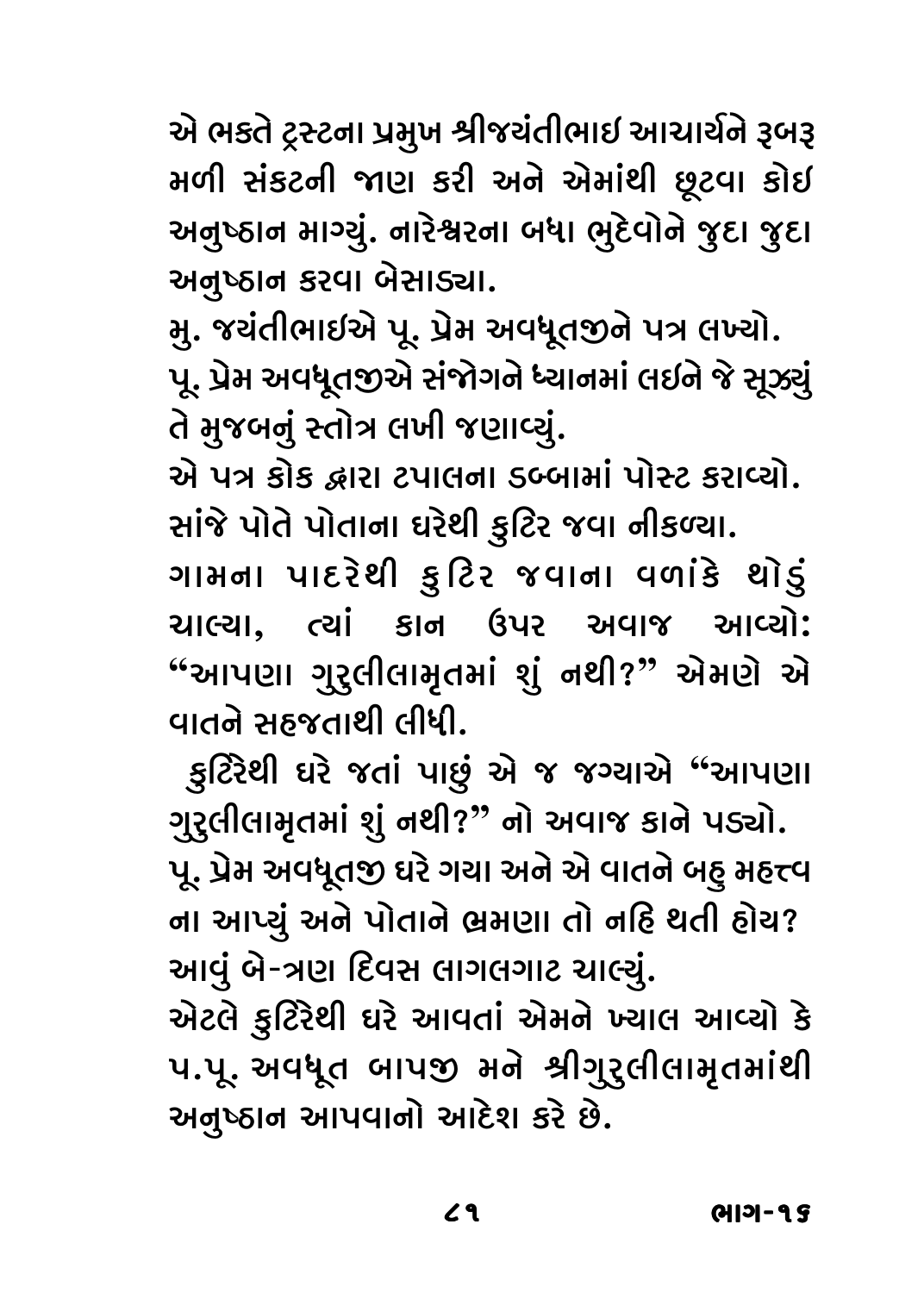પરંતુ શ્રીગુરુલીલામૃતમાં તો ૧૯૦૦૫ દોહરા છે.<br>તો કચા દોઠરા પસંદ કરવા?

… — … …… — — ……<br>બધી મૂંઝવણ અને મથામણનો મંગલ ઉકેલ એટલે<br>શરાગભાવ

પૂ. પ્રેમ અવધૂતજી તો ઘરે પહોંચ્યા.<br>કાશ-પગ ધોકલિ પોતાની રમમાં ગય

હાથ-પગ ધોઈને પોતાની રૂમમાં ગચા.<br>ત્યાં ખુરશી પર શ્રીગુર્¢તીલામુતના જ્ઞાનકાંડ, કર્મકાંડ અને ઉપાસનાકાંડ એમ ત્રણ કાંડો મૂકેલા હતા.

#…@ &fÛY…ÛxOÛ√¤O #@fi Lo xOÛ√¤OÛ@ fi\x@OËÛ ˜EÛ. f\. fV@fi #\_A\Eu EÛ@ YÛfi@ µ@sOÛ.

અવધૂત બાપજીનું સ્મરણ કર્યું અને પ.પૂ. બાપજીને કહ્યું કે**: "બાપજી! આ તમે વારે વારે સૂચના આપો છો**<br>તો હવે <u>હ</u>ું સામે પડેલા ત્રણ કાંડમાંથી ઉપરનો કાંડ લઈશ મળે એ ઘંટ ખાવી**ગ** 

એ કાંડ ખોલતા જમણા હાથે, જે દોહરા આવશે એમાંથી .<br>સાતેક દોહરા અનુષ્ઠાન માટે આપીશ."<br>આમ કઠીને એમાગે ઉપરનો કાંડ લીધો

આમ કઠીને એમણે ઉપરનો કાંડ લીધો.<br>એ ઉપાસનાકાંડ હ્વો

્ર સ્થાન માન્ય સામ<br>એ કાંડ ખોલ્ચો તો ૧૧૫મો અધ્યાય નીકળ્યો અને<br>પાન ખોલ્ચ તો જમણા ઠાશે 'વાલાવલી ખૂન કેસ' પાન ખોલ્યુ તો જમણા હાથે 'વાલાવલી ખૂન કેસ'<br>અંગેના દોઠરા ઠતા.

⊬<br>આ સ્વાહ બે ફોર્મ ક્યા  $\sim$  for  $\sim$   $\sim$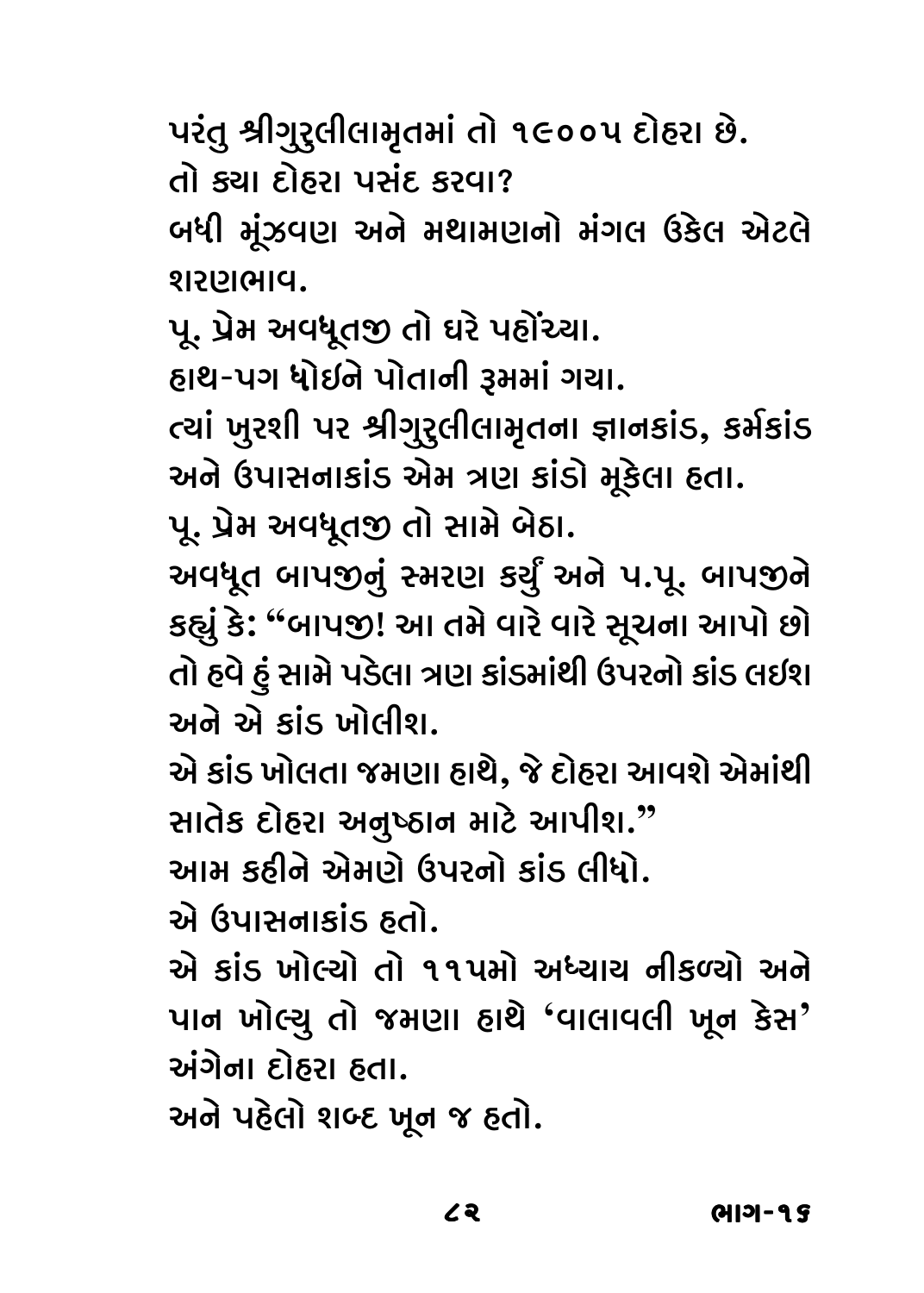પૂ. પ્રેમ અવધૂતજીને સમજાઈ ગયું કે પૂ.શ્રી પોતાના<br>ભકતના દીકરાની પૂરેપૂરી કાળજી રાખે છે.

એમણે એમાંથી સાત દોહરા લખીને મુ.જચંતીભાઈને #@fio@ #@fiÛ√Z— YÛE pOÛ@˜∑Û Ë«—…@ fi⁄.QÂ}√E—IÛ\$…@  $\frac{1}{2}$ 

પેલા ભકતે જણાવ્યા મુજબ દોહરાનું અનુષ્ઠાન કર્યું. અને એ ભક્ત નીચલી કોર્ટમાંથી નિર્દોષ છૂટી ગયા.

્રિયલી અદાલતમાં સરકાર ગઈ પણ બધી જ<br>ઉપલી અદાલતમાં સરકાર ગઈ પણ બધી જ<br>અદાલતમાં નિર્દોષ છઈ ગયા

અદાલતમાં નિર્દોષ છૂટી ગચા.<br>એ ભક્ત છેલ્લી અદાલત દ્વારા પણ નિર્દોષ છૂટ્યા .<br>એટલે પહેલા લીંચ અવધૂત કુટિરે ગચા.<br>આ પેસ અવધતજને સળ્યા અને પછી નારેશ્વર શહુ છે.

પૂ. પ્રેમ અવધૂતજીને મળ્યા અને પછી નારેશ્વર થઈ ઘરે<br>પહોંચ્યા.

રંગદાદાએ મુ. સુમનલાલ પુરોહિત નામના ભકતને <sub>ક</sub>હેલું કે: "માસ્તર! આ તો મારી ચાર આની લીલા છે.<br>હાર્દીને હાર આની લીલા તો પછીથી શશે "

બાકીની બાર આની લીલા તો પછીથી થશે."<br>ખરેખર! એ બાર આની પૈકીની જ આ એક લીલા છે. ે બાળકો! તમે ભગવાન એવા રંગદાદાની વાતો સાંભળીને? આપણે કેવા ભાગ્ચશાળી છીએ કે આપણે આવા ભગવાનના સંતાનો છીએ.

 $\mathbf{Z}$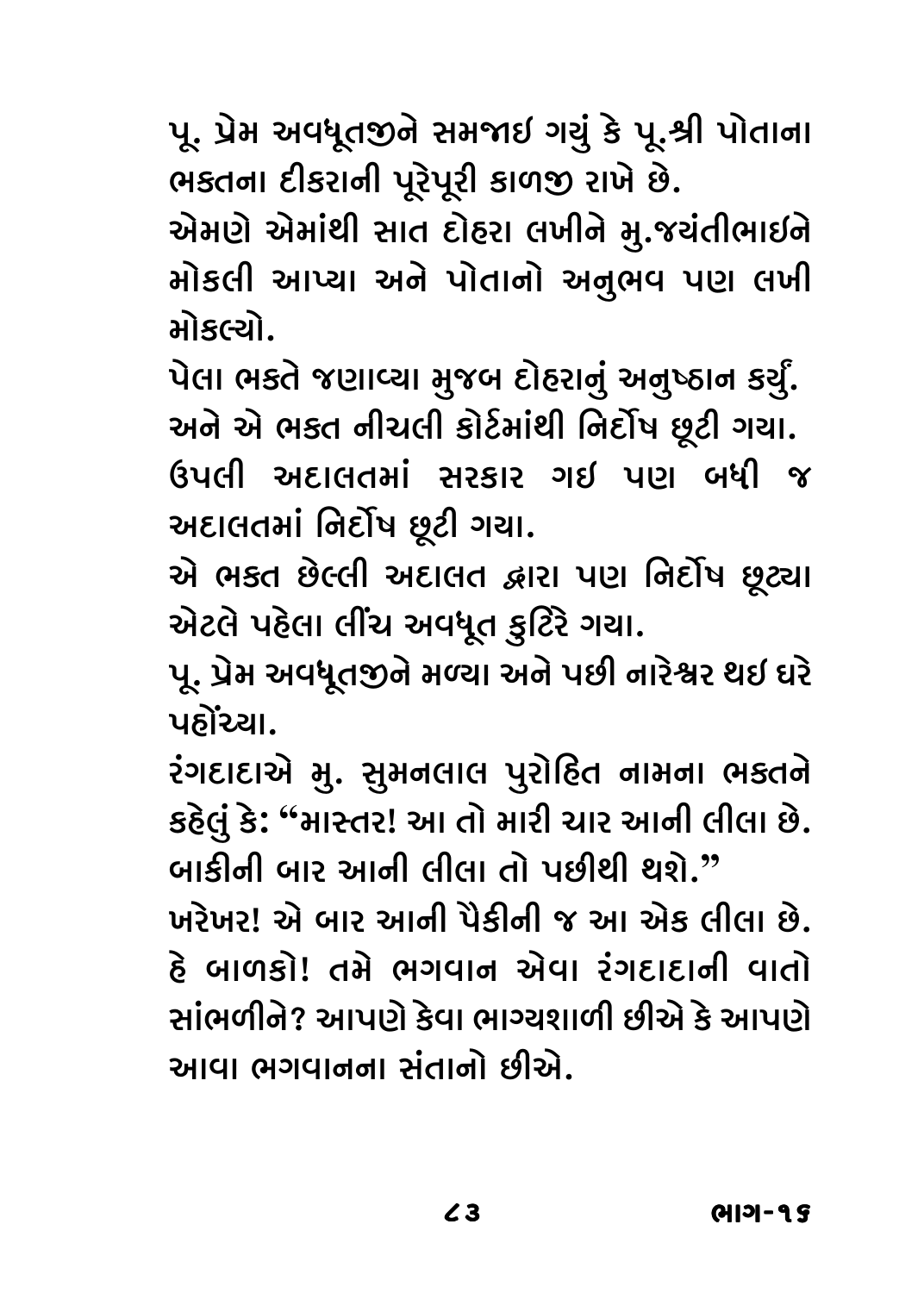તમારા પપ્પા-મમ્મી કે દાદા-દાદીએ તો રંગદાદાને <u>જીવતા જોચા હશે અને એમના આશીર્વાદો મેળવ્યા</u> u\_EÛ @}Û ˜B@ #…@ #@fi…Û #ÛB—\_Û™pOÛ@ fi@¥[}Û

તમે પણ મોટા થઈને મોટા કામ કરજો, હોં કે! .<br>"બાળકોના રંગદાદા"ની વાત અહીં પૂરી કરીએને!<br>વાર્તા કઠેનાર કે વાતો કરનાર સમાપ્તિ સમયે ભવિષ માટેનો દરવાજો ખૂલ્લો રાખીને છેલ્લે કહેતો હોચ છે કે આંબે આવ્યા મોર.

વાર્તા કરીશું પોર.

પોર એટલે આવતા વર્ષે. હવે આવતા વર્ષે વાતો કરીશું. ચાલો, ત્યારે…..  $(1, 1, 0)$ 

### અવધૂતચિંતન શ્રીગુ્ર્દેવ દત્ત.

# .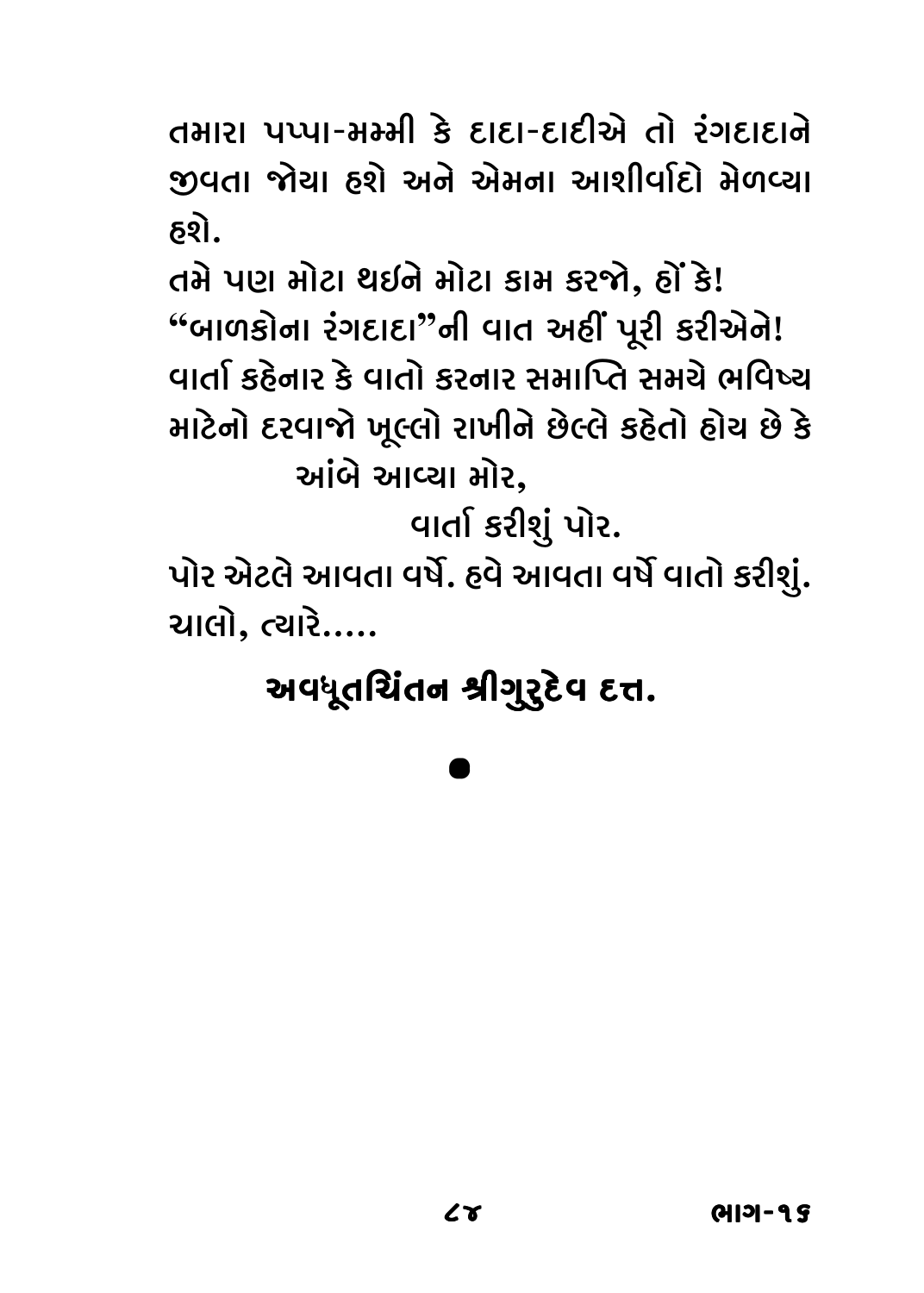

- તા. છમી ઓકટોબર, ૧૯૬૮ના રોજ નારેશ્વરથી શરૂ <u>થચેલો પ્રવાસ સંવત ૨૦૨૫ના કારતકી અમાવાસ્ચા ને</u> તા. ૧૯મી નવેમ્બર, ૧૯૬૮ના રોજ પૂરો થયો.આમ <u>આ પવાસ ૪૪ દિવસનો હતો.</u>
- પૂ.શ્રી બ્રહ્મલીન થયા ત્યારે હરિદ્વારમાં ડૉ. રતિલાલ પંડ્યા, શ્રીચીમનલાલ શેઠ, તેમના પત્ની અતિલક્ષ્મી બેન અને કમુબેન પટેલ એમ ચાર રંગભકતો હાજર હતા.
- પૂ.શ્રી અમદાવાદથી જચપુર અને જચપુરથી દિલ્હી <u>વિમાન દ્ભારા ગયા.</u>
- આ પ્રવાસ દરમ્યાન શ્રી સુમનલાલ પુરોહિત જચપુર  $\sim$  30  $\,$  2005 with the system of gance.  $\,$  30  $\,$  30  $\,$  30  $\,$  30  $\,$  30  $\,$  30  $\,$  30  $\,$  30  $\,$  30  $\,$  30  $\,$  30  $\,$  30  $\,$  30  $\,$  30  $\,$  30  $\,$  30  $\,$  30  $\,$  30  $\,$  30  $\,$  30  $\,$  30  $\,$  30
- પૂ.શ્રી નારેશ્વરથી નડિયાદ, નડિયાદથી અરેરા, અરેરાથી કપડવંજ, કપડવંજથી સાબરમતી (અમદાવાદ થઈ), સાબરમતીથી જચપુર, જચપુરથી દિલ્હી અને દિલ્હીથી હરિદ્વાર ગયા. પૂ.શ્રીએ છેલ્લી દિવાળી કપડવંજ મુકામે ∽ુખ્ખ આપ⊙ૂ ખેડવા માટે મેળવે ખેડવા બુધ્ધને<br>કરી
- પૂ.શ્રીએ ૧૯મી નવેમ્બરની બપોરે બે વાગે લીંચને અને . કિ. કાર્ટના સ્ટાન કરવા આ પ્રદર્શન કરવા માટે કોને આ કાર્ય એને<br>બીંચના બચુભાઈ રાવલ (હાલના પૂ. પ્રેમ અવધૂતજી)ને<br>ચાદ કર્ચા }ÛpO xO}Û™.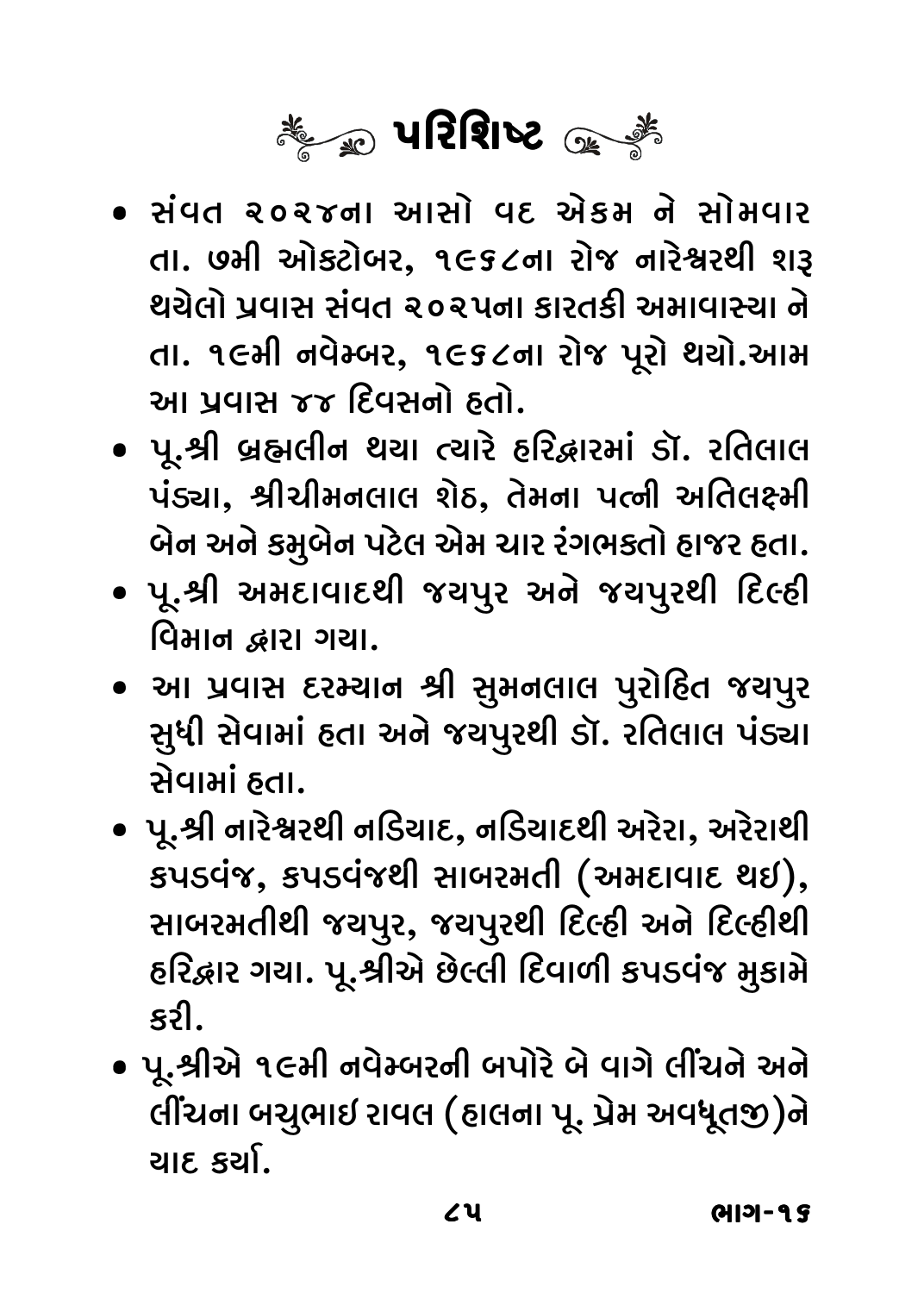- . પૂ.શ્રીએ ૧૯મી નવેમ્બર ને મંગળવારે રાત્રે નવ ને દશ<br>િકોઇટ પથારીમાં સુતા સુતા ૐ ૐ કરતાં કરતાં દેહલીલા wfiw…Ÿ@O fZÛ∑—fiÛ√ Y⁄EÛ Y⁄EÛ ¿ ¿ xO∑EÛ√ xO∑EÛ√ p@O˜Ë—ËÛ Y√x@OË— Ë—A—.
- العبية પૂ.શ્રીના દેહને હરિદ્વારથી દિલ્હી મોટરમાં, દિલ્હીથી<br>અમદાવાદ ચાર્ટર્ડ વિમાનમાં અને અમદાવાદથી નારેશ્વર મોટરટ્રક દ્વારા લાવવામાં આવ્યો. અમદાવાદથી સવારે સાડા દસે નીકળેલી ટ્રક નારેશ્વર રાત્રે દસ વાગે આવી.
- તા. ૨૧મી નવેમ્બર ને ગુરૂવારે રાત્રે સાડા અગિયાર વાગે મુ. અલવણીદાદાએ અગ્નિસંસ્કાર કર્યા ત્યારે ગણેશપુરી (મુંબઈ)ના સિદ્ધચોગી શ્રી મુકતાનંદબાબા હાજર હતા. પચાસ હજાર જેટલા ભકતોથી નારેશ્વર ખીચોખીચ હતું. ચોગાનુચોગ પૂ.શ્રીની જન્મ તારીખ અને અંત્યેષ્ટિ સંસ્કારની તારીખ એક જ- ૨૧મી નવેમ્બર- રહી.
- પૂ.શ્રીના દેહને જ્યાં અંત્યેષ્ટિ સંસ્કાર થયા ત્યાં જ . . f\.C— with wo coven it wouch that we have (વસંત પંચમી) તા. ૩૧-૧-૧૯૭૧ના રોજ રંગમંદિરમાં પૂ.શ્રીની પ્રતિમાની પ્રાણપ્રતિષ્ઠા થઈ.

### $\sim$   $\sim$   $\sim$   $\sim$   $\sim$   $\sim$   $\sim$ અવધૂતચિંતન શ્રીગુ**રુદેવ દત્ત.**<br>—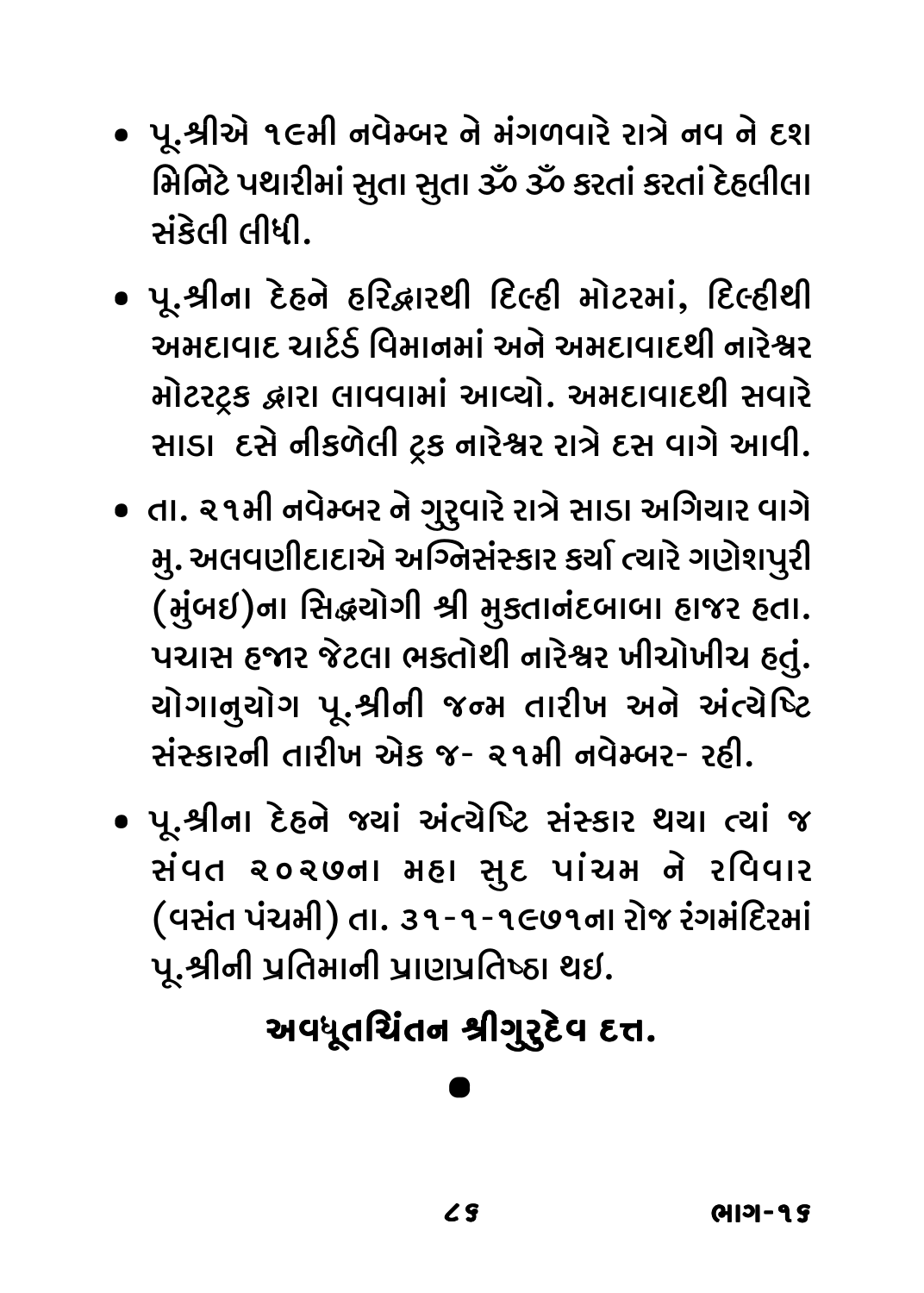કારણ્યાબ્ધિં લોકકલ્યાણસેતમ I ટેમ્બેસ્વામિપ્રાપ્તયોગાદિદીક્ષં योगानन्दं तं सुधन्यं नभाभि ॥ ग] ॥ ગ્રામેડરણ્યે પ્રવ્રજન્તં મહાન્તં ગુંજગ્રામે બ્રહ્મલીનં સુલીલમ્ । કુણ્ડીદર્ણ્ડૌ ધારયન્તં યતીન્દ્રં योगानन्दं ज्ञगण्यं गुणामि ॥ रु ॥ અજ્ઞાનાન્ધ્યં જ્ઞાનદેષ્ટયા નિવાર્ય સ્વાનન્દાર્લિ તુન્નયન ભક્તવુંદાનુ । શ્રેય:પ્રેયશ્રોભયં યો વિધત્તે યોગાનન્દં તં વરેણ્યં વ્રજામિ ॥ दे ॥ બ્રહ્મૌભૂતૌ લોકદેષ્ટયાકપિ યોકત્ર શ્રદ્ધાવદિભર્દશ્યતે જાગ્રદેવ I કામાઁશ્રેષાં પુરયનુ સ્મર્તુગામી योगानन्हं तं शताक्हं स्मराभि ॥ व ॥ બાલે બાલો યો જડે જાડ્યપર્ણો મત્તે મત્તો યઃ પિશાચે પિશાચઃ । બુદ્ધ બુદ્ધો યોડવધુતેડવધુતો યોગાનન્દ તં પ્રશાન્તં પ્રપદ્ય । । द ॥ શ્લોક પંચક્રમેતદ્ધિ રંગમાનસનિર્ગતમ્ I यः पठेद्द ભક્તિતો નિત્યં યોગાનન્દં સ સંવ્રજેત**ા। त्त**ा। રંગ અવધત

યોગાનન્દપંચકમ ।

સચ્ચિત્કંદં સૌખ્યસિન્ધું વિશાલં